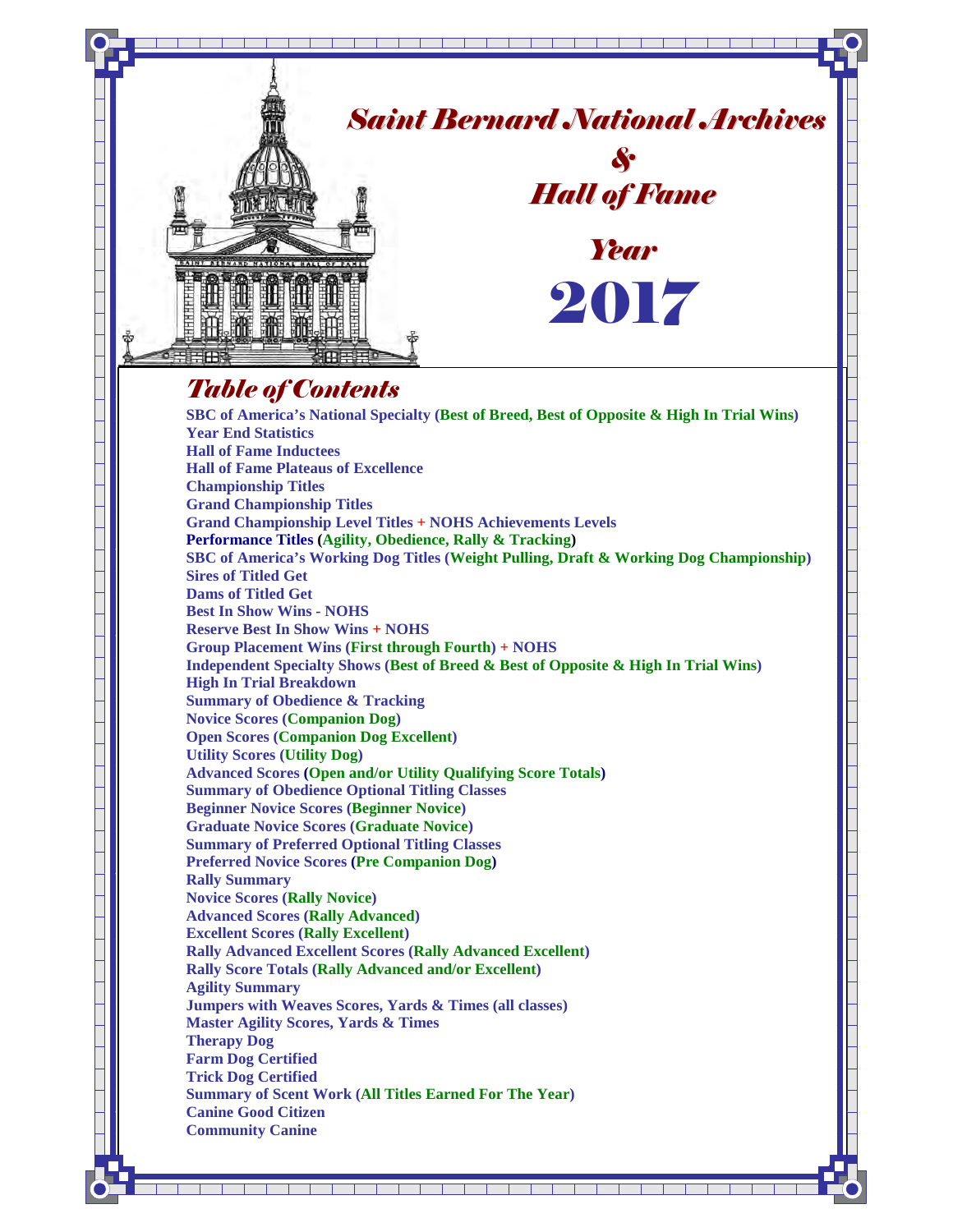



*.* 

والمسار المسار المساركات المساركات والمساركات المساركات المسار



| Date: October 19, 20, 21, 2017                                                               |                        |                                                                                                                       |  | Location: Bethlehem, PA  |  |                    |  |
|----------------------------------------------------------------------------------------------|------------------------|-----------------------------------------------------------------------------------------------------------------------|--|--------------------------|--|--------------------|--|
| Judges: $(I \not\subset B)$ Wanda Pevahouse<br>$(D)$ Victor Dingus                           |                        |                                                                                                                       |  | Dogs In Competition: 125 |  |                    |  |
| Obedience: $\mathcal{N}B$ 186.5                                                              | Tracking Test: No Test | Draft Test: 3 Qs<br>$(1) \mathcal{N} \mathcal{D} \mathcal{D}$ $(1) \mathcal{T} \mathcal{D} \mathcal{D}$<br>$(1)$ TDD2 |  | Weight Pulled: 2125#     |  | Percentage: 16.71% |  |
| $c \oplus c \oplus d$ $\oplus$ $\vdots$ $\vdots$ $c \oplus c$ $\vdots$ $c \oplus c$ $\vdots$ |                        |                                                                                                                       |  |                          |  |                    |  |

*SB CA <sup>A</sup> <sup>g</sup>ility Trial: N o Trial*



**BOB: GCHS Sandcastle's Indecent Proposal**



**BOS: GCHG Elba's Aristo Presto**



**WD: Alpine Mtn Bertram**



 **WB BOW: Oakridge Brown Eyed Girl** 



**Obedience HIT: Excalibur's Nobility**Judge: Sara Steele



 **Draft 1. Dozer Bhakail NDD 2. CH/WDCH Excalibur's Lady of TheLake CDX RN WPX DDX TDD2 3. WDCH Excalibur's Muse UD BN RA WPS DDX TDD**

Photo Needed

**Most Weight Pulled WDCH Excalibur's Muse UD BN RA WPS DDX TDDPulled 2125 Pounds**



**Highest Percentage Pulled CH Large Paw Nika for Brandau Ridge Highest Percentage 16.71%**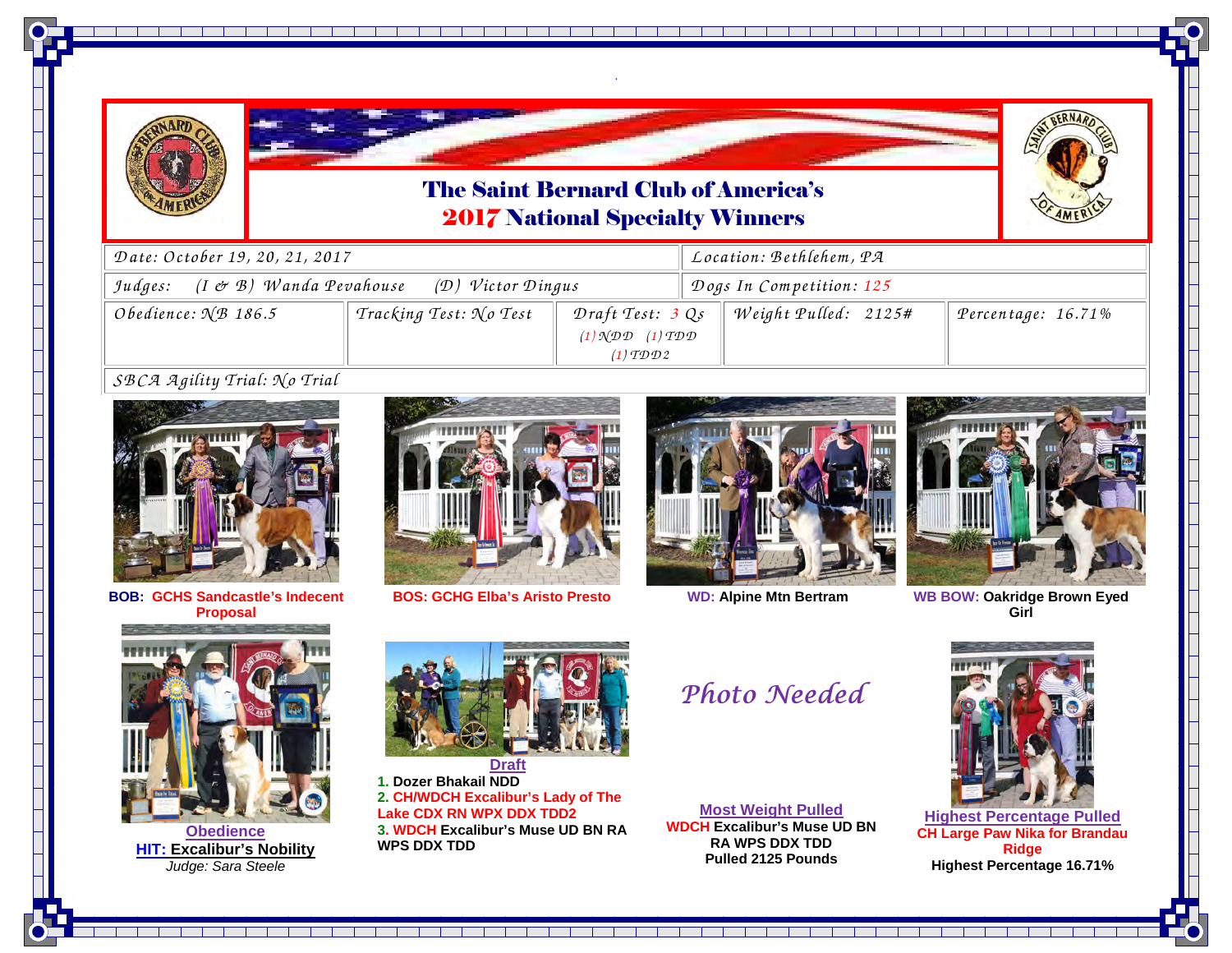### Saint Bernard Club of America's

### 2017 National Selects & Awards of Merit Sorted by Dog

|                | CH                             | <b>Name</b>                                    | <b>AKC Titles</b> | Judge                   | <b>Date</b>             | <b>State</b> | M E            |
|----------------|--------------------------------|------------------------------------------------|-------------------|-------------------------|-------------------------|--------------|----------------|
|                | <b>GCHB Alpine Mtn Abigail</b> |                                                |                   |                         |                         |              |                |
| <b>Select</b>  | <b>AOM</b>                     |                                                |                   |                         |                         |              |                |
|                | 2017                           |                                                |                   | <b>Pevahouse, Wanda</b> | <b>October 21, 2017</b> | <b>PA</b>    |                |
|                |                                | <b>CHCornerstones Just What The Dr Ordered</b> |                   |                         |                         |              |                |
| <b>Select</b>  | <b>AOM</b>                     |                                                |                   |                         |                         |              |                |
| 2017           |                                |                                                |                   | <b>Pevahouse, Wanda</b> | <b>October 21, 2017</b> | <b>PA</b>    |                |
|                |                                | <b>GCHB Nobels Fierce Warrior V Jamelles</b>   |                   |                         |                         |              | m              |
| <b>Select</b>  | <b>AOM</b>                     |                                                |                   |                         |                         |              |                |
|                | 2017                           |                                                |                   | <b>Pevahouse, Wanda</b> | <b>October 21, 2017</b> | <b>PA</b>    |                |
|                |                                | <b>GCHB Slatons I Wanna B Big N Rich</b>       |                   |                         |                         |              | m              |
| <b>Select</b>  | <b>AOM</b>                     |                                                |                   |                         |                         |              |                |
| 2017           |                                |                                                |                   | <b>Pevahouse, Wanda</b> | <b>October 21, 2017</b> | <b>PA</b>    |                |
|                |                                | <b>GCHS Starbrites Olive V Northpointe</b>     |                   |                         |                         |              |                |
| <b>Select</b>  | <b>AOM</b>                     |                                                |                   |                         |                         |              |                |
|                | 2017                           |                                                |                   | <b>Pevahouse, Wanda</b> | <b>October 21, 2017</b> | <b>PA</b>    |                |
|                |                                | <b>GCHSTrademarks Aphrodite V Kashi</b>        | <b>BN RN</b>      |                         |                         |              |                |
| <b>Select</b>  | <b>AOM</b>                     |                                                |                   |                         |                         |              |                |
|                | 2017                           |                                                |                   | <b>Pevahouse, Wanda</b> | <b>October 21, 2017</b> | <b>PA</b>    |                |
|                |                                | <b>GCHB Trademarks Redhot Star Gazer</b>       |                   |                         |                         |              | m              |
| <b>Select</b>  | <b>AOM</b>                     |                                                |                   |                         |                         |              |                |
|                | 2017                           |                                                |                   | <b>Pevahouse, Wanda</b> | <b>October 21, 2017</b> | <b>PA</b>    |                |
| <b>Totals:</b> |                                |                                                | 7                 |                         |                         |              | 3 <sub>4</sub> |

**In 1986 & 1987 the Best of Breed & Best of Opposite were given select ratings. In 1988 Selects were chosen AFTER the Best of Breed & Best of Winners. The Board decided to leave BOB & BOS out of the loop so more good dogs could get recognition. The Selects since 1988 were chosen AFTER BOB & BOW. Notice of the change is in: SAINT FANCIER (Nov/Dec, 1986, page 46 & Nov/Dec, 1987, page 50) \* With the introduction of the Grand Champion title in 2010, Selects and Awards of Merit are now listed. Prior to 2010, the award was listed as "Select."**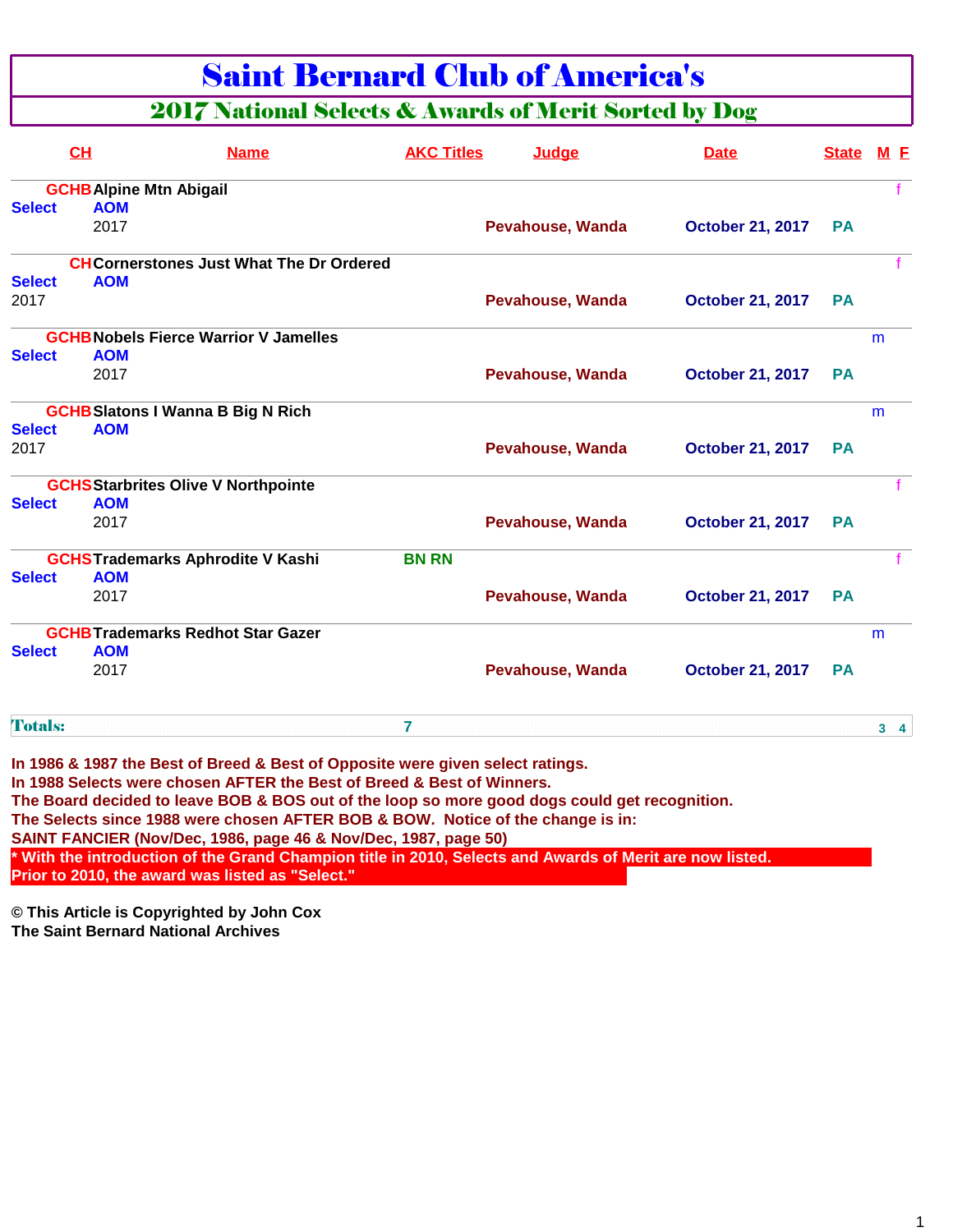

### *<sup>A</sup> Saint B ernard N ational A rchive D ocum ent*  Saint Bernard "TOP TWENTY" Event for 2017

Date: October 18, 2017 8<sup>TH</sup>Year Location: Bethlehem, PA<br>Judges: James Fankhauser & Doylene Roberts & Richard Nosiglia Dogs In Competition: 15







**Trophy Trophy The Winner Construction Construction Construction Construction Construction Construction Construction Construction Construction Construction Construction Construction Construction Construction Construction C** 

#### **GCHB Trademarks Redhot Star Gazer Owner: Jim & Nancy Bosch & Art Shook, Breeder: Art Shook & Sheery Cole-Sykora, Handler: Art Shook**

#### **15 were shown in competition in alphabetical order:**

 GChB Alpine Mtn Abigail HF PE, Owners: Christopher Whiting and Leslie Bevins, Breeders: Christopher and Morgan Whiting, Handler: Leslie Bevins GChG Elba's Aristo Presto HF PE, Owners: Linda and Edward Baker, Breeder: Yvette Foster, Handler: Melody Salmi GCh Empty Kegs Dumas Walker of Grissoms GGC, Owners: David and Becky Boyd, Breeder: Sherri Grissom, Handler: David Boyd GCh Glidden's Wild Is The Wind In The Barnyard, Owners: Dr. Vicki Popela and Kim Ketelsen, Breeder: Kathey Glidden, Handler: Dr. Vicki Popela GCh Lasquite's Yours Mine And Ours, Owners: Pamela and Stacy Brandau, Breeder: M'Lynn "Tikki" Smith, Handler: Stacy Brandau GChB Nobel's Fierce Warrior V Jamelle HF, Owners: Michele Mulligan, Doug and Nicole Tucker, Breeder: Yvette Foster, Handler: Michele Mulligan GCh Noble Creek's Don'T Stop Believin, Owner: Shelby Anderson, Breeders: Tom Nuss, Dee Metzger, Shelby Anderson, Amanda Szajda, Handler: Shelby Anderson GCh Precious Pup's Call Of The Wild Wolf, Owners: Daniel and Victoria Zeigler, Breeders: Daniel and Victoria Zeigler, Handler: Kara Wilson Ch Ramblewood's Abe, Owners: Chuck and Monica Costa, Breeders: Chuck and Monica Costa, Handler: Monica Costa GChB Slaton's I Wanna B Big N Rich, Owners: Rich & Marie Dietrick, Joe Wolf, Marcia Carter-Young, Breeders: Rich & Marie Dietrich, Joe & Shirley Wolf, Handler: Joe Wolf **(People's Choice)**GCh Starbrite's Ellington V Cedar BN RN CGC, Owners: Nadene & Mikala Seymour, Maureen Zwerk, Breeders: Rachel Ertle and Maureen Zwerk, Handler: Mikala Seymour GChB Swisstar's Moondoggie, Owners: Carol and George Ghering, Breeders: Carole and George Ghering, Handler: George Ghering GChB Trademark's Redhot Star Gazer HF, Owners: Nancy and Jim Bosch, Art Shook, Breeders: Art Shook and Sherry Cole-Sykora, Handler: Art Shook GChB Twin Branch's Remington Rambo Man, Owner: Dr. B. J. Jackson, Breeders: Brenda and Quentin McWhorter, Handler: Jennifer Bittner GChS Twin Hickory Americas Anderson Cooper, Owners: Robert and Bonnie Scarl, Breeders: Robert and Bonnie Scarl, Handler: LV Castro

#### **6 Absent:**

 Ch 3G's Thunder On The Mountain Owner: Jennifer Jones, Breeder: Helen Grammer, Handler: Jennifer Jones MBISS MRBIS GChS Sandcastle's Indecent Proposal HF PE, Owners: Brandy Mead, Martin Glover, Norri Hennagin, Breeders: Deborah and Bruno Deni, Handler: Martin Glover GChB Slaton's Ticket To Ride BN RN CGCA TKN HF, Owners: Patricia Turner, Jim Peters, Breeders: Joe and Shirley Wolf, Handler: Patricia TurnerGCh Star's Just Jillin, Owners: Karla and David Vitale, Breeder: Carol Varner Beck, Handler: Karla Vitale GCh Tinkerbell's Genevieve V Santas Forest (no other information given)GChS Vicdory's Unleash The Dark Knight WPS CGCA HF PE, Owners: Vicki Graves, Dotty Jaeger, Kristen Scott, Breeders: Vicki Graves, Melissa DeVault, Rick & Sheri Boldt, Handler: Vicki Graves

<u>s kan januar sama kan kan kan kan kan kan </u>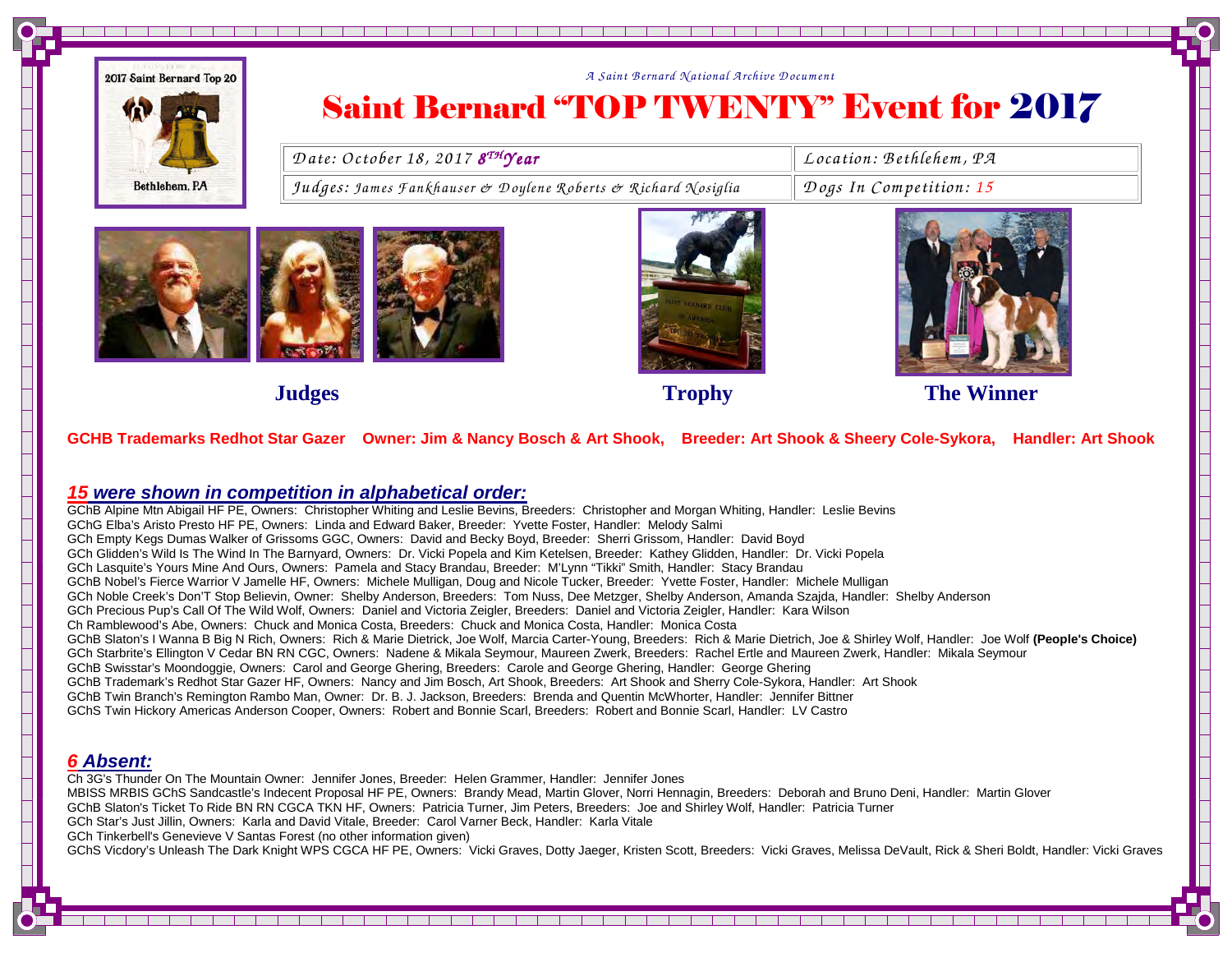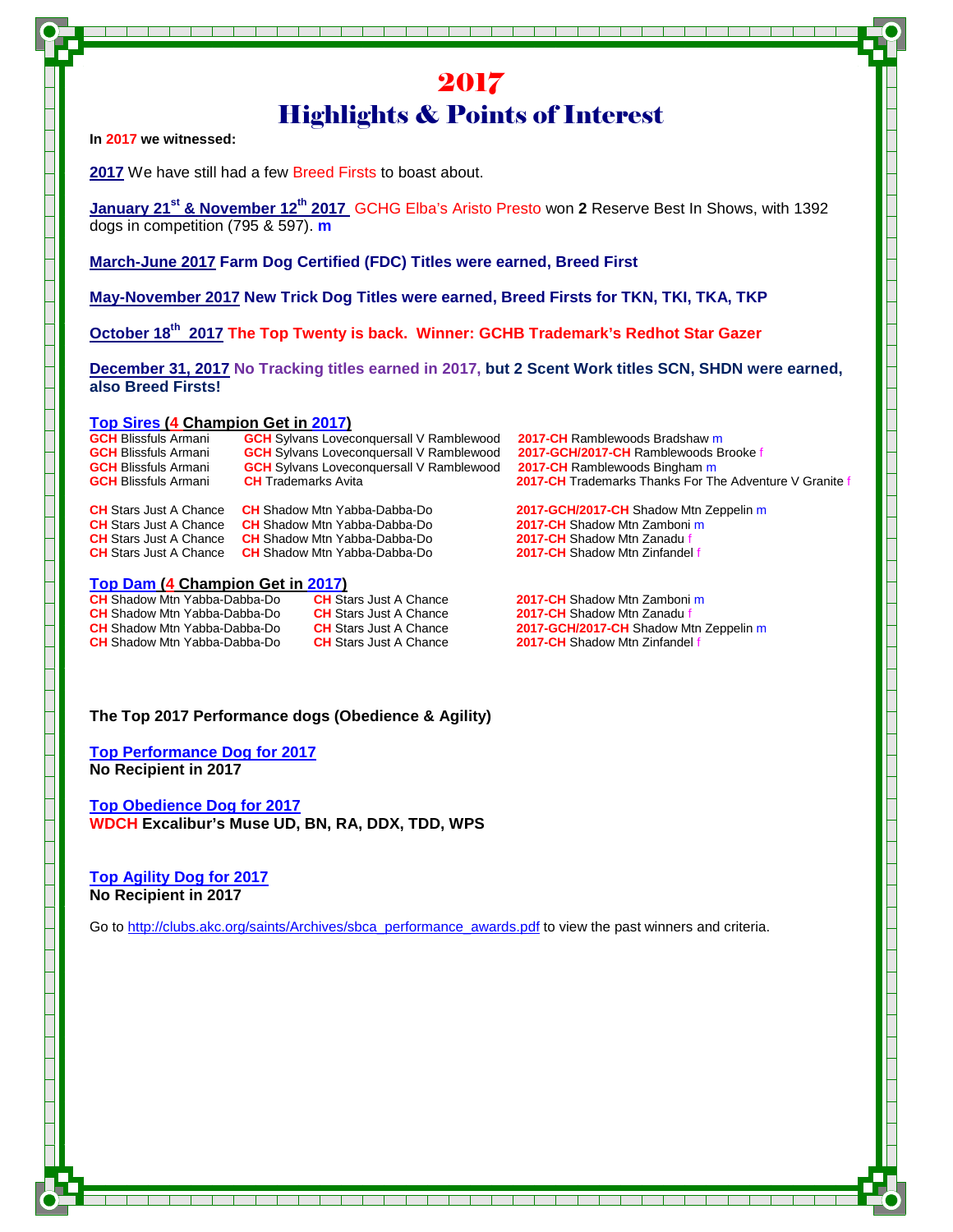© John Cox

# 2017 Year End Statistics

#### **172 Saint Bernards Earned 235 AKC Titles**

#### **28 Saint Bernards Earned More Than One AKC Title**

(1 Saint Bernard earned 5 AKC titles)

| <b>19 Grand Champions</b><br><b>15 Grand Champion Level Title Gold</b><br>91 Champions of Record                                                                                                                                                                                                                                                                                                                                                                                                                                                                                                                                                                                                                                                                                                                                                                                                                                                                                                                                                                                                                                  | <b>Breed First</b>                       | 2010 First Year of Title<br>2010 First Year of Title                                                                                                                                                                                                                                                                                                                                                                                                                                                                                                                                                                                                                                                                                                                                                                                                                                                                                                                                                                                                                                                 |
|-----------------------------------------------------------------------------------------------------------------------------------------------------------------------------------------------------------------------------------------------------------------------------------------------------------------------------------------------------------------------------------------------------------------------------------------------------------------------------------------------------------------------------------------------------------------------------------------------------------------------------------------------------------------------------------------------------------------------------------------------------------------------------------------------------------------------------------------------------------------------------------------------------------------------------------------------------------------------------------------------------------------------------------------------------------------------------------------------------------------------------------|------------------------------------------|------------------------------------------------------------------------------------------------------------------------------------------------------------------------------------------------------------------------------------------------------------------------------------------------------------------------------------------------------------------------------------------------------------------------------------------------------------------------------------------------------------------------------------------------------------------------------------------------------------------------------------------------------------------------------------------------------------------------------------------------------------------------------------------------------------------------------------------------------------------------------------------------------------------------------------------------------------------------------------------------------------------------------------------------------------------------------------------------------|
| <b>110 PERFORMANCE TITLES:</b><br>7 Beginner Novice<br>1 Preferred Companion Dog<br>0 Companion Dog<br>1 Graduate Novice<br>0 Preferred Companion Dog Excellent<br>0 Companion Dog Excellent<br>0 Graduate Open<br>0 Versatility<br>0 Preferred - Utility Dog<br>1 Utility Dog<br>0 Utility Dog Excellent<br>0 Utility Dog Excellent 2<br>0 Obedience Trial Champion<br>0 Obedience Master 1<br>0 Tracking Dog<br>0 Tracking Dog Excellent<br>0 Variable Surface Tracking<br>1 Scent Work Container Novice<br>1 Scent Work Handler Discrimination Novice<br>0 Champion Tracker<br>0 Novice Agility<br>0 Novice Agility Preferred<br>0 Open Agility<br>0 Open Agility Preferred<br>0 Excellent Agility<br>0 Excellent Agility Preferred<br>0 Master Agility<br>0 Master Agility Preferred<br>0 Master Agility Preferred 2<br>0 Master Agility Preferred 3<br>0 Master Agility Preferred 4<br>0 Master Agility Preferred 5<br>0 Master Agility Preferred 6<br>0 Master Agility Preferred 7<br>0 Master Agility Preferred 8<br>0 Master Agility Preferred 9<br>0 Master Agility Preferred 10<br>0 Novice Agility Jumpers with Weaves | <b>Breed First</b><br><b>Breed First</b> | 2010 First Year of Title<br>2013 First Year of Title<br>1936 First Year of Title<br>2009 First Year of Title<br>2013 First Year of Title<br>1936 First Year of Title<br>2009 First Year of Title<br>2009 First Year of Title<br>2013 First Year of Title<br>1936 First Year of Title<br>1994 First Year of Title<br>1994 First Year of Title<br>1977 First Year of Title<br>2009 First Year of Title<br>1936 First Year of Title<br>1980 First Year of Title<br>1995 First Year of Title<br>2017 First Year of Title<br>2017 First Year of Title<br>1995 First Year of Title<br>1994 First Year of Title<br>2002 First Year of Title<br>1994 First Year of Title<br>2002 First Year of Title<br>1994 First Year of Title<br>2002 First Year of Title<br>1994 First Year of Title<br>2002 First Year of Title<br>2002 First Year of Title<br>2002 First Year of Title<br>2002 First Year of Title<br>2002 First Year of Title<br>2002 First Year of Title<br>2002 First Year of Title<br>2002 First Year of Title<br>2002 First Year of Title<br>2002 First Year of Title<br>1998 First Year of Title |
|                                                                                                                                                                                                                                                                                                                                                                                                                                                                                                                                                                                                                                                                                                                                                                                                                                                                                                                                                                                                                                                                                                                                   |                                          |                                                                                                                                                                                                                                                                                                                                                                                                                                                                                                                                                                                                                                                                                                                                                                                                                                                                                                                                                                                                                                                                                                      |

<u>al ad ad ad ad ad ad a</u>

T ┱

 $\mathbf{1}$ 

T.

TT T

┰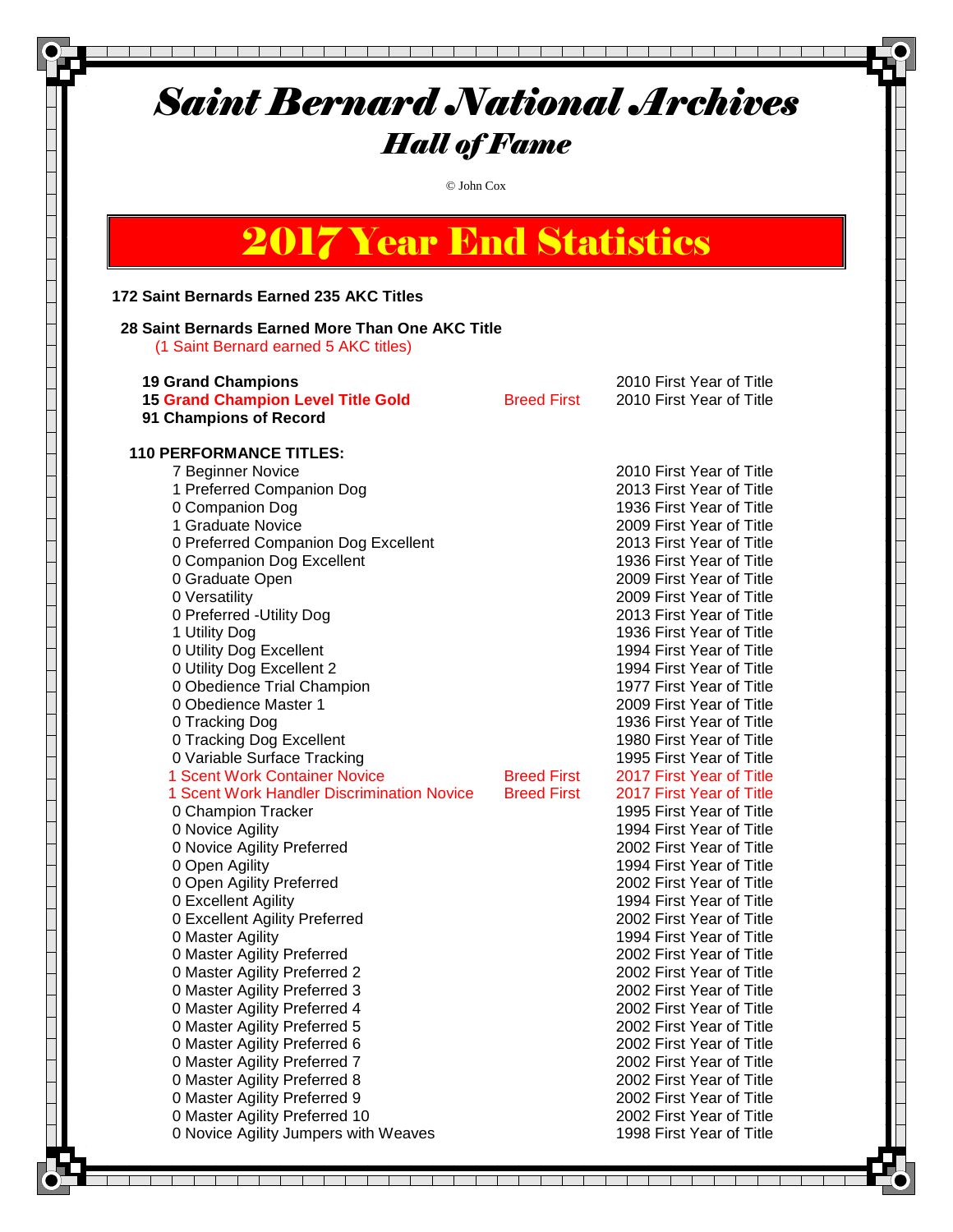0 Novice Agility Jumpers with Weaves Preferred 2002 First Year of Title<br>1998 First Year of Title 2002 First Year of Title 0 Open Agility Jumpers with Weaves 0 Open Agility Jumpers with Weaves Preferred 2002 First Year of Title 0 Excellent Agility Jumpers with Weaves 1998 First Year of Title 0 Excellent Agility Jumpers with Weaves Preferred 2002 First Year of Title 0 Master Agility Jumpers with Weaves 1998 First Year of Title 0 Master Agility Jumpers with Weaves Preferred 2002 First Year of Title 0 Master Agility Jumpers with Weaves Preferred 2 2002 First Year of Title 0 Master Agility Jumpers with Weaves Preferred 3 2002 First Year of Title 0 Master Agility Jumpers with Weaves Preferred 4 2002 First Year of Title 0 Master Agility Jumpers with Weaves Preferred 5 2002 First Year of Title 0 Master Agility Jumpers with Weaves Preferred 6 2002 First Year of Title 0 Master Agility Jumpers with Weaves Preferred 7 2002 First Year of Title 0 Master Agility Jumpers with Weaves Preferred 8 2002 First Year of Title 0 Master Agility Jumpers with Weaves Preferred 9 2002 First Year of Title 0 Master Agility Jumpers with Weaves Preferred 10 2002 First Year of Title 0 Master Agility Jumpers with Weaves Preferred 11 2002 First Year of Title 0 Master Agility Jumpers with Weaves Preferred 12 2002 First Year of Title 0 Master Agility Jumpers with Weaves Preferred 13 2002 First Year of Title 0 Master Agility Jumpers with Weaves Preferred 14 2002 First Year of Title 0 Master Agility Jumpers with Weaves Preferred 15 2002 First Year of Title 0 Master Agility Jumpers with Weaves Preferred 16 2002 First Year of Title 0 Master Agility Jumpers with Weaves Preferred 17 2002 First Year of Title 0 MACH Master Agility Champion 1998 First Year of Title 0 Preferred Agility Champion (PACH) – Grandfathered to 2002 2002 2002 First Year of Title 0 Preferred Agility Champion 2 (PACH2) – Grandfathered to 2002 2002 2002 First Year of Title 0 Preferred Agility Champion 3 (PACH3) – Grandfathered to 2002 2002 2002 First Year of Title 0 Preferred Agility Champion 4 (PACH4) – Grandfathered to 2002 2002 2002 First Year of Title 0 Preferred Agility Excellent – Grandfathered back to 2002 2002 2002 First Year of Title 0 Preferred Agility Excellent 2 - Grandfathered back to 2002 2002 2002 First Year of Title 0 Preferred Agility Excellent 3 – Grandfathered back to 2002 2002 2002 First Year of Title 0 Preferred Agility Excellent 4 – Grandfathered back to 2002 2002 2002 First Year of Title 0 F.A.S.T. Novice 2007 First Year of Title 0 F.A.S.T. Novice Preferred 2007 First Year of Title 0 F.A.S.T. Open 2007 First Year of Title 0 F.A.S.T. Open Preferred 2007 First Year of Title 0 F.A.S.T. Excellent 2007 First Year of Title 0 F.A.S.T. Excellent Preferred 2007 First Year of Title 0 F.A.S.T. Master Preferred 2007 First Year of Title 0 F.A.S.T. Master Preferred - Bronze 2007 First Year of Title 0 F.A.S.T. Master Preferred - Silver 2007 First Year of Title 0 Time 2 Beat Preferred 2011 First Year of Title 0 Time 2 Beat Preferred 2 2011 First Year of Title 0 Time 2 Beat Preferred 3 2011 First Year of Title 0 Time 2 Beat Preferred 4 2011 First Year of Title 0 Time 2 Beat Preferred 5 2011 First Year of Title 0 Time 2 Beat Preferred 6 2011 First Year of Title 0 Lifetime Master Standard Preferred - Bronze (MXPB) Grandfathered to 2002 2012 First Year of Title 0 Lifetime Master Standard Preferred - Silver (MXPS) Grandfathered to 2002 2012 First Year of Title 0 Lifetime Master Standard Preferred - Gold (MXPG) Grandfathered to 2002 2012 First Year of Title 0 Lifetime Master Standard Preferred - Century (MXPC) Grandfathered to 2002 2012 First Year of Title 0 Lifetime Master JWW Preferred - Bronze (MJPB) Grandfathered to 2002 2012 First Year of Title 0 Lifetime Master JWW Preferred - Bronze 2 (MJPB2) Grandfathered 2002 2012 First Year of Title 0 Lifetime Master JWW Preferred - Silver (MJPS) Grandfathered to 2002 2012 First Year of Title 0 Lifetime Master JWW Preferred - Silver (MJPS2) Grandfathered to 2002 2012 First Year of Title 0 Lifetime Master JWW Preferred - Gold (MJPG) Grandfathered to 2002 2012 First Year of Title 0 Lifetime Master JWW Preferred - Century (MJPC) Grandfathered to 2002 2012 First Year of Title 0 Triple Qualify Excellent Preferred 2007 First Year of Title 0 Versatile Companion Dog 1 2001 First Year of Title 0 Versatile Companion Dog 2 2001 First Year of Title <u> 1 - Jean Andreis II, ann an t-Iad an t-Iad an t-</u>  $\mathbb{R}$ a kara and the state of the state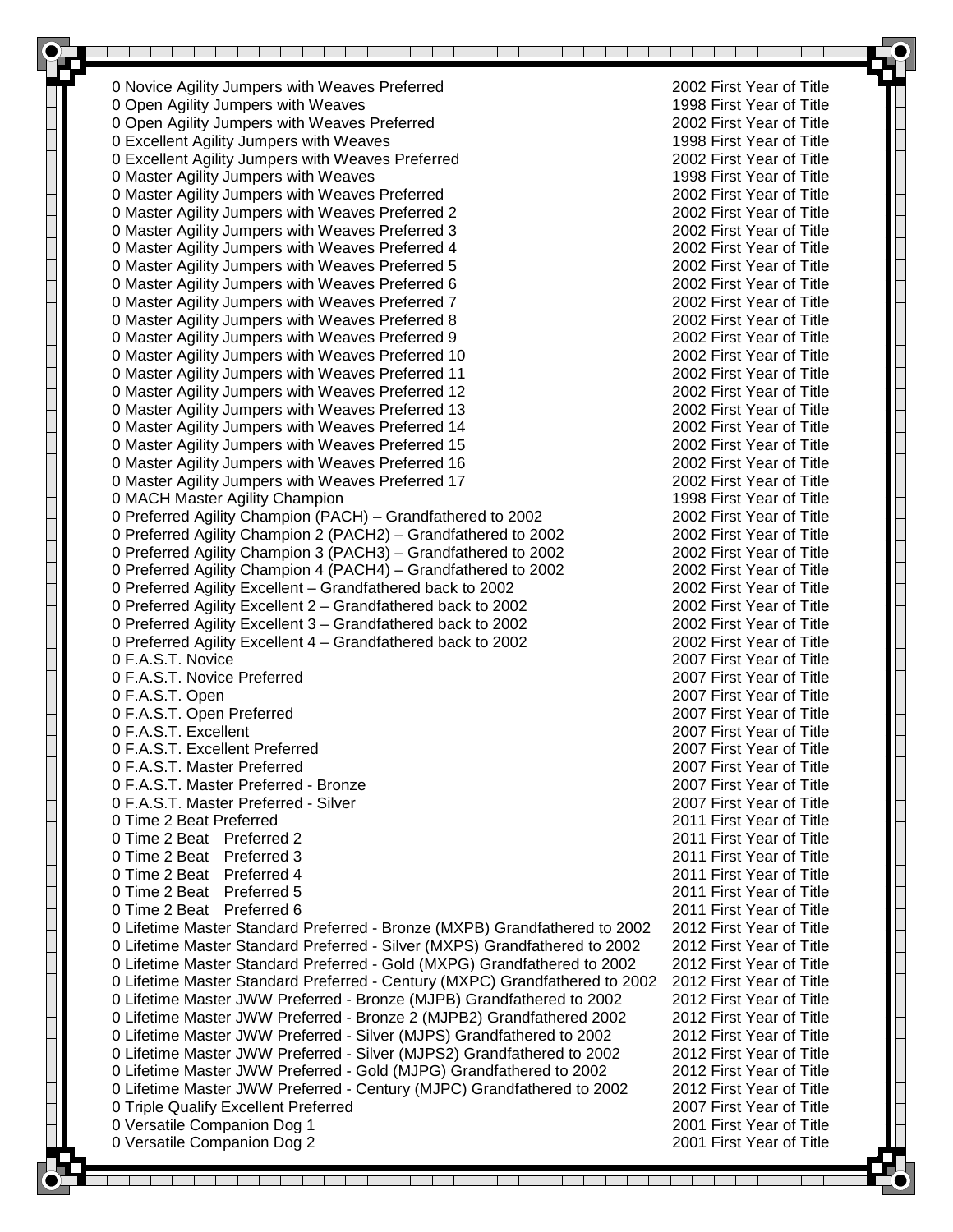| 0 Versatile Companion Dog 3                                                                                                                                                                                                                    |                    | 2001 First Year of Title     |
|------------------------------------------------------------------------------------------------------------------------------------------------------------------------------------------------------------------------------------------------|--------------------|------------------------------|
| 0 Versatile Companion Dog 4                                                                                                                                                                                                                    |                    | 2001 First Year of Title     |
| 0 Versatile Companion Dog 5                                                                                                                                                                                                                    |                    | 2001 First Year of Title     |
| 8 Rally Novice                                                                                                                                                                                                                                 |                    | 2005 First Year of Title     |
| 1 Rally Advanced                                                                                                                                                                                                                               |                    | 2005 First Year of Title     |
| 1 Rally Excellent                                                                                                                                                                                                                              |                    | 2005 First Year of Title     |
| 1 Rally Advanced Excellent                                                                                                                                                                                                                     |                    | 2005 First Year of Title     |
| 1 Rally Advanced Excellent Two                                                                                                                                                                                                                 |                    | 2005 First Year of Title     |
| 1 Rally Advanced Excellent Three                                                                                                                                                                                                               |                    | 2005 First Year of Title     |
| 1 Rally Advanced Excellent Four                                                                                                                                                                                                                | <b>Breed First</b> | 2005 First Year of Title     |
| 1 Rally Advanced Excellent Five                                                                                                                                                                                                                | <b>Breed First</b> | 2005 First Year of Title     |
| 4 Therapy Dog                                                                                                                                                                                                                                  |                    | 2009 First Year of Title     |
| 1 Therapy Dog Novice                                                                                                                                                                                                                           |                    | 2014 First Year of Title     |
| 1 Therapy Dog Advanced                                                                                                                                                                                                                         |                    | 2014 First Year of Title     |
| 0 Therapy Dog Excellent                                                                                                                                                                                                                        |                    | 2014 First Year of Title     |
| 1 Therapy Dog Distinguished                                                                                                                                                                                                                    |                    | 2014 First Year of Title     |
| 45 Canine Good Citizen *title*                                                                                                                                                                                                                 |                    | 2013 First Year of Title     |
| 8 Canine Good Citizen Advanced (Community Citizen)                                                                                                                                                                                             |                    | 2013 First year of Title     |
| 5 Canine Good Citizen Urban                                                                                                                                                                                                                    |                    | 2014 First Year of Title     |
| 6 Farm Dog Certified                                                                                                                                                                                                                           |                    | 2017 First Year of Title     |
| 8 Trick Dog Certified Novice                                                                                                                                                                                                                   | <b>Breed First</b> | 2017 First Year of Title     |
| 2 Trick Dog Certified Intermediate                                                                                                                                                                                                             | <b>Breed First</b> | 2017 First Year of Title     |
| 2 Trick Dog Certified Advanced                                                                                                                                                                                                                 | <b>Breed First</b> | 2017 First Year of Title     |
| 1 Trick Dog Certified Performer                                                                                                                                                                                                                | <b>Breed First</b> | 2017 First Year of Title     |
| Stud Dog For The Year - Producing 5 Champion Get:<br><b>CH Blissfuls Armani</b><br><b>CH Stars Just A Chance</b>                                                                                                                               |                    |                              |
| Brood Bitches For The Year - Producing 3 Champion Get:<br><b>CH Shadow Mtn Yabba-Dabba-Do</b>                                                                                                                                                  |                    |                              |
| <b>MOST INDEPENDENT SAINT BERNARD SPECIALTY SHOW WINS:</b><br>12 BOB & 8 BOS GCHG Elba's Aristo Presto<br><b>1 HIT</b> Excaliburs Nobility<br>GCH Juel Kreeks A Rockstar For Vicdory BN, RN, CGC, CGCA,<br>Vicdorys N Winters R U Jealous Yet? |                    | 1969 First Independent Trial |
|                                                                                                                                                                                                                                                |                    |                              |
| <b>7 GROUP FIRST PLACEMENTS:</b>                                                                                                                                                                                                               |                    | 1924 First Year of Award     |
| <b>GCHG Elba's Aristo Presto</b>                                                                                                                                                                                                               |                    |                              |
| <b>0 BEST IN SHOW AT ALL-BREED SHOWS:</b>                                                                                                                                                                                                      |                    | 1924 First Year of Award     |
| 2 RESERVE BEST IN SHOW AT ALL-BREED SHOWS:<br><b>GCHG Elba's Aristo Presto</b>                                                                                                                                                                 |                    | 2013 First Year of Award     |

 $\mathbf{L}$ т T. T.  $\mathbb{R}^n$ T T. T. T. T ┰ ┰ T. T п, T. T T  $\perp$  25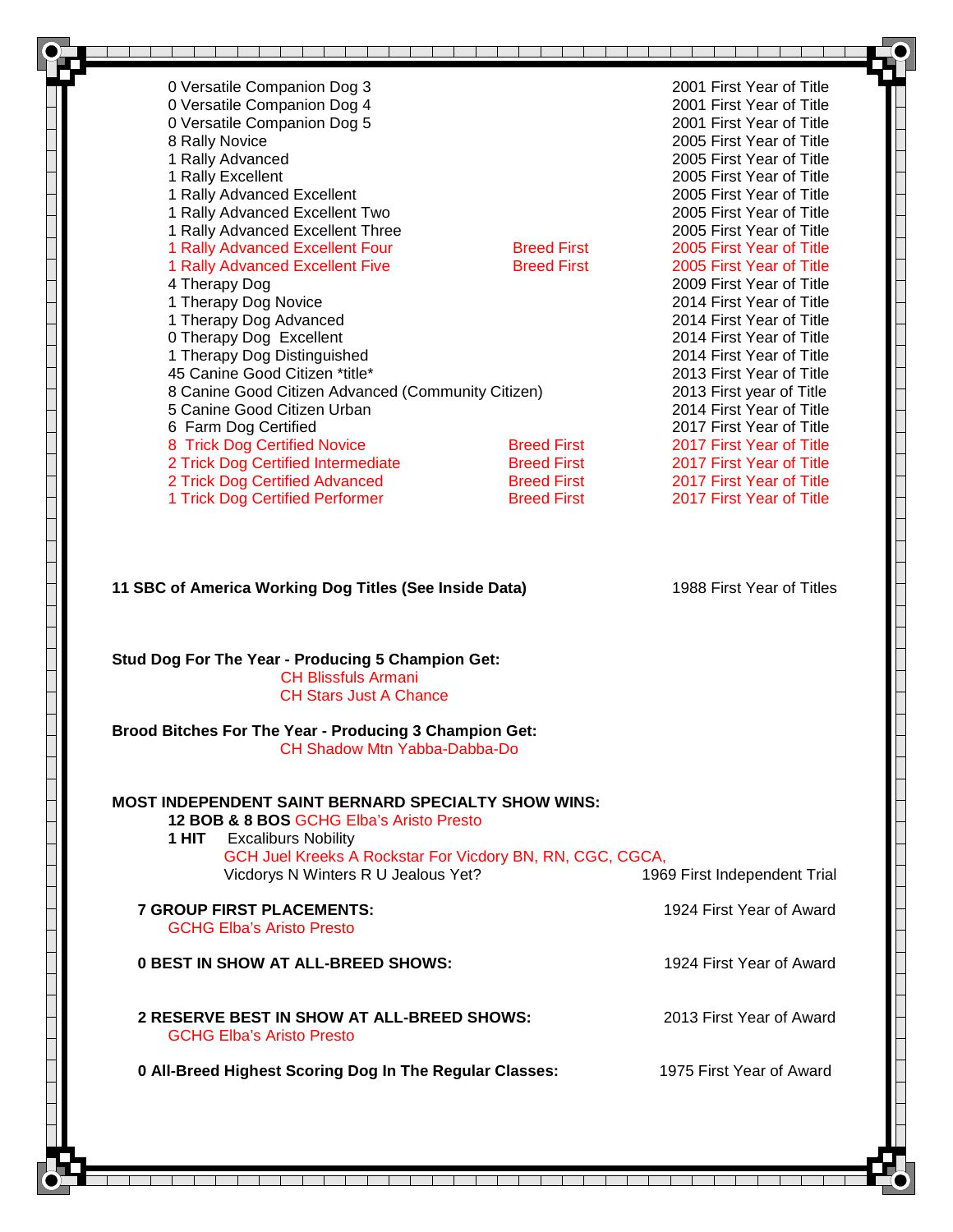|                                               |              |                                    |                                                | <b>Saint Bernard Hall of Fame Inductees For 2017</b> |     |                                           |
|-----------------------------------------------|--------------|------------------------------------|------------------------------------------------|------------------------------------------------------|-----|-------------------------------------------|
| <b>Criteria Induction Category</b>            | <u>YR</u>    | CH                                 | <b>Name</b>                                    | <b>AKC Performance Titles</b>                        | M/F | <b>Owner</b>                              |
| 3 AKC Titles - CD CDX UD                      | 2017         | <b>WDCH</b> Excaliburs Muse        |                                                | <b>UD DD WPX</b>                                     |     | Roland, Barry                             |
|                                               |              |                                    |                                                |                                                      |     |                                           |
| 3 AKC Titles - CH GCH GCHB                    | 2017         |                                    | <b>GCHB</b> 3g's Thunder On The Mountain       |                                                      | m.  | Jones, Jennifer                           |
| <b>3 AKC Titles - CH GCH GCHB</b>             | 2017         | <b>GCHB</b> Berics Sweet Retreat   |                                                |                                                      | m   | Nosigila, N. & Gustavson, M.              |
| 3 AKC Titles - CH GCH GCHB                    | 2017         |                                    | <b>GCHB</b> Nobels Fierce Warrior V Jamelles   |                                                      | m.  | Mulligan, M & Tucker, D & N               |
| 3 AKC Titles - CH GCH GCHB                    | 2017         |                                    | <b>GCHB</b> Noble Creeks Don'T Stop Believin   |                                                      |     | <b>m</b> Anderson, Shelby Porter          |
| 3 AKC Titles - CH GCH GCHB                    | 2017         | <b>GCHB</b> Slatons Ticket To Ride |                                                |                                                      | m   | Turner, P., & Wolf, J. & S., & Peters, J. |
| 3 AKC Titles - CH GCH GCHB                    | 2017         | <b>GCHB</b> Stars Just Jillin      |                                                |                                                      |     | Vitale, Dr. Karla Sue                     |
| 3 AKC Titles - CH GCH GCHB                    | 2017         |                                    | <b>GCHB</b> Twin Branchs Remington Rambo Man   |                                                      | m   | McWhorter, Brenda & Quentin               |
| 7<br><b>Champions 4</b><br><b>Champions 4</b> | 2017<br>2017 | <b>GCH</b> Epic Seduction          | <b>CH</b> Shadow Mtn Yabba-Dabba-Do            |                                                      |     | Hatch, Valerie<br>Bodeving, Paul & Karen  |
| $\overline{2}$                                |              |                                    |                                                |                                                      |     |                                           |
| <b>Champions 5</b>                            | 2017         |                                    | <b>GCH</b> Cache Retreat Power Drive           |                                                      | m   | Palmblad, Ivan & Hathaway, Pam            |
| <b>Champions 5</b>                            | 2017         |                                    | <b>CH</b> Lasquites Preston V Lucas            |                                                      | m   | Crane, Valerie                            |
| <b>Champions 5</b>                            | 2017         |                                    | <b>GCHG</b> Revilos Liquid Asset From Redside  |                                                      | m   | Oliver, Bill & Diana                      |
| <b>Champions 5</b>                            | 2017         | <b>CH</b> Stars Just A Chance      |                                                |                                                      | m   | Beck, Carol                               |
| <b>Champions 5</b>                            | 2017         | <b>CH</b> Sugars Bambino           |                                                |                                                      | m   | Weigel, Gary & Susan                      |
| <b>Champions 5</b>                            | 2017         |                                    | <b>GCHS</b> Trademarks A Reed & Barton Von Joy |                                                      | m   | Joy, Jim & Frances                        |
| 6                                             |              |                                    |                                                |                                                      |     |                                           |
| <b>Group Firsts 10</b>                        | 2017         | <b>GCHGEIbas Aristo Presto</b>     |                                                |                                                      |     | Baker, Edward & Linda                     |
|                                               |              |                                    |                                                |                                                      |     |                                           |
| <b>Group Firsts 3</b>                         | 2017         |                                    | <b>GCHS</b> Sandcastles Indecent Proposal      |                                                      |     | Mead, B. & Glover, M. & Hennagin, N.      |
|                                               |              |                                    |                                                |                                                      |     |                                           |
| <b>RAE</b>                                    | 2017         |                                    | Blue Collars Once To Every Woman               | <b>CD RAE</b>                                        | m   | Trunk, James                              |
|                                               |              |                                    |                                                |                                                      |     |                                           |
| <b>SBCA 1 + Specialty Wins 5</b>              | 2017         | <b>GCHG</b> Elbas Aristo Presto    |                                                |                                                      |     | <b>Baker, Edward &amp; Linda</b>          |
| <b>SBCA 1 + Specialty Wins 5</b>              | 2017         |                                    | <b>GCHS</b> Sandcastles Indecent Proposal      |                                                      |     | Mead, B. & Glover, M. & Hennagin, N.      |
| 2                                             |              |                                    |                                                |                                                      |     |                                           |
| <b>SBCA Show Wins 2</b>                       | 2017         |                                    | <b>GCHS</b> Sandcastles Indecent Proposal      |                                                      |     | Mead, B. & Glover, M. & Hennagin, N.      |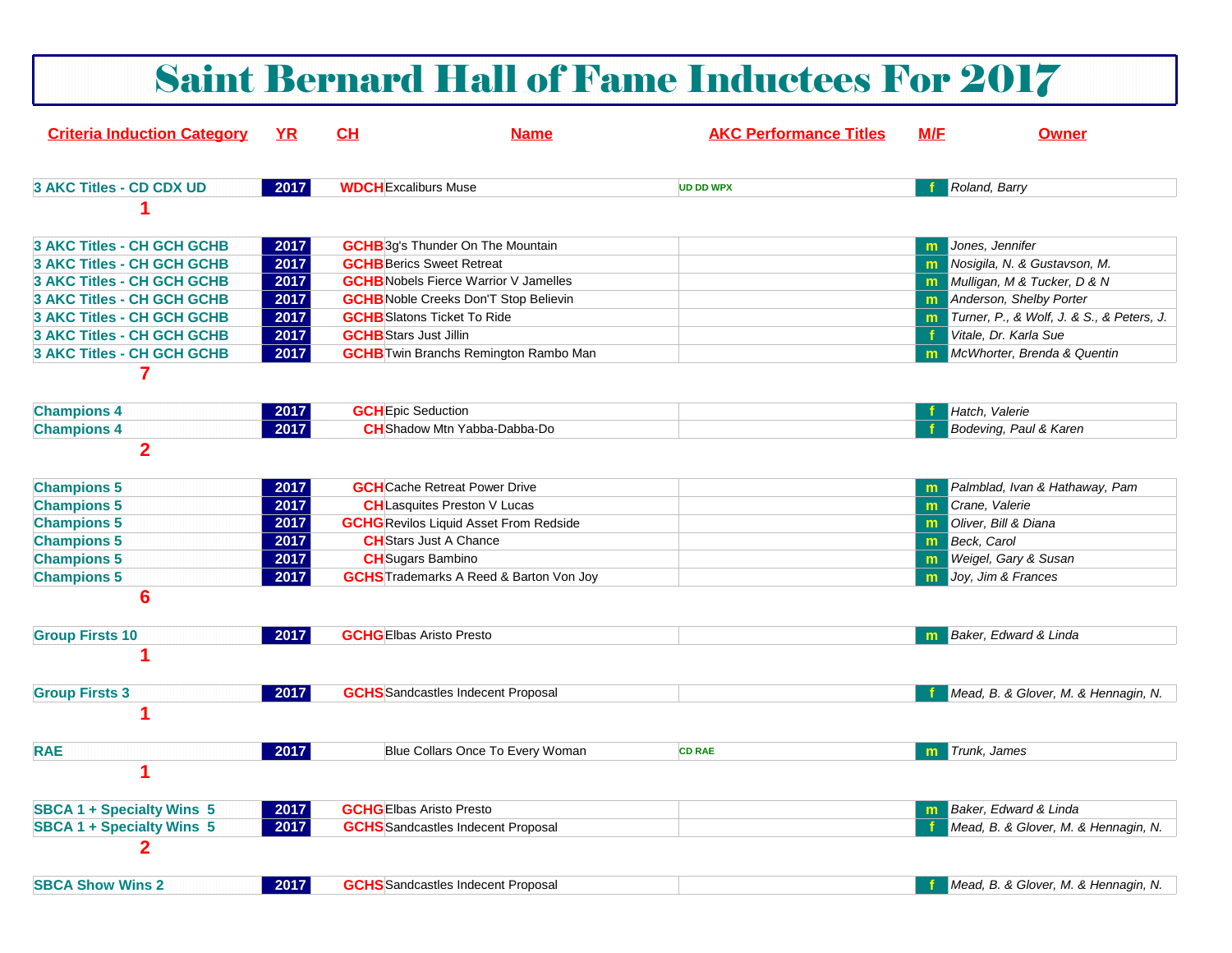| <b>Criteria Induction Category</b> | <u>YR</u> | CL                                           | <b>Name</b> | <b>AKC Performance Titles</b> | <b>M/E</b> | <b>Owner</b>                                 |
|------------------------------------|-----------|----------------------------------------------|-------------|-------------------------------|------------|----------------------------------------------|
|                                    |           |                                              |             |                               |            |                                              |
| <b>Specialty Wins 10</b>           | 2017      | <b>GCH</b> Cedar Lanes Malachi O'Cornerstone |             |                               | m          | Rudman, Jacqueline                           |
| <b>Specialty Wins 10</b>           | 2017      | <b>GCHB</b> Trademarks Redhot Star Gazer     |             |                               |            | <b>n</b> Shook, Arthur & Cole-Sykora, Sherry |
|                                    |           |                                              |             |                               |            |                                              |
| <b>Totals:</b>                     |           |                                              | 24          |                               |            |                                              |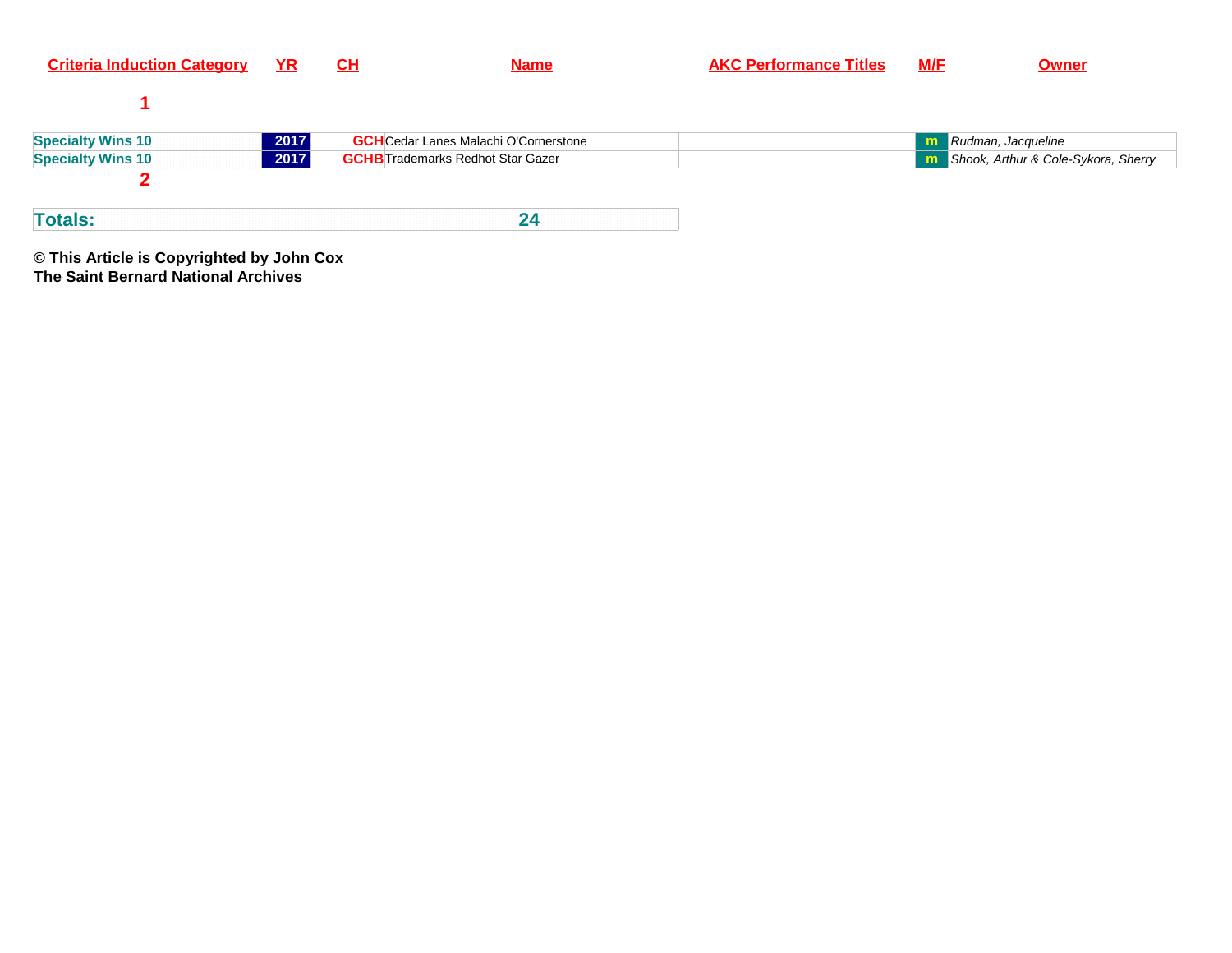# Saint Bernard Hall of Fame Plateaus of Excellence For 2017

| <b>HoF Plateau of Excellence</b>     | YR   | <b>CH</b> | <b>Name</b>                                       | M/F | <b>Owner</b>                         |
|--------------------------------------|------|-----------|---------------------------------------------------|-----|--------------------------------------|
| <b>Champions 06</b>                  | 2017 |           | <b>CH</b> Chaparrals Diva of Kings Row            |     | Hardisty, K & Tsagris, W & S         |
| 1                                    |      |           |                                                   |     |                                      |
| <b>Champions 08</b>                  | 2017 |           | <b>CH</b> Benbarons Veronica of Eddie             |     | Denis, Bruno & Deborah               |
| 1                                    |      |           |                                                   |     |                                      |
| 04 AKC Titles - GCHS                 | 2017 |           | <b>GCHS</b> Mahoganys Domino Effect               |     | Palmer, Luanne                       |
| 04 AKC Titles - GCHS                 | 2017 |           | <b>GCHS</b> Sandrimars Buffett Rocks Revillo      | m   | Martin, Rick & Sarah                 |
| 04 AKC Titles - GCHS                 | 2017 |           | <b>GCHS</b> Swisstars Moondoggie                  | m   | Ghering, George & Carol              |
| 04 AKC Titles - GCHS                 | 2017 |           | <b>GCHS</b> Trademarks Redhot Star Gazer          | m   | Bosch, N & J & Shook, A              |
| 4                                    |      |           |                                                   |     |                                      |
| 05 AKC Titles - GCHG                 | 2017 |           | <b>GCHG</b> EIbas Aristo Presto                   | m   | Baker, Edward & Linda                |
| 05 AKC Titles - GCHG                 | 2017 |           | <b>GCHG</b> Twin Hickory Americas Anderson Cooper | m.  | Scarl Jr., Robert                    |
| 05 AKC Titles - GCHG                 | 2017 |           | <b>GCHG</b> Vicdorys Unleash The Dark Knight      | m   | Graves, V. & Jaeger, D. & Scott, K.  |
| 3                                    |      |           |                                                   |     |                                      |
| 04 AKC Titles - CH GCH GCHB CD       | 2017 |           | <b>GCHB</b> Vicdorys Pretty In Pink Diamonds      |     | V. Graves, D. Jaeger, N. & K. Scott  |
| 1                                    |      |           |                                                   |     |                                      |
| 04 AKC Titles - CD RAE3              | 2017 |           | Kings Mills Jazzabelle                            |     | Schubert, Carla & Wilson Lacey       |
| 1                                    |      |           |                                                   |     |                                      |
| 05 AKC Titles - CD RAE4              | 2017 |           | Howe Ranch Golden Sam-R-I                         |     | Trosino, Norman & Dorothy            |
| 1                                    |      |           |                                                   |     |                                      |
| 06 AKC Titles - CD RAE5              | 2017 |           | Howe Ranch Golden Sam-R-I                         |     | Trosino, Norman & Dorothy            |
| 1                                    |      |           |                                                   |     |                                      |
| SBCA Show Wins 2 + Specialty Wins 10 | 2017 |           | <b>GCHS</b> Sandcastles Indecent Proposal         |     | Mead, B. & Glover, M. & Hennagin, N. |
| 1                                    |      |           |                                                   |     |                                      |
| <b>Specialty Wins 20</b>             | 2017 |           | <b>GCHS</b> Elbas Aristo Presto                   | m   | Baker, Edward & Linda                |
| <b>Specialty Wins 30</b>             | 2017 |           | <b>GCHS</b> Sandcastles Indecent Proposal         |     | Mead, B. & Glover, M. & Hennagin, N. |
| $\overline{2}$                       |      |           |                                                   |     |                                      |
| <b>Specialty Wins 30</b>             | 2017 |           | <b>GCHS</b> Alpine Mtn Abigial                    |     | C. & M. Whiting                      |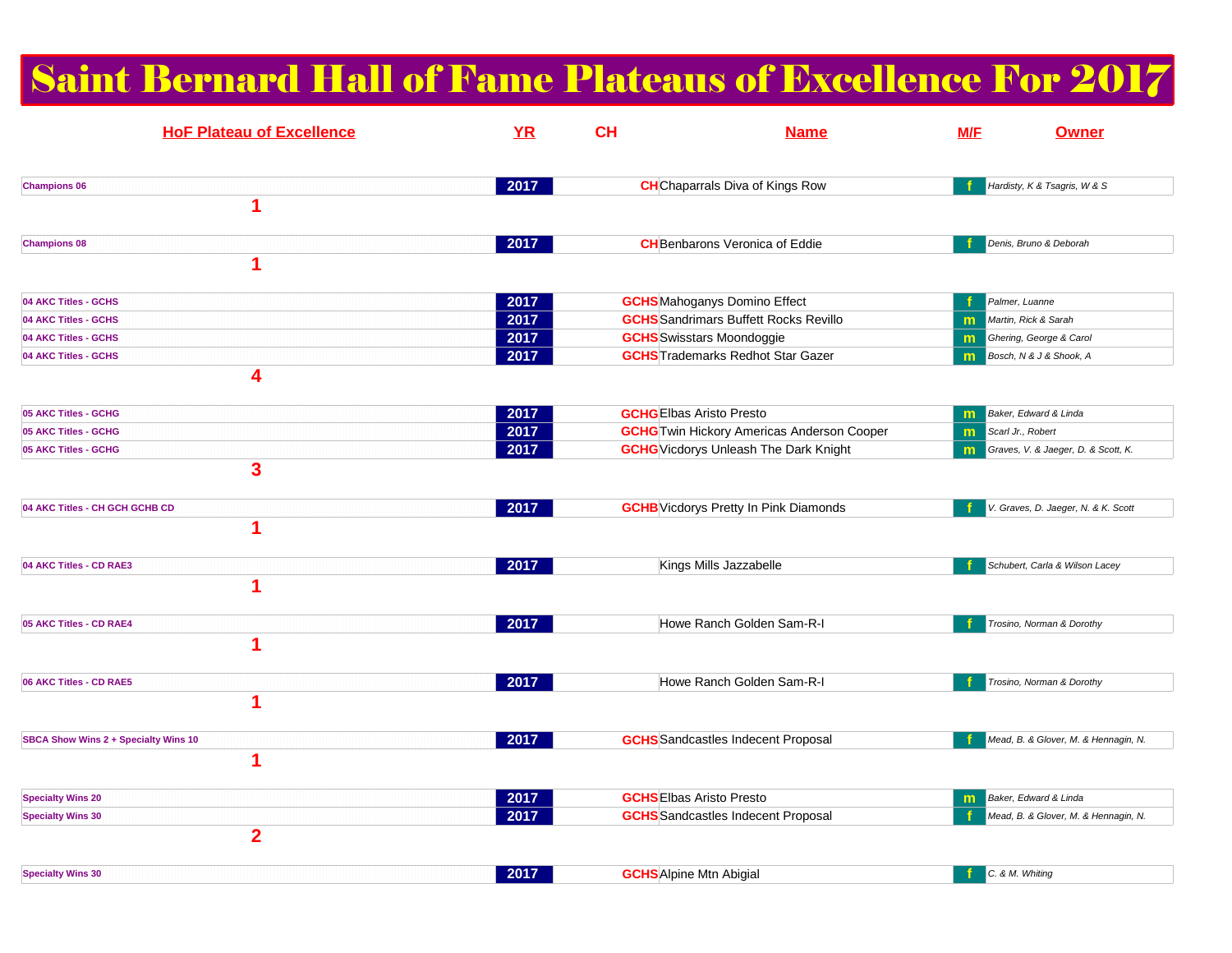| <b>HoF Plateau of Excellence</b> | $YR$ | <b>CH</b>                       | <b>Name</b> | <b>Owner</b><br><u>M/F</u>     |
|----------------------------------|------|---------------------------------|-------------|--------------------------------|
| <b>Specialty Wins 30</b>         | 2017 | <b>GCHS</b> Elbas Aristo Presto |             | <b>n</b> Baker, Edward & Linda |
|                                  |      |                                 |             |                                |
| <b>Specialty Wins 40</b>         | 2017 | <b>GCHS</b> Alpine Mtn Abigial  |             | C. & M. Whiting                |
|                                  |      |                                 |             |                                |
| <b>Totals:</b>                   |      |                                 | 19          |                                |

**Due to the high number of Performance titles they are listed in two (2) Performance Databases - Sorted by Dog or TitleAKC Performance titles started with Obedience back in 1936.**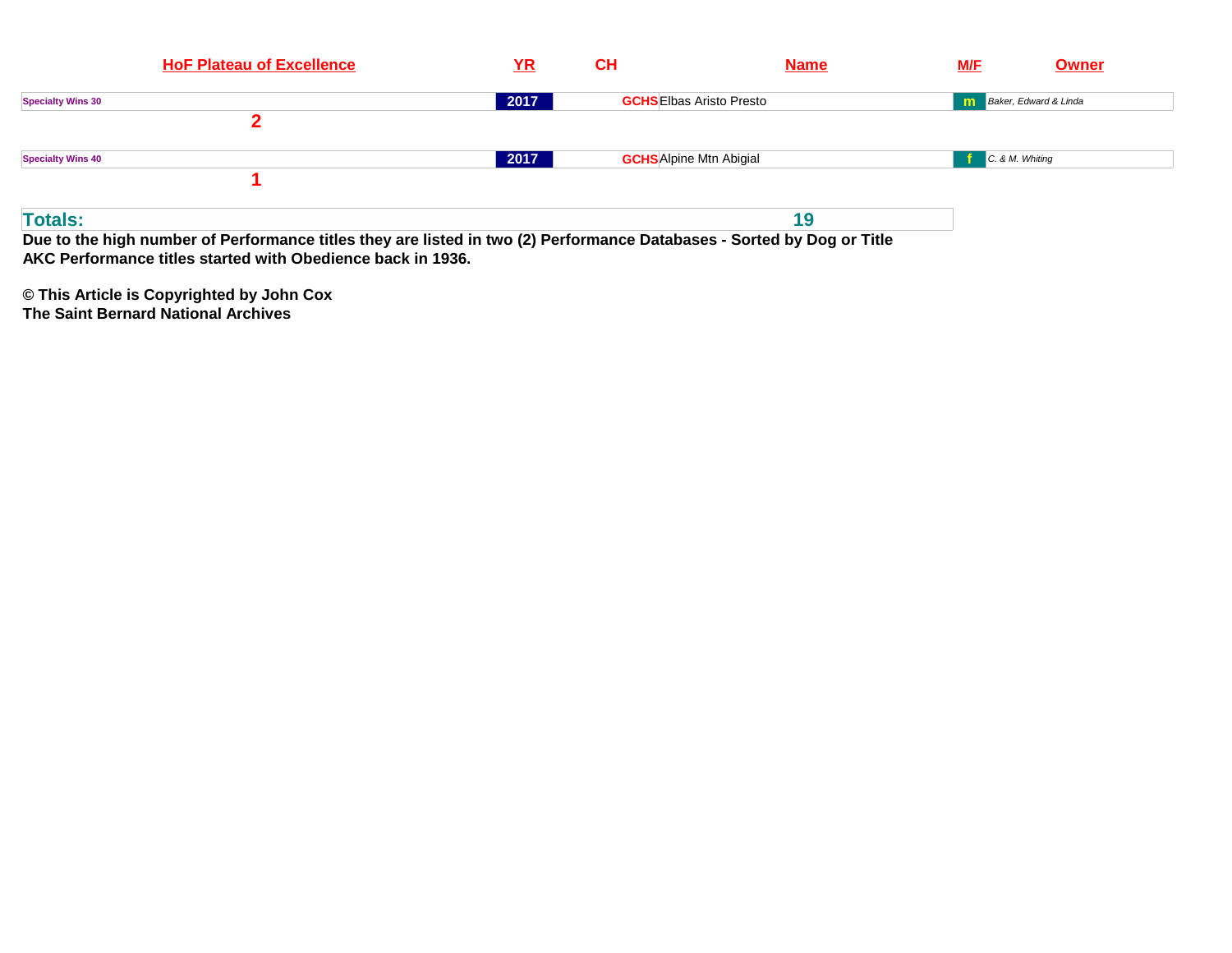# Saint Bernard AKC Championship Titles For 2017

| <b>CH Title Date</b> | CH                                           | <b>Name</b>                                           | <b>Performance Title Year</b> | $M$ E |              |
|----------------------|----------------------------------------------|-------------------------------------------------------|-------------------------------|-------|--------------|
| February 16, 2017    | 2017-GCH/2017-CH3g's Thunder On The Mountain |                                                       | 2020                          | m     |              |
| October 19, 2017     | 2017-CHAlpine Men Bertram                    |                                                       |                               | m     |              |
| July 21, 2017        |                                              | 2017-CHAlpine Mtn Alf V Gruyere                       |                               | m     |              |
| July 21, 2017        | 2017-CHAlpine Mtn Beatrice                   |                                                       |                               |       |              |
| October 28, 2017     | 2018-GCH/2017-CHAlpine Mtn Hicountry Rose    |                                                       |                               | m     |              |
| July 02, 2017        |                                              | 2017-GCH/2017-CHAIpine Mtn Notoriousmaikai-Makai      |                               |       |              |
| September 24, 2017   | 2018-GCH/2017-CHAlpine Mtn Pandora           |                                                       |                               |       |              |
| April 08, 2017       | 2018-GCH/2017-CH Alpine Mtn Rainier          |                                                       |                               | m     |              |
| April 28, 2017       |                                              | 2017-CH Barnyards Flying Amoung The Stars             |                               | m     |              |
| September 02, 2017   |                                              | 2017-CH Barnyards Heartbreak Kid                      |                               | m     |              |
| September 03, 2017   |                                              | 2017-CH Barnyards Whooda Figowl?                      |                               | m     |              |
| July 01, 2017        | 2017-CH Beech Hills Durham                   |                                                       | 2016                          | m     |              |
| May 13, 2017         | 2017-CH Berics Tonka                         |                                                       |                               | m     |              |
| September 03, 2017   | 2020-GCH/2017-CHBlissfuls Chella             |                                                       |                               |       |              |
| March 11, 2017       |                                              | 2017-CH Briercreeks D Eleven T of Worldtop            |                               | m     |              |
| April 21, 2017       |                                              | 2017-CH Briercreeks Karlie V Worldtop                 |                               |       |              |
| September 03, 2017   |                                              | 2017-CH Brockranch Taking The Eastgate Road           |                               | m     |              |
| February 05, 2017    |                                              | 2017-CHCache Retreat A Certain Flair                  |                               |       |              |
| February 11, 2017    |                                              | 2017-CHCache Retreat Girl Power                       |                               |       | $\mathbf{f}$ |
| June 17, 2017        |                                              | 2017-CHCache Retreats Luck Be A Lady Tonight          |                               |       |              |
| May 26, 2017         | 2017-CHCamelot (Flores)                      |                                                       |                               | m     |              |
| April 21, 2017       |                                              | 2019-GCH/2017-CHCedar Lanes Hank O'Cornerstone        |                               | m     |              |
| May 14, 2017         |                                              | 2019-GCH/2017-CHCornerstones Just What The Dr Ordered |                               |       |              |
| May 28, 2017         |                                              | 2017-CHCountry Haven Zeus of Kings Row                | 2013                          | m     |              |
| September 09, 2017   |                                              | 2017-CH Dillons Speed Demon By Design                 |                               | m     |              |
| May 27, 2017         |                                              | 2017-CH Eastgates Take It For Granite                 |                               |       |              |
| March 03, 2017       | 2017-GCH/2017-CH Eidelkeits Chachem          |                                                       |                               | m     |              |
| March 12, 2017       |                                              | 2017-CH Empty Kegs Thank You Very Much                |                               | m     |              |
| April 07, 2017       |                                              | 2017-CH Epic Giselle V Alpine Mtn                     |                               |       |              |
| April 15, 2017       |                                              | 2017-CHHeimers Holla Bandoola                         |                               | m     |              |
| May 26, 2017         |                                              | 2017-CHJohnso Farms Astro                             |                               | m     |              |
| October 29, 2017     |                                              | 2017-CH Joy Meadows Where The Heart Is                |                               | m     |              |
| September 15, 2017   |                                              | 2017-CH Kiara Du Grand St. Bernard                    |                               |       |              |
| May 27, 2017         |                                              | 2017-CH Kings Row Luck B A Lady V Country Haven       |                               |       | $\mathbf{f}$ |
| April 01, 2017       |                                              | 2017-CHKris Kountry Hosstile Take Over V Cooper       |                               | m     |              |
| June 16, 2017        |                                              | 2017-CH Kris Kountry Kween Bea Kelijah V Cooper       |                               |       |              |
| December 10, 2017    |                                              | 2017-CHKris Kountry Lady Autum                        |                               |       | $\mathbf{f}$ |
| July 23, 2017        |                                              | 2017-CHLarge Paw Nika For Brandauridge                | 2016,2019                     |       | f            |
| July 30, 2017        |                                              | 2017-CHLasquites Deelia V Canyon                      |                               |       | f            |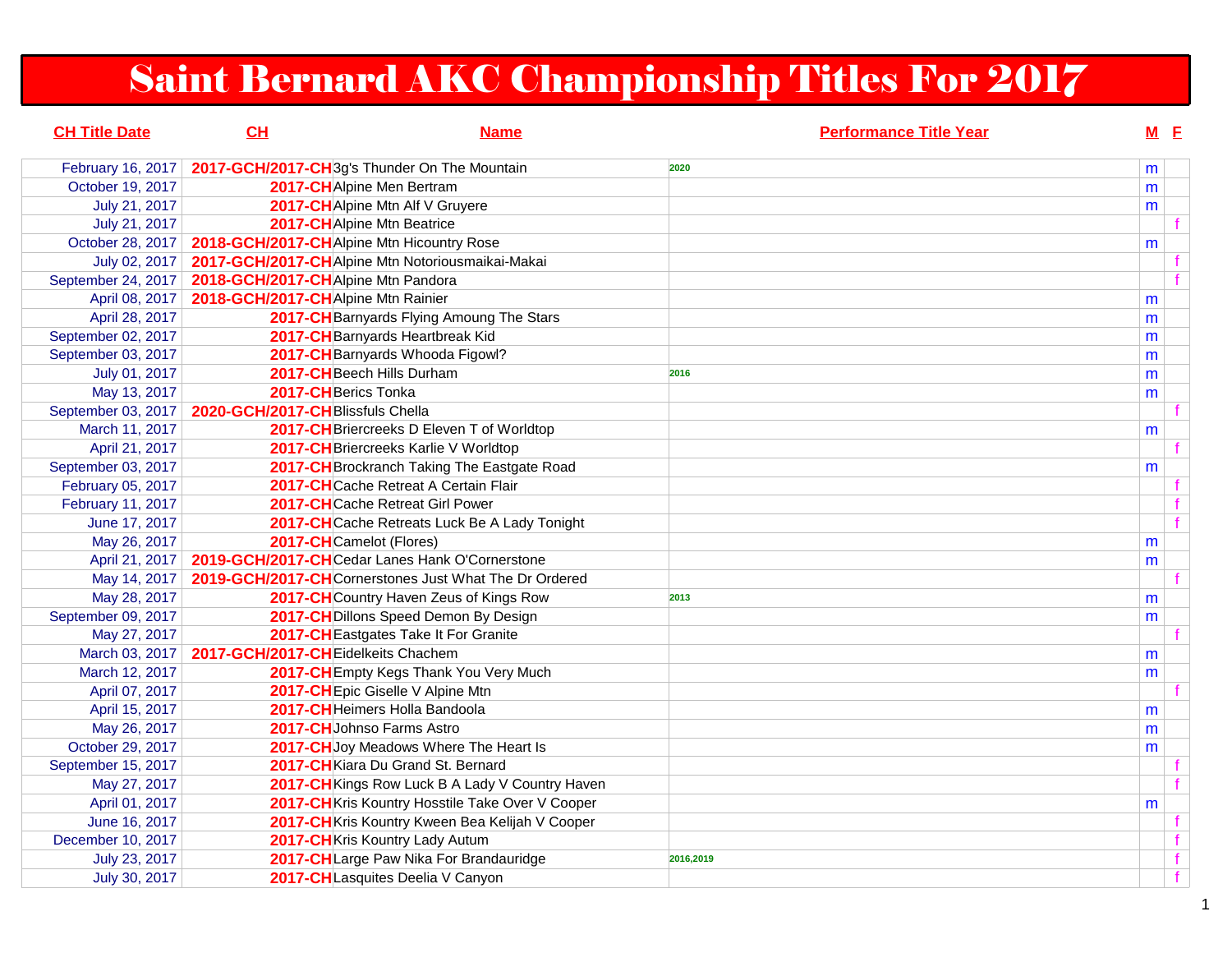| <b>CH Title Date</b>    | <u>CH</u>                                 | <u>Name</u>                                           | <b>Performance Title Year</b> |           | $M$ E |  |
|-------------------------|-------------------------------------------|-------------------------------------------------------|-------------------------------|-----------|-------|--|
| October 01, 2017        |                                           | 2017-CHLasquites Sir Leonard                          |                               | m         |       |  |
| August 19, 2017         | 2018-GCH/2017-CHLasquites Xavier V Horace |                                                       | 2018,2019                     | m         |       |  |
| April 27, 2017          |                                           | 2017-GCH/2017-CHLasquites Yours Mine And Ours         | 2019                          | m         |       |  |
| August 06, 2017         | 2018-GCH/2017-CHLe Phaire Brutus Maximus  |                                                       |                               | m         |       |  |
| April 12, 2017          |                                           | 2017-CHMahoganys Snow Kisses V Charley                |                               |           |       |  |
| May 27, 2017            |                                           | 2017-CHManns Precious Ruby                            | 2016                          |           |       |  |
| August 13, 2017         |                                           | 2017-CHManns Wild Pebbles                             | 2016                          |           |       |  |
| April 07, 2017          |                                           | 2017-CHMelon City Vaughn                              |                               | m         |       |  |
| October 19, 2017        | 2018-GCH/2017-CHOakridge Brown Eyed Girl  |                                                       |                               |           |       |  |
| April 08, 2017          |                                           | 2017-CHOisins Royal Pot of Gold                       |                               |           |       |  |
| July 08, 2017           | 2019-GCH/2017-CH Precious Pup Uzi         |                                                       |                               | m         |       |  |
| March 05, 2017          |                                           | 2017-CH Precious Pups Bj Run'N Wild On The Farm       |                               |           |       |  |
| November 01, 2017       |                                           | 2017-CH Precious Pups Sebastians Son of The Wild Wolf |                               | m         |       |  |
| <b>January 15, 2017</b> | 2019-GCH/2017-CHRainiers Gypsy Woman      |                                                       |                               |           |       |  |
| August 11, 2017         |                                           | 2017-CH Rainiers Handsome Stranger of Montana         |                               | m         |       |  |
| July 08, 2017           |                                           | 2017-CHRamblewoods Bingham                            |                               | m         |       |  |
| March 18, 2017          |                                           | 2017-CHRamblewoods Bradshaw                           |                               | m         |       |  |
| April 07, 2017          | 2017-GCH/2017-CHRamblewoods Brooke        |                                                       |                               |           |       |  |
| August 19, 2017         |                                           | 2017-CHRhinestones Remedy For Heartache V Ostra       |                               |           |       |  |
| October 01, 2017        |                                           | 2017-CH Rocky Maximus Erossaints For Mountain Woods   |                               | m         |       |  |
| February 05, 2017       |                                           | 2017-CH Royaltys Rainbow Dreams of Mickey             |                               | m         |       |  |
| June 09, 2017           | 2017-GCH/2017-CHSaffos I Kick Up          |                                                       |                               |           |       |  |
| December 10, 2017       |                                           | 2021-GCH/2017-CHShadow Mtn Back To The Future         | 2021                          | m         |       |  |
| June 09, 2017           | 2021-GCH/2017-CHShadow Mtn Zamboni        |                                                       | 2018                          | m         |       |  |
| September 03, 2017      |                                           | 2017-CHShadow Mtn Zanadu                              |                               |           |       |  |
| February 12, 2017       | 2017-GCH/2017-CHShadow Mtn Zeppelin       |                                                       |                               | m         |       |  |
| November 03, 2017       |                                           | 2017-CHShadow Mtn Zinfandel                           |                               |           |       |  |
| July 22, 2017           |                                           | 2017-CH Shaggy Hollows Playing With Fire              |                               | m         |       |  |
| March 24, 2017          |                                           | 2017-CHSkyhaven Hudson Heiress                        |                               |           |       |  |
| July 08, 2017           |                                           | 2017-CHSlatons Karma Is A Bich                        |                               |           |       |  |
| October 07, 2017        |                                           | 2017-CH Slatons Martial Art                           | 2017                          | m         |       |  |
| March 04, 2017          |                                           | 2017-CHSlatons Rich Bich                              |                               |           |       |  |
| October 12, 2017        |                                           | 2017-CH Story Books Sentimental Journey V Beau        | 2019                          |           |       |  |
| <b>January 28, 2017</b> |                                           | 2017-CHSummerlyns Viva Las Vegas                      |                               |           |       |  |
| <b>January 08, 2017</b> |                                           | 2017-CH Swisstars Qi Keiko of Bellecove               |                               |           |       |  |
| August 24, 2017         |                                           | 2017-CH Swisstars Ringo Starr                         |                               | ${\sf m}$ |       |  |
| December 10, 2017       |                                           | 2017-CH Swisstars Ruby Rose                           |                               |           |       |  |
| September 01, 2017      |                                           | 2017-CH Talbergs Hard Hitter V Woodcrest              |                               | m         |       |  |
| December 09, 2017       |                                           | 2019-GCH/2017-CH Thunderhills Doc of Cannery Row      |                               | m         |       |  |
| May 26, 2017            |                                           | 2018-GCH/2017-CH Thunderhills Hazel of Cannery Row    |                               | m         |       |  |
| October 21, 2017        |                                           | 2017-CH Thunderhills Hughie of Cannery Row            |                               | m         |       |  |
| December 09, 2017       |                                           | 2017-CH Trademarks Enharmonic Rhapsody                |                               |           |       |  |
| August 20, 2017         |                                           | 2017-CH Trademarks Thanks For The Adventure V Granite |                               |           |       |  |
|                         |                                           |                                                       |                               |           |       |  |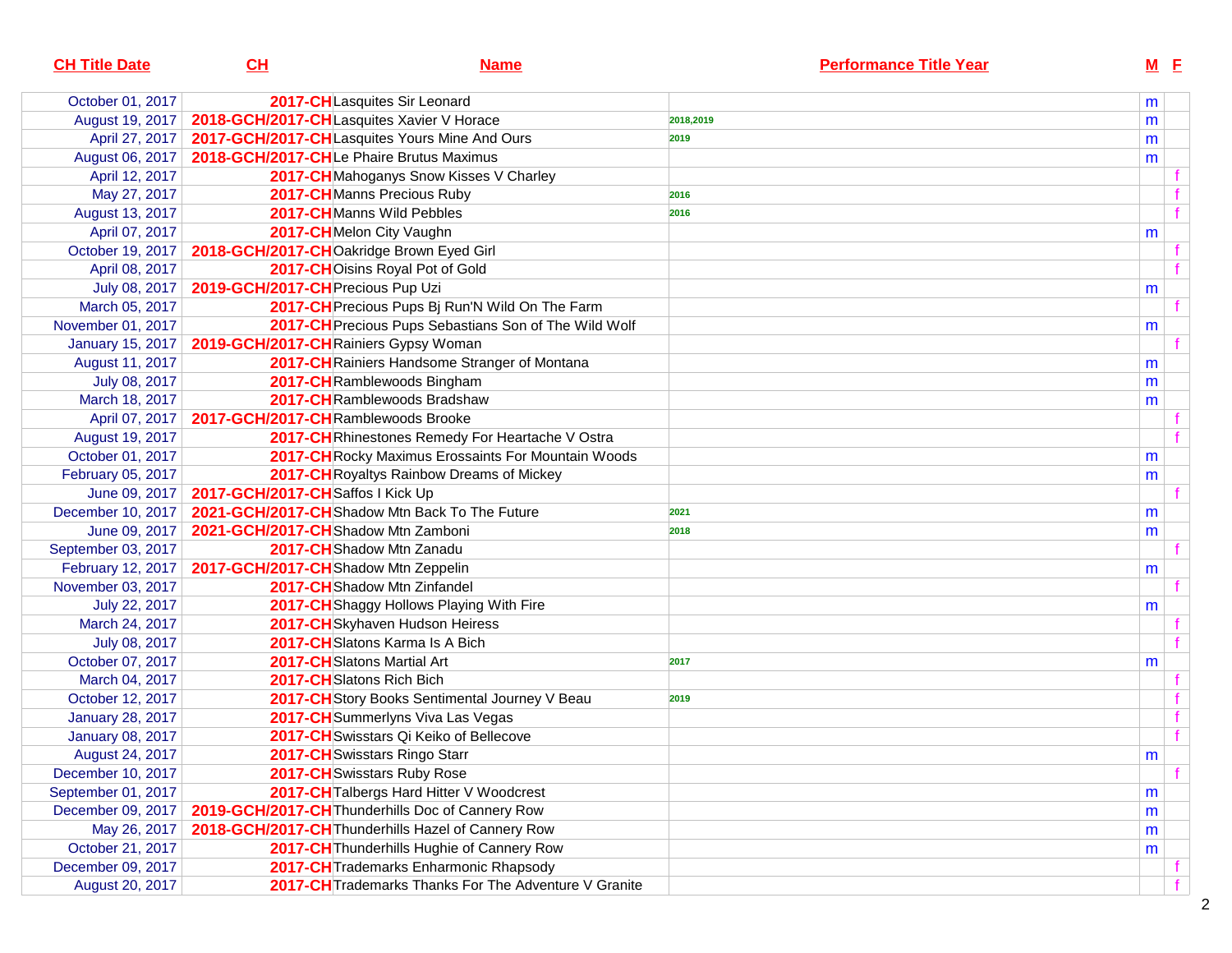| <b>CH Title Date</b> | <u>СН</u>                       | <b>Name</b>                                                | <b>Performance Title Year</b> |   | $M$ $E$ |
|----------------------|---------------------------------|------------------------------------------------------------|-------------------------------|---|---------|
| April 30, 2017       |                                 | 2017-CH Twin Branchs If The Shoe Fits                      |                               |   |         |
| August 20, 2017      |                                 | 2017-CHUltima Thules Ursa Major                            |                               |   |         |
| January 16, 2017     |                                 | 2017-CH Vicdorys Unforgettable Mr Tucker                   |                               | m |         |
| August 12, 2017      | 2018-GCH/2017-CH Vicdorys Vixen |                                                            | 2017                          |   |         |
| October 25, 2017     |                                 | 2017-GCH/2017-CHWesthavens When You Wish Upon A Star Heidi | 2018,2019                     |   |         |
| November 25, 2017    |                                 | 2018-GCH/2017-CHWho Dats Tonka Tres Enorme Et Adorable     | 2019                          | m |         |
| November 18, 2017    |                                 | 2020-GCH/2017-CHWindshadows Chasing January Sun            |                               |   |         |
| September 30, 2017   |                                 | <b>2017-CH</b> Wintercrest The Friendly Ghost              |                               |   |         |
| April 22, 2017       |                                 | 2017-CHWoodcrest Alysheba                                  |                               |   |         |

**Totals: 91 15 46 45 Due to the high number of Performance titles they are listed in two (2) Performance Databases - Sorted by Dog or TitleAKC Performance titles started with Obedience back in 1936.**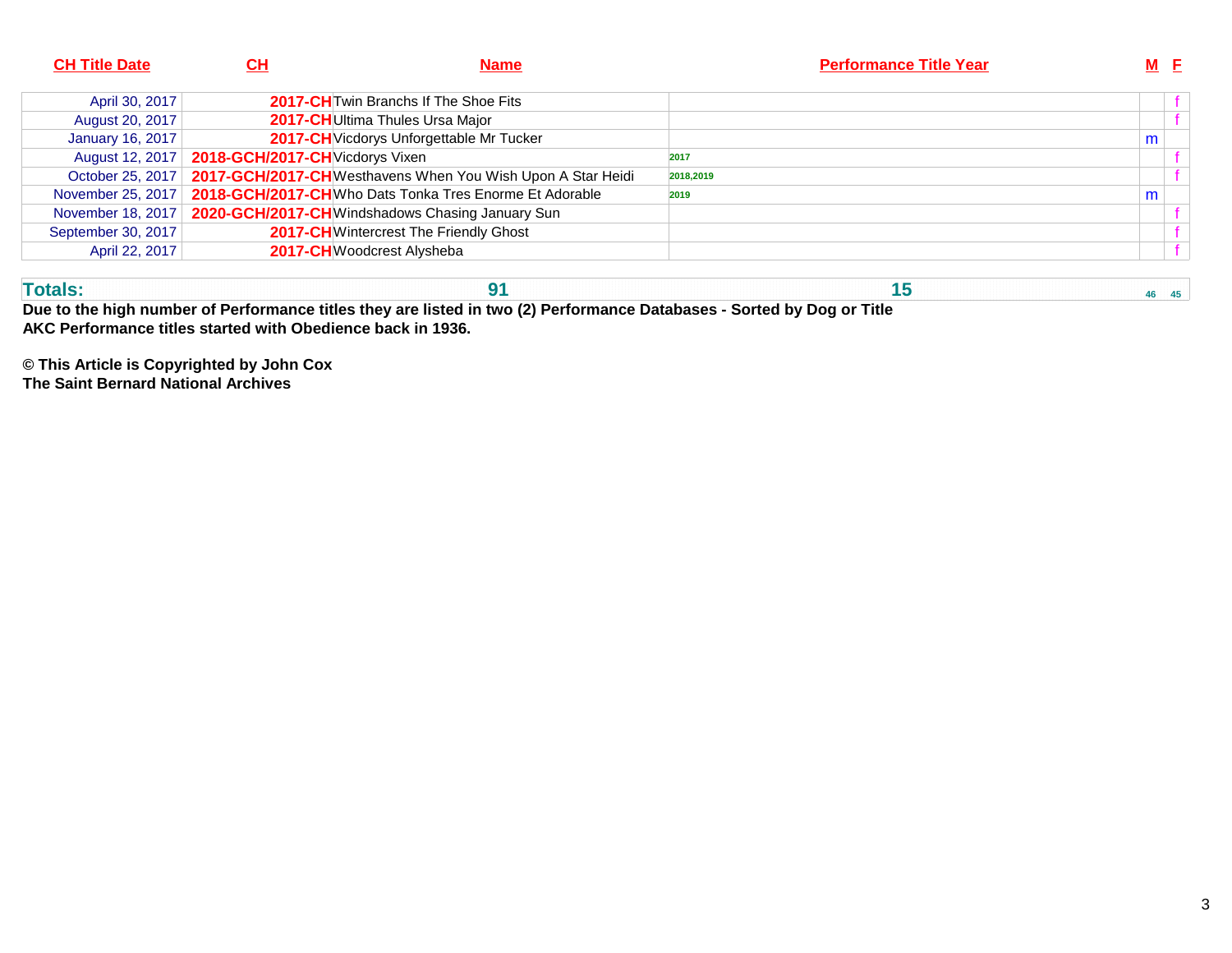## Saint Bernard AKC Grand Championship Titles For 2017

| <b>GCH Title Date</b>   | <b>CH Title Date</b><br>CН                           | <b>Name</b>                                                | <b>Performance Title Year</b> |   | $M$ $E$ |
|-------------------------|------------------------------------------------------|------------------------------------------------------------|-------------------------------|---|---------|
| June 04, 2017           | February 16, 2017                                    | 2017-GCH/2017-CH3g's Thunder On The Mountain               | 2020                          | m |         |
| December 09, 2017       | July 02, 2017                                        | 2017-GCH/2017-CHAlpine Mtn Notoriousmaikai-Makai           |                               |   |         |
| August 13, 2017         | November 28, 2015                                    | 2017-GCH/2015-CHCornerstones Holiday Avalanche             |                               | m |         |
| June 09, 2017           | March 03, 2017<br>2017-GCH/2017-CHEidelkeits Chachem |                                                            |                               | m |         |
| May 21, 2017            | July 24, 2016                                        | 2017-GCH/2016-CH Gliddens Wild Is The Wind In The Barnyard |                               |   |         |
| September 03, 2017      | October 02, 2016                                     | 2017-GCH/2016-CH Gliddens Yosminty Sam I Am                | 2015,2018,2019,2020,2022      | m |         |
| April 08, 2017          | May 21, 2016                                         | 2017-GCH/2016-CH Granites I'm Your Huckleberry             |                               | m |         |
| August 12, 2017         | September 05, 2015                                   | 2017-GCH/2015-CH Jeul Kreeks A Rockstar For Vicdory        | 2013,2015,2017,2019           |   |         |
| June 22, 2017           | April 27, 2017                                       | 2017-GCH/2017-CHLasquites Yours Mine And Ours              | 2019                          | m |         |
| August 11, 2017         | July 17, 2015                                        | 2017-GCH/2015-CHLone Cedars Brilliant Light of Vicdory     |                               |   |         |
| <b>January 15, 2017</b> | August 30, 2015                                      | 2017-GCH/2015-CH Rainiers Eye Candy                        |                               | m |         |
| May 27, 2017            | April 07, 2017                                       | 2017-GCH/2017-CHRamblewoods Brooke                         |                               |   |         |
| November 11, 2017       | 2017-GCH/2017-CHSaffos I Kick Up<br>June 09, 2017    |                                                            |                               |   |         |
| November 18, 2017       | February 12, 2017                                    | 2017-GCH/2017-CH Shadow Mtn Zeppelin                       |                               | m |         |
| September 02, 2017      | September 27, 2015                                   | 2017-GCH/2015-CHSlatons Victoria Secret                    | 2016                          |   |         |
| May 27, 2017            | November 13, 2016                                    | 2017-GCH/2016-CH Starbrites Ellington V Cedar              | 2016,2018,2019                | m |         |
| May 26, 2017            | May 30, 2016                                         | 2017-GCH/2016-CH Summerlyns Very Much A Lady               | 2015                          |   |         |
| May 20, 2017            | June 25, 2016                                        | 2017-GCH/2016-CH Tinkerbells Genevieve V Santas Forest     | 2018                          |   |         |
| December 12, 2017       | October 25, 2017                                     | 2017-GCH/2017-CHWesthavens When You Wish Upon A Star Heidi | 2018,2019                     |   |         |

**Totals:**

**19 9 9 10**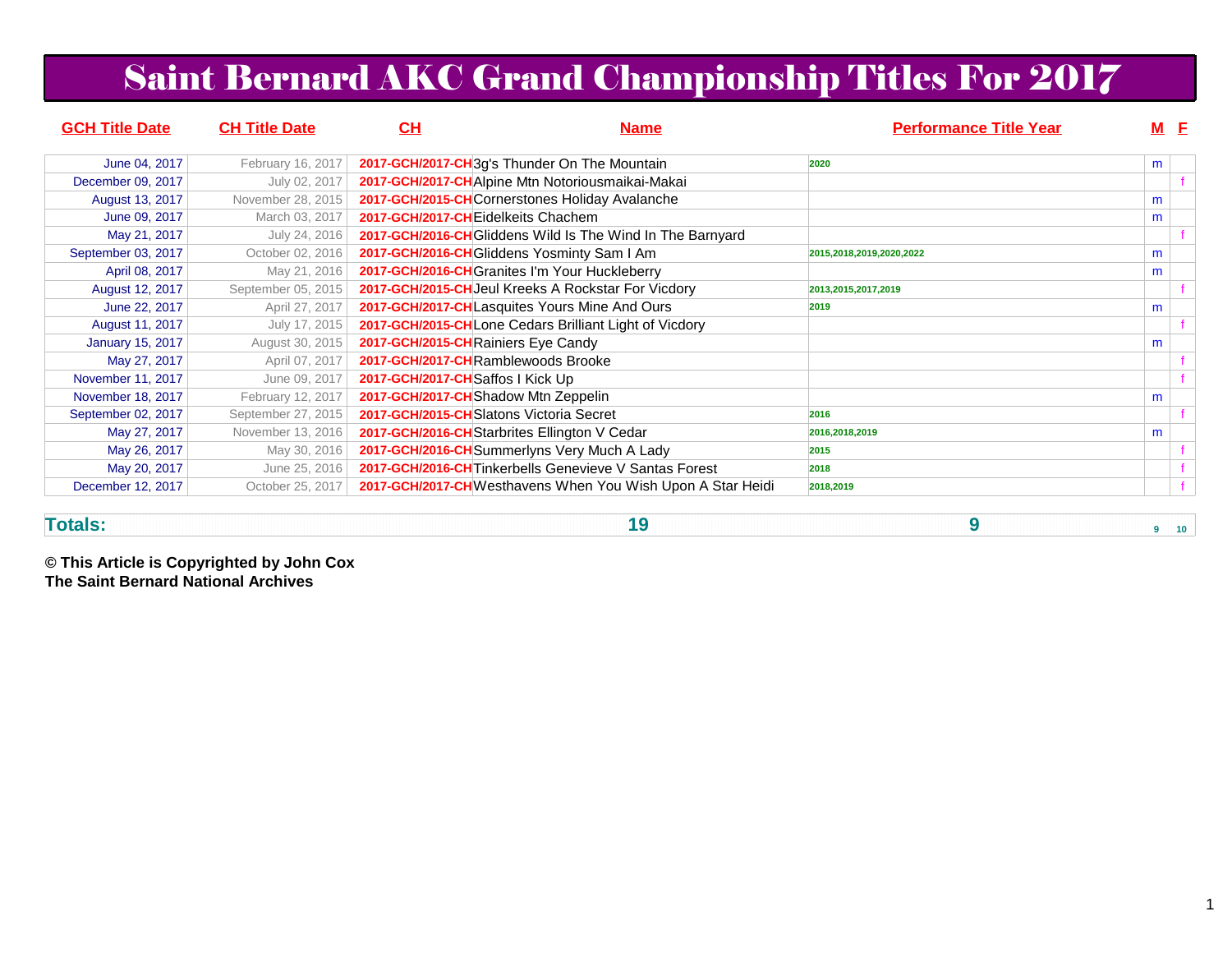## Saint Bernard AKC Grand Championship Level Titles For 2017

| <b>CH Title Date</b> | <b>GCH Title Date GCH Level Date</b> |                         | <b>GCH Level</b> | <b>Name</b>                           | <b>Performance Title Year</b> | <b>M</b> E     |                |
|----------------------|--------------------------------------|-------------------------|------------------|---------------------------------------|-------------------------------|----------------|----------------|
| (1) Bronze           |                                      |                         |                  |                                       |                               |                |                |
| February 16, 2017    | June 04, 2017                        | August 27, 2017         | (1) Bronze       | 3g's Thunder On The Mountain          | 2020                          | m              |                |
| April 19, 2014       | December 06, 2014                    | May 13, 2017            | (1) Bronze       | <b>Berics Sweet Retreat</b>           |                               | m              |                |
| January 10, 2016     | May 29, 2016                         | April 21, 2017          | (1) Bronze       | Nobels Fierce Warrior V Jamelles      |                               | m              |                |
| November 23, 2014    | June 05, 2016                        | September 16, 2017      | (1) Bronze       | Noble Creeks Don"T' Stop Believin     | 2020                          | m              |                |
| May 02, 2015         | <b>January 22, 2016</b>              | <b>January 21, 2017</b> | (1) Bronze       | Slatons Ticket To Ride                | 2017                          | m              |                |
| July 05, 2015        | March 25, 2016                       | December 10, 2017       | (1) Bronze       | Stars Just Jillin                     |                               |                |                |
| January 10, 2015     | November 08, 2015                    | May 19, 2017            | (1) Bronze       | Twin Branchs Remington Rambo Man      |                               | m              |                |
| October 04, 2010     | <b>February 12, 2011</b>             | May 20, 2017            | (1) Bronze       | Vicdorys Pretty In Pink Diamonds      | 2011,2012,2014,2015,2016,2017 |                |                |
| Totals:              |                                      |                         |                  | ŏ                                     | 4                             | $6 \mid 2$     |                |
| (2) Silver           |                                      |                         |                  |                                       |                               |                |                |
| October 09, 2011     | May 20, 2012                         | September 30, 2017      | (2) Silver       | Mahoganys Domino Effect               |                               |                |                |
| July 19, 2013        | July 10, 2014                        | May 20, 2017            | (2) Silver       | Sandrimars Buffett Rocks Revillo      | 2015                          |                |                |
| October 12, 2014     | May 08, 2015                         | November 10, 2017       | (2) Silver       | Swisstars Moondoggie                  |                               | m              |                |
| February 14, 2016    | April 09, 2016                       | October 16, 2017        | (2) Silver       | Trademarks Redhot Star Gazer          |                               | m              |                |
| Totals:              |                                      |                         |                  |                                       | и                             | 2 <sup>1</sup> | $\blacksquare$ |
| $(3)$ Gold           |                                      |                         |                  |                                       |                               |                |                |
| January 17, 2016     | March 12, 2016                       | March 18, 2017          | $(3)$ Gold       | Elbas Aristo Presto                   | 2018                          | m              |                |
| November 21, 2010    | May 29, 2011                         | October 01, 2017        | $(3)$ Gold       | Twin Hickory Americas Anderson Cooper |                               | m              |                |
| May 18, 2014         | <b>August 10, 2014</b>               | November 19, 2017       | $(3)$ Gold       | Vicdorys Unleash The Dark Knight      | 2015,2016,2018                | m              |                |
| <b>Totals:</b>       |                                      |                         |                  | 3                                     | $\overline{2}$                | 3 <sup>1</sup> | $\bullet$      |

#### **Totals:**• <u>15 秒 8 15 秒 8 15 秒 8 7 秒 8 7 秒 8 11 12 14 13</u>

**Bronze Level 100 PointsSilver Level 200 Points Gold Level 400 PointsPlatinum Level 800 Points**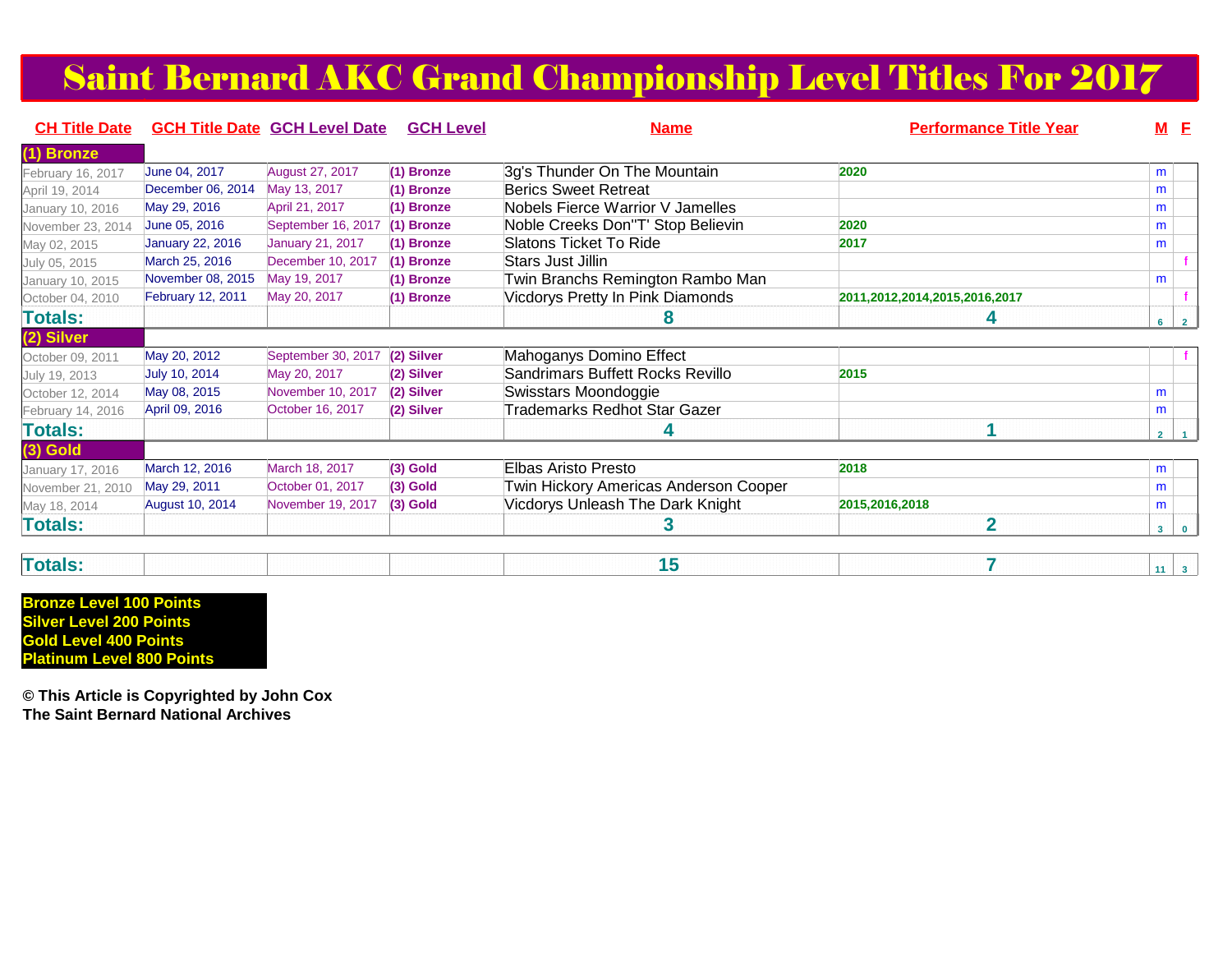### Saint Bernard AKC \*NOHS\* Achievements Levels For 2017

| <b>Level</b>   | <b>Achievement Date</b>  | <b>GCH Title</b> | <b>Name</b>                                       | <b>Performance Title</b> | М |  |
|----------------|--------------------------|------------------|---------------------------------------------------|--------------------------|---|--|
| (1) Bronze     |                          |                  |                                                   |                          |   |  |
| (1) Bronze     | <b>October 21, 2017</b>  |                  | <b>GCHB</b> 3g's Thunder On The Mountain          | <b>RN TKN</b>            | m |  |
| (1) Bronze     | September 30, 2017       |                  | <b>GCH</b> Empty Kegs Jim Dandy                   |                          | m |  |
| <b>Totals:</b> |                          |                  |                                                   |                          | 2 |  |
| (2) Silver     |                          |                  |                                                   |                          |   |  |
| (2) Silver     | <b>November 16, 2017</b> |                  | <b>GCHB</b> Tinkerbells Genevieve V Santas Forest | <b>CGCA CGCU TKN</b>     |   |  |
| (2) Silver     | <b>December 10, 2017</b> |                  | <b>GCHG</b> Trademarks Aphrodite V Kashi          | <b>BN RA CGC</b>         |   |  |
| (2) Silver     | <b>February 24, 2017</b> |                  | <b>GCHP</b> Vicdorys Unleash The Dark Knight      | <b>RN CGCA</b>           | m |  |
| <b>Totals:</b> |                          |                  |                                                   |                          |   |  |
| $(3)$ Gold     |                          |                  |                                                   |                          |   |  |
| $(3)$ Gold     | April 30, 2017           |                  | <b>GCHS</b> Noble Creeks Don'T Stop Believin      | <b>TKN</b>               | m |  |
| <b>Totals:</b> |                          |                  |                                                   |                          |   |  |

| Tota |
|------|
|------|

**NOHS Bronze Level 250 Points NOHS Silver Level 500 Points NOHS Gold Level 1000 PointsNOHS Platinum Level 2000 Points**

 **The NOHS Achievements are not \*titles\* The column GCH Title shows the AKC Title that dog has earned in the Regular series**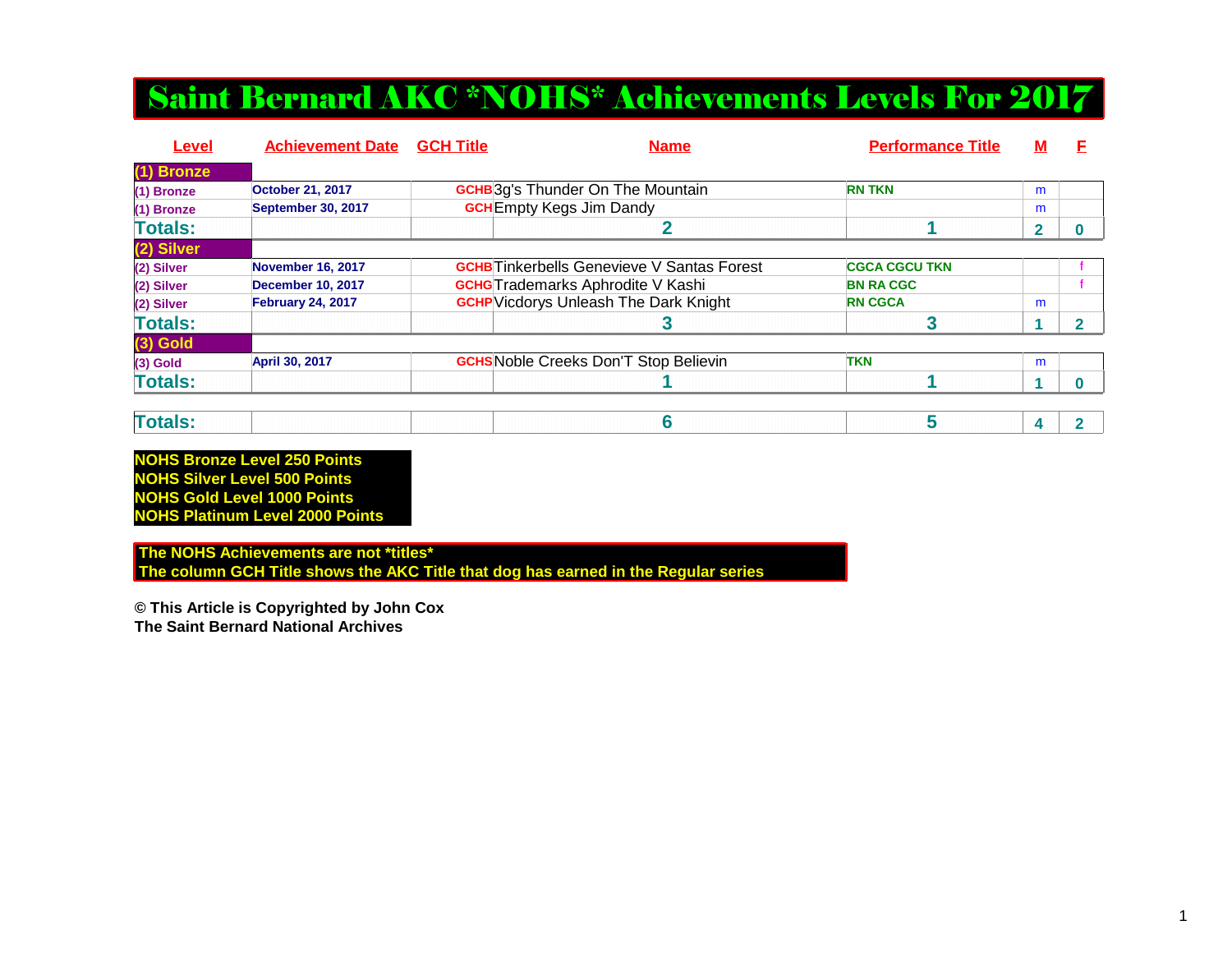# Saint Bernard AKC Performance Titles For 2017

| <b>CH</b>                              | <b>Name</b>                                                 | <b>Titles</b> | <b>Date</b>               | м            | F.           |
|----------------------------------------|-------------------------------------------------------------|---------------|---------------------------|--------------|--------------|
| BN                                     |                                                             |               |                           |              |              |
| 2017                                   |                                                             |               |                           |              |              |
|                                        | 2016-CHBelle Isles Precious V Hecca                         | <b>BN</b>     | <b>September 23, 2017</b> |              |              |
|                                        | 2015-CH Brock Ranch Boogi Woogi Bogie                       | <b>BN</b>     | <b>December 08, 2017</b>  | m            |              |
|                                        | 2017-GCH/2015-CHJeul Kreeks A Rockstar For Vicdory          | <b>BN</b>     | <b>October 22, 2017</b>   |              | $\mathbf{f}$ |
|                                        | <b>Kma Minnow</b>                                           | <b>BN</b>     | <b>October 27, 2017</b>   | m            |              |
|                                        | Nebos Jenna V Arrowhead                                     | <b>BN</b>     | <b>January 18, 2017</b>   |              | $\mathbf{f}$ |
| 2016-GCH/2015-CHSlatons Ticket To Ride |                                                             | <b>BN</b>     | March 19, 2017            | m            |              |
| 2018-GCH/2017-CH Vicdorys Vixen        |                                                             | <b>BN</b>     | <b>October 21, 2017</b>   |              | $\mathbf{f}$ |
| 5<br>CC<br>2017                        | $\overline{7}$                                              | 7             |                           | $\mathbf{3}$ | 4            |
|                                        | <b>Agostis Rufus</b>                                        | <b>CGC</b>    | <b>January 10, 2017</b>   | m            |              |
|                                        | <b>Beauregard Sampson Henry</b>                             | <b>CGC</b>    | <b>March 27, 2017</b>     | m            |              |
|                                        | Bella Boo Godiva                                            | CGC           | <b>July 10, 2017</b>      |              |              |
|                                        | <b>Bishop Ezra</b>                                          | CGC           | <b>December 09, 2017</b>  | m            |              |
|                                        | Canyons Alva V Boeing                                       | <b>CGC</b>    | <b>October 17, 2017</b>   |              | f            |
|                                        | <b>Cornerstones Ice Princess Rosemary</b>                   | <b>CGC</b>    | <b>December 28, 2017</b>  |              |              |
|                                        | Emma Jo Steward                                             | <b>CGC</b>    | <b>July 23, 2017</b>      |              | f            |
|                                        | 2016-GCH/2016-CHEmpty Kegs Dumas Walker of Grissoms         | <b>CGC</b>    | April 29, 2017            | m            |              |
|                                        | Epic Saint Nikolaus                                         | <b>CGC</b>    | September 24, 2017        | m            |              |
|                                        | George Tex Peckenpaugh                                      | <b>CGC</b>    | <b>August 04, 2017</b>    | m            |              |
|                                        | Gogo                                                        | <b>CGC</b>    | May 16, 2017              | m            |              |
|                                        | <b>Gronk Magnum</b>                                         | <b>CGC</b>    | <b>July 10, 2017</b>      | m            |              |
|                                        | 2018-CH Heimers Head Over Heels                             | CGC           | September 16, 2017        | m            |              |
|                                        | <b>Howesound Saints Blu Skys</b>                            | CGC           | <b>March 20, 2017</b>     |              | $\mathbf{f}$ |
|                                        | <b>Hulk Landon</b>                                          | <b>CGC</b>    | <b>January 10, 2017</b>   | m            |              |
|                                        | <b>Jack XXIII</b>                                           | <b>CGC</b>    | <b>July 19, 2017</b>      | m            |              |
|                                        | Jedi Rey of Jakku                                           | <b>CGC</b>    | May 01, 2017              |              |              |
|                                        | Jeul Kreeks Abel Is In The Garden of Vicdory                | <b>CGC</b>    | March 05, 2017            | m            |              |
|                                        | 2019-GCH/2018-CH Kris Kountry A League of Her Own V Orlando | <b>CGC</b>    | <b>August 16, 2017</b>    |              |              |
|                                        | Leia II                                                     | CGC           | <b>December 19, 2017</b>  |              | f            |
|                                        | Lola XVIII                                                  | CGC           | <b>July 12, 2017</b>      |              |              |
|                                        | Louie Frey Mathys                                           | <b>CGC</b>    | May 15, 2017              | m            |              |
|                                        | Lucy Caliborne                                              | <b>CGC</b>    | <b>November 13, 2017</b>  |              | $\mathbf{f}$ |
|                                        | <b>Mister Mickey Doodle</b>                                 | CGC           | <b>August 23, 2017</b>    | m            |              |
|                                        | Murtaugh Sir Didymus                                        | <b>CGC</b>    | <b>February 14, 2017</b>  | m            |              |
|                                        | Nordogs Rebel Melody Muddlefoot                             | <b>CGC</b>    | <b>November 13, 2017</b>  |              | $\mathbf f$  |
|                                        | Nordogs Sweet Red Clover                                    | <b>CGC</b>    | <b>November 03, 2017</b>  |              |              |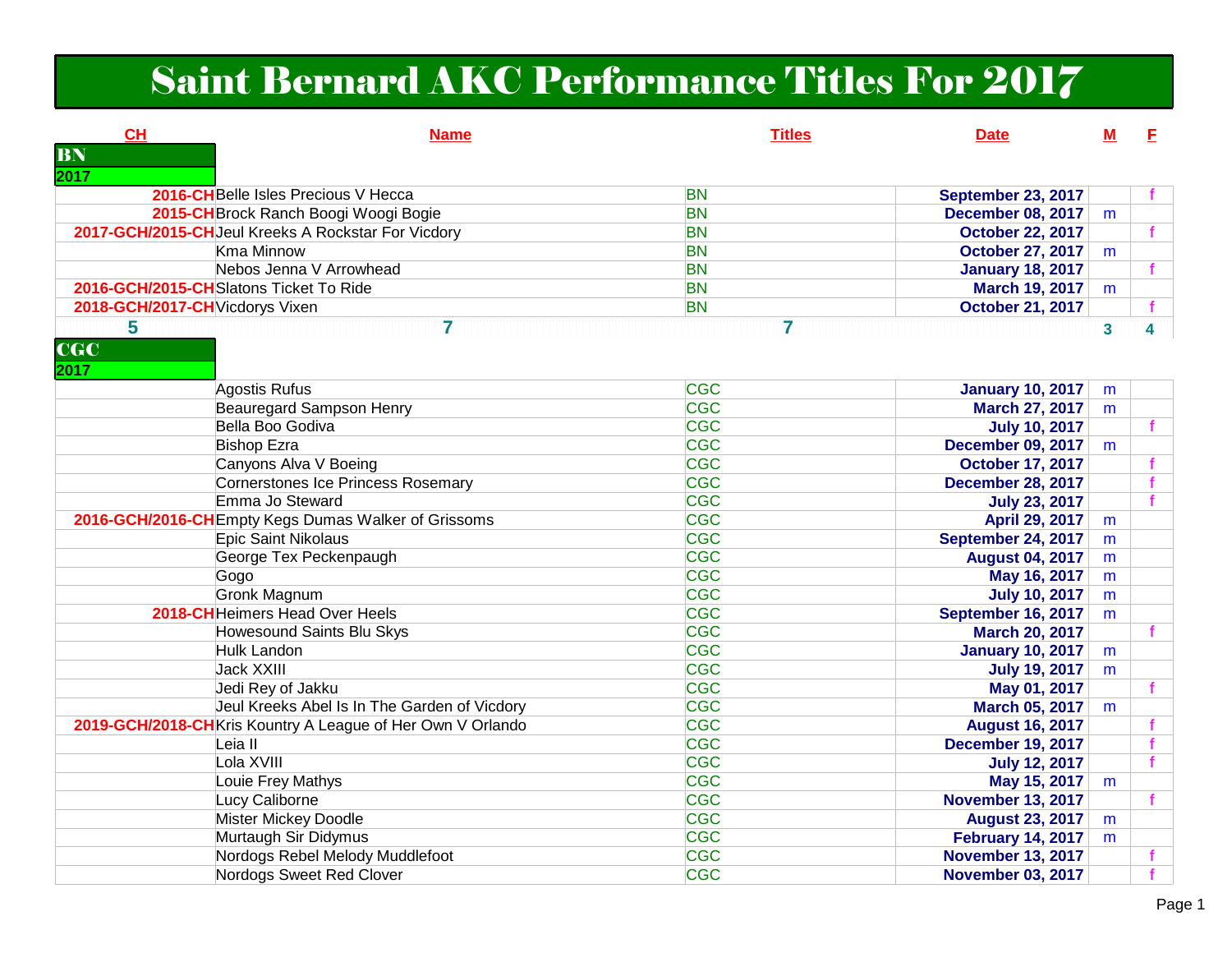| Nordogs Wendy Together For So Long<br><b>November 03, 2017</b><br><b>CGC</b><br><b>Oscar Charles</b><br><b>July 26, 2017</b><br>m<br><b>CGC</b><br>Roman Centurion Bernard Anderson<br>May 04, 2017<br>m<br><b>CGC</b><br>Sandy Pits Desert Pebble<br><b>January 09, 2017</b><br><b>CGC</b><br>Shadow Mtn Blizzard V Hicountry<br>April 26, 2017<br><b>CGC</b><br>Sir Bear of Waverly<br><b>June 17, 2017</b><br>m<br><b>CGC</b><br>Sir Cooper of Watson<br><b>June 22, 2017</b><br>m<br><b>CGC</b><br><b>Sir Moby Prince of Whales</b><br>September 25, 2017<br>m<br><b>CGC</b><br>Slatons Bringin' The Boom<br><b>January 04, 2017</b><br>m<br><b>CGC</b><br>2017-CH Slatons Martial Art<br>September 19, 2017<br>m<br><b>CGC</b><br>2016-GCH/2015-CH Slatons Ticket To Ride<br>April 01, 2017<br>m<br><b>CGC</b><br>Slatons Wouldn"T Miss A Meal<br>May 10, 2017<br>m<br><b>CGC</b><br>Sweet Peas Maggie Moo<br><b>October 24, 2017</b><br><b>CGC</b><br>Thunder XXXVII<br>April 17, 2017<br>m<br><b>CGC</b><br><b>Titan Hal Van Stewark</b><br>May 15, 2017<br>m<br><b>CGC</b><br>Tom and Dianne Smokie<br><b>June 10, 2017</b><br>m<br><b>CGC</b><br>2018-GCH/2017-CH Vicdorys Vixen<br><b>June 11, 2017</b><br><b>CGC</b><br>Ziva David Mankey<br><b>July 12, 2017</b><br>6<br>45<br>45<br>18<br>27<br><b>CGCA</b><br><b>CGCA</b><br>Agostis Rufus<br><b>December 09, 2017</b><br>m<br><b>CGCA</b><br>Epic Saint Nikolaus<br>September 24, 2017<br>m<br><b>CGCA</b><br>Jedi Rey of Jakku<br>September 09, 2017<br><b>CGCA</b><br>Jeul Kreeks Abel Is In The Garden of Vicdory<br>March 05, 2017<br>m<br><b>CGCA</b><br><b>Oscar Charles</b><br>September 28, 2017<br>m<br>Shadow Mtn Quidditch V Vicdory<br><b>CGCA</b><br><b>December 30, 2017</b><br>Skyviews Montana Miss Tuff Enough<br><b>CGCA</b><br><b>July 27, 2017</b><br>f<br>2016-GCH/2015-CHSlatons Ticket To Ride<br><b>CGCA</b><br>April 01, 2017<br>m<br>8<br>8<br>5<br>$\overline{\mathbf{2}}$<br><b>Clementine Rose</b><br><b>CGCU</b><br><b>July 29, 2017</b><br><b>CGCU</b><br>Epic Saint Nikolaus<br>September 24, 2017<br>m<br>Mytymos Firehouse Banjos Last Song Matilda<br><b>CGCU</b><br><b>July 23, 2017</b><br>CGCU<br>2016-CHSkyviews Masquarade<br><b>December 07, 2017</b><br>Skyviews Montana Miss Tuff Enough<br><b>CGCU</b><br><b>June 04, 2017</b><br>1<br>5<br>5<br>4<br>1<br><b>FDC</b><br>Blue Collars Once To Every Woman<br>March 26, 2017<br>m<br><b>FDC</b><br><b>Clementine Rose</b><br><b>July 29, 2017</b> | CH                                                           | <b>Name</b> | <b>Titles</b> | <b>Date</b> | $\underline{\mathbf{M}}$ | F |
|-------------------------------------------------------------------------------------------------------------------------------------------------------------------------------------------------------------------------------------------------------------------------------------------------------------------------------------------------------------------------------------------------------------------------------------------------------------------------------------------------------------------------------------------------------------------------------------------------------------------------------------------------------------------------------------------------------------------------------------------------------------------------------------------------------------------------------------------------------------------------------------------------------------------------------------------------------------------------------------------------------------------------------------------------------------------------------------------------------------------------------------------------------------------------------------------------------------------------------------------------------------------------------------------------------------------------------------------------------------------------------------------------------------------------------------------------------------------------------------------------------------------------------------------------------------------------------------------------------------------------------------------------------------------------------------------------------------------------------------------------------------------------------------------------------------------------------------------------------------------------------------------------------------------------------------------------------------------------------------------------------------------------------------------------------------------------------------------------------------------------------------------------------------------------------------------------------------------------------------------------------------------------------------------------------------------------------------------------------------------------------------------------------------------------------------------------------------------------------------------------------------|--------------------------------------------------------------|-------------|---------------|-------------|--------------------------|---|
|                                                                                                                                                                                                                                                                                                                                                                                                                                                                                                                                                                                                                                                                                                                                                                                                                                                                                                                                                                                                                                                                                                                                                                                                                                                                                                                                                                                                                                                                                                                                                                                                                                                                                                                                                                                                                                                                                                                                                                                                                                                                                                                                                                                                                                                                                                                                                                                                                                                                                                             |                                                              |             | <b>CGC</b>    |             |                          |   |
|                                                                                                                                                                                                                                                                                                                                                                                                                                                                                                                                                                                                                                                                                                                                                                                                                                                                                                                                                                                                                                                                                                                                                                                                                                                                                                                                                                                                                                                                                                                                                                                                                                                                                                                                                                                                                                                                                                                                                                                                                                                                                                                                                                                                                                                                                                                                                                                                                                                                                                             |                                                              |             |               |             |                          |   |
|                                                                                                                                                                                                                                                                                                                                                                                                                                                                                                                                                                                                                                                                                                                                                                                                                                                                                                                                                                                                                                                                                                                                                                                                                                                                                                                                                                                                                                                                                                                                                                                                                                                                                                                                                                                                                                                                                                                                                                                                                                                                                                                                                                                                                                                                                                                                                                                                                                                                                                             |                                                              |             |               |             |                          |   |
|                                                                                                                                                                                                                                                                                                                                                                                                                                                                                                                                                                                                                                                                                                                                                                                                                                                                                                                                                                                                                                                                                                                                                                                                                                                                                                                                                                                                                                                                                                                                                                                                                                                                                                                                                                                                                                                                                                                                                                                                                                                                                                                                                                                                                                                                                                                                                                                                                                                                                                             |                                                              |             |               |             |                          |   |
|                                                                                                                                                                                                                                                                                                                                                                                                                                                                                                                                                                                                                                                                                                                                                                                                                                                                                                                                                                                                                                                                                                                                                                                                                                                                                                                                                                                                                                                                                                                                                                                                                                                                                                                                                                                                                                                                                                                                                                                                                                                                                                                                                                                                                                                                                                                                                                                                                                                                                                             |                                                              |             |               |             |                          |   |
|                                                                                                                                                                                                                                                                                                                                                                                                                                                                                                                                                                                                                                                                                                                                                                                                                                                                                                                                                                                                                                                                                                                                                                                                                                                                                                                                                                                                                                                                                                                                                                                                                                                                                                                                                                                                                                                                                                                                                                                                                                                                                                                                                                                                                                                                                                                                                                                                                                                                                                             |                                                              |             |               |             |                          |   |
|                                                                                                                                                                                                                                                                                                                                                                                                                                                                                                                                                                                                                                                                                                                                                                                                                                                                                                                                                                                                                                                                                                                                                                                                                                                                                                                                                                                                                                                                                                                                                                                                                                                                                                                                                                                                                                                                                                                                                                                                                                                                                                                                                                                                                                                                                                                                                                                                                                                                                                             |                                                              |             |               |             |                          |   |
|                                                                                                                                                                                                                                                                                                                                                                                                                                                                                                                                                                                                                                                                                                                                                                                                                                                                                                                                                                                                                                                                                                                                                                                                                                                                                                                                                                                                                                                                                                                                                                                                                                                                                                                                                                                                                                                                                                                                                                                                                                                                                                                                                                                                                                                                                                                                                                                                                                                                                                             |                                                              |             |               |             |                          |   |
|                                                                                                                                                                                                                                                                                                                                                                                                                                                                                                                                                                                                                                                                                                                                                                                                                                                                                                                                                                                                                                                                                                                                                                                                                                                                                                                                                                                                                                                                                                                                                                                                                                                                                                                                                                                                                                                                                                                                                                                                                                                                                                                                                                                                                                                                                                                                                                                                                                                                                                             |                                                              |             |               |             |                          |   |
|                                                                                                                                                                                                                                                                                                                                                                                                                                                                                                                                                                                                                                                                                                                                                                                                                                                                                                                                                                                                                                                                                                                                                                                                                                                                                                                                                                                                                                                                                                                                                                                                                                                                                                                                                                                                                                                                                                                                                                                                                                                                                                                                                                                                                                                                                                                                                                                                                                                                                                             |                                                              |             |               |             |                          |   |
|                                                                                                                                                                                                                                                                                                                                                                                                                                                                                                                                                                                                                                                                                                                                                                                                                                                                                                                                                                                                                                                                                                                                                                                                                                                                                                                                                                                                                                                                                                                                                                                                                                                                                                                                                                                                                                                                                                                                                                                                                                                                                                                                                                                                                                                                                                                                                                                                                                                                                                             |                                                              |             |               |             |                          |   |
|                                                                                                                                                                                                                                                                                                                                                                                                                                                                                                                                                                                                                                                                                                                                                                                                                                                                                                                                                                                                                                                                                                                                                                                                                                                                                                                                                                                                                                                                                                                                                                                                                                                                                                                                                                                                                                                                                                                                                                                                                                                                                                                                                                                                                                                                                                                                                                                                                                                                                                             |                                                              |             |               |             |                          |   |
|                                                                                                                                                                                                                                                                                                                                                                                                                                                                                                                                                                                                                                                                                                                                                                                                                                                                                                                                                                                                                                                                                                                                                                                                                                                                                                                                                                                                                                                                                                                                                                                                                                                                                                                                                                                                                                                                                                                                                                                                                                                                                                                                                                                                                                                                                                                                                                                                                                                                                                             |                                                              |             |               |             |                          |   |
|                                                                                                                                                                                                                                                                                                                                                                                                                                                                                                                                                                                                                                                                                                                                                                                                                                                                                                                                                                                                                                                                                                                                                                                                                                                                                                                                                                                                                                                                                                                                                                                                                                                                                                                                                                                                                                                                                                                                                                                                                                                                                                                                                                                                                                                                                                                                                                                                                                                                                                             |                                                              |             |               |             |                          |   |
|                                                                                                                                                                                                                                                                                                                                                                                                                                                                                                                                                                                                                                                                                                                                                                                                                                                                                                                                                                                                                                                                                                                                                                                                                                                                                                                                                                                                                                                                                                                                                                                                                                                                                                                                                                                                                                                                                                                                                                                                                                                                                                                                                                                                                                                                                                                                                                                                                                                                                                             |                                                              |             |               |             |                          |   |
|                                                                                                                                                                                                                                                                                                                                                                                                                                                                                                                                                                                                                                                                                                                                                                                                                                                                                                                                                                                                                                                                                                                                                                                                                                                                                                                                                                                                                                                                                                                                                                                                                                                                                                                                                                                                                                                                                                                                                                                                                                                                                                                                                                                                                                                                                                                                                                                                                                                                                                             |                                                              |             |               |             |                          |   |
|                                                                                                                                                                                                                                                                                                                                                                                                                                                                                                                                                                                                                                                                                                                                                                                                                                                                                                                                                                                                                                                                                                                                                                                                                                                                                                                                                                                                                                                                                                                                                                                                                                                                                                                                                                                                                                                                                                                                                                                                                                                                                                                                                                                                                                                                                                                                                                                                                                                                                                             |                                                              |             |               |             |                          |   |
|                                                                                                                                                                                                                                                                                                                                                                                                                                                                                                                                                                                                                                                                                                                                                                                                                                                                                                                                                                                                                                                                                                                                                                                                                                                                                                                                                                                                                                                                                                                                                                                                                                                                                                                                                                                                                                                                                                                                                                                                                                                                                                                                                                                                                                                                                                                                                                                                                                                                                                             |                                                              |             |               |             |                          |   |
|                                                                                                                                                                                                                                                                                                                                                                                                                                                                                                                                                                                                                                                                                                                                                                                                                                                                                                                                                                                                                                                                                                                                                                                                                                                                                                                                                                                                                                                                                                                                                                                                                                                                                                                                                                                                                                                                                                                                                                                                                                                                                                                                                                                                                                                                                                                                                                                                                                                                                                             | 2017                                                         |             |               |             |                          |   |
|                                                                                                                                                                                                                                                                                                                                                                                                                                                                                                                                                                                                                                                                                                                                                                                                                                                                                                                                                                                                                                                                                                                                                                                                                                                                                                                                                                                                                                                                                                                                                                                                                                                                                                                                                                                                                                                                                                                                                                                                                                                                                                                                                                                                                                                                                                                                                                                                                                                                                                             |                                                              |             |               |             |                          |   |
|                                                                                                                                                                                                                                                                                                                                                                                                                                                                                                                                                                                                                                                                                                                                                                                                                                                                                                                                                                                                                                                                                                                                                                                                                                                                                                                                                                                                                                                                                                                                                                                                                                                                                                                                                                                                                                                                                                                                                                                                                                                                                                                                                                                                                                                                                                                                                                                                                                                                                                             |                                                              |             |               |             |                          |   |
|                                                                                                                                                                                                                                                                                                                                                                                                                                                                                                                                                                                                                                                                                                                                                                                                                                                                                                                                                                                                                                                                                                                                                                                                                                                                                                                                                                                                                                                                                                                                                                                                                                                                                                                                                                                                                                                                                                                                                                                                                                                                                                                                                                                                                                                                                                                                                                                                                                                                                                             |                                                              |             |               |             |                          |   |
|                                                                                                                                                                                                                                                                                                                                                                                                                                                                                                                                                                                                                                                                                                                                                                                                                                                                                                                                                                                                                                                                                                                                                                                                                                                                                                                                                                                                                                                                                                                                                                                                                                                                                                                                                                                                                                                                                                                                                                                                                                                                                                                                                                                                                                                                                                                                                                                                                                                                                                             |                                                              |             |               |             |                          |   |
|                                                                                                                                                                                                                                                                                                                                                                                                                                                                                                                                                                                                                                                                                                                                                                                                                                                                                                                                                                                                                                                                                                                                                                                                                                                                                                                                                                                                                                                                                                                                                                                                                                                                                                                                                                                                                                                                                                                                                                                                                                                                                                                                                                                                                                                                                                                                                                                                                                                                                                             |                                                              |             |               |             |                          |   |
|                                                                                                                                                                                                                                                                                                                                                                                                                                                                                                                                                                                                                                                                                                                                                                                                                                                                                                                                                                                                                                                                                                                                                                                                                                                                                                                                                                                                                                                                                                                                                                                                                                                                                                                                                                                                                                                                                                                                                                                                                                                                                                                                                                                                                                                                                                                                                                                                                                                                                                             |                                                              |             |               |             |                          |   |
|                                                                                                                                                                                                                                                                                                                                                                                                                                                                                                                                                                                                                                                                                                                                                                                                                                                                                                                                                                                                                                                                                                                                                                                                                                                                                                                                                                                                                                                                                                                                                                                                                                                                                                                                                                                                                                                                                                                                                                                                                                                                                                                                                                                                                                                                                                                                                                                                                                                                                                             | ${\bf C}\overline{{\bf G}{\bf C}\overline{{\bf U}}}$<br>2017 |             |               |             |                          |   |
|                                                                                                                                                                                                                                                                                                                                                                                                                                                                                                                                                                                                                                                                                                                                                                                                                                                                                                                                                                                                                                                                                                                                                                                                                                                                                                                                                                                                                                                                                                                                                                                                                                                                                                                                                                                                                                                                                                                                                                                                                                                                                                                                                                                                                                                                                                                                                                                                                                                                                                             |                                                              |             |               |             |                          |   |
|                                                                                                                                                                                                                                                                                                                                                                                                                                                                                                                                                                                                                                                                                                                                                                                                                                                                                                                                                                                                                                                                                                                                                                                                                                                                                                                                                                                                                                                                                                                                                                                                                                                                                                                                                                                                                                                                                                                                                                                                                                                                                                                                                                                                                                                                                                                                                                                                                                                                                                             |                                                              |             |               |             |                          |   |
|                                                                                                                                                                                                                                                                                                                                                                                                                                                                                                                                                                                                                                                                                                                                                                                                                                                                                                                                                                                                                                                                                                                                                                                                                                                                                                                                                                                                                                                                                                                                                                                                                                                                                                                                                                                                                                                                                                                                                                                                                                                                                                                                                                                                                                                                                                                                                                                                                                                                                                             |                                                              |             |               |             |                          |   |
|                                                                                                                                                                                                                                                                                                                                                                                                                                                                                                                                                                                                                                                                                                                                                                                                                                                                                                                                                                                                                                                                                                                                                                                                                                                                                                                                                                                                                                                                                                                                                                                                                                                                                                                                                                                                                                                                                                                                                                                                                                                                                                                                                                                                                                                                                                                                                                                                                                                                                                             |                                                              |             |               |             |                          |   |
|                                                                                                                                                                                                                                                                                                                                                                                                                                                                                                                                                                                                                                                                                                                                                                                                                                                                                                                                                                                                                                                                                                                                                                                                                                                                                                                                                                                                                                                                                                                                                                                                                                                                                                                                                                                                                                                                                                                                                                                                                                                                                                                                                                                                                                                                                                                                                                                                                                                                                                             |                                                              |             |               |             |                          |   |
|                                                                                                                                                                                                                                                                                                                                                                                                                                                                                                                                                                                                                                                                                                                                                                                                                                                                                                                                                                                                                                                                                                                                                                                                                                                                                                                                                                                                                                                                                                                                                                                                                                                                                                                                                                                                                                                                                                                                                                                                                                                                                                                                                                                                                                                                                                                                                                                                                                                                                                             | <b>FDC</b><br>2017                                           |             |               |             |                          |   |
|                                                                                                                                                                                                                                                                                                                                                                                                                                                                                                                                                                                                                                                                                                                                                                                                                                                                                                                                                                                                                                                                                                                                                                                                                                                                                                                                                                                                                                                                                                                                                                                                                                                                                                                                                                                                                                                                                                                                                                                                                                                                                                                                                                                                                                                                                                                                                                                                                                                                                                             |                                                              |             |               |             |                          |   |
|                                                                                                                                                                                                                                                                                                                                                                                                                                                                                                                                                                                                                                                                                                                                                                                                                                                                                                                                                                                                                                                                                                                                                                                                                                                                                                                                                                                                                                                                                                                                                                                                                                                                                                                                                                                                                                                                                                                                                                                                                                                                                                                                                                                                                                                                                                                                                                                                                                                                                                             |                                                              |             |               |             |                          |   |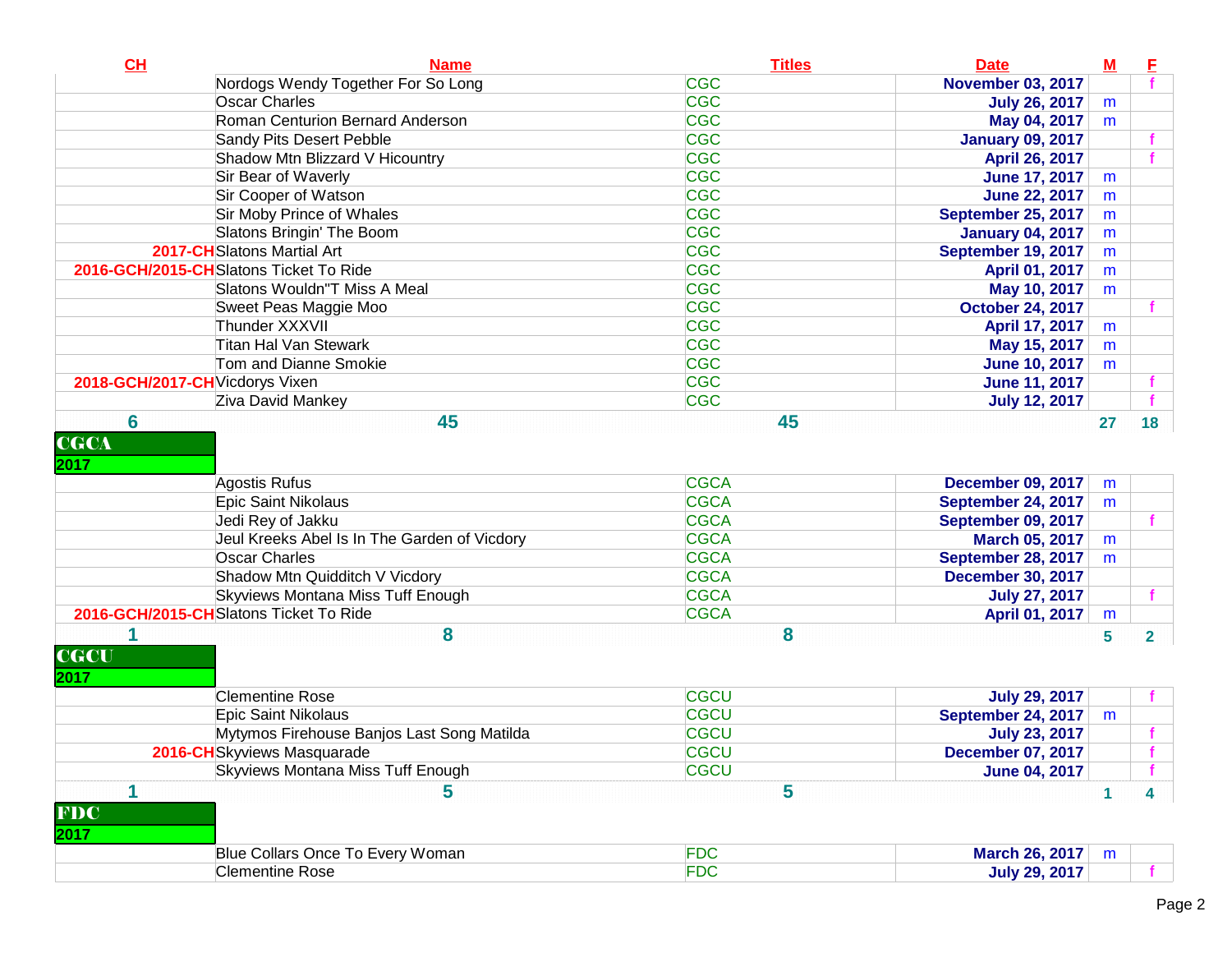| CL               | <b>Name</b>                                  | <b>Titles</b>    | <b>Date</b>              | $M$          | Е            |
|------------------|----------------------------------------------|------------------|--------------------------|--------------|--------------|
|                  | Montana Mtns Dance N Twist & Shout           | <b>FDC</b>       | <b>March 22, 2017</b>    | m            |              |
|                  | Skyviews Montana Miss Tuff Enough            | <b>FDC</b>       | <b>March 26, 2017</b>    |              |              |
|                  | 2013/14/15/16-PACH4 Snowy Pines Hummer       | <b>FDC</b>       | <b>June 03, 2017</b>     | m            |              |
|                  | Snowy Pines Tundra                           | <b>FDC</b>       | <b>June 03, 2017</b>     |              |              |
| 1                | 6                                            | 6                |                          | $\mathbf{3}$ | 3            |
| GN               |                                              |                  |                          |              |              |
| 2017             |                                              |                  |                          |              |              |
|                  | Blue Collars Once To Every Woman             | GN               | April 02, 2017           | m            |              |
| $\bf{0}$         |                                              |                  |                          | $\mathbf{1}$ | $\mathbf 0$  |
| <b>PCD</b>       |                                              |                  |                          |              |              |
| 2017             |                                              |                  |                          |              |              |
|                  | 2018-CHMistihil Pollyanna Rules              | <b>PCD</b>       | <b>January 14, 2017</b>  |              |              |
| 1                |                                              |                  |                          | $\bf{0}$     |              |
| RA               |                                              |                  |                          |              |              |
| 2017             |                                              |                  |                          |              |              |
|                  | 2013-GCH/2012-CHTrademarks Aphrodite V Kashi | <b>RA</b>        | <b>October 20, 2017</b>  |              |              |
| 1                |                                              |                  |                          | $\bf{0}$     | 1.           |
| <b>RAE</b>       |                                              |                  |                          |              |              |
| 2017             |                                              |                  |                          |              |              |
|                  | Blue Collars Once To Every Woman             | <b>RAE</b>       | <b>October 27, 2017</b>  | m            |              |
| $\bf{0}$         |                                              |                  |                          | $\mathbf{1}$ | $\mathbf{0}$ |
| RAE <sub>2</sub> |                                              |                  |                          |              |              |
|                  |                                              |                  |                          |              |              |
| 2017             | Kings Mill Jezzabelle                        | RAE <sub>2</sub> | March 11, 2017           |              |              |
| $\bf{0}$         | 1                                            |                  |                          |              |              |
|                  |                                              |                  |                          | $\bf{0}$     |              |
| RAE <sub>3</sub> |                                              |                  |                          |              |              |
| 2017             |                                              |                  |                          |              |              |
|                  | Kings Mill Jezzabelle                        | RAE <sub>3</sub> | <b>November 24, 2017</b> |              |              |
| $\bf{0}$         |                                              |                  |                          | $\bf{0}$     |              |
| RAE <sup>4</sup> |                                              |                  |                          |              |              |
| <b>2017</b>      |                                              |                  |                          |              |              |
|                  | Howe Ranch Golden Sam-R-I                    | RAE <sub>4</sub> | <b>February 25, 2017</b> | m            |              |
| 0                | 1                                            | 1                |                          | $\mathbf{1}$ | $\mathbf 0$  |
| RAE <sub>5</sub> |                                              |                  |                          |              |              |
| 2017             |                                              |                  |                          |              |              |
|                  | Howe Ranch Golden Sam-R-I                    | RAE <sub>5</sub> | <b>August 20, 2017</b>   | m            |              |
| $\bf{0}$         | 1                                            | 1                |                          | $\mathbf{1}$ | $\bf{0}$     |
| RN               |                                              |                  |                          |              |              |
| 2017             |                                              |                  |                          |              |              |
|                  | Agostis Rufus                                | <b>RN</b>        | <b>July 30, 2017</b>     | m            |              |
|                  |                                              |                  |                          |              |              |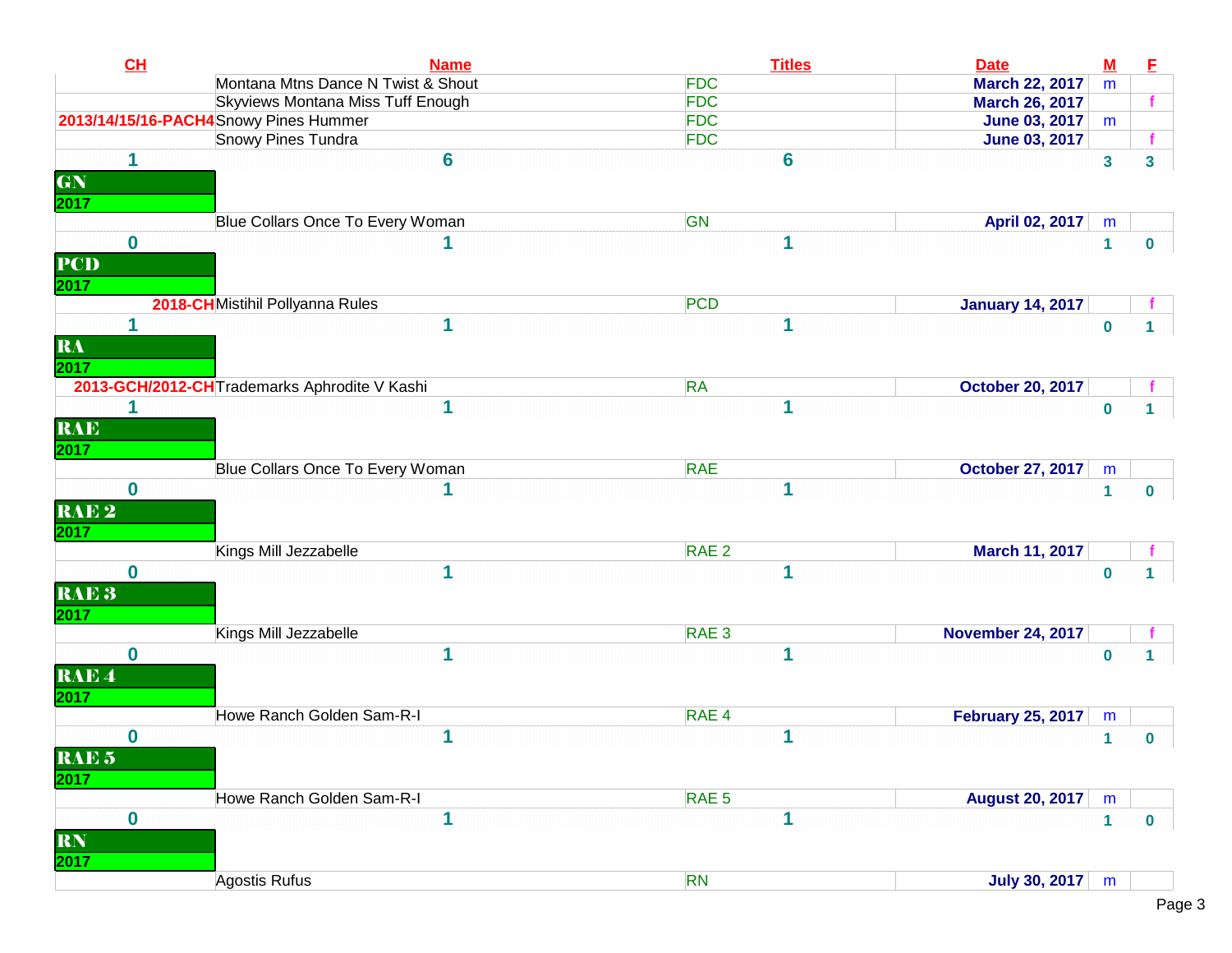| CL                       | <b>Name</b>                                                     | <b>Titles</b>                          | <b>Date</b>                                                          | $\underline{\mathbf{M}}$ | E                       |
|--------------------------|-----------------------------------------------------------------|----------------------------------------|----------------------------------------------------------------------|--------------------------|-------------------------|
|                          | 2017-GCH/2015-CHJeul Kreeks A Rockstar For Vicdory              | <b>RN</b>                              | <b>October 21, 2017</b>                                              |                          |                         |
|                          | Kma Minnow                                                      | <b>RN</b>                              | <b>March 05, 2017</b>                                                | m                        |                         |
|                          | Nebos Jenna V Arrowhead                                         | <b>RN</b>                              | <b>June 19, 2017</b>                                                 |                          |                         |
|                          | 2016-GCH/2015-CHSlatons Ticket To Ride                          | <b>RN</b>                              | <b>March 18, 2017</b>                                                | m                        |                         |
|                          | Ss Bernice                                                      | <b>RN</b>                              | <b>September 03, 2017</b>                                            |                          |                         |
|                          | 2018-CH Stillstreams You'Re So Fine                             | <b>RN</b>                              | <b>October 29, 2017</b>                                              | m                        |                         |
|                          | 2018-GCH/2017-CH Vicdorys Vixen                                 | <b>RN</b>                              | <b>July 10, 2017</b>                                                 |                          |                         |
| 4<br><b>SCN</b><br>2017  | 8                                                               | 8                                      |                                                                      | 4                        | 4                       |
|                          | Brandau Ridge Takn A Walk Ur Heart                              | <b>SCN</b>                             | <b>November 18, 2017</b>                                             |                          |                         |
| 0<br><b>SHDN</b><br>2017 |                                                                 | 1                                      |                                                                      | $\bf{0}$                 |                         |
|                          | Brandau Ridge Takn A Walk Ur Heart                              | <b>SHDN</b>                            | <b>November 19, 2017</b>                                             |                          |                         |
| $\bf{0}$                 |                                                                 | 1                                      |                                                                      | $\bf{0}$                 |                         |
| 2017                     | Beowoff<br><b>Clementine Rose</b><br>Lasquites Ulysses V Denman | <b>ThD</b><br><b>ThD</b><br><b>ThD</b> | <b>February 27, 2017</b><br>May 03, 2017<br><b>November 29, 2017</b> | m<br>m                   |                         |
|                          | Skyviews Montana Miss Tuff Enough                               | ThD                                    | <b>January 13, 2017</b>                                              |                          |                         |
| $\bf{0}$<br>ThDA<br>2017 | 4                                                               | 4                                      |                                                                      | $\overline{\mathbf{2}}$  | $\overline{\mathbf{2}}$ |
|                          | 2016-CH Kings Mill Bradshaw                                     | <b>ThDA</b>                            | May 10, 2017                                                         | m                        |                         |
| 1<br>ThDD<br>2017        | 1                                                               | и                                      |                                                                      | 1                        | $\bf{0}$                |
|                          | Montana Mtns Dance N Twist & Shout                              | <b>ThDD</b>                            | <b>September 28, 2017</b>                                            | m                        |                         |
| $\bf{0}$<br>ThDN<br>2017 |                                                                 | и                                      |                                                                      | 1                        | $\bf{0}$                |
|                          | 2016-CH Belle Isles Precious V Hecca                            | <b>ThDN</b>                            | <b>January 13, 2017</b>                                              |                          |                         |
| TKA<br>2017              | 1                                                               | и                                      |                                                                      | $\bf{0}$                 | 1                       |
|                          | 2013/14/15/16-PACH4 Snowy Pines Hummer                          | <b>TKA</b>                             | <b>October 20, 2017</b>                                              | m                        |                         |
|                          | 2011-GCH/2010-CH Vicdorys Pretty In Pink Diamonds               | <b>TKA</b>                             | <b>August 25, 2017</b>                                               |                          |                         |
| $\mathbf 2$              | $\overline{2}$                                                  | $\overline{2}$                         |                                                                      | 1                        | 1                       |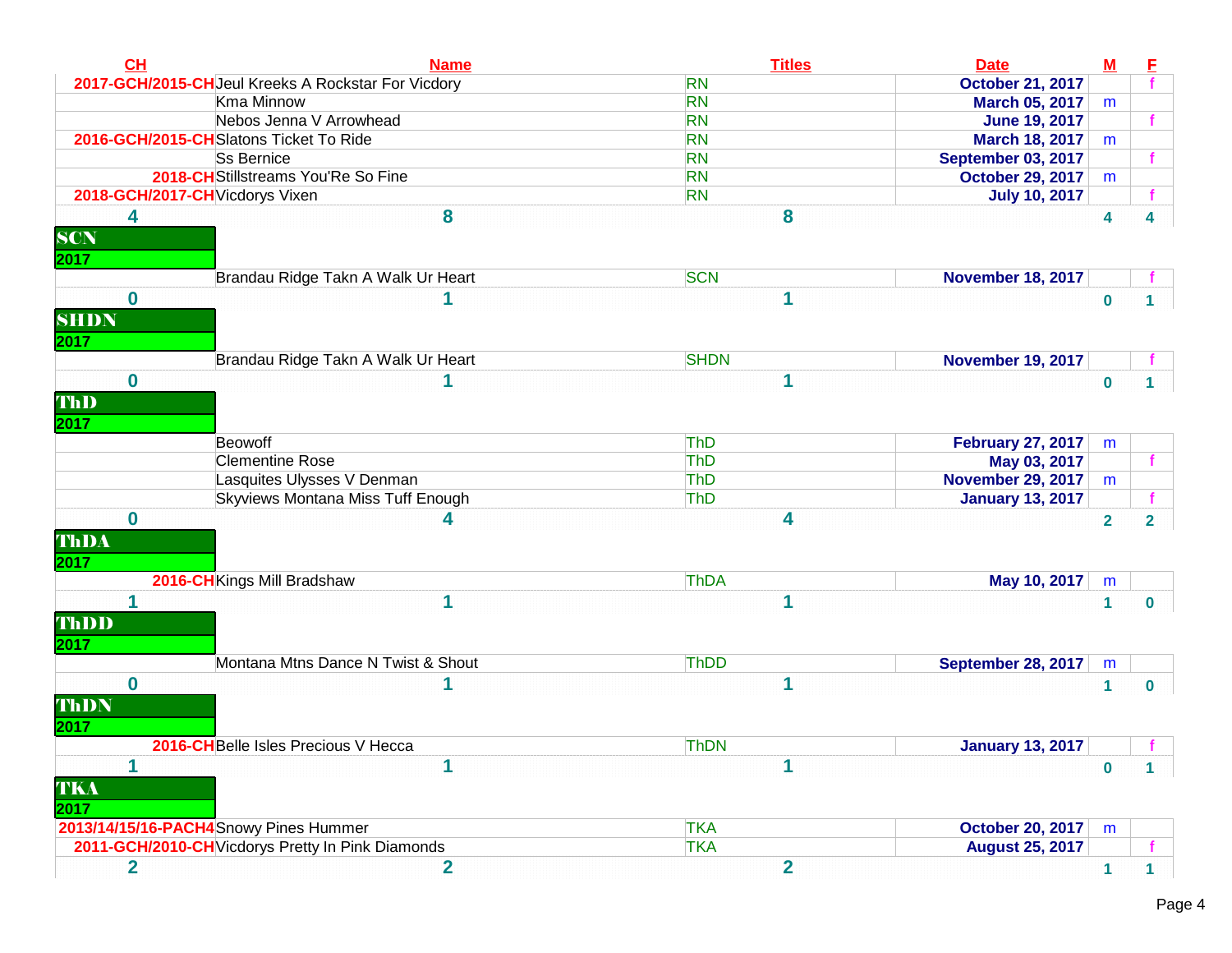| CH                      | <b>Name</b>                                       | <b>Titles</b>  | <b>Date</b>              | M              |    |
|-------------------------|---------------------------------------------------|----------------|--------------------------|----------------|----|
| TKI                     |                                                   |                |                          |                |    |
| 2017                    | 2013/14/15/16-PACH4Snowy Pines Hummer             | <b>TKI</b>     | <b>October 17, 2017</b>  | m              |    |
|                         | 2011-GCH/2010-CH Vicdorys Pretty In Pink Diamonds | <b>TKI</b>     | <b>August 24, 2017</b>   |                |    |
| 2                       | 2                                                 | $\overline{2}$ |                          |                |    |
| TKN                     |                                                   |                |                          |                |    |
| 2017                    |                                                   |                |                          |                |    |
|                         | <b>Blue Collars Mischief Maker</b>                | <b>TKN</b>     | May 23, 2017             |                |    |
|                         | Brandau Ridge Takn A Walk Ur Heart                | <b>TKN</b>     | <b>July 22, 2017</b>     |                |    |
|                         | <b>Clementine Rose</b>                            | <b>TKN</b>     | <b>August 10, 2017</b>   |                |    |
|                         | 2016-CHSkyviews Masquarade                        | <b>TKN</b>     | <b>November 07, 2017</b> |                |    |
|                         | 2016-GCH/2015-CHSlatons Ticket To Ride            | <b>TKN</b>     | May 16, 2017             | m              |    |
|                         | 2013/14/15/16-PACH4Snowy Pines Hummer             | <b>TKN</b>     | <b>October 13, 2017</b>  | m              |    |
|                         | 2016-CH Summerlyns U R My Keb V Showme            | <b>TKN</b>     | <b>June 09, 2017</b>     |                |    |
|                         | 2011-GCH/2010-CH Vicdorys Pretty In Pink Diamonds | <b>TKN</b>     | <b>August 23, 2017</b>   |                |    |
| 5                       | 8                                                 | 8              |                          | $\overline{2}$ | 6  |
| <b>TKP</b>              |                                                   |                |                          |                |    |
| 2017                    |                                                   |                |                          |                |    |
|                         | 2011-GCH/2010-CH Vicdorys Pretty In Pink Diamonds | <b>TKP</b>     | <b>August 28, 2017</b>   |                |    |
|                         |                                                   | 1              |                          | $\bf{0}$       |    |
| $\mathbf{U}\mathbf{D}$  |                                                   |                |                          |                |    |
| 2017                    |                                                   |                |                          |                |    |
|                         | <b>Excaliburs Muse</b>                            | <b>UD</b>      | <b>January 18, 2017</b>  |                |    |
| O                       |                                                   |                |                          | $\bf{0}$       |    |
|                         |                                                   |                |                          |                |    |
| <b>Overall Summary:</b> |                                                   |                |                          |                |    |
| 32                      | 110                                               | 110            |                          | 55             | 54 |

**Due to the high number of Performance titles they are listed in two (2) Performance Databases - Sorted by Dog or Title AKC Performance titles started with Obedience back in 1936.**

**© This Article is Copyrighted by John Cox**

**The Saint Bernard National Archives**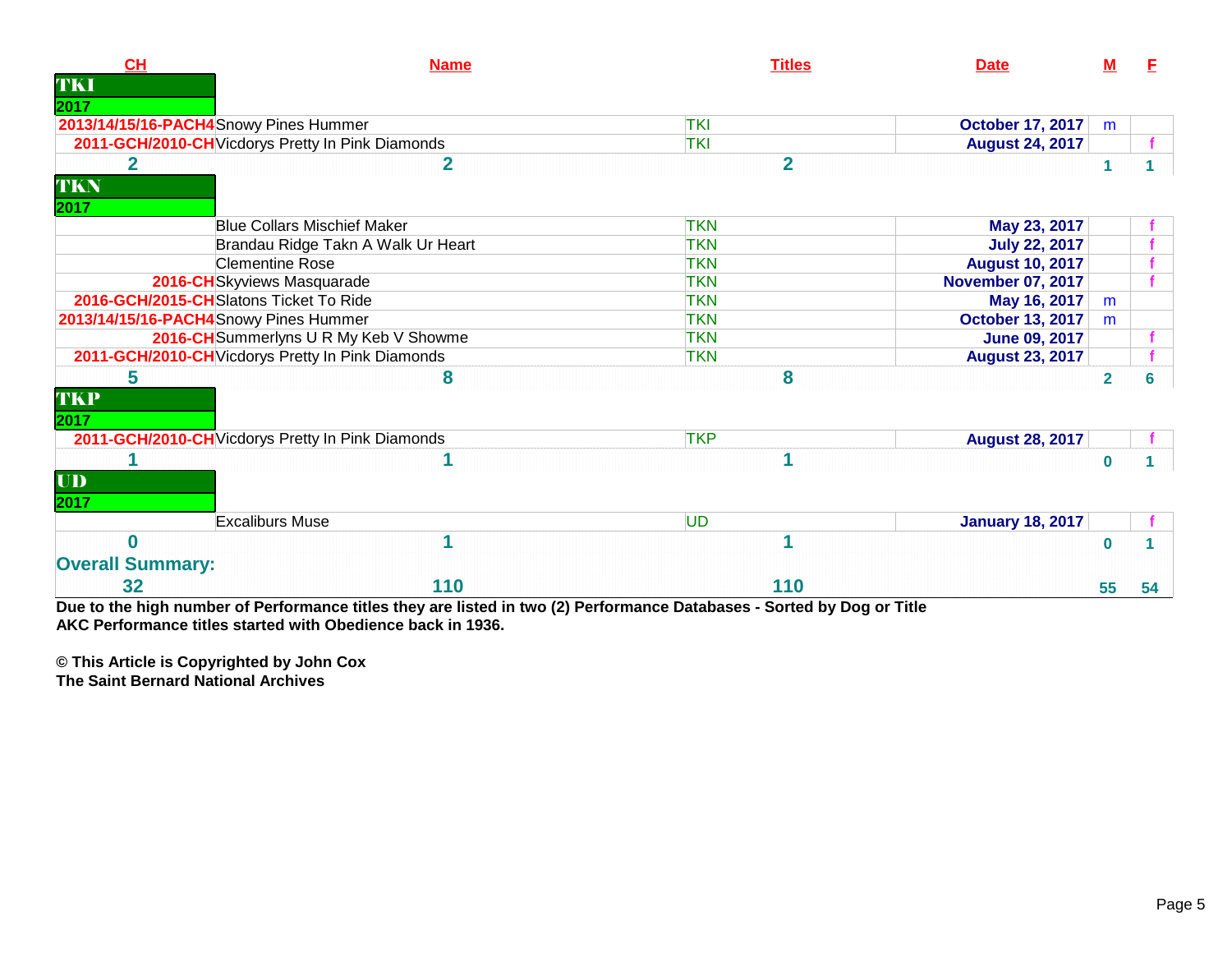## Saint Bernard Club of America's Working Dog Titles For 2017

| CH                                     | <b>Name</b>                                   | <b>SBCA Performance Titles</b> | <b>Date</b>      | ${\bf M}$ | Е |
|----------------------------------------|-----------------------------------------------|--------------------------------|------------------|-----------|---|
| $\overline{(\mathbf{I})\ \mathbf{WP}}$ |                                               |                                |                  |           |   |
|                                        | Lone Cedars Cosmo of Loramar                  | <b>WP-2017</b>                 | October 08, 2017 | m         |   |
|                                        | 2014-CHMistihil Promises Promises Rules       | <b>WP-2017</b>                 | October 07, 2017 |           |   |
|                                        | Mistihil Quote The Raven Denman               | <b>WP-2017</b>                 | May 29, 2017     |           |   |
|                                        | <b>Revilos Run For The Roses</b>              | <b>WP-2017</b>                 | October 07, 2017 |           |   |
| <b>Title Summary:</b>                  |                                               | 4                              |                  |           | 3 |
| $(2)$ WPX                              |                                               |                                |                  |           |   |
|                                        | Mistihil Quote The Raven Denman               | <b>WPX-2017</b>                | May 29, 2017     |           |   |
| 2018-GCH/2017-CH Vicdorys Vixen        |                                               | <b>WPX-2017</b>                | May 28, 2017     |           |   |
|                                        | 2018-CH Vonnakens About Time                  | <b>WPX-2017</b>                | October 08, 2017 |           |   |
| <b>Title Summary:</b>                  |                                               | 3                              |                  | 0         | 3 |
| <b>NDD</b>                             |                                               |                                |                  |           |   |
|                                        | <b>Clementine Rose</b>                        | <b>NDD-2017</b>                | May 21, 2017     |           |   |
|                                        | Dozer Bhakail                                 | <b>NDD-2017</b>                | October 18, 2017 | m         |   |
| <b>Title Summary:</b>                  |                                               | $\overline{2}$                 |                  |           |   |
| TDD                                    |                                               |                                |                  |           |   |
|                                        | 2016-WDCH Excaliburs Muse                     | <b>TDD-2017</b>                | October 18, 2017 |           |   |
| <b>Title Summary:</b>                  |                                               | 1                              |                  | 0         |   |
| TDD2                                   |                                               |                                |                  |           |   |
|                                        | 2013-CH/2015-WDCH Excaliburs Lady of The Lake | <b>TDD2-2017</b>               | October 18, 2017 |           |   |
| <b>Title Summary:</b>                  |                                               | 1                              |                  | 0         |   |
|                                        |                                               |                                |                  |           |   |
| <b>Overall Totals:</b>                 |                                               | 11                             |                  | 2         | 9 |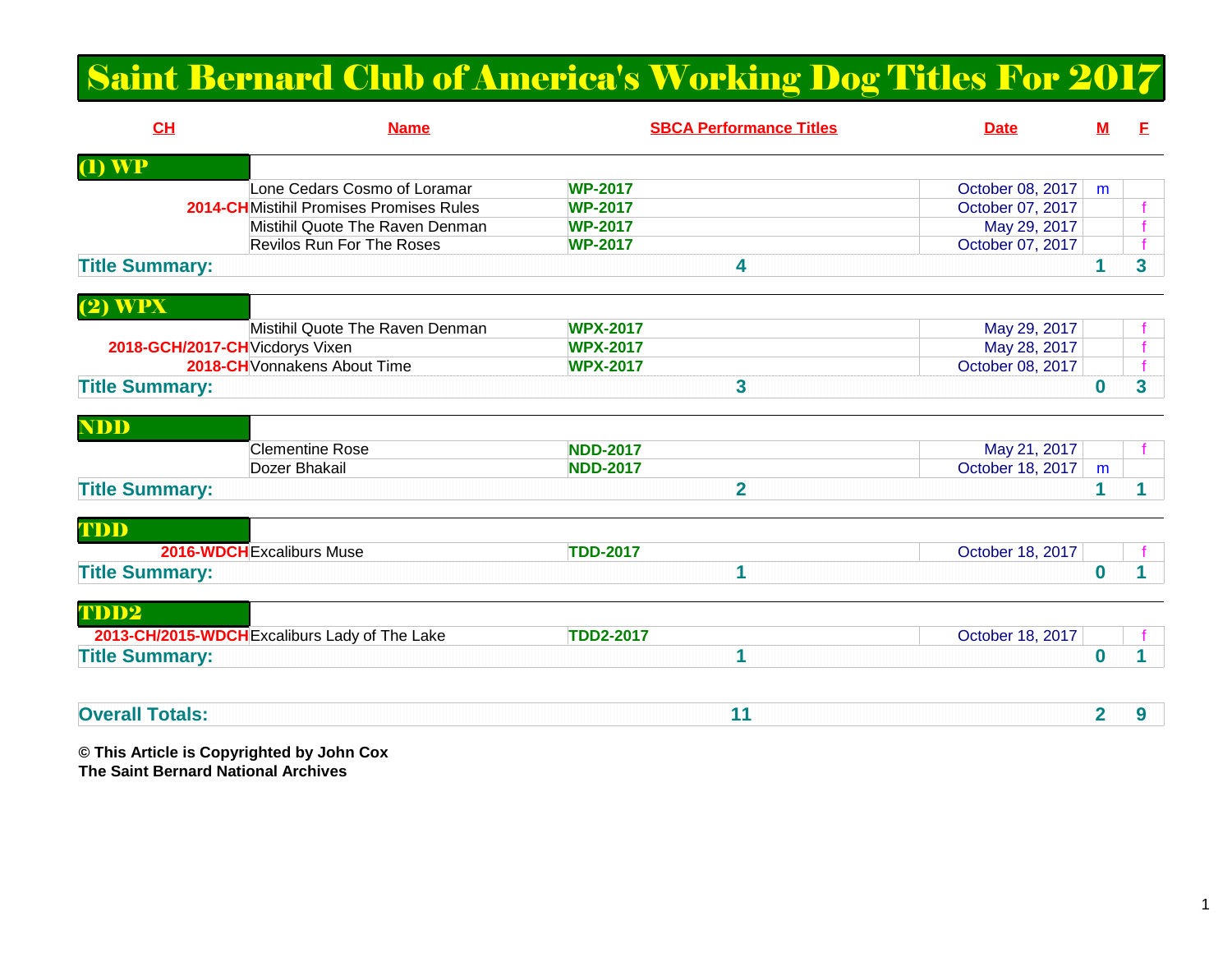# Saint Bernard Sires of AKC Titled Get For 2017

| CL                          | <b>Sire</b>                                      | CH | <b>Dam</b>                                      | CH                                  | Get                                                   | <b>Performance Title Year</b>      |   | $M$ $F$      |  |
|-----------------------------|--------------------------------------------------|----|-------------------------------------------------|-------------------------------------|-------------------------------------------------------|------------------------------------|---|--------------|--|
|                             | <b>CH</b> Almshaus & Allstarzs Panzer            |    | Starstrucks Time To Tango At Shaggy Hollows     |                                     | 2017-CH Shaggy Hollows Playing With Fire              |                                    | m |              |  |
|                             | <b>CH</b> Alpine Mtn Atticus                     |    | <b>CH</b> Cache Retreat Snows of The Matterhorn |                                     | 2017-CHCache Retreat A Certain Flair                  |                                    |   |              |  |
|                             | <b>CH</b> Alpine Mtn Doug                        |    | Berics Ruby Jean The Beauty Queen               |                                     | 2017-GCH/2016-CH Granites I'm Your Huckleberry        |                                    | m |              |  |
|                             | Alpine Mtn Kip                                   |    | Alpine Mtn Lynette                              |                                     | 2018-GCH/2017-CHAlpine Mtn Pandora                    |                                    |   |              |  |
|                             | Alpine Mtn Klaus                                 |    | <b>GCH</b> Epic Seduction                       |                                     | 2017-CH Alpine Men Bertram                            |                                    | m |              |  |
|                             | Alpine Mtn Klaus                                 |    | <b>GCH</b> Epic Seduction                       |                                     | 2017-CHAlpine Mtn Beatrice                            |                                    |   |              |  |
|                             | Alpine Mtn Vesuvius                              |    | <b>GCH</b> Epic Seduction                       | 2018-GCH/2017-CH Alpine Mtn Rainier |                                                       |                                    | m |              |  |
|                             | Alpine Mtn Vesuvius                              |    | Royal Treasure Nevada                           |                                     | 2017-CH Alpine Mtn Alf V Gruyere                      |                                    | m |              |  |
|                             | <b>CH</b> Alpine Mtn Von Diesel                  |    | Jamelles Follow Your Bliss V Joy Meadows        |                                     | 2017-CH Joy Meadows Where The Heart Is                |                                    | m |              |  |
|                             | <b>GCH</b> Barnyards Apache Brave Frito Bandito  |    | <b>CH</b> Barnyards Morgana Lefey of Camelot    |                                     | 2017-CH Barnyards Heartbreak Kid                      |                                    | m |              |  |
|                             | <b>GCH</b> Barnyards Apache Brave Frito Bandito  |    | <b>CH</b> Barnyards Morgana Lefey of Camelot    |                                     | 2017-CH Barnyards Whooda Figowl?                      |                                    | m |              |  |
| Bay Be Mine                 |                                                  |    | Abby XXII                                       |                                     | Leia II                                               | 2017                               |   |              |  |
|                             | Beauregard Gustaf Waldmar "Pabst Blue Ribbon"    |    | Belvedere Tallulah Rose - Ain"T She Sweet       |                                     | Roman Centurion Bernard Anderson                      | 2017                               | m |              |  |
|                             | Belle Isles Breca                                |    | Belle Isles Cotton Candy                        |                                     | 2016-CH Belle Isles Precious V Hecca                  | 2016,2017                          |   |              |  |
|                             | <b>GCHB</b> Berics Sweet Retreat                 |    | Berics Tah-Dah                                  |                                     | 2017-CH Berics Tonka                                  |                                    | m |              |  |
| <b>GCH</b> Blissfuls Armani |                                                  |    | <b>GCH</b> Sylvans Loveconquersall V Ramblewood |                                     | 2017-CH Ramblewoods Bingham                           |                                    |   |              |  |
| <b>GCH</b> Blissfuls Armani |                                                  |    | <b>GCH</b> Sylvans Loveconquersall V Ramblewood |                                     | 2017-CH Ramblewoods Bradshaw                          |                                    | m |              |  |
| <b>GCH</b> Blissfuls Armani |                                                  |    |                                                 |                                     |                                                       |                                    | m |              |  |
|                             |                                                  |    | <b>GCH</b> Sylvans Loveconquersall V Ramblewood |                                     | 2017-GCH/2017-CHRamblewoods Brooke                    |                                    |   |              |  |
| <b>GCH</b> Blissfuls Armani |                                                  |    | <b>CH</b> Trademarks Avita                      |                                     | 2017-CH Trademarks Thanks For The Adventure V Granite |                                    |   |              |  |
|                             | <b>GCH</b> Blue Collars Mt Mtn Hair Apparent     |    | Montana Mnts Canucks Black Diamond              |                                     | 2019-GCH/2017-CHRainiers Gypsy Woman                  |                                    |   |              |  |
|                             | Brown Spots Schnacker                            |    | Winchester Schnacker                            |                                     | Beauregard Sampson Henry                              | 2017                               | m |              |  |
|                             | Bruno of Barnyard Bernards                       |    | Indie of Barnyard Bernards                      |                                     | Jedi Rey of Jakku                                     | 2017                               |   |              |  |
|                             | <b>CH</b> Cache Retreat Paz-A-Ma-Taz             |    | Big Mack Loves Le Pharies Madison               |                                     | 2018-GCH/2017-CHLe Phaire Brutus Maximus              |                                    | m |              |  |
|                             | <b>GCH</b> Cache Retreat Power Drive             |    | <b>CH</b> Cache Retreat Power Play              |                                     | 2017-CH Cache Retreats Luck Be A Lady Tonight         |                                    |   |              |  |
|                             | <b>GCH</b> Cache Retreat Power Drive             |    | <b>CH</b> Cache Retreat Snow Trek               |                                     | 2017-CH Cache Retreat Girl Power                      |                                    |   |              |  |
|                             | <b>GCH</b> Cache Retreat Taxman                  |    | <b>GCH</b> Dilettantes Quintessa                |                                     | 2015-CH Brock Ranch Boogi Woogi Bogie                 | 2017,2018                          | m |              |  |
|                             | Cornerstones Cool As Ice                         |    | Johnson Farms Geneva Golden Princess            |                                     | 2017-CH Johnso Farms Astro                            |                                    | m |              |  |
|                             | Cornerstones Cool As Ice                         |    | Wild Wests Aunt Bea V Cornerstone               |                                     | Cornerstones Ice Princess Rosemary                    | 2017                               |   |              |  |
|                             | <b>GCHB</b> Cornerstones O Henry                 |    | Cornerstones Class Act                          |                                     | 2017-GCH/2015-CHCornerstones Holiday Avalanche        |                                    | m |              |  |
|                             | <b>GCHB</b> Cornerstones O Henry                 |    | Godsgift Lucie of Cedar Lane                    |                                     | 2019-GCH/2017-CHCedar Lanes Hank O'Cornerstone        |                                    | m |              |  |
|                             | <b>GCHB</b> Cornerstones O Henry                 |    | Wild Wests Aunt Bea V Cornerstone               |                                     | 2019-GCH/2017-CHCornerstones Just What The Dr Ordered |                                    |   |              |  |
|                             | <b>CH</b> Dilettantes Very Truly Yrs             |    | <b>CH</b> Benbarons Tinker of Yondo             |                                     | <b>Excaliburs Muse</b>                                | 2013,2014,2015,2017,2019           |   |              |  |
|                             | <b>CH</b> Dillons Speed Demon By Design          |    | <b>CH</b> Starbrites Roma V Beech Hill          |                                     | 2017-CH Beech Hills Durham                            | 2016                               | m |              |  |
|                             | <b>CH</b> Eastgates Nobility                     |    | <b>CH</b> Brook Ranch Daydream Believer         |                                     | 2017-CH Brockranch Taking The Eastgate Road           |                                    | m |              |  |
|                             | <b>CH</b> Eastgates Very Harry Potter            |    | Trademarks You'Re So Vain                       |                                     | 2017-CH Eastgates Take It For Granite                 |                                    |   |              |  |
|                             | <b>GCH</b> Eidelkeits Chachem                    |    | <b>CH</b> Melon City Quinevere V Saffo          | 2017-GCH/2017-CH Saffos I Kick Up   |                                                       |                                    |   |              |  |
|                             | Empty Keg Nordogs Amadeus "V" Vivacious Veracity |    | Nordogs Wendy, "Together For So Long"           |                                     | Nordogs Sweet Red Clover                              | 2017                               |   |              |  |
|                             | <b>CH</b> Empty Kegs Harvey Wallbanger           |    | <b>CH</b> Grandbays Sobe At Empty Keg           |                                     | 2017-CH Empty Kegs Thank You Very Much                |                                    | m |              |  |
| Epic Nova                   |                                                  |    | Epic Ily V Alpone Mtn                           |                                     | Epic Saint Nikolaus                                   | 2017                               | m |              |  |
|                             | For Large Paw Na Kazsa Pogode                    |    | Large Paw Viana Bayrak Azskas                   |                                     | 2017-CHLarge Paw Nika For Brandauridge                | 2016,2019                          |   |              |  |
|                             | Gold Hammer Wielkopolski Bernardyn               |    | Heimers Fanny Mae                               |                                     | 2018-CH Heimers Head Over Heels                       | 2017                               | m |              |  |
|                             | Gold Hammer Wielkopolski Bernardyn               |    | Heimers Fanny Mae                               |                                     | 2017-CH Heimers Holla Bandoola                        |                                    | m |              |  |
|                             | <b>Grand View Bruce</b>                          |    | Ash Creek Angel                                 |                                     | Titan Hal Van Stewark                                 | 2017                               | m |              |  |
|                             | CH Hamlet Van 'T Hof Ten Eynder                  |    | <b>CH</b> Trademarks Willimina                  |                                     | 2013-GCH/2012-CH Trademarks Aphrodite V Kashi         | 2013,2017,2019                     |   |              |  |
|                             | Harley Johnson                                   |    | Dallas Johnson                                  |                                     | Ziva David Mankey                                     | 2017                               |   |              |  |
|                             | Herbie Dozer                                     |    | Penelope Louise                                 |                                     | Lucy Caliborne                                        | 2017                               |   |              |  |
|                             | Hercules Fleagle                                 |    | Roxie Jo                                        |                                     | Murtaugh Sir Didymus                                  | 2017                               | m |              |  |
|                             | Huntn With The Bad Boy                           |    | Perkins Fancy Miss Iggy                         |                                     | Louie Frey Mathys                                     | 2017                               | m |              |  |
|                             | Ings Row Jay-R of Alta Vista                     |    | <b>CH</b> Chaparrals Diva of Kings Row          |                                     | 2017-CH Kings Row Luck B A Lady V Country Haven       |                                    |   |              |  |
|                             | King Baronens Rising Star                        |    | Lasquites Jubilee of Denver                     |                                     | 2017-CH Lasquites Deelia V Canyon                     |                                    |   |              |  |
|                             | King Baronens Rules The World                    |    | Stoans Xoey De Peru                             |                                     | 2020-GCH/2017-CH Windshadows Chasing January Sun      |                                    |   | $\mathbf{f}$ |  |
|                             | King-Baronens Rules The World                    |    | Mistihil Mystique                               |                                     | 2018-CH Mistihil Pollyanna Rules                      | 2014.2015.2017.2018.2019.2021.2022 |   |              |  |
|                             |                                                  |    |                                                 |                                     |                                                       |                                    |   |              |  |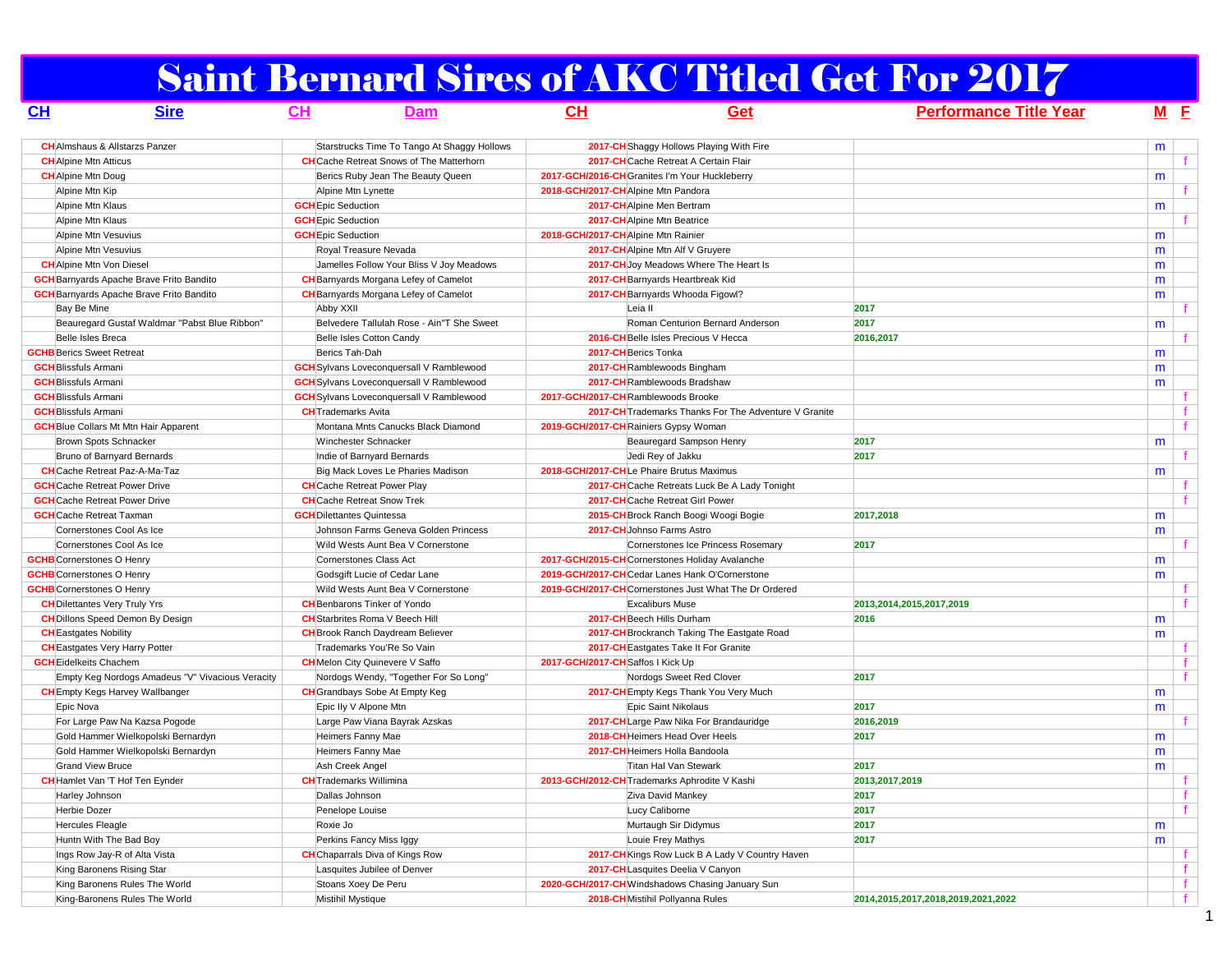| CL | <b>Sire</b>                                     | $CH$                      | Dam                                         | CH                                  | Get                                                        | <b>Performance Title Year</b>           |   | M <sub>E</sub> |
|----|-------------------------------------------------|---------------------------|---------------------------------------------|-------------------------------------|------------------------------------------------------------|-----------------------------------------|---|----------------|
|    | <b>CH</b> Kings Mill Favre                      |                           | <b>GCH</b> Kings Mill Kaydence              |                                     | 2016-CH Kings Mill Bradshaw                                | 2013,2014,2015,2017                     | m |                |
|    | Kings Mill Ulrich V Melon City                  | <b>GCH</b> Epic Seduction |                                             |                                     | 2017-CH Epic Giselle V Alpine Mtn                          |                                         |   |                |
|    | Kings Mill XIvchamp                             |                           | Kings Mill Zula                             | 2020-GCH/2017-CH Blissfuls Chella   |                                                            |                                         |   |                |
|    | Kings Row Jay-R of Alta Vista                   |                           | <b>CH</b> Chaparrals Diva of Kings Row      |                                     | 2017-CH Country Haven Zeus of Kings Row                    | 2013                                    | m |                |
|    | <b>CH</b> Kings Row Justice                     |                           | <b>CH</b> Wintercrest Olde Glory            |                                     | 2017-CH Wintercrest The Friendly Ghost                     |                                         |   |                |
|    | Kingston Rock                                   |                           | Heidi Anns Bella                            |                                     | <b>Bishop Ezra</b>                                         | 2017                                    | m |                |
|    | Kingston Rock                                   |                           | Heidi Anns Ginger                           |                                     | Hulk Landon                                                | 2017                                    | m |                |
|    | KMA Mortimer of New York                        |                           | Sophie Free Spirit                          |                                     | Sir Cooper of Watson                                       | 2017                                    | m |                |
|    | KMA Mortimer of New York                        |                           | Swisspeake Kma Triple A Agness              |                                     | Kma Minnow                                                 | 2017                                    | m |                |
|    | <b>CH</b> Lasquites Cooper V Keeper             |                           | <b>CH</b> Kris Kountry Kretan Kat Von D     |                                     | 2017-CH Kris Kountry Hosstile Take Over V Cooper           |                                         | m |                |
|    | <b>CH</b> Lasquites Cooper V Keeper             |                           | <b>CH</b> Kris Kountry Kretan Kat Von D     |                                     | 2017-CH Kris Kountry Kween Bea Kelijah V Cooper            |                                         |   |                |
|    | Lasquites Denman V Risingstar                   |                           | Lasquites Zetta of Lucas                    |                                     | 2017-GCH/2017-CH Lasquites Yours Mine And Ours             | 2019                                    | m |                |
|    | Lasquites Denman V Risingstar                   |                           | Starlight Saints Diamond Dancer             |                                     | Howesound Saints Blu Skys                                  | 2017                                    |   |                |
|    | Lasquites Denman V Risingstar                   |                           | Stoans Amanda of Lasquite                   |                                     | Lasquites Ulysses V Denman                                 | 2016,2017                               | m |                |
|    | Lasquites Horace of Napoleo                     |                           | Lasquites Annabel V Kasper                  |                                     | 2017-CHLasquites Sir Leonard                               |                                         | m |                |
|    | Lasquites Horace of Napoleo                     |                           | Lasquites Hillie V Keeper                   |                                     | 2018-GCH/2017-CHLasquites Xavier V Horace                  | 2018,2019                               | m |                |
|    | Lasquites Journey of Denver                     |                           | <b>CH</b> Rf Kris Kountry Rushing Aspens    |                                     | 2017-CHKris Kountry Lady Autum                             |                                         |   |                |
|    | <b>CH</b> Lasquites Orlando V Hans              |                           | <b>CH</b> Kris Kountry Kretan Kat Von D     |                                     | 2019-GCH/2018-CHKris Kountry A League of Her Own V Orlando | 2017                                    |   |                |
|    | <b>CH</b> Lasquites Preston V Lucas             |                           | <b>CH</b> Eidelkeits Mini Martha            | 2017-GCH/2017-CH Eidelkeits Chachem |                                                            |                                         | m |                |
|    | Leon (Molina)                                   |                           | Audi Os Royal Dlood (Luna)                  |                                     | 2017-CHCamelot (Flores)                                    |                                         | m |                |
|    | Lightning II                                    |                           | Aphrodite VI                                |                                     | Thunder XXXVII                                             | 2017                                    | m |                |
|    | Lincoln Navigator Ford Brandau                  |                           | Shelby Idleh of Brandauridge                |                                     | Brandau Ridge Takn A Walk Ur Heart                         | 2015,2016,2017,2018,2019,2020,2021,2022 |   |                |
|    | Li Bentley The Great                            |                           | Li Sally May                                |                                     | <b>Ss Bernice</b>                                          | (CGC), 2016, 2017                       |   |                |
|    | Louis King of The Last Frontier                 |                           | Bernice Ice Princess                        |                                     | Agostis Rufus                                              | 2015,2016,2017,2018                     | m |                |
|    | <b>CH</b> Mahoganys Lasting Impression          |                           | <b>CH</b> Benbarons Veronica of Eddie       |                                     | 2017-CH Mahoganys Snow Kisses V Charley                    |                                         |   |                |
|    | Manns Bam Bam                                   |                           | Manns Wild Rose                             |                                     | 2017-CH Manns Wild Pebbles                                 | 2016                                    |   |                |
|    | Manns Bulldozer Avalanche                       |                           | Manns Precious Sabrina                      |                                     | 2017-CHManns Precious Ruby                                 | 2016                                    |   |                |
|    | <b>Masts Samson</b>                             |                           | Saint Patty II                              |                                     | Mister Mickey Doodle                                       | 2017                                    | m |                |
|    | Medicine Creeks Eye of The Storm                |                           | Medicine Creeks Buttercup                   |                                     | Sweet Peas Maggie Moo                                      | 2017                                    |   |                |
|    | Melon City Agustus Kings Mill                   |                           | <b>CH</b> Melon City Jersey                 |                                     | 2017-CHMelon City Vaughn                                   |                                         | m |                |
|    | Mighty Carson Johnson                           |                           | Magnificent Millie Johnson                  |                                     | Sir Moby Prince of Whales                                  | 2017                                    | m |                |
|    | Montana Mtns Missouri Outlaw                    |                           | Montana Mtns Summer Wild Dancer             |                                     | Montana Mtns Dance N Twist & Shout                         | 2011,2013,2014,2015,2017,2018           | m |                |
|    | <b>GCH</b> Montana Mtns Mystery of Life         |                           | <b>GCH</b> Scandias Dreamcatcher Heezedoom  |                                     | <b>Blue Collars Mischief Maker</b>                         | 2014,2017                               |   |                |
|    | <b>GCH</b> Montana Mtns Mystery of Life         |                           | <b>GCH</b> Scandias Dreamcatcher Heezedoom  |                                     | Blue Collars Once To Every Woman                           | 2015,2016,2017,2018                     | m |                |
|    | Montana Mtns Reflection of Past Times           |                           | Skyviews Lil' Miss                          |                                     | Skyviews Montana Miss Tuff Enough                          | 2016,2017,2018,2020                     |   |                |
|    | <b>GCH</b> Mytomos Falcon of Banjo              |                           | Hooks Jakarta By The Java C                 |                                     | 2017-CH Barnyards Flying Amoung The Stars                  |                                         | m |                |
|    | Mytymos American Picker of Banjo                |                           | Mytymos Ellie of Banjo                      |                                     | Mytymos Firehouse Banjos Last Song Matilda                 | 2017                                    |   |                |
|    | <b>CH</b> Nerthus Rebel Without A Cause         |                           | 3gs Its All About Jade                      |                                     | Nordogs Rebel Melody Muddlefoot                            | 2017                                    |   |                |
|    | Nordogs Draco Fire Guardian of Ozark            |                           | Nordogs Rebel Melody Muddlefoot             |                                     | Nordogs Wendy Together For So Long                         | 2017                                    |   |                |
|    | <b>CH</b> Oakridge To Infinity And Beyond       |                           | <b>GCH</b> Slatons Movin To Victory Lane    |                                     | 2017-CH Slatons Rich Bich                                  |                                         |   | $\mathbf{f}$   |
|    | Opdykes All Twisted Up                          |                           | <b>CH</b> Ultima Thules Quinn               |                                     | 2017-CHUltima Thules Ursa Major                            |                                         |   | f.             |
|    | <b>CH</b> Opdykes Anthony                       |                           | Tiamos Sage U Crazy Girl                    |                                     | 2017-CH Talbergs Hard Hitter V Woodcrest                   |                                         | m |                |
|    | Pankonins Royalty In Motion                     |                           | Royal K's Cindy                             |                                     | Beowoff                                                    | 2014,2017                               | m |                |
|    | Percy The Lightning Theif                       |                           | Sunny Bunny                                 |                                     | Gogo                                                       | 2017                                    | m |                |
|    | Precious Pups Cosmo Is Out of This World V Bear |                           | Precious Pups Ariels Wild Adventure V Daisy |                                     | 2017-CH Precious Pups Bj Run'N Wild On The Farm            |                                         |   |                |
|    | <b>GCH</b> Predious Pups Call of The Wild Wolf  |                           | <b>CH</b> Countrysides Stryke Her Out Aj    |                                     | 2017-CH Precious Pups Sebastians Son of The Wild Wolf      |                                         | m |                |
|    | <b>GCH</b> Rainiers Eye Candy                   |                           | Montana Mnts Canucks Black Diamond          |                                     | 2017-CH Rainiers Handsome Stranger of Montana              |                                         | m |                |
|    | <b>GCH</b> Rainiers Montana Gunpowder & Smoke   |                           | Jeul Kreeks Aim To Please                   |                                     | 2018-CH Stillstreams You'Re So Fine                        | 2017,2018,2019                          | m |                |
|    | <b>GCH</b> Rainiers Montana Gunpowder & Smoke   |                           | Rainiers Montana Saving Grace               | 2017-GCH/2015-CH Rainiers Eye Candy |                                                            |                                         | m |                |
|    | <b>GCHG</b> Revilos Liquid Asset From Redside   |                           | Shericks Dyn-O-Mite For Lone Cedar          |                                     | 2017-GCH/2015-CHLone Cedars Brilliant Light of Vicdory     |                                         |   |                |
|    | <b>GCHG</b> Revilos Liquid Asset From Redside   |                           | Shericks Dyn-O-Mite For Lone Cedar          |                                     | 2017-CH Vicdorys Unforgettable Mr Tucker                   |                                         | m |                |
|    | <b>GCHG</b> Revilos Liquid Asset From Redside   |                           | <b>GHCB</b> Vicdorys Sparkling Pixie Dust   | 2018-GCH/2017-CH Vicdorys Vixen     |                                                            | 2017                                    |   |                |
|    | <b>CH</b> Rhinestones Devine Master Plan        |                           | Twin Branchs Mountain Angel V Rinestones    |                                     | 2017-CH Rhinestones Remedy For Heartache V Ostra           |                                         |   | f.             |
|    | <b>CH</b> Sand Creeks Beau Jay V Mont Dor       |                           | Story Books Fiona                           |                                     | 2017-CH Story Books Sentimental Journey V Beau             | 2019                                    |   | f              |
|    | <b>CH</b> Shadow Mtn Cracker Jax                |                           | Silver Dollar Go Daddy On Shadow Mtn        |                                     | Shadow Mtn Blizzard V Hicountry                            | 2017                                    |   | f              |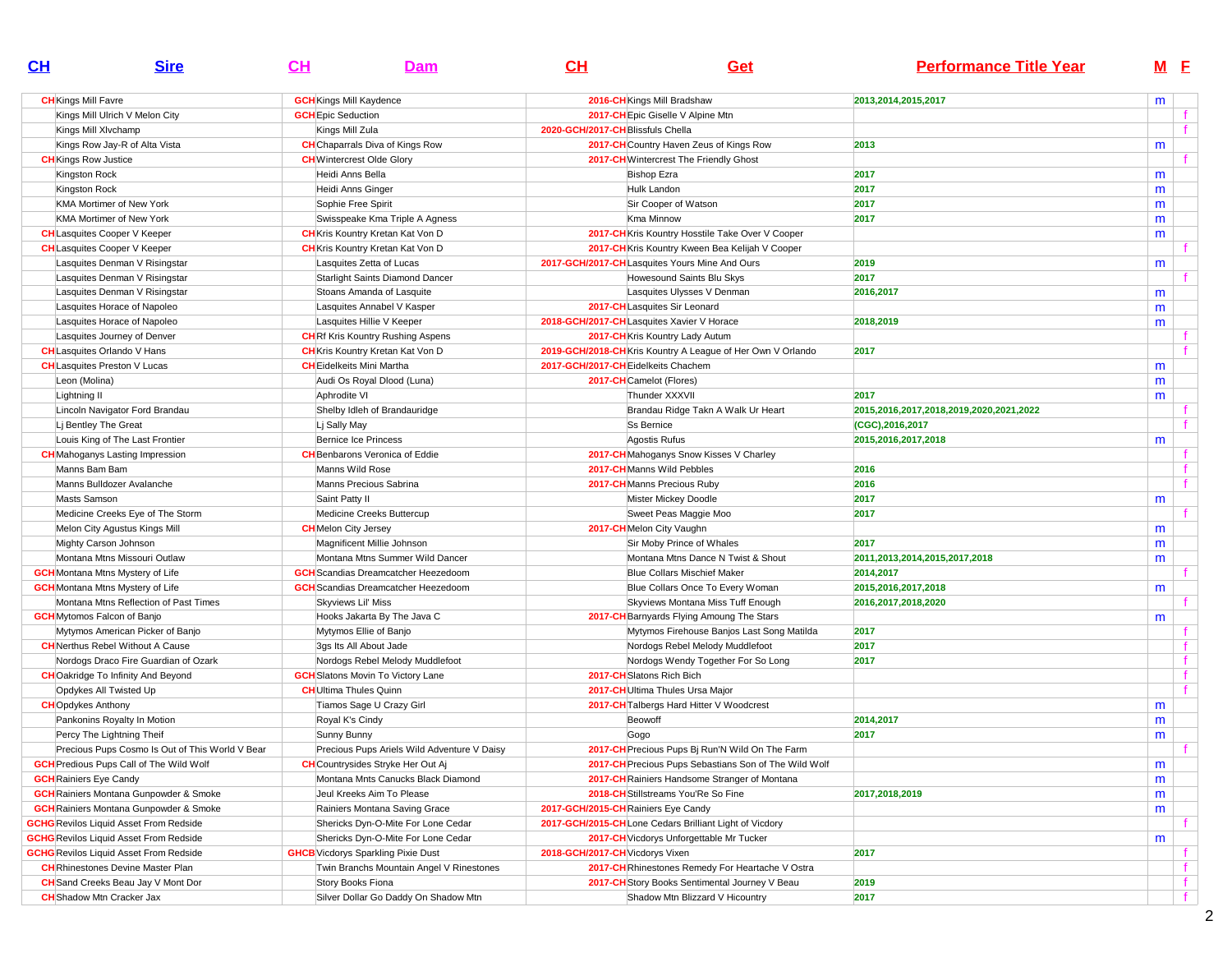| CL      | <b>Sire</b>                                                 | CH | Dam                                                     | CH                                     | Get                                                        | <b>Performance Title Year</b>                          |   | M <sub>E</sub> |
|---------|-------------------------------------------------------------|----|---------------------------------------------------------|----------------------------------------|------------------------------------------------------------|--------------------------------------------------------|---|----------------|
|         | <b>CH</b> Shadow Mtn Cracker Jax                            |    | Silver Dollar Go Daddy On Shadow Mtn                    |                                        | 2021-GCH/2017-CH Shadow Mtn Back To The Future             | 2021                                                   | m |                |
|         | Sir Reginald Duke of Mistyrun                               |    | Lady Belle Diana of Sunshine Hollow                     |                                        | Jack XXIII                                                 | 2017                                                   | m |                |
|         | <b>CH</b> Skyviews Its All About Me V Who Dat               |    | Who Dats Fais Do Do                                     |                                        | 2018-GCH/2017-CH Who Dats Tonka Tres Enorme Et Adorable    | 2019                                                   | m |                |
|         | <b>CH</b> Slatons Artful Move                               |    | Benbarons X-Stasy of Yondo                              |                                        | 2017-CH Slatons Martial Art                                | 2017                                                   | m |                |
|         | <b>CH</b> Slatons Artful Move                               |    | <b>GCHG</b> Gliddens Lady Isabella                      |                                        | 2017-GCH/2016-CH Gliddens Yosminty Sam I Am                | 2015,2018,2019,2020,2022                               | m |                |
|         | <b>CH</b> Slatons Artful Move                               |    | <b>GCHG</b> Gliddens Lady Isabella                      |                                        | 2017-GCH/2016-CH Gliddens Wild Is The Wind In The Barnyard |                                                        |   |                |
|         | <b>CH</b> Slatons Artful Move                               |    | <b>GCHG</b> Gliddens Lady Isabella                      |                                        | 2017-CH Slatons Karma Is A Bich                            |                                                        |   |                |
|         | Slatons Martial Art                                         |    | <b>CH</b> Slatons Just A Little Love Pat                |                                        | Slatons Bringin' The Boom                                  | 2017                                                   | m |                |
|         | <b>CH</b> Slatons Wide Ride Clyde                           |    | <b>CH</b> Move A Mountain Isabella                      |                                        | 2017-GCH/2015-CH Slatons Victoria Secret                   | 2016                                                   |   |                |
|         | <b>CH</b> Slatons Wide Ride Clyde                           |    | <b>CH</b> Move A Mountain Isabella                      |                                        | Slatons Wouldn"T Miss A Meal                               | 2017                                                   | m |                |
|         | <b>CH</b> Slatons Wide Ride Clyde                           |    | <b>CH</b> Siekmans Mega Mover V Slaton                  |                                        | 2016-GCH/2015-CH Slatons Ticket To Ride                    | 2017                                                   | m |                |
|         | <b>CH</b> Starbrites Zoltan V Northpointe                   |    | <b>GCHS</b> Starbrites Olive N Northpointe              |                                        | 2017-GCH/2016-CH Starbrites Ellington V Cedar              | 2016,2018,2019                                         | m |                |
|         | Starlights Orions Cash Comet                                |    | Underhills Fruit Loops D-Licious                        |                                        | <b>Oscar Charles</b>                                       | 2017                                                   | m |                |
|         | <b>CH</b> Stars Just A Chance                               |    | <b>CH</b> Shadow Mtn Yabba-Dabba-Do                     |                                        | 2021-GCH/2017-CHShadow Mtn Zamboni                         | 2018                                                   | m |                |
|         | <b>CH</b> Stars Just A Chance                               |    | <b>CH</b> Shadow Mtn Yabba-Dabba-Do                     |                                        | 2017-CH Shadow Mtn Zanadu                                  |                                                        |   |                |
|         | <b>CH</b> Stars Just A Chance                               |    | <b>CH</b> Shadow Mtn Yabba-Dabba-Do                     |                                        | 2017-GCH/2017-CH Shadow Mtn Zeppelin                       |                                                        | m |                |
|         | <b>CH</b> Stars Just A Chance                               |    | <b>CH</b> Shadow Mtn Yabba-Dabba-Do                     |                                        | 2017-CH Shadow Mtn Zinfandel                               |                                                        |   |                |
|         | Starzinskys Samson                                          |    | Delilah XXXVII                                          |                                        | Bella Boo Godiva                                           | 2017                                                   |   |                |
|         | Starzinskys Samson                                          |    | Delilah XXXVII                                          |                                        | Gronk Magnum                                               | 2017                                                   | m |                |
|         | Stoans Boeing of Xoli                                       |    | <b>CH</b> Lasquites Maija Canyon                        |                                        | Canyons Alva V Boeing                                      | 2017                                                   |   |                |
|         | St-Pierre 1998 Fortunate Ticco                              |    | Roma                                                    |                                        | 2017-CH Rocky Maximus Erossaints For Mountain Woods        |                                                        | m |                |
|         | <b>CH</b> Subira Sir Goliath                                |    | <b>GCH</b> Summerlyns Pour Me A Double                  |                                        | 2017-GCH/2016-CH Summerlyns Very Much A Lady               | 2015                                                   |   | f.             |
|         | <b>CH</b> Subira Sir Goliath                                |    | <b>GCH</b> Summerlyns Pour Me A Double                  |                                        | 2017-CH Summerlyns Viva Las Vegas                          |                                                        |   |                |
|         | <b>CH</b> Sugars Bambino                                    |    | <b>CH</b> Trademarks Avita                              |                                        | 2017-CH Trademarks Enharmonic Rhapsody                     |                                                        |   |                |
|         | <b>CH</b> Summerlyns Muffin Man V Jamelle                   |    | <b>CH</b> Somersets Delainey Vsummerlyn                 |                                        | 2016-CH Summerlyns U R My Keb V Showme                     | 2014,2015,2016,2017                                    |   |                |
|         | <b>GCH</b> Swisstars Hudson At Skyhaven                     |    | <b>CH</b> Swisstars Honor of Skyhaven                   |                                        | 2017-CH Skyhaven Hudson Heiress                            |                                                        |   |                |
|         | <b>GCHS</b> Swisstars Moondoggie                            |    | <b>CH</b> Swisstar Lil Lilo                             |                                        | 2017-CH Swisstars Ringo Starr                              |                                                        | m |                |
|         | <b>GCHS</b> Swisstars Moondoggie                            |    | <b>CH</b> Swisstars Lil Lilo                            |                                        | 2017-CH Swisstars Ruby Rose                                |                                                        |   |                |
|         | <b>GCHS</b> Swisstars Moondoggie                            |    | <b>CH</b> Swisstars Lyric                               |                                        | 2017-CH Swisstars Qi Keiko of Bellecove                    |                                                        |   |                |
|         | The Miz I Am Awesome                                        |    | <b>Beautiful Darla</b>                                  |                                        | Lola XVIII                                                 | 2017                                                   |   |                |
|         | <b>CH</b> Thunderhills Pecos Bill                           |    | <b>GCHB</b> Westhavens The Peoples Choice V Thunderhill |                                        | 2019-GCH/2017-CH Thunderhills Doc of Cannery Row           |                                                        | m |                |
|         | <b>CH</b> Thunderhills Pecos Bill                           |    | <b>GCHB</b> Westhavens The Peoples Choice V Thunderhill |                                        | 2018-GCH/2017-CH Thunderhills Hazel of Cannery Row         |                                                        | m |                |
|         | <b>CH</b> Thunderhills Pecos Bill                           |    | <b>GCHB</b> Westhavens The Peoples Choice V Thunderhill |                                        | 2017-CH Thunderhills Hughie of Cannery Row                 |                                                        | m |                |
|         | <b>CH</b> Tinkerbells Golden Patch V Santas Forest          |    | Jamelles Follow Your Bliss V Joy Meadows                |                                        | 2017-GCH/2016-CH Tinkerbells Genevieve V Santas Forest     | 2018                                                   |   |                |
|         | <b>GCHB</b> Tinkerbells Solid Gold                          |    | Howes Bellonas Breath                                   |                                        | Howe Ranch Golden Sam-R-I                                  | 2011,2012,2014,2016,2017                               | m |                |
|         | Toms Sir Fredrick                                           |    | Toms Ginger Bear                                        |                                        | George Tex Peckenpaugh                                     | 2017                                                   | m |                |
|         | <b>GCHS</b> Trademarks A Reed & Barton Von Joy              |    | <b>CH</b> Adars Glory                                   |                                        | 2017-CH Briercreeks D Eleven T of Worldtop                 |                                                        | m |                |
|         | <b>GCHS</b> Trademarks A Reed & Barton Von Joy              |    | <b>CH</b> Adars Glory                                   |                                        | 2017-CH Briercreeks Karlie V Worldtop                      |                                                        |   |                |
|         | <b>CH</b> Trademarks Masquerade At Twin Branch              |    | Rhines Lazer Beam At Twin Brnach                        |                                        | 2017-CH Twin Branchs If The Shoe Fits                      |                                                        |   |                |
|         | <b>CH</b> Trusts Gentle Ben V Slaton                        |    | Sylvans I Love Lucy                                     |                                        | 2018-GCH/2017-CH Oakridge Brown Eyed Girl                  |                                                        |   |                |
|         | <b>GCHS</b> Twin Branchs Red Bull of Empty Keg              |    | <b>CH</b> Grissoms All That "N" A Bag of Chips          |                                        | 2016-GCH/2016-CH Empty Kegs Dumas Walker of Grissoms       | 2017                                                   | m |                |
|         | <b>CH</b> Twin Branchs Roll N' In The Deep V Arctic Unbound |    | 3g's Penny Serenade                                     |                                        | 2017-GCH/2017-CH3q's Thunder On The Mountain               | 2020                                                   | m |                |
|         | <b>CH</b> UItama Thules Peter Piper of Royalty              |    | Ambersands Ruffles On Her Bluejeans                     |                                        | 2017-CHOisins Royal Pot of Gold                            |                                                        |   |                |
|         | <b>CH</b> UItama Thules Peter Piper of Royalty              |    | Mickeys Princess Tiara                                  |                                        | <b>2017-CH</b> Royaltys Rainbow Dreams of Mickey           |                                                        | m |                |
| Unknown |                                                             |    | Unknown                                                 | 2013/14/15/16-PACH4 Snowy Pines Hummer |                                                            | 2006,2007,2008,2010,2011,2012,2013,2014,2015,2016,2017 | m |                |
| Unknown |                                                             |    | Unknown                                                 |                                        | Snowy Pines Tundra                                         | 2008,2009,2010,2011,2012,2013,2014,2015,2017           |   |                |
| Unknown |                                                             |    | Unknown                                                 |                                        | <b>Clementine Rose</b>                                     | 2014,2015,2016,2017,2018                               |   | f              |
| Unknown |                                                             |    | Unknown                                                 |                                        | Emma Jo Steward                                            | 2017                                                   |   | f              |
| Unknown |                                                             |    | Unknown                                                 |                                        | Sandy Pits Desert Pebble                                   | 2017                                                   |   |                |
|         | <b>GCH</b> Vicdorys Julius Ceasar                           |    | Shadow Mtn I'm In Heaven Vic                            |                                        | Shadow Mtn Quidditch V Vicdory                             | 2009,2010,2011,2012,2013,2014,2017,2018                |   |                |
|         | <b>CH</b> Vicdorys Los Banditos                             |    | <b>CH</b> Stoans Jeul of Vicdory                        |                                        | 2011-GCH/2010-CH Vicdorys Pretty In Pink Diamonds          | 2011,2012,2014,2015,2016,2017,2020                     |   |                |
|         | Vicdorys Simplon Bern V Sherick                             |    | <b>GCHB</b> Vicdorys Pretty In Pink Diamonds            |                                        | 2017-GCH/2015-CH Jeul Kreeks A Rockstar For Vicdory        | 2013, 2015, 2017, 2019                                 |   | f.             |
|         | Vicdorys Simplon Bern V Sherick                             |    | <b>GCHB</b> Vicdorys Pretty In Pink Diamonds            |                                        | Jeul Kreeks Abel Is In The Garden of Vicdory               | 2017                                                   | m |                |
|         | Waughmars Don'T Stand So Close To Me                        |    | Alpine Mtn Lucille V Cacheretreat                       |                                        | Tom and Dianne Smokie                                      | 2017                                                   | m |                |
|         | Waughmars Don'T Stand So Close To Me                        |    | Alpine Mtn Lucille V Cacheretreat                       |                                        | 2018-GCH/2017-CH Alpine Mtn Hicountry Rose                 |                                                        | m |                |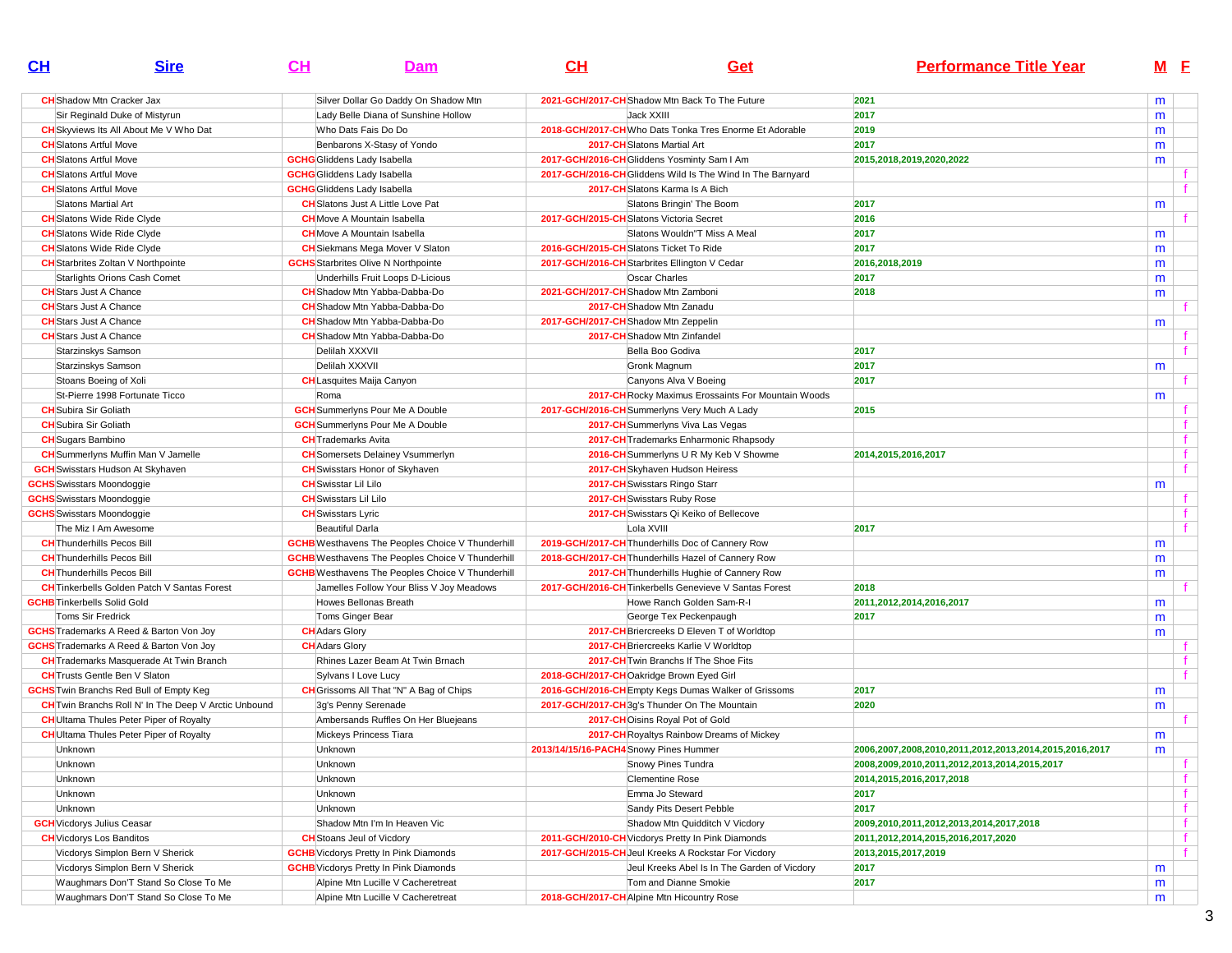| <u>CH</u>                      | <b>Sire</b>                            | ςн               | Dam                                  | CН                                | Get                                                         | <b>Performance Title Year</b> | M F |  |
|--------------------------------|----------------------------------------|------------------|--------------------------------------|-----------------------------------|-------------------------------------------------------------|-------------------------------|-----|--|
|                                | Waughmars Don'T Stand So Close To Me   |                  | Alpine Mtn Lucille V Cacheretreat    |                                   | 2017-GCH/2017-CH Alpine Mtn Notoriousmaikai-Makai           |                               |     |  |
|                                | Westhavens Dog The Bounty Hunter       |                  | <b>CH</b> Kiara Du Grand St. Bernard |                                   | 2017-GCH/2017-CH Westhavens When You Wish Upon A Star Heidi | 2018,2019                     |     |  |
| <b>CH</b> Westhavens Firestorm |                                        |                  | Skyviews Miracle On Ice              |                                   | 2016-CH Skyviews Masquarade                                 | 2014, 2015, 2016, 2017, 2018  |     |  |
|                                | Westhavens Live Long And Prosper       |                  | Ranns Vom Hellenstein                |                                   | 2017-CH Kiara Du Grand St. Bernard                          |                               |     |  |
| <b>CH</b> Wito Van Rijn        |                                        | Heenka Van Rijn  |                                      |                                   | Nebos Jenna V Arrowhead                                     | 2013.2017                     |     |  |
| <b>CH</b> Wito Van Rijn        |                                        |                  | Melon City Lizzy V Kings Mill        |                                   | Kings Mill Jezzabelle                                       | (CGC), 2012, 2013, 2017       |     |  |
| <b>CH</b> Woodcrest Crusader   |                                        |                  | Woodcrest Tar Baby                   |                                   | 2017-CH Woodcrest Alysheba                                  |                               |     |  |
| Woodhavens Midas               |                                        |                  | Lady Grace Von Duewerhaus            |                                   | Sir Bear of Waverly                                         | 2017                          | m   |  |
|                                | Woodhavens Zabadiah                    | Melon City Holly |                                      |                                   | 2017-CH Dillons Speed Demon By Design                       |                               | m   |  |
|                                | <b>CH</b> World Tops Monxar V Godsgift |                  | Pecious Pups Wild Stormy Night       | 2019-GCH/2017-CH Precious Pup Uzi |                                                             |                               | m   |  |

| Due to the high number of Performance titles they are listed in two (2) Performance Databases - Sorted by Dog or<br>Title |  |  |  |  |  |  |  |  |  |  |  |
|---------------------------------------------------------------------------------------------------------------------------|--|--|--|--|--|--|--|--|--|--|--|

**AKC Performance titles started with Obedience back in 1936.**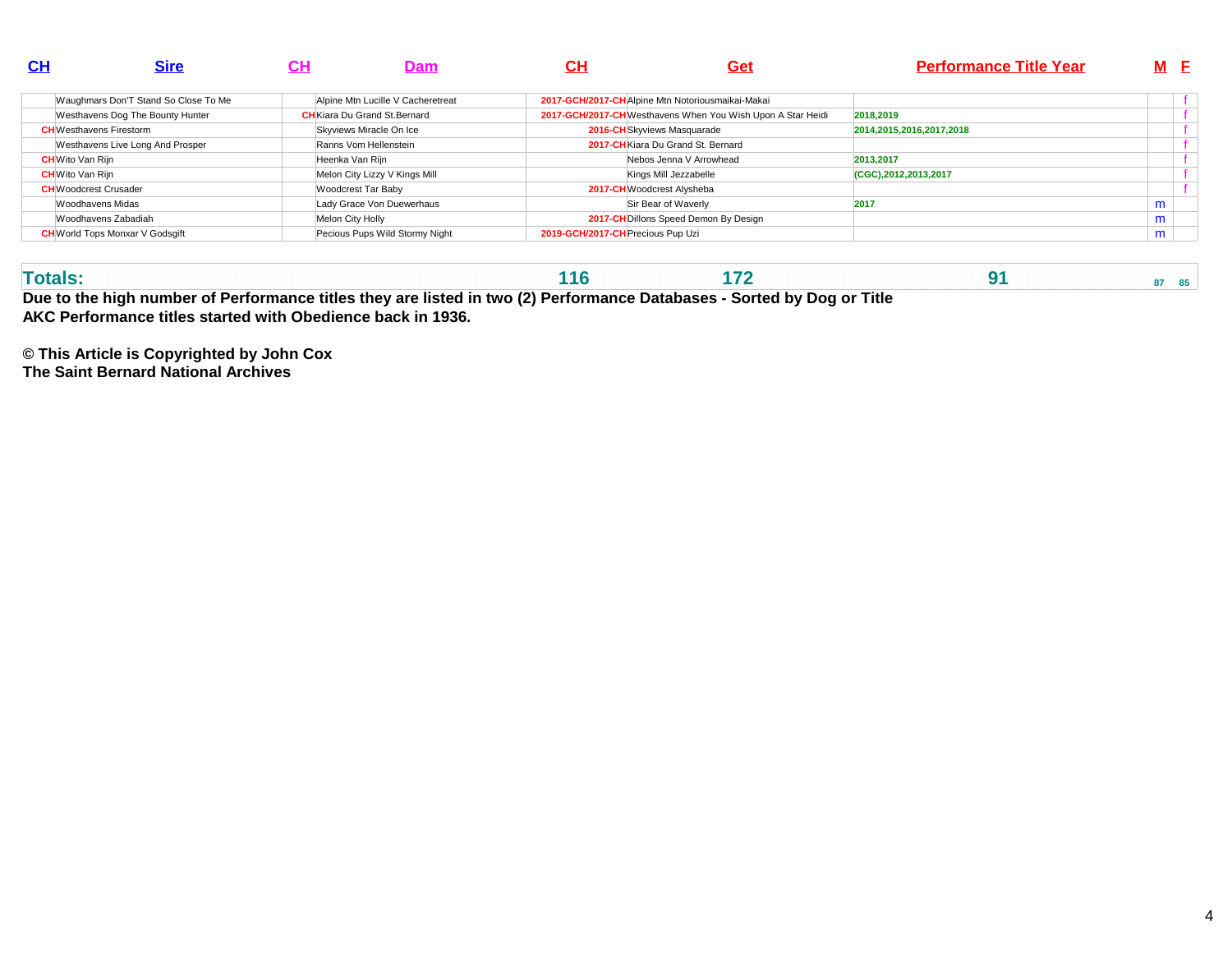# Saint Bernard Dams of AKC Titled Get For 2017

| CH                                 | Dam                                             | <b>CH</b>                            | <b>Sire</b>                                                 | <u>CН</u>                          | Get                                                        | <u>Performance Title Year</u> | M E |              |
|------------------------------------|-------------------------------------------------|--------------------------------------|-------------------------------------------------------------|------------------------------------|------------------------------------------------------------|-------------------------------|-----|--------------|
|                                    | 3qs Its All About Jade                          |                                      | <b>CH</b> Nerthus Rebel Without A Cause                     |                                    | Nordogs Rebel Melody Muddlefoot                            | 2017                          |     | f.           |
|                                    | 3q's Penny Serenade                             |                                      | <b>CH</b> Twin Branchs Roll N' In The Deep V Arctic Unbound |                                    | 2017-GCH/2017-CH3q's Thunder On The Mountain               | 2020                          | m   |              |
| Abby XXII                          |                                                 | Bay Be Mine                          |                                                             |                                    | Leia II                                                    | 2017                          |     | f.           |
| <b>CH</b> Adars Glory              |                                                 |                                      | <b>GCHS</b> Trademarks A Reed & Barton Von Joy              |                                    | 2017-CH Briercreeks D Eleven T of Worldtop                 |                               | m   |              |
| <b>CH</b> Adars Glory              |                                                 |                                      | <b>GCHS</b> Trademarks A Reed & Barton Von Joy              |                                    | 2017-CH Briercreeks Karlie V Worldtop                      |                               |     | f.           |
|                                    | Alpine Mtn Lucille V Cacheretreat               |                                      | Waughmars Don'T Stand So Close To Me                        |                                    | 2018-GCH/2017-CHAlpine Mtn Hicountry Rose                  |                               | m   |              |
|                                    | Alpine Mtn Lucille V Cacheretreat               |                                      | Waughmars Don'T Stand So Close To Me                        |                                    | 2017-GCH/2017-CH Alpine Mtn Notoriousmaikai-Makai          |                               |     |              |
|                                    | Alpine Mtn Lucille V Cacheretreat               |                                      | Waughmars Don'T Stand So Close To Me                        |                                    | Tom and Dianne Smokie                                      | 2017                          | m   |              |
|                                    | Alpine Mtn Lynette                              | Alpine Mtn Kip                       |                                                             |                                    | 2018-GCH/2017-CH Alpine Mtn Pandora                        |                               |     | f.           |
|                                    | Ambersands Ruffles On Her Bluejeans             |                                      | <b>CH</b> UItama Thules Peter Piper of Royalty              |                                    | 2017-CHOisins Royal Pot of Gold                            |                               |     |              |
| Aphrodite VI                       |                                                 | Lightning II                         |                                                             |                                    | Thunder XXXVII                                             | 2017                          | m   |              |
|                                    | Ash Creek Angel                                 | <b>Grand View Bruce</b>              |                                                             |                                    | Titan Hal Van Stewark                                      | 2017                          | m   |              |
|                                    | Audi Os Royal Dlood (Luna)                      | Leon (Molina)                        |                                                             |                                    | 2017-CHCamelot (Flores)                                    |                               | m   |              |
|                                    | <b>CH</b> Barnyards Morgana Lefey of Camelot    |                                      | <b>GCH</b> Barnyards Apache Brave Frito Bandito             |                                    | 2017-CH Barnyards Heartbreak Kid                           |                               | m   |              |
|                                    | <b>CH</b> Barnyards Morgana Lefey of Camelot    |                                      | <b>GCH</b> Barnyards Apache Brave Frito Bandito             |                                    | 2017-CH Barnyards Whooda Figowl?                           |                               | m   |              |
| <b>Beautiful Darla</b>             |                                                 | The Miz I Am Awesome                 |                                                             |                                    | Lola XVIII                                                 | 2017                          |     |              |
|                                    | Belle Isles Cotton Candy                        | <b>Belle Isles Breca</b>             |                                                             |                                    | 2016-CH Belle Isles Precious V Hecca                       | 2016,2017                     |     | $\mathbf{f}$ |
|                                    | Belvedere Tallulah Rose - Ain"T She Sweet       |                                      | Beauregard Gustaf Waldmar "Pabst Blue Ribbon"               |                                    | Roman Centurion Bernard Anderson                           | 2017                          | m   |              |
|                                    | <b>CH</b> Benbarons Tinker of Yondo             | <b>CH</b> Dilettantes Very Truly Yrs |                                                             |                                    | <b>Excaliburs Muse</b>                                     | 2013,2014,2015,2017,2019      |     | f.           |
|                                    | <b>CH</b> Benbarons Veronica of Eddie           |                                      | <b>CH</b> Mahoganys Lasting Impression                      |                                    | 2017-CH Mahoganys Snow Kisses V Charley                    |                               |     |              |
|                                    | Benbarons X-Stasy of Yondo                      | <b>CH</b> Slatons Artful Move        |                                                             |                                    | 2017-CH Slatons Martial Art                                | 2017                          | m   |              |
|                                    | Berics Ruby Jean The Beauty Queen               | <b>CH</b> Alpine Mtn Doug            |                                                             |                                    | 2017-GCH/2016-CH Granites I'm Your Huckleberry             |                               | m   |              |
| Berics Tah-Dah                     |                                                 | <b>GCHB</b> Berics Sweet Retreat     |                                                             |                                    | 2017-CH Berics Tonka                                       |                               | m   |              |
|                                    | Bernice Ice Princess                            |                                      | Louis King of The Last Frontier                             |                                    | Agostis Rufus                                              | 2015,2016,2017,2018           | m   |              |
|                                    | Big Mack Loves Le Pharies Madison               |                                      | <b>CH</b> Cache Retreat Paz-A-Ma-Taz                        |                                    | 2018-GCH/2017-CHLe Phaire Brutus Maximus                   |                               | m   |              |
|                                    | <b>CH</b> Brook Ranch Daydream Believer         | <b>CH</b> Eastgates Nobility         |                                                             |                                    | 2017-CH Brockranch Taking The Eastgate Road                |                               | m   |              |
|                                    | <b>CH</b> Cache Retreat Power Play              | <b>GCH</b> Cache Retreat Power Drive |                                                             |                                    | 2017-CH Cache Retreats Luck Be A Lady Tonight              |                               |     | f.           |
|                                    | <b>CH</b> Cache Retreat Snow Trek               | <b>GCH</b> Cache Retreat Power Drive |                                                             |                                    | 2017-CH Cache Retreat Girl Power                           |                               |     | $\mathbf{f}$ |
|                                    | <b>CH</b> Cache Retreat Snows of The Matterhorn | <b>CH</b> Alpine Mtn Atticus         |                                                             |                                    | 2017-CHCache Retreat A Certain Flair                       |                               |     |              |
|                                    | <b>CH</b> Chaparrals Diva of Kings Row          |                                      | Ings Row Jay-R of Alta Vista                                |                                    | 2017-CH Kings Row Luck B A Lady V Country Haven            |                               |     | $\mathbf{f}$ |
|                                    | <b>CH</b> Chaparrals Diva of Kings Row          |                                      | Kings Row Jay-R of Alta Vista                               |                                    | 2017-CH Country Haven Zeus of Kings Row                    | 2013                          | m   |              |
|                                    | Cornerstones Class Act                          | <b>GCHB</b> Cornerstones O Henry     |                                                             |                                    | 2017-GCH/2015-CHCornerstones Holiday Avalanche             |                               | m   |              |
|                                    | <b>CH</b> Countrysides Stryke Her Out Aj        |                                      | <b>GCH</b> Predious Pups Call of The Wild Wolf              |                                    | 2017-CH Precious Pups Sebastians Son of The Wild Wolf      |                               | m   |              |
| Dallas Johnson                     |                                                 | Harley Johnson                       |                                                             |                                    | Ziva David Mankey                                          | 2017                          |     | $\mathbf{f}$ |
| Delilah XXXVII                     |                                                 | Starzinskys Samson                   |                                                             |                                    | Bella Boo Godiva                                           | 2017                          |     | f.           |
| Delilah XXXVII                     |                                                 | Starzinskys Samson                   |                                                             |                                    | Gronk Magnum                                               | 2017                          | m   |              |
| <b>GCH</b> Dilettantes Quintessa   |                                                 | <b>GCH</b> Cache Retreat Taxman      |                                                             |                                    | 2015-CH Brock Ranch Boogi Woogi Bogie                      | 2017,2018                     | m   |              |
|                                    | <b>CH</b> Eidelkeits Mini Martha                | <b>CH</b> Lasquites Preston V Lucas  |                                                             |                                    | 2017-GCH/2017-CH Eidelkeits Chachem                        |                               | m   |              |
|                                    | Epic IIy V Alpone Mtn                           | Epic Nova                            |                                                             |                                    | Epic Saint Nikolaus                                        | 2017                          | m   |              |
| <b>GCH</b> Epic Seduction          |                                                 | Alpine Mtn Klaus                     |                                                             |                                    | 2017-CH Alpine Men Bertram                                 |                               | m   |              |
| <b>GCH</b> Epic Seduction          |                                                 | Alpine Mtn Klaus                     |                                                             |                                    | 2017-CH Alpine Mtn Beatrice                                |                               |     |              |
| <b>GCH</b> Epic Seduction          |                                                 | Alpine Mtn Vesuvius                  |                                                             | 2018-GCH/2017-CHAlpine Mtn Rainier |                                                            |                               | m   |              |
| <b>GCH</b> Epic Seduction          |                                                 |                                      | Kings Mill Ulrich V Melon City                              |                                    | 2017-CH Epic Giselle V Alpine Mtn                          |                               |     | f            |
| <b>GCHG</b> Gliddens Lady Isabella |                                                 | <b>CH</b> Slatons Artful Move        |                                                             |                                    | 2017-GCH/2016-CH Gliddens Wild Is The Wind In The Barnyard |                               |     | f            |
| <b>GCHG</b> Gliddens Lady Isabella |                                                 | <b>CH</b> Slatons Artful Move        |                                                             |                                    | 2017-GCH/2016-CH Gliddens Yosminty Sam I Am                | 2015,2018,2019,2020,2022      | m   |              |
| <b>GCHG</b> Gliddens Lady Isabella |                                                 | <b>CH</b> Slatons Artful Move        |                                                             |                                    | 2017-CH Slatons Karma Is A Bich                            |                               |     |              |
|                                    | Godsgift Lucie of Cedar Lane                    | <b>GCHB</b> Cornerstones O Henry     |                                                             |                                    | 2019-GCH/2017-CHCedar Lanes Hank O'Cornerstone             |                               | m   |              |
|                                    | <b>CH</b> Grandbays Sobe At Empty Keg           |                                      | <b>CH</b> Empty Kegs Harvey Wallbanger                      |                                    | 2017-CH Empty Kegs Thank You Very Much                     |                               | m   |              |
|                                    | <b>CH</b> Grissoms All That "N" A Bag of Chips  |                                      | <b>GCHS</b> Twin Branchs Red Bull of Empty Keg              |                                    | 2016-GCH/2016-CH Empty Kegs Dumas Walker of Grissoms       | 2017                          | m   |              |
|                                    | Heenka Van Rijn                                 | <b>CH</b> Wito Van Rijn              |                                                             |                                    | Nebos Jenna V Arrowhead                                    | 2013,2017                     |     |              |
| Heidi Anns Bella                   |                                                 | Kingston Rock                        |                                                             |                                    | <b>Bishop Ezra</b>                                         | 2017                          | m   |              |
|                                    | Heidi Anns Ginger                               | Kingston Rock                        |                                                             |                                    | Hulk Landon                                                | 2017                          | m   |              |

1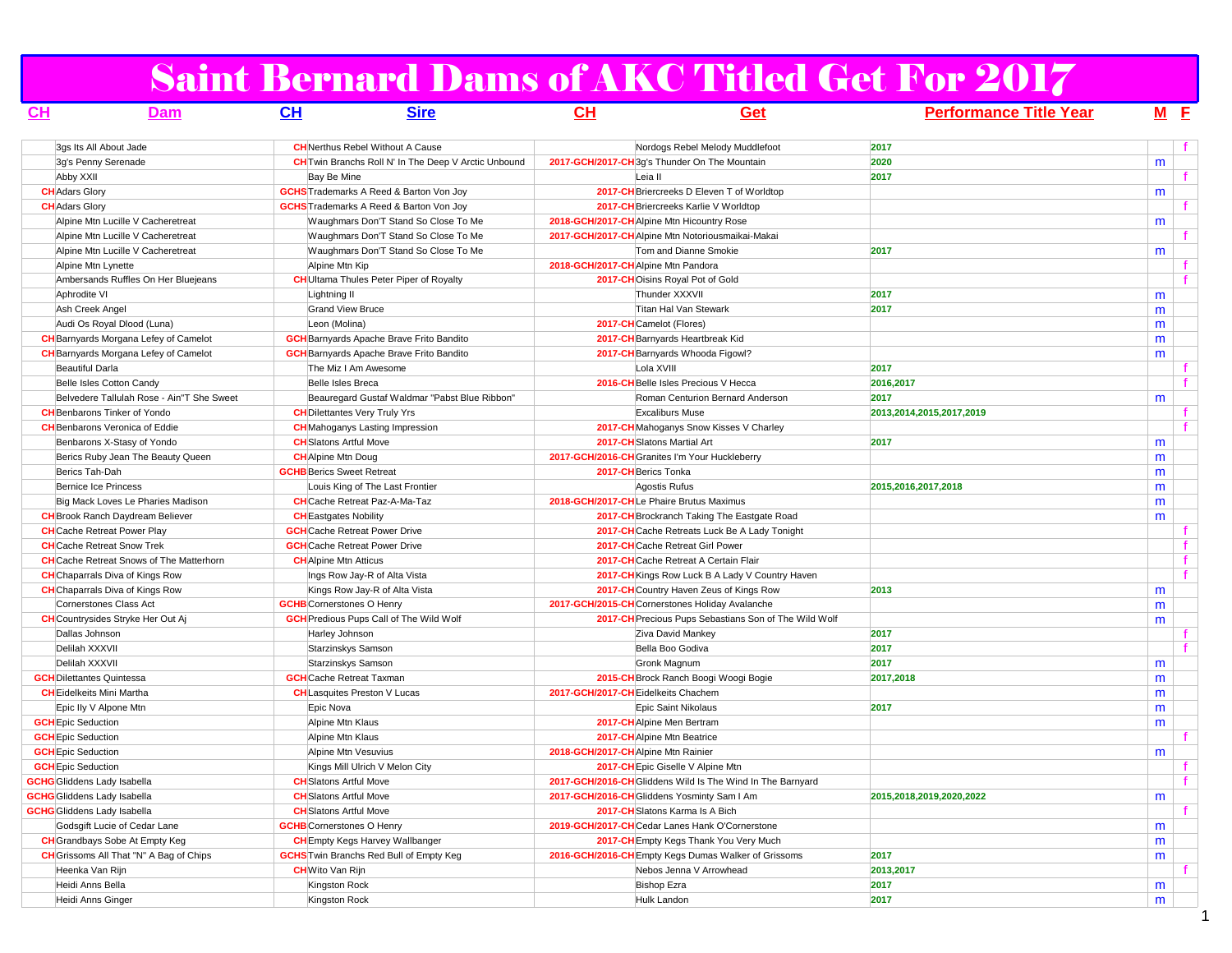| <u>CH</u> | Dam                                         | CL | <b>Sire</b>                                        | $CH$                                      | <b>Get</b>                                                  | <b>Performance Title Year</b>      |   | M E          |
|-----------|---------------------------------------------|----|----------------------------------------------------|-------------------------------------------|-------------------------------------------------------------|------------------------------------|---|--------------|
|           | Heimers Fanny Mae                           |    | Gold Hammer Wielkopolski Bernardyn                 |                                           | 2018-CH Heimers Head Over Heels                             | 2017                               | m |              |
|           | Heimers Fanny Mae                           |    | Gold Hammer Wielkopolski Bernardyn                 |                                           | 2017-CH Heimers Holla Bandoola                              |                                    | m |              |
|           | Hooks Jakarta By The Java C                 |    | <b>GCH</b> Mytomos Falcon of Banjo                 |                                           | 2017-CH Barnyards Flying Amoung The Stars                   |                                    | m |              |
|           | Howes Bellonas Breath                       |    | <b>GCHB</b> Tinkerbells Solid Gold                 |                                           | Howe Ranch Golden Sam-R-I                                   | 2011,2012,2014,2016,2017           | m |              |
|           | Indie of Barnyard Bernards                  |    | Bruno of Barnyard Bernards                         |                                           | Jedi Rey of Jakku                                           | 2017                               |   | $\mathbf{f}$ |
|           | Jamelles Follow Your Bliss V Joy Meadows    |    | <b>CH</b> Alpine Mtn Von Diesel                    |                                           | 2017-CH Joy Meadows Where The Heart Is                      |                                    | m |              |
|           | Jamelles Follow Your Bliss V Joy Meadows    |    | <b>CH</b> Tinkerbells Golden Patch V Santas Forest |                                           | 2017-GCH/2016-CH Tinkerbells Genevieve V Santas Forest      | 2018                               |   | f.           |
|           | Jeul Kreeks Aim To Please                   |    | <b>GCH</b> Rainiers Montana Gunpowder & Smoke      |                                           | 2018-CH Stillstreams You'Re So Fine                         | 2017,2018,2019                     | m |              |
|           | Johnson Farms Geneva Golden Princess        |    | Cornerstones Cool As Ice                           |                                           | 2017-CH Johnso Farms Astro                                  |                                    | m |              |
|           | <b>CH</b> Kiara Du Grand St Bernard         |    | Westhavens Dog The Bounty Hunter                   |                                           | 2017-GCH/2017-CH Westhavens When You Wish Upon A Star Heidi | 2018,2019                          |   | f.           |
|           | <b>GCH</b> Kings Mill Kaydence              |    | <b>CH</b> Kings Mill Favre                         |                                           | 2016-CH Kings Mill Bradshaw                                 | 2013, 2014, 2015, 2017             | m |              |
|           | Kings Mill Zula                             |    | Kings Mill XIvchamp                                | 2020-GCH/2017-CH Blissfuls Chella         |                                                             |                                    |   | $\mathbf{f}$ |
|           | <b>CH</b> Kris Kountry Kretan Kat Von D     |    | <b>CH</b> Lasquites Cooper V Keeper                |                                           | 2017-CH Kris Kountry Hosstile Take Over V Cooper            |                                    | m |              |
|           | <b>CH</b> Kris Kountry Kretan Kat Von D     |    | <b>CH</b> Lasquites Cooper V Keeper                |                                           | 2017-CH Kris Kountry Kween Bea Kelijah V Cooper             |                                    |   | f.           |
|           | <b>CH</b> Kris Kountry Kretan Kat Von D     |    | <b>CH</b> Lasquites Orlando V Hans                 |                                           | 2019-GCH/2018-CH Kris Kountry A League of Her Own V Orlando | 2017                               |   | $\mathbf{f}$ |
|           | Lady Belle Diana of Sunshine Hollow         |    | Sir Reginald Duke of Mistyrun                      |                                           | Jack XXIII                                                  | 2017                               | m |              |
|           | Lady Grace Von Duewerhaus                   |    | Woodhavens Midas                                   |                                           | Sir Bear of Waverly                                         | 2017                               | m |              |
|           | Large Paw Viana Bayrak Azskas               |    | For Large Paw Na Kazsa Pogode                      |                                           | 2017-CH Large Paw Nika For Brandauridge                     | 2016,2019                          |   | $\mathbf{f}$ |
|           | Lasquites Annabel V Kasper                  |    | Lasquites Horace of Napoleo                        |                                           | 2017-CHLasquites Sir Leonard                                |                                    | m |              |
|           | Lasquites Hillie V Keeper                   |    | Lasquites Horace of Napoleo                        | 2018-GCH/2017-CHLasquites Xavier V Horace |                                                             | 2018,2019                          | m |              |
|           | Lasquites Jubilee of Denver                 |    | King Baronens Rising Star                          |                                           | 2017-CHLasquites Deelia V Canyon                            |                                    |   | $\mathbf{f}$ |
|           | <b>CH</b> Lasquites Maija Canyon            |    | Stoans Boeing of Xoli                              |                                           | Canyons Alva V Boeing                                       | 2017                               |   | $\mathbf{f}$ |
|           | Lasquites Zetta of Lucas                    |    | Lasquites Denman V Risingstar                      |                                           | 2017-GCH/2017-CHLasquites Yours Mine And Ours               | 2019                               | m |              |
|           | Li Sally May                                |    | Li Bentley The Great                               |                                           | <b>Ss Bernice</b>                                           | (CGC), 2016, 2017                  |   | $\mathbf{f}$ |
|           | Magnificent Millie Johnson                  |    | Mighty Carson Johnson                              |                                           | Sir Moby Prince of Whales                                   | 2017                               | m |              |
|           | Manns Precious Sabrina                      |    | Manns Bulldozer Avalanche                          |                                           | 2017-CHManns Precious Ruby                                  | 2016                               |   | $\mathbf{f}$ |
|           | Manns Wild Rose                             |    | Manns Bam Bam                                      |                                           | 2017-CHManns Wild Pebbles                                   | 2016                               |   | $\mathbf{f}$ |
|           | Medicine Creeks Buttercup                   |    | Medicine Creeks Eye of The Storm                   |                                           | Sweet Peas Maggie Moo                                       | 2017                               |   | $\mathbf{f}$ |
|           | Melon City Holly                            |    | Woodhavens Zabadiah                                |                                           | 2017-CH Dillons Speed Demon By Design                       |                                    | m |              |
|           | <b>CH</b> Melon City Jersey                 |    | Melon City Agustus Kings Mill                      | 2017-CHMelon City Vaughn                  |                                                             |                                    | m |              |
|           | Melon City Lizzy V Kings Mill               |    | <b>CH</b> Wito Van Rijn                            |                                           | Kings Mill Jezzabelle                                       | (CGC), 2012, 2013, 2017            |   | $\mathbf{f}$ |
|           | <b>CH</b> Melon City Quinevere V Saffo      |    | <b>GCH</b> Eidelkeits Chachem                      | 2017-GCH/2017-CH Saffos I Kick Up         |                                                             |                                    |   | $\mathbf{f}$ |
|           | Mickeys Princess Tiara                      |    | <b>CH</b> UItama Thules Peter Piper of Royalty     |                                           | 2017-CH Royaltys Rainbow Dreams of Mickey                   |                                    | m |              |
|           | Mistihil Mystique                           |    | King-Baronens Rules The World                      |                                           | 2018-CH Mistihil Pollyanna Rules                            | 2014,2015,2017,2018,2019,2021,2022 |   | $\mathbf{f}$ |
|           | Montana Mnts Canucks Black Diamond          |    | <b>GCH</b> Blue Collars Mt Mtn Hair Apparent       | 2019-GCH/2017-CH Rainiers Gypsy Woman     |                                                             |                                    |   | $\mathbf{f}$ |
|           | Montana Mnts Canucks Black Diamond          |    | <b>GCH</b> Rainiers Eye Candy                      |                                           | 2017-CH Rainiers Handsome Stranger of Montana               |                                    | m |              |
|           | Montana Mtns Summer Wild Dancer             |    | Montana Mtns Missouri Outlaw                       |                                           | Montana Mtns Dance N Twist & Shout                          | 2011,2013,2014,2015,2017,2018      | m |              |
|           | <b>CH</b> Move A Mountain Isabella          |    | <b>CH</b> Slatons Wide Ride Clyde                  | 2017-GCH/2015-CH Slatons Victoria Secret  |                                                             | 2016                               |   | $\mathbf{f}$ |
|           | <b>CH</b> Move A Mountain Isabella          |    | <b>CH</b> Slatons Wide Ride Clyde                  |                                           | Slatons Wouldn"T Miss A Meal                                | 2017                               | m |              |
|           | Mytymos Ellie of Banjo                      |    | Mytymos American Picker of Banjo                   |                                           | Mytymos Firehouse Banjos Last Song Matilda                  | 2017                               |   | $\mathbf{f}$ |
|           | Nordogs Rebel Melody Muddlefoot             |    | Nordogs Draco Fire Guardian of Ozark               |                                           | Nordogs Wendy Together For So Long                          | 2017                               |   | $\mathbf{f}$ |
|           | Nordogs Wendy, "Together For So Long"       |    | Empty Keg Nordogs Amadeus "V" Vivacious Veracity   |                                           | Nordogs Sweet Red Clover                                    | 2017                               |   | $\mathbf{f}$ |
|           | Pecious Pups Wild Stormy Night              |    | <b>CH</b> World Tops Monxar V Godsgift             | 2019-GCH/2017-CH Precious Pup Uzi         |                                                             |                                    | m |              |
|           | Penelope Louise                             |    | Herbie Dozer                                       |                                           | Lucy Caliborne                                              | 2017                               |   | $\mathbf{f}$ |
|           | Perkins Fancy Miss Iggy                     |    | Huntn With The Bad Boy                             |                                           | Louie Frey Mathys                                           | 2017                               | m |              |
|           | Precious Pups Ariels Wild Adventure V Daisy |    | Precious Pups Cosmo Is Out of This World V Bear    |                                           | 2017-CH Precious Pups Bj Run'N Wild On The Farm             |                                    |   | $\mathbf{f}$ |
|           | Rainiers Montana Saving Grace               |    | <b>GCH</b> Rainiers Montana Gunpowder & Smoke      | 2017-GCH/2015-CHRainiers Eye Candy        |                                                             |                                    | m |              |
|           | Ranns Vom Hellenstein                       |    | Westhavens Live Long And Prosper                   |                                           | 2017-CH Kiara Du Grand St. Bernard                          |                                    |   | $\mathbf{f}$ |
|           | <b>CH</b> Rf Kris Kountry Rushing Aspens    |    | Lasquites Journey of Denver                        |                                           | 2017-CH Kris Kountry Lady Autum                             |                                    |   | $\mathbf{f}$ |
|           | Rhines Lazer Beam At Twin Brnach            |    | <b>CH</b> Trademarks Masquerade At Twin Branch     |                                           | 2017-CH Twin Branchs If The Shoe Fits                       |                                    |   | $\mathbf{f}$ |
|           | Roma                                        |    | St-Pierre 1998 Fortunate Ticco                     |                                           | 2017-CH Rocky Maximus Erossaints For Mountain Woods         |                                    | m |              |
|           | Roxie Jo                                    |    | Hercules Fleagle                                   |                                           | Murtaugh Sir Didymus                                        | 2017                               | m |              |
|           | Royal K's Cindy                             |    | Pankonins Royalty In Motion                        | Beowoff                                   |                                                             | 2014,2017                          | m |              |
|           | Royal Treasure Nevada                       |    | Alpine Mtn Vesuvius                                |                                           | 2017-CH Alpine Mtn Alf V Gruyere                            |                                    | m |              |
|           | Saint Patty II                              |    | Masts Samson                                       |                                           | Mister Mickey Doodle                                        | 2017                               | m |              |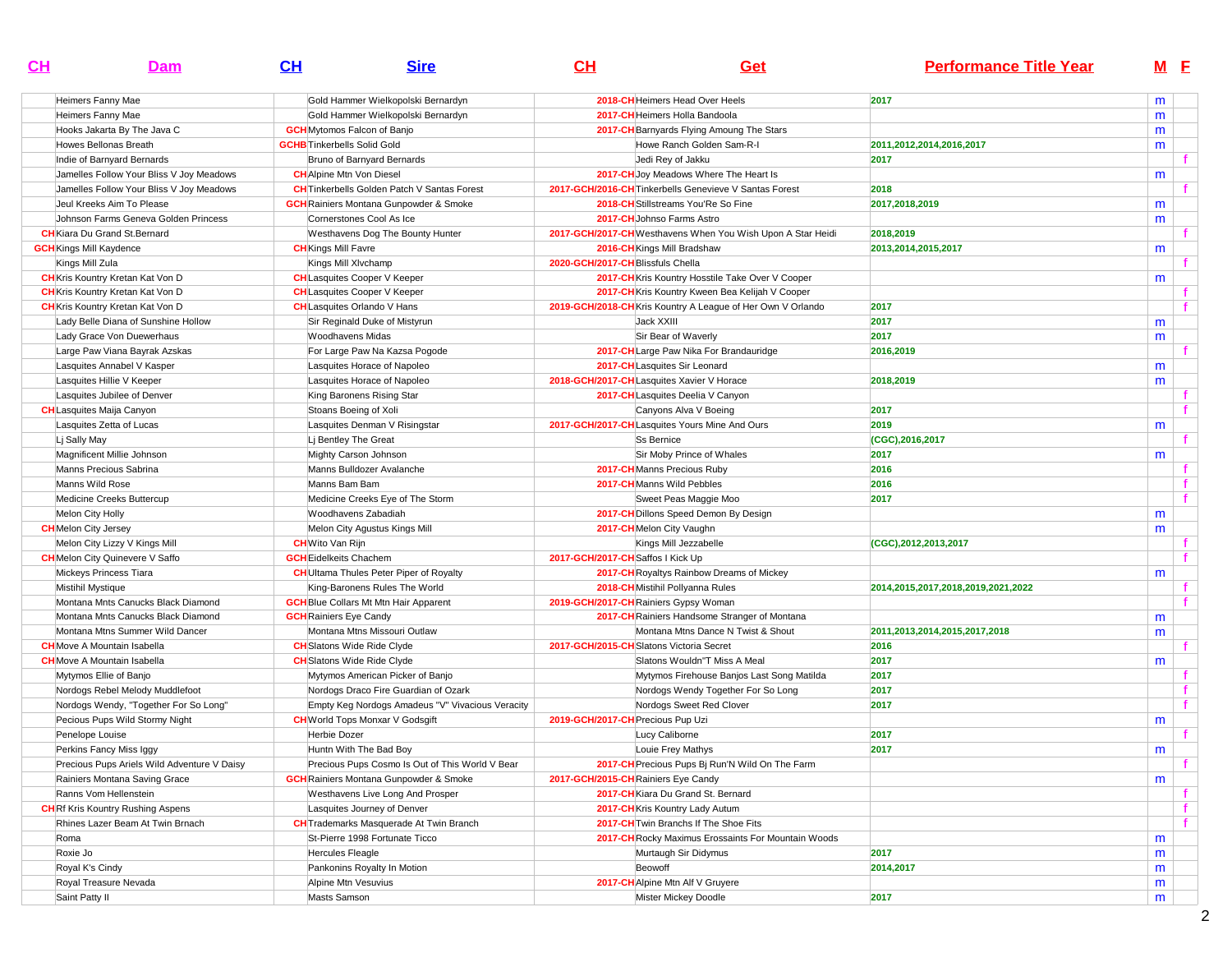| $CH$                           | Dam                                             | CH                                | <b>Sire</b>                                   | CH | Get                                                    | <b>Performance Title Year</b>                          |   | M <sub>E</sub> |
|--------------------------------|-------------------------------------------------|-----------------------------------|-----------------------------------------------|----|--------------------------------------------------------|--------------------------------------------------------|---|----------------|
|                                | <b>GCH</b> Scandias Dreamcatcher Heezedoom      |                                   | <b>GCH</b> Montana Mtns Mystery of Life       |    | <b>Blue Collars Mischief Maker</b>                     | 2014,2017                                              |   | $\mathbf{f}$   |
|                                | <b>GCH</b> Scandias Dreamcatcher Heezedoom      |                                   | <b>GCH</b> Montana Mtns Mystery of Life       |    | Blue Collars Once To Every Woman                       | 2015,2016,2017,2018                                    | m |                |
|                                | Shadow Mtn I'm In Heaven Vic                    | <b>GCH</b> Vicdorys Julius Ceasar |                                               |    | Shadow Mtn Quidditch V Vicdory                         | 2009,2010,2011,2012,2013,2014,2017,2018                |   | f.             |
|                                | <b>CH</b> Shadow Mtn Yabba-Dabba-Do             | <b>CH</b> Stars Just A Chance     |                                               |    | 2021-GCH/2017-CHShadow Mtn Zamboni                     | 2018                                                   | m |                |
|                                | <b>CH</b> Shadow Mtn Yabba-Dabba-Do             | <b>CH</b> Stars Just A Chance     |                                               |    | 2017-CH Shadow Mtn Zanadu                              |                                                        |   |                |
|                                | <b>CH</b> Shadow Mtn Yabba-Dabba-Do             | <b>CH</b> Stars Just A Chance     |                                               |    | 2017-GCH/2017-CH Shadow Mtn Zeppelin                   |                                                        | m |                |
|                                | <b>CH</b> Shadow Mtn Yabba-Dabba-Do             | <b>CH</b> Stars Just A Chance     |                                               |    | 2017-CH Shadow Mtn Zinfandel                           |                                                        |   |                |
|                                | Shelby Idleh of Brandauridge                    |                                   | Lincoln Navigator Ford Brandau                |    | Brandau Ridge Takn A Walk Ur Heart                     | 2015,2016,2017,2018,2019,2020,2021,2022                |   | f.             |
|                                | Shericks Dyn-O-Mite For Lone Cedar              |                                   | <b>GCHG</b> Revilos Liquid Asset From Redside |    | 2017-GCH/2015-CHLone Cedars Brilliant Light of Vicdory |                                                        |   |                |
|                                | Shericks Dyn-O-Mite For Lone Cedar              |                                   | <b>GCHG</b> Revilos Liquid Asset From Redside |    | 2017-CH Vicdorys Unforgettable Mr Tucker               |                                                        | m |                |
|                                | <b>CH</b> Siekmans Mega Mover V Slaton          | <b>CH</b> Slatons Wide Ride Clyde |                                               |    | 2016-GCH/2015-CH Slatons Ticket To Ride                | 2017                                                   | m |                |
|                                | Silver Dollar Go Daddy On Shadow Mtn            | <b>CH</b> Shadow Mtn Cracker Jax  |                                               |    | 2021-GCH/2017-CH Shadow Mtn Back To The Future         | 2021                                                   | m |                |
|                                |                                                 |                                   |                                               |    |                                                        | 2017                                                   |   | $\mathbf{f}$   |
|                                | Silver Dollar Go Daddy On Shadow Mtn            | <b>CH</b> Shadow Mtn Cracker Jax  |                                               |    | Shadow Mtn Blizzard V Hicountry                        |                                                        |   | f.             |
| Skyviews Lil' Miss             |                                                 |                                   | Montana Mtns Reflection of Past Times         |    | Skyviews Montana Miss Tuff Enough                      | 2016,2017,2018,2020                                    |   |                |
|                                | Skyviews Miracle On Ice                         | <b>CH</b> Westhavens Firestorm    |                                               |    | 2016-CH Skyviews Masquarade                            | 2014,2015,2016,2017,2018                               |   | $\mathbf{f}$   |
|                                | <b>CH</b> Slatons Just A Little Love Pat        | Slatons Martial Art               |                                               |    | Slatons Bringin' The Boom                              | 2017                                                   | m |                |
|                                | <b>GCH</b> Slatons Movin To Victory Lane        |                                   | <b>CH</b> Oakridge To Infinity And Beyond     |    | 2017-CH Slatons Rich Bich                              |                                                        |   | $\mathbf{f}$   |
|                                | <b>CH</b> Somersets Delainey Vsummerlyn         |                                   | <b>CH</b> Summerlyns Muffin Man V Jamelle     |    | 2016-CH Summerlyns U R My Keb V Showme                 | 2014,2015,2016,2017                                    |   |                |
| Sophie Free Spirit             |                                                 |                                   | <b>KMA Mortimer of New York</b>               |    | Sir Cooper of Watson                                   | 2017                                                   | m |                |
|                                | <b>GCHS</b> Starbrites Olive N Northpointe      |                                   | <b>CH</b> Starbrites Zoltan V Northpointe     |    | 2017-GCH/2016-CH Starbrites Ellington V Cedar          | 2016,2018,2019                                         | m |                |
|                                | <b>CH</b> Starbrites Roma V Beech Hill          |                                   | <b>CH</b> Dillons Speed Demon By Design       |    | 2017-CH Beech Hills Durham                             | 2016                                                   | m |                |
|                                | Starlight Saints Diamond Dancer                 |                                   | Lasquites Denman V Risingstar                 |    | Howesound Saints Blu Skys                              | 2017                                                   |   |                |
|                                | Starstrucks Time To Tango At Shaggy Hollows     |                                   | <b>CH</b> AImshaus & Allstarzs Panzer         |    | 2017-CH Shaggy Hollows Playing With Fire               |                                                        | m |                |
|                                | Stoans Amanda of Lasquite                       |                                   | Lasquites Denman V Risingstar                 |    | Lasquites Ulysses V Denman                             | 2016,2017                                              | m |                |
|                                | <b>CH</b> Stoans Jeul of Vicdory                | <b>CH</b> Vicdorys Los Banditos   |                                               |    | 2011-GCH/2010-CH Vicdorys Pretty In Pink Diamonds      | 2011,2012,2014,2015,2016,2017,2020                     |   | f.             |
|                                | Stoans Xoey De Peru                             |                                   | King Baronens Rules The World                 |    | 2020-GCH/2017-CH Windshadows Chasing January Sun       |                                                        |   | $\mathbf{f}$   |
| Story Books Fiona              |                                                 |                                   | <b>CH</b> Sand Creeks Beau Jay V Mont Dor     |    | 2017-CH Story Books Sentimental Journey V Beau         | 2019                                                   |   | $\mathbf{f}$   |
|                                | <b>GCH</b> Summerlyns Pour Me A Double          | <b>CH</b> Subira Sir Goliath      |                                               |    | 2017-GCH/2016-CH Summerlyns Very Much A Lady           | 2015                                                   |   |                |
|                                | <b>GCH</b> Summerlyns Pour Me A Double          | <b>CH</b> Subira Sir Goliath      |                                               |    | 2017-CH Summerlyns Viva Las Vegas                      |                                                        |   | $\mathbf{f}$   |
| Sunny Bunny                    |                                                 |                                   | Percy The Lightning Theif                     |    | Gogo                                                   | 2017                                                   | m |                |
|                                | Swisspeake Kma Triple A Agness                  |                                   | KMA Mortimer of New York                      |    | Kma Minnow                                             | 2017                                                   | m |                |
| <b>CH</b> Swisstar Lil Lilo    |                                                 | <b>GCHS</b> Swisstars Moondoggie  |                                               |    | 2017-CH Swisstars Ringo Starr                          |                                                        | m |                |
|                                | <b>CH</b> Swisstars Honor of Skyhaven           |                                   | <b>GCH</b> Swisstars Hudson At Skyhaven       |    | 2017-CH Skyhaven Hudson Heiress                        |                                                        |   | f.             |
| <b>CH</b> Swisstars Lil Lilo   |                                                 | <b>GCHS</b> Swisstars Moondoggie  |                                               |    | 2017-CH Swisstars Ruby Rose                            |                                                        |   | $\mathbf{f}$   |
| <b>CH</b> Swisstars Lyric      |                                                 | <b>GCHS</b> Swisstars Moondoggie  |                                               |    | 2017-CH Swisstars Qi Keiko of Bellecove                |                                                        |   |                |
|                                | Sylvans I Love Lucy                             |                                   | <b>CH</b> Trusts Gentle Ben V Slaton          |    | 2018-GCH/2017-CHOakridge Brown Eyed Girl               |                                                        |   | $\mathbf{f}$   |
|                                | <b>GCH</b> Sylvans Loveconquersall V Ramblewood | <b>GCH</b> Blissfuls Armani       |                                               |    | 2017-CH Ramblewoods Bingham                            |                                                        | m |                |
|                                | <b>GCH</b> Sylvans Loveconquersall V Ramblewood | <b>GCH</b> Blissfuls Armani       |                                               |    | 2017-CH Ramblewoods Bradshaw                           |                                                        | m |                |
|                                | <b>GCH</b> Sylvans Loveconquersall V Ramblewood | <b>GCH</b> Blissfuls Armani       |                                               |    | 2017-GCH/2017-CHRamblewoods Brooke                     |                                                        |   |                |
|                                | Tiamos Sage U Crazy Girl                        | <b>CH</b> Opdykes Anthony         |                                               |    | 2017-CH Talbergs Hard Hitter V Woodcrest               |                                                        | m |                |
| Toms Ginger Bear               |                                                 | Toms Sir Fredrick                 |                                               |    | George Tex Peckenpaugh                                 | 2017                                                   | m |                |
| <b>CH</b> Trademarks Avita     |                                                 | <b>GCH</b> Blissfuls Armani       |                                               |    | 2017-CH Trademarks Thanks For The Adventure V Granite  |                                                        |   | $\mathbf{f}$   |
| <b>CH</b> Trademarks Avita     |                                                 | <b>CH</b> Sugars Bambino          |                                               |    | 2017-CH Trademarks Enharmonic Rhapsody                 |                                                        |   | f.             |
| <b>CH</b> Trademarks Willimina |                                                 |                                   | <b>CH</b> Hamlet Van 'T Hof Ten Eynder        |    | 2013-GCH/2012-CH Trademarks Aphrodite V Kashi          | 2013.2017.2019                                         |   | $\mathbf{f}$   |
|                                | Trademarks You'Re So Vain                       |                                   | <b>CH</b> Eastgates Very Harry Potter         |    | 2017-CH Eastgates Take It For Granite                  |                                                        |   |                |
|                                |                                                 |                                   |                                               |    |                                                        |                                                        |   |                |
|                                | Twin Branchs Mountain Angel V Rinestones        |                                   | <b>CH</b> Rhinestones Devine Master Plan      |    | 2017-CH Rhinestones Remedy For Heartache V Ostra       |                                                        |   | f.             |
| <b>CH</b> Ultima Thules Quinn  |                                                 |                                   | Opdykes All Twisted Up                        |    | 2017-CH Ultima Thules Ursa Major                       |                                                        |   | $\mathbf{f}$   |
|                                | Underhills Fruit Loops D-Licious                |                                   | Starlights Orions Cash Comet                  |    | Oscar Charles                                          | 2017                                                   | m |                |
| Unknown                        |                                                 | Unknown                           |                                               |    | <b>Clementine Rose</b>                                 | 2014,2015,2016,2017,2018                               |   | $\mathbf{f}$   |
| Unknown                        |                                                 | Unknown                           |                                               |    | Emma Jo Steward                                        | 2017                                                   |   | $\mathbf{f}$   |
| Unknown                        |                                                 | Unknown                           |                                               |    | Sandy Pits Desert Pebble                               | 2017                                                   |   | $\mathbf{f}$   |
| Unknown                        |                                                 | Unknown                           |                                               |    | 2013/14/15/16-PACH4 Snowy Pines Hummer                 | 2006,2007,2008,2010,2011,2012,2013,2014,2015,2016,2017 | m |                |
| Unknown                        |                                                 | Unknown                           |                                               |    | Snowy Pines Tundra                                     | 2008,2009,2010,2011,2012,2013,2014,2015,2017           |   | $\mathbf{f}$   |
|                                | <b>GCHB</b> Vicdorys Pretty In Pink Diamonds    |                                   | Vicdorys Simplon Bern V Sherick               |    | 2017-GCH/2015-CH Jeul Kreeks A Rockstar For Vicdory    | 2013, 2015, 2017, 2019                                 |   | $\mathbf{f}$   |
|                                | <b>GCHB</b> Vicdorys Pretty In Pink Diamonds    |                                   | Vicdorys Simplon Bern V Sherick               |    | Jeul Kreeks Abel Is In The Garden of Vicdory           | 2017                                                   | m |                |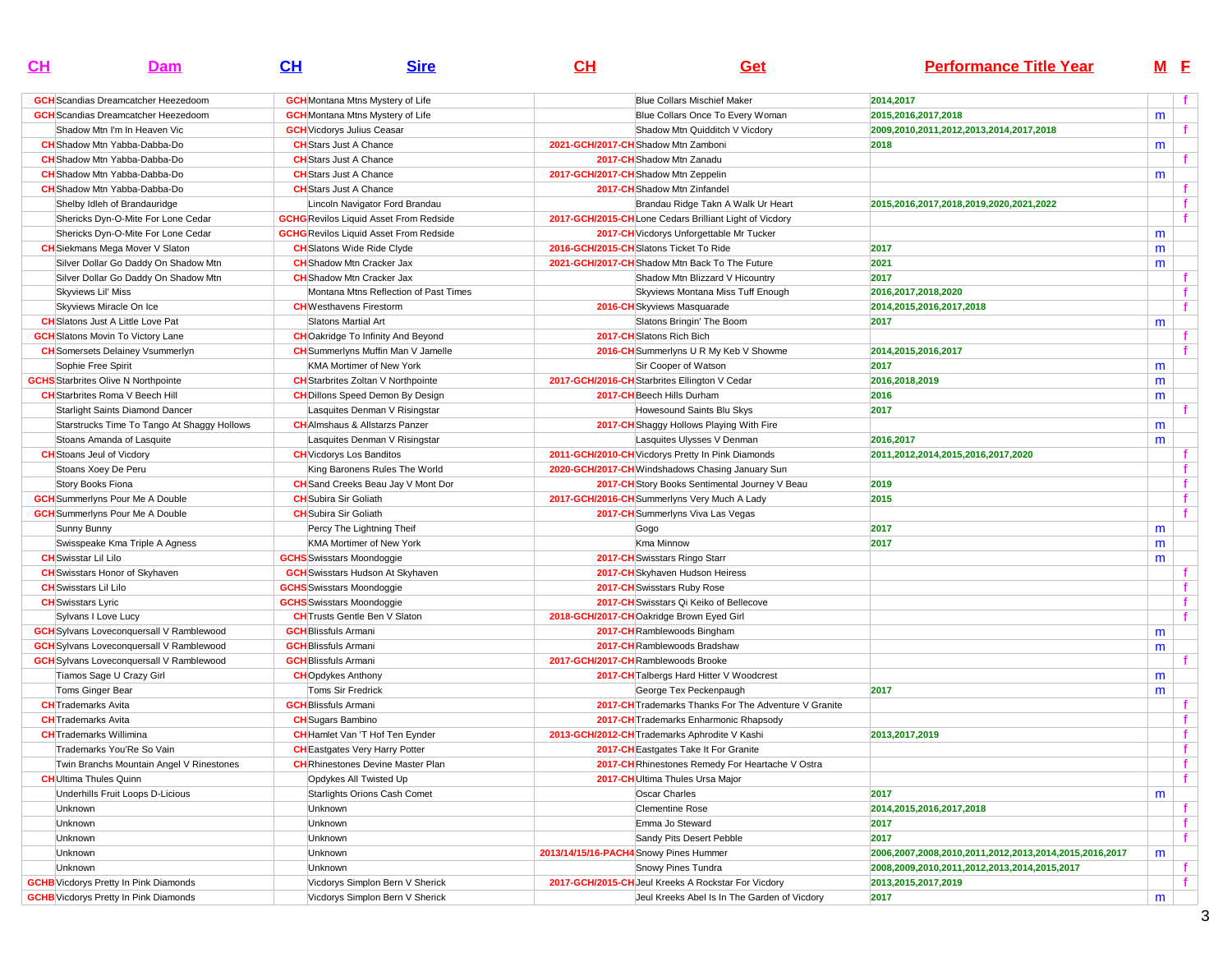| <b>CH</b> | Dam                                                     |                                   | Sire                                          | CН                              | <u>Get</u>                                             | <b>Performance Title Year</b> | M F |  |
|-----------|---------------------------------------------------------|-----------------------------------|-----------------------------------------------|---------------------------------|--------------------------------------------------------|-------------------------------|-----|--|
|           | <b>GHCB</b> Vicdorys Sparkling Pixie Dust               |                                   | <b>GCHG</b> Revilos Liquid Asset From Redside | 2018-GCH/2017-CH Vicdorys Vixen |                                                        | 2017                          |     |  |
|           | <b>GCHB</b> Westhavens The Peoples Choice V Thunderhill | <b>CH</b> Thunderhills Pecos Bill |                                               |                                 | 2019-GCH/2017-CH Thunderhills Doc of Cannery Row       |                               | m   |  |
|           | <b>GCHB</b> Westhavens The Peoples Choice V Thunderhill | <b>CH</b> Thunderhills Pecos Bill |                                               |                                 | 2018-GCH/2017-CH Thunderhills Hazel of Cannery Row     |                               | m   |  |
|           | <b>GCHB</b> Westhavens The Peoples Choice V Thunderhill | <b>CH</b> Thunderhills Pecos Bill |                                               |                                 | 2017-CH Thunderhills Hughie of Cannery Row             |                               | m   |  |
|           | Who Dats Fais Do Do                                     |                                   | <b>CH</b> Skyviews Its All About Me V Who Dat |                                 | 2018-GCH/2017-CHWho Dats Tonka Tres Enorme Et Adorable | 2019                          | m   |  |
|           | Wild Wests Aunt Bea V Cornerstone                       |                                   | Cornerstones Cool As Ice                      |                                 | Cornerstones Ice Princess Rosemary                     | 2017                          |     |  |
|           | Wild Wests Aunt Bea V Cornerstone                       | <b>GCHB</b> Cornerstones O Henry  |                                               |                                 | 2019-GCH/2017-CHCornerstones Just What The Dr Ordered  |                               |     |  |
|           | Winchester Schnacker                                    |                                   | Brown Spots Schnacker                         |                                 | Beauregard Sampson Henry                               | 2017                          | m   |  |
|           | <b>CH</b> Wintercrest Olde Glory                        | <b>CH</b> Kings Row Justice       |                                               |                                 | 2017-CH Wintercrest The Friendly Ghost                 |                               |     |  |
|           | Woodcrest Tar Baby                                      | <b>CH</b> Woodcrest Crusader      |                                               |                                 | 2017-CH Woodcrest Alysheba                             |                               |     |  |

| Due to the high number of Performance titles they are listed in two (2) Performance Databases - Sorted by Dog or Title |  |  |  |  |  |  |  |  |  |  |
|------------------------------------------------------------------------------------------------------------------------|--|--|--|--|--|--|--|--|--|--|

**AKC Performance titles started with Obedience back in 1936.**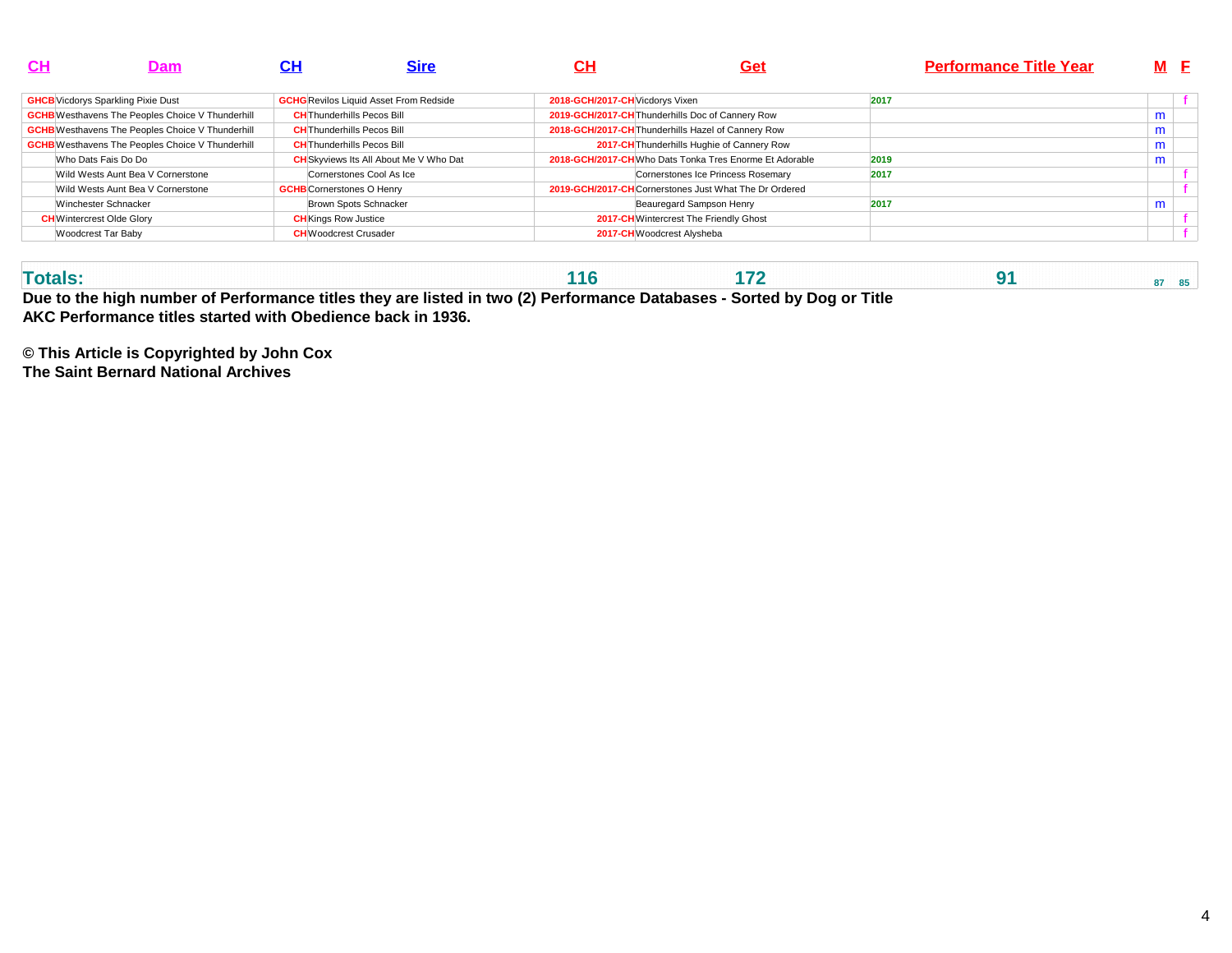# Saint Bernard AKC \*NOHS\* Best In Show Wins For 2017

| CH                   | <b>Name</b>                                  | <b>AKC Performance Titles</b> | <b>Date</b>                        | <b>Show</b>                                    |                 |                | # of P. BIS # BIS RBIS M E |             |   |  |
|----------------------|----------------------------------------------|-------------------------------|------------------------------------|------------------------------------------------|-----------------|----------------|----------------------------|-------------|---|--|
|                      | <b>GCHB 3g's Thunder On The Mountain</b>     |                               |                                    |                                                |                 |                |                            |             | m |  |
|                      |                                              |                               | October 21, 2017 Rapid City KC, SD |                                                | 7 <sup>1</sup>  | <b>BIS</b>     |                            |             |   |  |
| <b>Dog's Totals:</b> |                                              |                               |                                    |                                                |                 |                |                            | $\bf{0}$    |   |  |
|                      | <b>GCH Empty Kegs Jim Dandy</b>              |                               |                                    |                                                |                 |                |                            |             | m |  |
|                      |                                              |                               |                                    | September 30, 2017 Greater Murfreesboro KC, TN | 6 <sup>1</sup>  | <b>BIS</b>     |                            |             |   |  |
| <b>Dog's Totals:</b> |                                              |                               |                                    |                                                |                 |                |                            | $\bf{0}$    |   |  |
|                      | <b>GCHG Noble Creeks Don'T Stop Believin</b> |                               |                                    |                                                |                 |                |                            |             | m |  |
|                      |                                              |                               | June 10, 2017 Skyline KC, VA       |                                                | 34              | <b>BIS</b>     | $\mathbf{2}$               |             |   |  |
| <b>Dog's Totals:</b> |                                              |                               |                                    |                                                |                 |                |                            | $\mathbf 0$ |   |  |
|                      | <b>GCHP Vicdorys Unleash The Dark Knight</b> |                               |                                    |                                                |                 |                |                            |             | m |  |
|                      |                                              | <b>CGCA</b>                   |                                    | February 24, 2017 Linn County KC, OR           |                 | <b>16 BIS</b>  |                            |             |   |  |
|                      |                                              | <b>CGCA</b>                   |                                    | June 03, 2017 Yakima Valley KC, WA             | 17 <sup>1</sup> | <b>BIS</b>     | $\mathbf{2}$               |             |   |  |
| <b>Dog's Totals:</b> |                                              |                               |                                    |                                                |                 | $\overline{2}$ |                            | $\mathbf 0$ |   |  |
|                      |                                              |                               |                                    |                                                |                 |                |                            |             |   |  |
|                      |                                              |                               |                                    |                                                |                 |                |                            |             |   |  |
| <b>Totals:</b>       |                                              |                               |                                    |                                                |                 | $-5$           |                            | 0           |   |  |

**# of P. = Number of placements in Group at the time of the BIS winComp. = Number of dogs in competition at the show**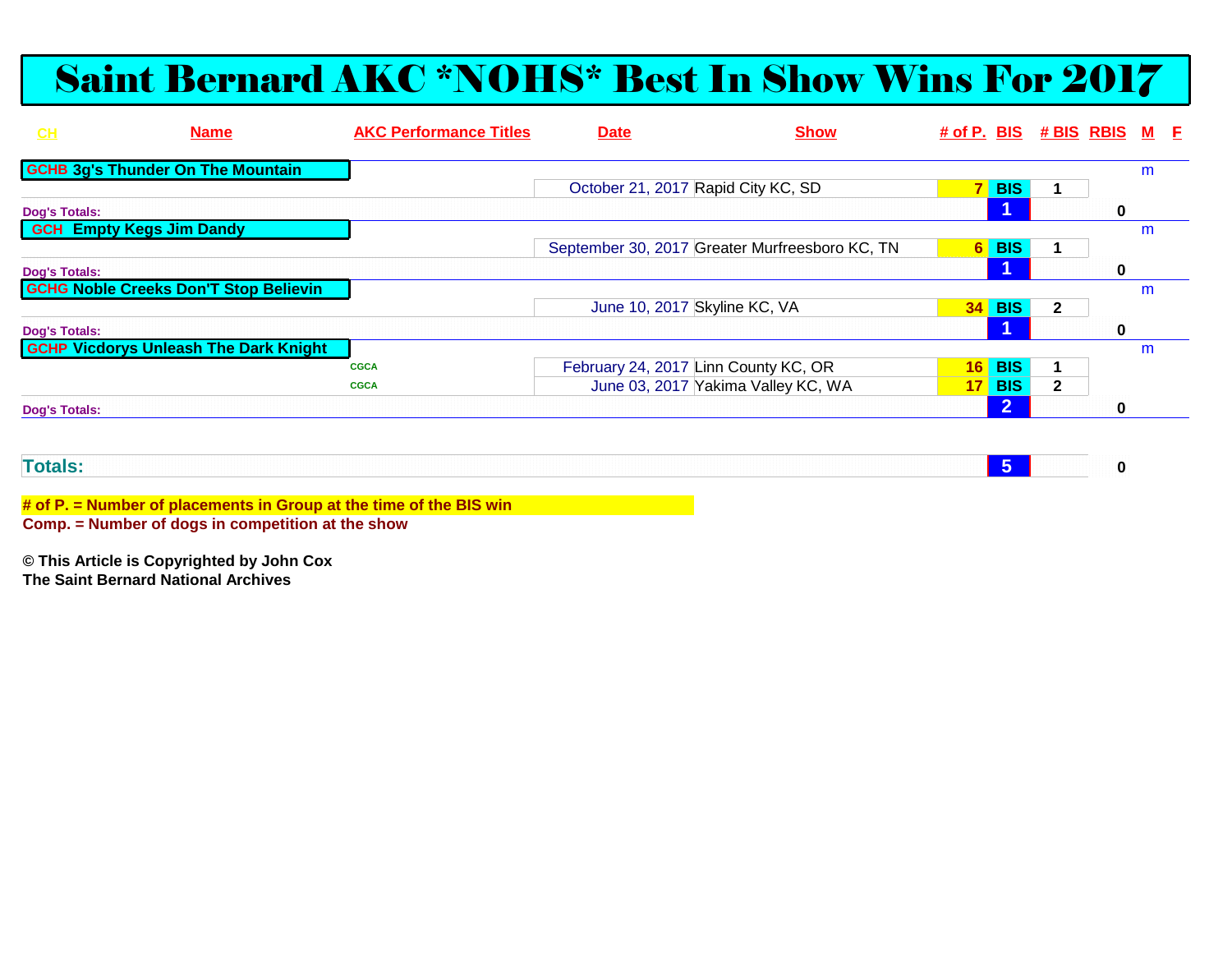# Saint Bernard AKC Reserve Best In Show Wins For 2017

| $CH$                 | <b>Name</b>                               | <b>AKC Performance Titles</b> | <u>Date</u>                      | <b>Show</b>                                    |                 |                | # of P. RBIS # RBIS Comp. M F |       |  |
|----------------------|-------------------------------------------|-------------------------------|----------------------------------|------------------------------------------------|-----------------|----------------|-------------------------------|-------|--|
|                      | <b>GCHG</b> Elbas Aristo Presto           |                               |                                  |                                                |                 |                |                               |       |  |
|                      |                                           |                               |                                  | January 21, 2017 Boardwalk KC of Cape May Co., |                 | 45 RBIS        | 3                             | 795   |  |
|                      |                                           |                               |                                  | November 12, 2017 Farmingham District KC, MA   |                 | <b>RBIS</b>    | 4                             | 597   |  |
| Dog's Totals:        |                                           |                               |                                  |                                                |                 | $\overline{2}$ |                               | 1,392 |  |
|                      | <b>GCHS Sandcastles Indecent Proposal</b> |                               |                                  |                                                |                 |                |                               |       |  |
|                      |                                           |                               | September 09, 2017 Eugene KC, OR |                                                | 15 <sub>h</sub> | <b>RBIS</b>    | 2                             | 661   |  |
| <b>Dog's Totals:</b> |                                           |                               |                                  |                                                |                 | и              |                               | 661   |  |
|                      |                                           |                               |                                  |                                                |                 |                |                               |       |  |
|                      |                                           |                               |                                  |                                                |                 |                |                               |       |  |
| <b>Totals:</b>       |                                           |                               |                                  |                                                |                 | 3              |                               |       |  |

**# of P. = Number of placements in Group at the time of the RBIS win**

**Comp. = Number of dogs in competition at the show**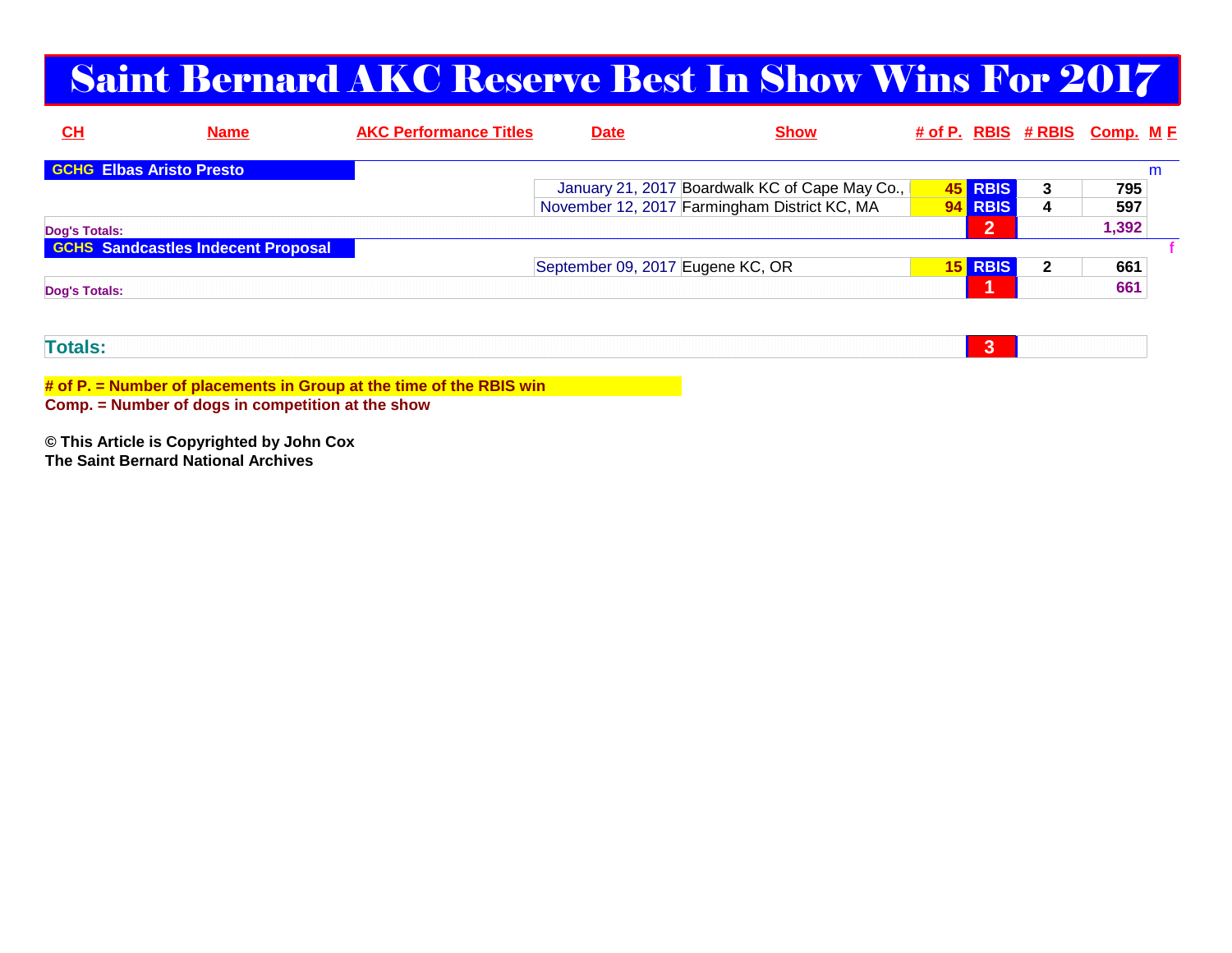## Saint Bernard AKC \*NOHS\* Reserve Best In Show Wins For 2017

| CL                   | <b>Name</b>                                  | <b>AKC Performance Titles</b> | <b>Date</b> | <b>Show</b>                              | $#$ of P. RBIS $#$ RBIS M E |   |
|----------------------|----------------------------------------------|-------------------------------|-------------|------------------------------------------|-----------------------------|---|
|                      | <b>GCHG Noble Creeks Don'T Stop Believin</b> |                               |             |                                          |                             | m |
|                      |                                              |                               |             | April 30, 2017 Penn Treaty KC, NJ        | <b>28 RBIS</b>              | 2 |
| Dog's Totals:        |                                              |                               |             |                                          |                             |   |
|                      | <b>GCHG Trademarks Aphrodite V Kashi</b>     |                               |             |                                          |                             |   |
|                      |                                              | <b>BN RA</b>                  |             | December 10, 2017 Western Reserve KC, OH | <b>11 RBIS</b>              |   |
| <b>Dog's Totals:</b> |                                              |                               |             |                                          | и                           |   |
|                      |                                              |                               |             |                                          |                             |   |
| <b>Totals:</b>       |                                              |                               |             |                                          | $\overline{2}$              |   |
|                      |                                              |                               |             |                                          |                             |   |

**# of P. = Number of placements in Group at the time of the RBIS win**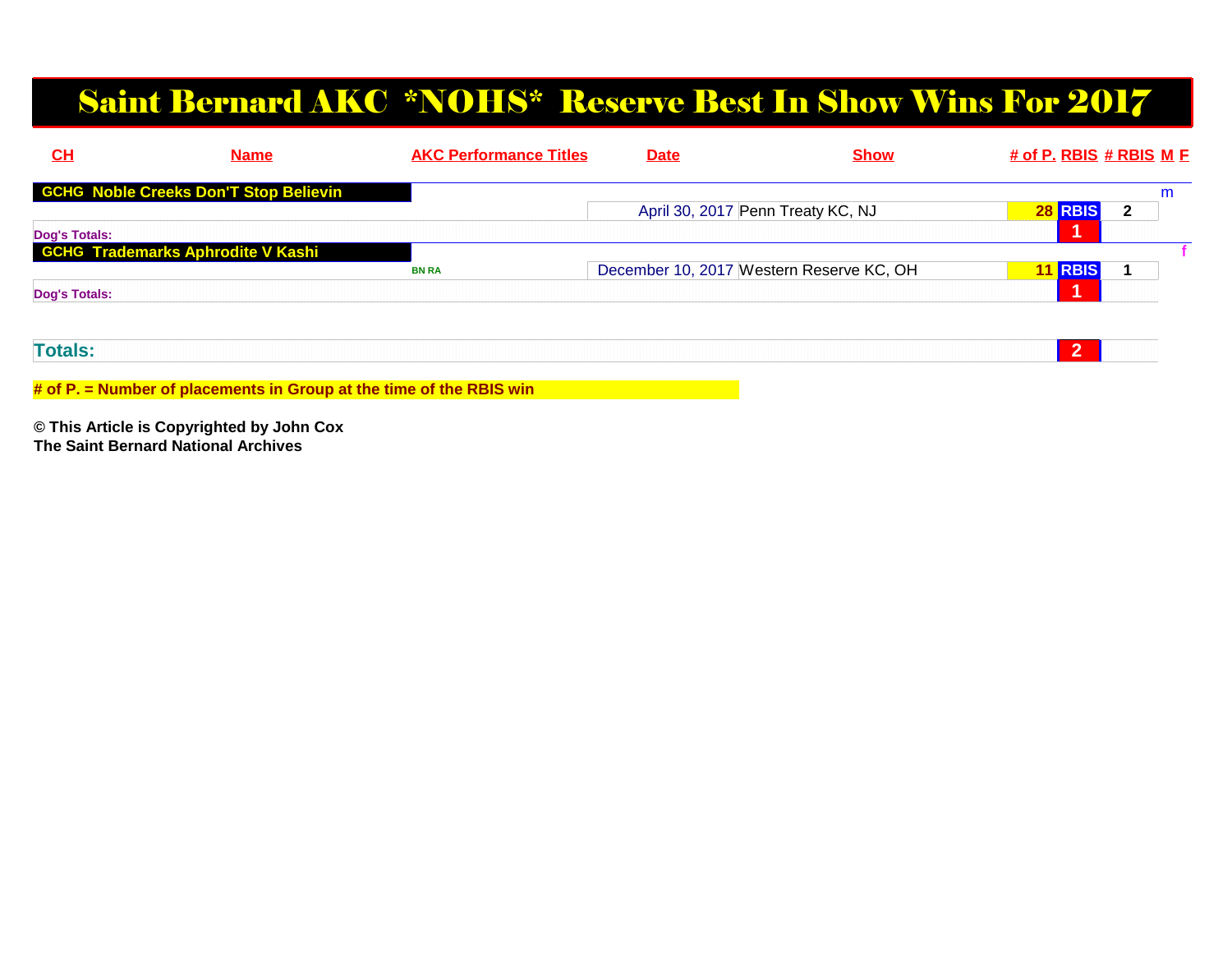|                      |                                          |                       |                                    | <b>Saint Bernard AKC Group Placements For 2017</b> |              |              |                |                         |                          |              |             |
|----------------------|------------------------------------------|-----------------------|------------------------------------|----------------------------------------------------|--------------|--------------|----------------|-------------------------|--------------------------|--------------|-------------|
| CL                   | <b>Name</b>                              | <b>AKC Titles M E</b> | <b>Date</b>                        | <b>Show</b>                                        | 1            | 2            | $\overline{3}$ |                         | 4 # of P. BIS RBIS Comp. |              |             |
|                      | <b>GCHB 3g's Thunder On The Mountain</b> | m                     |                                    |                                                    |              |              |                |                         |                          |              |             |
|                      |                                          |                       | October 20, 2017 Rapid City KC, SD |                                                    |              |              |                | 4                       | 1                        |              |             |
|                      |                                          |                       | October 21, 2017 Rapid City KC, SD |                                                    |              |              |                | $\overline{\mathbf{4}}$ | $\overline{2}$           |              |             |
|                      |                                          |                       | October 22, 2017 Rapid City KC, SD |                                                    |              |              | 3              |                         | $\overline{3}$           |              |             |
| <b>Dog's Totals:</b> |                                          |                       |                                    | 3                                                  | $\mathbf{0}$ | 0            | $\blacksquare$ | $\mathbf{2}$            | 3<br>$\mathbf{0}$        | $\mathbf{0}$ | $\mathbf 0$ |
|                      | <b>GCHP Elbas Aristo Presto</b>          | $\mathbf{m}$          |                                    |                                                    |              |              |                |                         |                          |              |             |
|                      |                                          |                       |                                    | January 08, 2017 Merrimack Valley KC, MA           |              |              | 3              |                         | 41                       |              |             |
|                      |                                          |                       |                                    | January 18, 2017 Union County KC, NJ               | 1            |              |                |                         | 42                       |              |             |
|                      |                                          |                       |                                    | January 19, 2017 Sand and Sea KC, NJ               |              | $\mathbf{2}$ |                |                         | 43                       |              |             |
|                      |                                          |                       |                                    | January 20, 2017 Sand and Sea KC, NJ               |              | $\mathbf{2}$ |                |                         | 44                       |              |             |
|                      |                                          |                       |                                    | January 21, 2017 Boardwalk KC of Cape May Co., NJ  | $\mathbf 1$  |              |                |                         | 45                       | <b>RBIS</b>  | 795         |
|                      |                                          |                       |                                    | January 22, 2017 Boardwalk KC of Cape May Co., NJ  |              |              |                | 4                       | 46                       |              |             |
|                      |                                          |                       |                                    | January 28, 2017 Middle Peninsula KC of VA, VA     |              | $\mathbf{2}$ |                |                         | 47                       |              |             |
|                      |                                          |                       |                                    | January 29, 2017 Middle Peninsula KC of VA, VA     |              |              | 3              |                         | 48                       |              |             |
|                      |                                          |                       | February 10, 2017 Hoosier KC, IN   |                                                    |              |              | 3              |                         | 49                       |              |             |
|                      |                                          |                       |                                    | February 11, 2017 Central Indiana KC, IN           |              |              |                | 4                       | 50                       |              |             |
|                      |                                          |                       | February 12, 2017 Hoosier KC, IN   |                                                    |              |              |                | $\overline{\mathbf{4}}$ | 51                       |              |             |
|                      |                                          |                       |                                    | March 04, 2017 Belle-City KC, MO                   |              | $\mathbf 2$  |                |                         | 52                       |              |             |
|                      |                                          |                       |                                    | March 05, 2017 Belle-City KC, MO                   | 1            |              |                |                         | 53                       |              |             |
|                      |                                          |                       | March 17, 2017 York KC, PA         |                                                    |              |              |                | 4                       | 54                       |              |             |
|                      |                                          |                       |                                    | March 24, 2017 New Brunswick KC, NJ                |              | $\mathbf{2}$ |                |                         | 55                       |              |             |
|                      |                                          |                       |                                    | March 25, 2017 New Brunswick KC, NJ                |              |              | 3              |                         | 56                       |              |             |
|                      |                                          |                       |                                    | March 31, 2017 Central New York KC, NY             |              |              | 3              |                         | 57                       |              |             |
|                      |                                          |                       |                                    | April 07, 2017 Cheshire KC, MA                     |              |              |                | 4                       | 58                       |              |             |
|                      |                                          |                       |                                    | April 09, 2017 Trap Falls KC, MA                   |              |              |                | $\overline{\mathbf{4}}$ | 59                       |              |             |
|                      |                                          |                       |                                    | April 13, 2017 Lebanon County KC, PA               |              |              | 3              |                         | 60                       |              |             |
|                      |                                          |                       |                                    | May 07, 2017 Crawford County KC, OH                |              | $\mathbf{2}$ |                |                         | 61                       |              |             |
|                      |                                          |                       |                                    | May 21, 2017 Mattaponi KC, VA                      |              |              |                | 4                       | 62                       |              |             |
|                      |                                          |                       |                                    | May 26, 2017 Holland Michigan KC, MI               | 1            |              |                |                         | 63                       |              |             |
|                      |                                          |                       |                                    | May 27, 2017 Grand Rapids KC, MI                   |              | $\mathbf 2$  |                |                         | 64                       |              |             |
|                      |                                          |                       |                                    | May 28, 2017 Kalamazoo KC, MI                      |              | $\mathbf{2}$ |                |                         | 65                       |              |             |
|                      |                                          |                       |                                    | June 03, 2017 Ladies Dog Club, MA                  |              |              |                | 4                       | 66                       |              |             |
|                      |                                          |                       |                                    | June 04, 2017 Ladies Dog Club, MA                  |              |              |                | 4                       | 67                       |              |             |
|                      |                                          |                       |                                    | June 23, 2017 Lewiston Auburn KC, ME               |              |              | 3              |                         | 68                       |              |             |
|                      |                                          |                       |                                    | June 30, 2017 Southern Maryland KC, VA             |              |              |                | 4                       | 69                       |              |             |
|                      |                                          |                       |                                    | July 01, 2017 Southern Mayrland KC, VA             |              |              | 3              |                         | $70\,$                   |              |             |
|                      |                                          |                       |                                    | July 06, 2017 Catochin KC, MD                      |              |              |                | 4                       | 71                       |              |             |
|                      |                                          |                       |                                    | July 08, 2017 Huntington KC, WV                    |              | $\mathbf{2}$ |                |                         | $72\,$                   |              |             |
|                      |                                          |                       |                                    | July 09, 2017 Huntington KC, WV                    |              | $\mathbf{2}$ |                |                         | 73                       |              |             |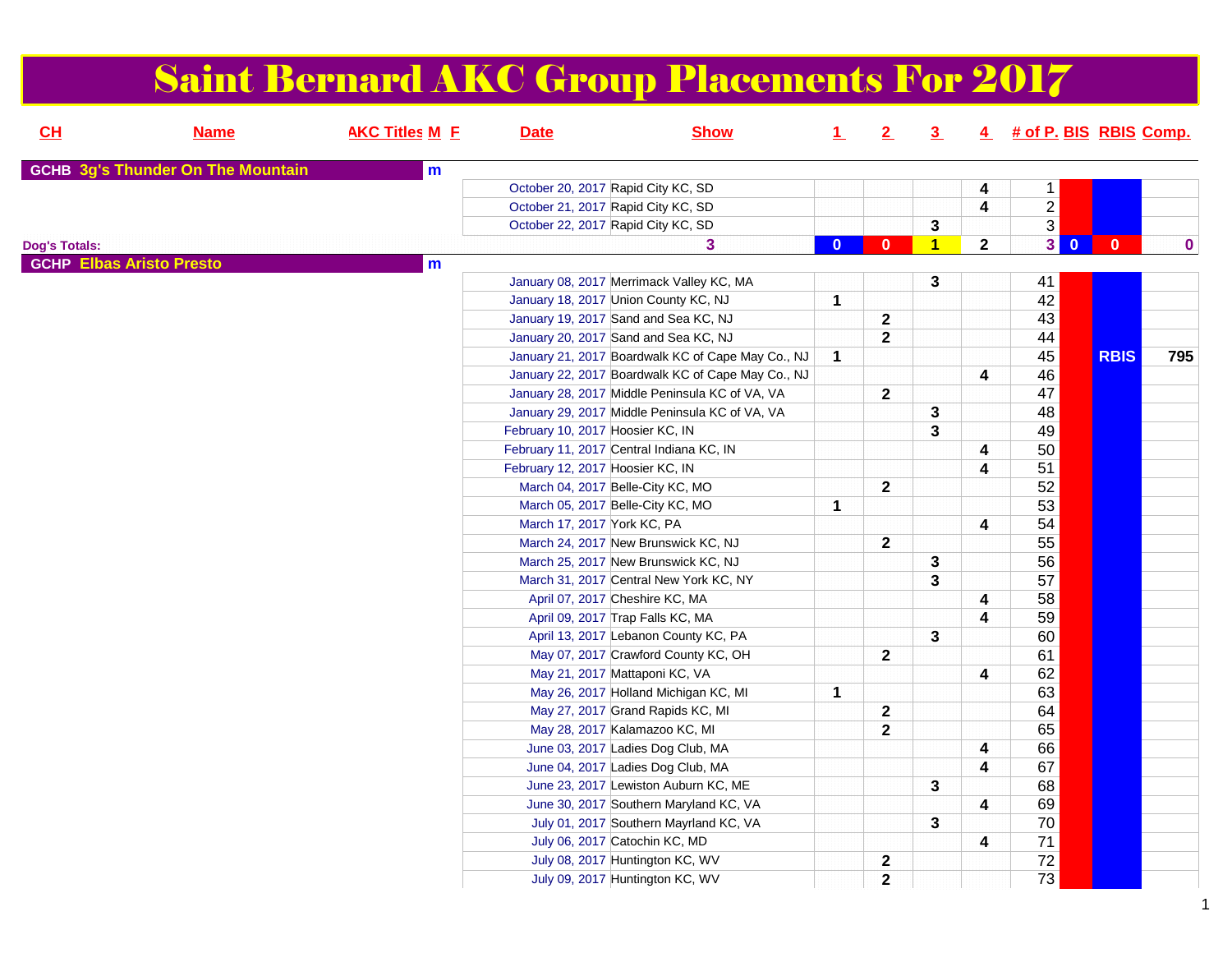| CL                   | <b>Name</b>                                    | <b>AKC Titles M E</b> | <b>Date</b>                             | <b>Show</b>                                    | $\perp$      | 2            | 3                       |                         | 4 # of P. BIS RBIS Comp. |                         |                |             |
|----------------------|------------------------------------------------|-----------------------|-----------------------------------------|------------------------------------------------|--------------|--------------|-------------------------|-------------------------|--------------------------|-------------------------|----------------|-------------|
|                      |                                                |                       |                                         | July 22, 2017 Putnam KC, NY                    |              | 3            |                         |                         | 74                       |                         |                |             |
|                      |                                                |                       |                                         | July 30, 2017 Marion Ohio KC, OH               |              |              |                         | $\overline{\mathbf{4}}$ | 75                       |                         |                |             |
|                      |                                                |                       | August 04, 2017 Sturgis KC, MI          |                                                |              |              | 3                       |                         | 76                       |                         |                |             |
|                      |                                                |                       | August 06, 2017 Berrien KC, MI          |                                                |              |              |                         | 4                       | 77                       |                         |                |             |
|                      |                                                |                       |                                         | August 27, 2017 Southern Indiana KC, KY        |              | $\mathbf{2}$ |                         |                         | 78                       |                         |                |             |
|                      |                                                |                       | August 31, 2017 Lexington KC, KY        |                                                |              |              | 3                       |                         | 79                       |                         |                |             |
|                      |                                                |                       |                                         | September 01, 2017 Northern Kentucky KC, KY    |              |              |                         | 4                       | 80                       |                         |                |             |
|                      |                                                |                       |                                         | September 03, 2017 Northern Kentucky KC, KY    |              |              | 3                       |                         | 81                       |                         |                |             |
|                      |                                                |                       | September 14, 2017 Cape Cod KC, MA      |                                                |              |              | 3                       |                         | 82                       |                         |                |             |
|                      |                                                |                       | September 15, 2017 South Shore KC, MA   |                                                |              |              |                         | 4                       | 83                       |                         |                |             |
|                      |                                                |                       | September 23, 2017 Butler County KC, PA |                                                |              | $\mathbf{2}$ |                         |                         | 84                       |                         |                |             |
|                      |                                                |                       | September 24, 2017 Butler County KC, PA |                                                |              |              |                         | 4                       | 85                       |                         |                |             |
|                      |                                                |                       | September 28, 2017 Onondaga KA, NY      |                                                |              |              |                         | 4                       | 86                       |                         |                |             |
|                      |                                                |                       | October 01, 2017 Elmira KC, NY          |                                                |              |              | 3                       |                         | 87                       |                         |                |             |
|                      |                                                |                       | October 05, 2017 Hatboro DC, PA         |                                                |              |              |                         |                         | 88                       |                         |                |             |
|                      |                                                |                       |                                         | October 13, 2017 Saw Mill River KC, NJ         |              |              |                         | 4                       | 89                       |                         |                |             |
|                      |                                                |                       |                                         | October 28, 2017 Delaware Ohio KC, OH          |              | $\mathbf{2}$ |                         |                         | 90                       |                         |                |             |
|                      |                                                |                       |                                         | October 29, 2017 Delaware Ohio KC, OH          |              |              | 3                       |                         | 91                       |                         |                |             |
|                      |                                                |                       |                                         | November 05, 2017 Northeastern Indiana KC, IN  |              | $\mathbf{2}$ |                         |                         |                          |                         |                |             |
|                      |                                                |                       |                                         |                                                |              |              |                         | 4                       | 92                       |                         |                |             |
|                      |                                                |                       |                                         | November 11, 2017 Farmingham District KC, MA   | 1            |              |                         |                         | 93                       |                         |                |             |
|                      |                                                |                       |                                         | November 12, 2017 Farmingham District KC, MA   | 1            |              |                         |                         | 94                       |                         | <b>RBIS</b>    | 597         |
|                      |                                                |                       | November 17, 2017 Dayton KC, OH         |                                                |              | $\mathbf{2}$ |                         |                         | 95                       |                         |                |             |
|                      |                                                |                       | November 24, 2017 Rock Creek KC, MD     |                                                |              |              |                         | 4                       | 96                       |                         |                |             |
|                      |                                                |                       | November 25, 2017 Rock Creek KC, MD     |                                                | 1            |              |                         |                         | 97                       |                         |                |             |
|                      |                                                |                       | November 29, 2017 Columbus KC, GA       |                                                |              | $\mathbf{2}$ |                         |                         | 98                       |                         |                |             |
|                      |                                                |                       | December 03, 2017 Kennesaw KC, GA       |                                                |              |              |                         | 4                       | 99                       |                         |                |             |
|                      |                                                |                       |                                         | December 07, 2017 Richland County KC, OH       |              |              |                         | 4                       | 100                      |                         |                |             |
|                      |                                                |                       |                                         | December 08, 2017 Western Reserve KC, OH       |              | $\mathbf{2}$ |                         |                         | 101                      |                         |                |             |
|                      |                                                |                       |                                         | December 09, 2017 Richland County KC, OH       |              |              | 3                       |                         | 102                      |                         |                |             |
| <b>Dog's Totals:</b> |                                                |                       |                                         | 62                                             |              | 18           | 15                      | 22                      | 62                       | $\overline{0}$          | 2 <sup>1</sup> | 1392        |
|                      | <b>GCH</b> Empty Kegs Dumas Walker of Grissoms | m                     |                                         |                                                |              |              |                         |                         |                          |                         |                |             |
| <b>CGC</b>           |                                                |                       |                                         | May 29, 2017 Cincinnati KC, OH                 |              | $\mathbf 2$  |                         |                         | $\overline{c}$           |                         |                |             |
| <b>Dog's Totals:</b> |                                                |                       |                                         | 4                                              | $\Omega$     |              | $\mathbf{0}$            | $\bf{0}$                | $\mathbf{1}$             | $\mathbf{0}$            | $\mathbf{0}$   | $\bf{0}$    |
|                      | <b>Empty Kegs Purple Rain</b>                  | m                     |                                         |                                                |              |              |                         |                         |                          |                         |                |             |
|                      |                                                |                       |                                         | December 03, 2017 Edwardsville Illinois KC, IL |              |              |                         | 4                       |                          |                         |                |             |
| <b>Dog's Totals:</b> |                                                |                       |                                         |                                                | $\mathbf{a}$ | $\mathbf{a}$ | $\overline{\mathbf{0}}$ | $\blacktriangleleft$    |                          | 10                      | $\bullet$ 0    | $\pmb{0}$   |
|                      | <b>Lasquites Xavier of Horace</b>              | m                     |                                         |                                                |              |              |                         |                         |                          |                         |                |             |
|                      |                                                |                       |                                         | July 09, 2017 Tacoma KC, WA                    |              |              |                         | 4                       | $\mathbf 1$              |                         |                |             |
| <b>Dog's Totals:</b> |                                                |                       |                                         | 1                                              | $\bf{0}$     | $\mathbf{0}$ | $\overline{\mathbf{0}}$ | $\mathbf{1}$            | 1 <sup>1</sup>           | $\overline{\mathbf{0}}$ | $\mathbf{0}$   | 0           |
|                      | <b>GCH</b> Nobels Fierce Warrior V Jamelles    | m                     |                                         |                                                |              |              |                         |                         |                          |                         |                |             |
|                      |                                                |                       |                                         | May 20, 2017 Mt. Palomar KC, CA                |              |              |                         | 4                       | 8                        |                         |                |             |
|                      |                                                |                       |                                         | July 07, 2017 Channel City KC, CA              |              |              |                         | 4                       | 9                        |                         |                |             |
| <b>Dog's Totals:</b> |                                                |                       |                                         | $\overline{2}$                                 | $\mathbf{0}$ | $\mathbf{0}$ | $\bullet$               | $\mathbf{2}$            | $2$ 0                    |                         | $\mathbf{0}$   | $\mathbf 0$ |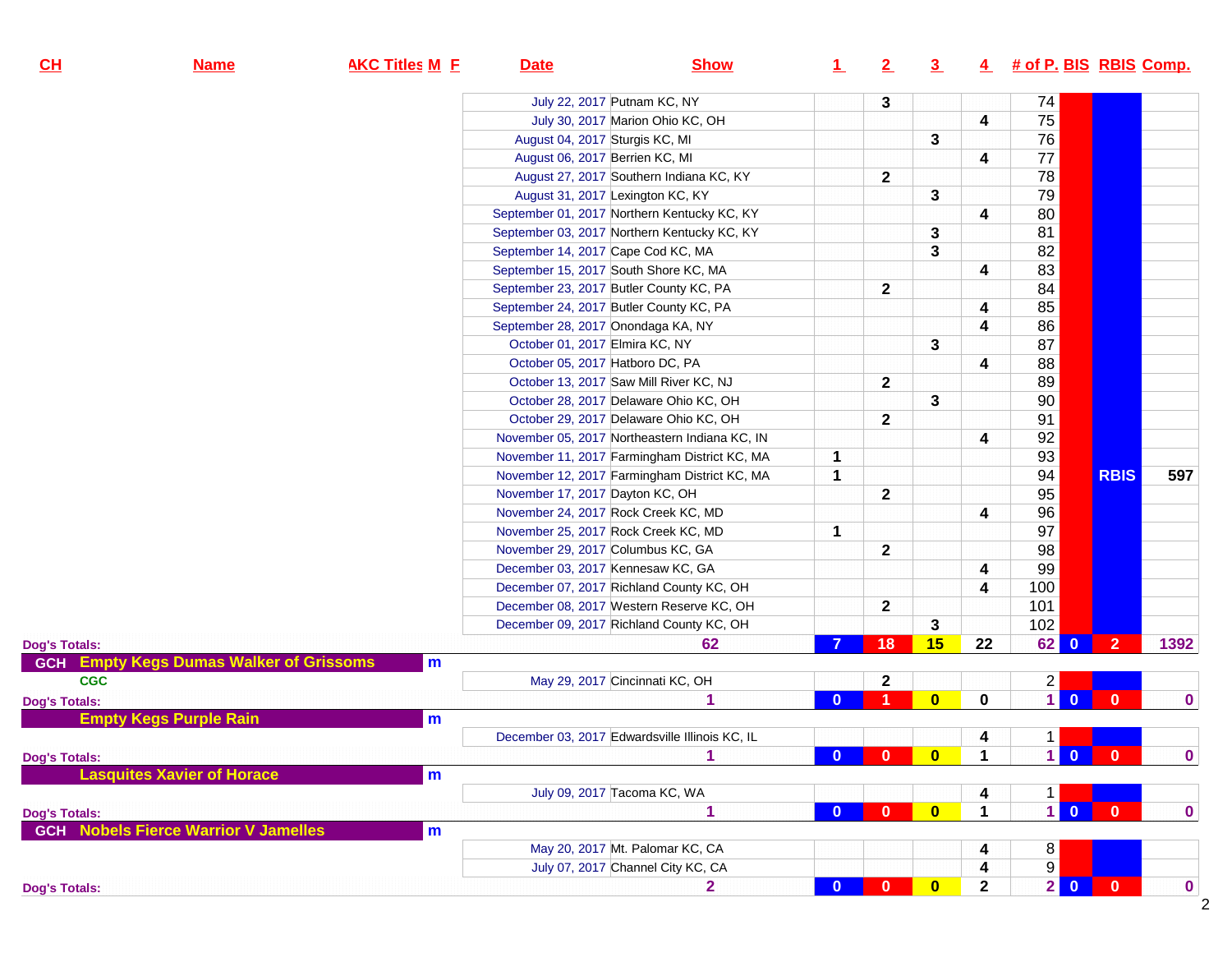| CH                   | <b>Name</b>                                  | <b>AKC Titles M E</b> | <b>Date</b>                           | <b>Show</b>                                     | $\perp$        | 2              | $\overline{3}$       |                      | 4 # of P. BIS RBIS Comp.                  |              |              |
|----------------------|----------------------------------------------|-----------------------|---------------------------------------|-------------------------------------------------|----------------|----------------|----------------------|----------------------|-------------------------------------------|--------------|--------------|
| <b>GCH</b>           | <b>Noble Creeks Don't Stop Believin</b>      | m                     |                                       |                                                 |                |                |                      |                      |                                           |              |              |
|                      |                                              |                       |                                       | March 12, 2017 Shenandoah Valley KC, VA         | 1              |                |                      |                      | 7                                         |              |              |
|                      |                                              |                       | June 10, 2017 Skyline KC, VA          |                                                 |                |                |                      | 4                    | 8                                         |              |              |
| <b>Dog's Totals:</b> |                                              |                       |                                       | $\overline{2}$                                  |                | $\bf{0}$       | $\mathbf{0}$         | $\blacktriangleleft$ | 2 <sup>1</sup><br>$\overline{\mathbf{0}}$ | $\mathbf{0}$ | $\mathbf{0}$ |
|                      | <b>Orpheus Du Grand Blettay</b>              | m                     |                                       |                                                 |                |                |                      |                      |                                           |              |              |
|                      |                                              |                       |                                       | May 29, 2017 Coeur d'Alene DF, ID               |                |                |                      | 4                    | $\mathbf{1}$                              |              |              |
| <b>Dog's Totals:</b> |                                              |                       |                                       |                                                 | $\mathbf{0}$   | $\bf{0}$       | $\bf{0}$             | $\blacktriangleleft$ | $\vert$<br>$\overline{0}$                 | $\mathbf{0}$ | $\mathbf{0}$ |
|                      | <b>GCHS Sandcastles Indecent Proposal</b>    |                       |                                       |                                                 |                |                |                      |                      |                                           |              |              |
|                      |                                              |                       |                                       | July 02, 2017 Mount Bachelor KC, OR             | 1              |                |                      |                      | 11                                        |              |              |
|                      |                                              |                       | July 14, 2017 Coos KC, OR             |                                                 |                |                | 3                    |                      | 12                                        |              |              |
|                      |                                              |                       | July 15, 2017 Coos KC, OR             |                                                 |                | $\mathbf{2}$   |                      |                      | 13                                        |              |              |
|                      |                                              |                       | July 16, 2017 Coos KC, OR             |                                                 |                |                | 3                    |                      | 14                                        |              |              |
|                      |                                              |                       | September 09, 2017 Eugene KC, OR      |                                                 | 1              |                |                      |                      | 15                                        | <b>RBIS</b>  | 661          |
|                      |                                              |                       | September 10, 2017 Eugene KC, OR      |                                                 |                | $\mathbf{2}$   |                      |                      | 16                                        |              |              |
| <b>Dog's Totals:</b> |                                              |                       |                                       | 6                                               | $\overline{2}$ | $\overline{2}$ | 2 <sub>2</sub>       | $\mathbf{0}$         | 6<br>$\overline{\mathbf{0}}$              |              | 661          |
| CH                   | <b>Skyhaven Hudson Heiress</b>               |                       |                                       |                                                 |                |                |                      |                      |                                           |              |              |
|                      |                                              |                       |                                       | May 06, 2017 Caddo KC of Texas, TX              |                |                | 3                    |                      | $\mathbf{1}$                              |              |              |
|                      |                                              |                       |                                       | November 05, 2017 Brandon KC of Mississippi, MS |                |                |                      | 4                    | $\overline{2}$                            |              |              |
| <b>Dog's Totals:</b> |                                              |                       |                                       | $\overline{\mathbf{2}}$                         | $\mathbf{0}$   | $\bf{0}$       | $\blacksquare$       | $\blacktriangleleft$ | 2 <sup>1</sup><br>$\overline{\mathbf{0}}$ | $\mathbf{0}$ | $\mathbf 0$  |
|                      | <b>GCHB Slatons Ticket To Ride</b>           | m                     |                                       |                                                 |                |                |                      |                      |                                           |              |              |
|                      |                                              |                       |                                       | January 21, 2017 Oakland County KC, MI          |                |                | 3                    |                      | $\overline{2}$                            |              |              |
| <b>Dog's Totals:</b> |                                              |                       |                                       |                                                 | $\mathbf{0}$   | $\bf{0}$       | $\blacktriangleleft$ | $\mathbf 0$          | $\vert$<br>$\overline{0}$                 | $\mathbf{0}$ | $\mathbf{0}$ |
|                      | <b>GCH Slatons Victoria Secret</b>           |                       |                                       |                                                 |                |                |                      |                      |                                           |              |              |
| <b>CGC</b>           |                                              |                       | September 02, 2017 Newton KC, NJ      |                                                 |                |                |                      | 4                    | $\mathbf 1$                               |              |              |
| <b>Dog's Totals:</b> |                                              |                       |                                       | 1                                               | $\mathbf{0}$   | $\bf{0}$       | $\bf{0}$             | $\blacktriangleleft$ | $1\vert$<br>$\overline{0}$                | $\mathbf{0}$ | $\mathbf{0}$ |
| <b>CH</b>            | <b>Tinkerbells Genevieve V Santas Forest</b> |                       |                                       |                                                 |                |                |                      |                      |                                           |              |              |
|                      |                                              |                       |                                       | May 14, 2017 Klamath DF, OR                     |                | 2              |                      |                      | $\overline{c}$                            |              |              |
| <b>Dog's Totals:</b> |                                              |                       |                                       | 1                                               | $\mathbf{0}$   |                | $\mathbf{0}$         | 0                    | $\vert$<br>$\overline{0}$                 | $\mathbf{0}$ | $\mathbf{0}$ |
|                      | <b>GCHB Trademarks Redhot Star Gazer</b>     | m                     |                                       |                                                 |                |                |                      |                      |                                           |              |              |
|                      |                                              |                       |                                       | May 06, 2017 Crawford County KC, OH             |                |                | 3                    |                      | $\mathbf{1}$                              |              |              |
|                      |                                              |                       | August 26, 2017 Topeka KC, KS         |                                                 |                |                | 3                    |                      | $\overline{c}$                            |              |              |
|                      |                                              |                       |                                       | November 02, 2017 La Porte County KC, IN        |                |                |                      | 4                    | 3                                         |              |              |
| <b>Dog's Totals:</b> |                                              |                       |                                       | 3                                               | $\bullet$      | $\bf{0}$       | 2 <sub>1</sub>       | $\blacktriangleleft$ | 3 <sup>1</sup><br>$\overline{\mathbf{0}}$ | $\mathbf{0}$ | $\mathbf 0$  |
| <b>GCH</b>           | <b>Twin Branchs Remington Rambo Man</b>      | m                     |                                       |                                                 |                |                |                      |                      |                                           |              |              |
|                      |                                              |                       | January 07, 2017 Clemson KC, SC       |                                                 |                |                |                      | 4                    | $\mathbf{1}$                              |              |              |
|                      |                                              |                       |                                       | March 04, 2017 Pensacola DFA, FL                |                |                | 3                    |                      | $\overline{a}$                            |              |              |
|                      |                                              |                       | September 16, 2017 Chattanooga KC, TN |                                                 |                |                |                      | 4                    | 3                                         |              |              |
|                      |                                              |                       |                                       | 3                                               | $\mathbf{0}$   | $\mathbf{0}$   | $\blacksquare$       | $\mathbf{2}$         | 30                                        | $\mathbf{0}$ | $\mathbf{0}$ |
| <b>Dog's Totals:</b> | <b>GCHB Vicdorys Pretty In Pink Diamonds</b> |                       |                                       |                                                 |                |                |                      |                      |                                           |              |              |
|                      | <b>CD BN RA CGCA TKP</b>                     |                       |                                       | November 19, 2017 Whidbey Island KC, WA         |                |                | 3                    |                      | $\mathbf 1$                               |              |              |
|                      |                                              |                       |                                       |                                                 | $\mathbf{0}$   | $\bf{0}$       | $\blacksquare$       | $\mathbf 0$          | $1\vert$<br>$\overline{\mathbf{0}}$       | $\mathbf{0}$ | $\mathbf{0}$ |
| <b>Dog's Totals:</b> | <b>GCHS Vicdorys Unleash The Dark Knight</b> | m                     |                                       |                                                 |                |                |                      |                      |                                           |              |              |
| <b>CGCA</b>          |                                              |                       | February 24, 2017 Linn County KC, OR  |                                                 |                |                | 3                    |                      | 3                                         |              |              |
|                      |                                              |                       |                                       |                                                 |                |                |                      |                      |                                           |              |              |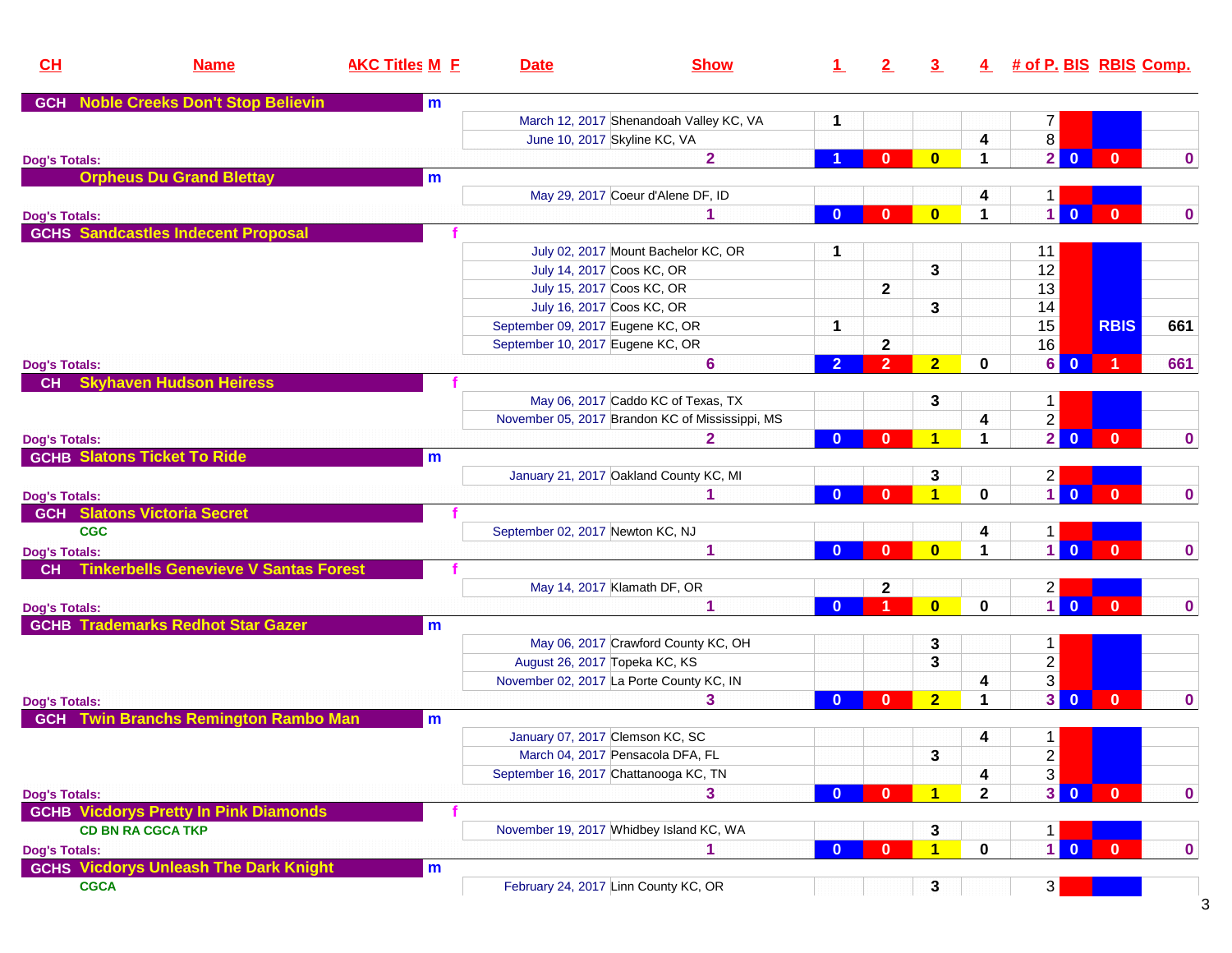| $CH$                         | <b>Name</b> | <b>AKC Titles M E</b> | <b>Date</b> | <b>Show</b>                             |          |    |                   |    |   |              | 4 # of P. BIS RBIS Comp. |
|------------------------------|-------------|-----------------------|-------------|-----------------------------------------|----------|----|-------------------|----|---|--------------|--------------------------|
| <b>CGCA</b>                  |             |                       |             | August 27, 2017 Sammamish KC, WA        |          |    | っ<br>J            |    |   |              |                          |
| <b>CGCA</b>                  |             |                       |             | October 21, 2017 Wenatchee KC, WA       |          |    |                   | 4  | 5 |              |                          |
| <b>CGCA</b>                  |             |                       |             | November 18, 2017 Whidbey Island KC, WA |          | ≏  |                   |    | 6 |              |                          |
| <b>Dog's Totals:</b>         |             |                       |             |                                         | $\Omega$ |    | $\mathbf{\Omega}$ |    |   | $\Omega$     | $\mathbf{0}$             |
| <b>Overall Group Totals:</b> |             |                       |             | 95                                      | 10       | 23 | 26                | 36 |   | $\mathbf{3}$ |                          |

**# of P. = Number of placements in Group Comp. = Number of dogs in competition at the show Reserve Best In Show From 2012 (first year)**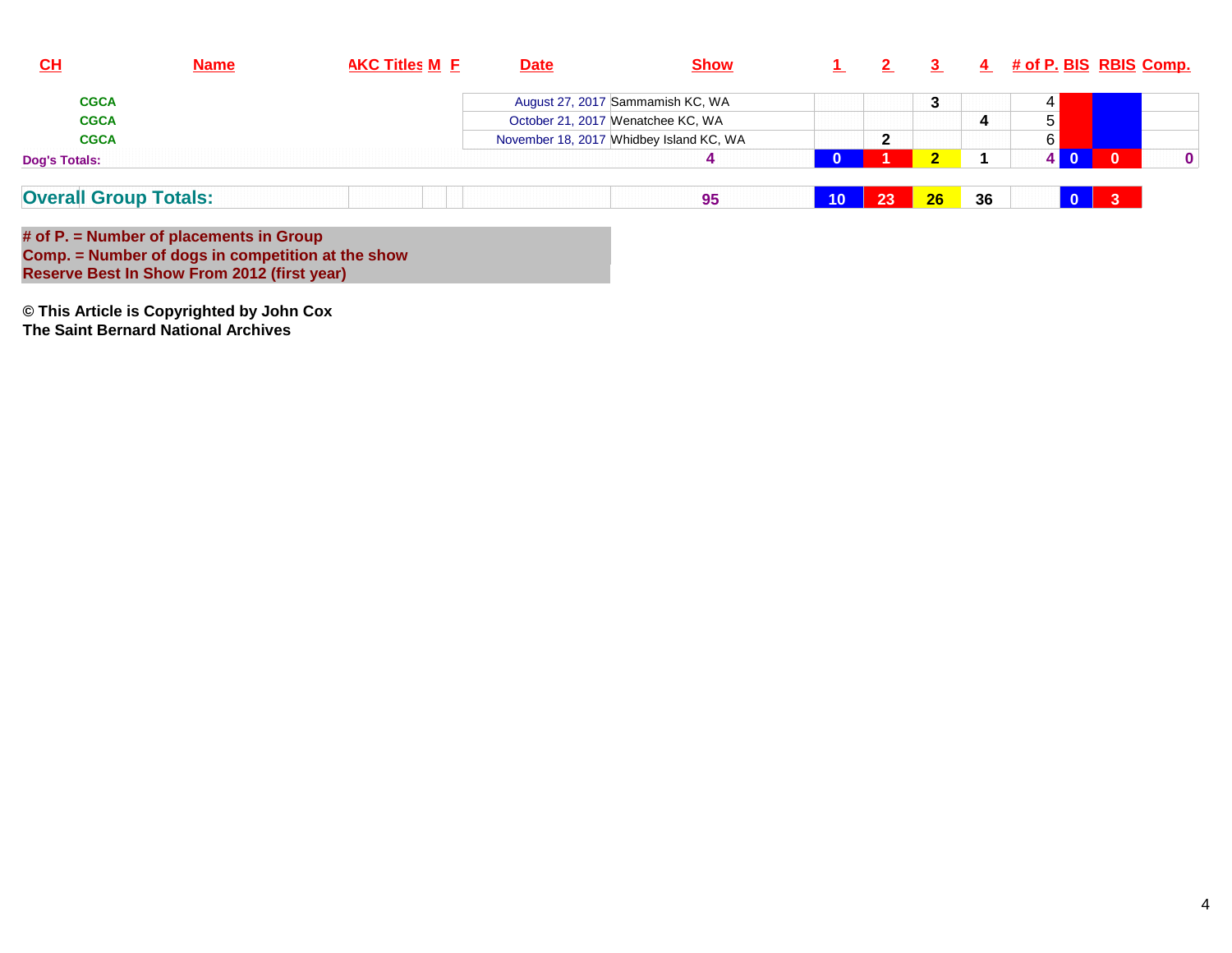## Saint Bernard AKC \*NOHS\* Group Placements For 2017

| CL                       | <b>Name</b>                                     | <b>AKC Titles M E</b> | <b>Date</b>                                    | <b>Show</b>                                          |                | <u>2 </u>      | 3.                   | 4                       | # of P. BIS RBIS                 |                |              |
|--------------------------|-------------------------------------------------|-----------------------|------------------------------------------------|------------------------------------------------------|----------------|----------------|----------------------|-------------------------|----------------------------------|----------------|--------------|
|                          | <b>GCHB 3g's Thunder On The Mountain</b>        | m                     |                                                |                                                      |                |                |                      |                         |                                  |                |              |
|                          |                                                 |                       |                                                | June 28, 2017 Oklahoma City KC, OK                   |                |                |                      | 4                       | 1                                |                |              |
|                          |                                                 |                       |                                                | June 29, 2017 Oklahoma City KC, OK                   |                |                | 3                    |                         | $\overline{2}$                   |                |              |
|                          |                                                 |                       |                                                | July 28, 2017 Central Wyoming KC, WY                 |                |                |                      | 4                       | $\overline{3}$                   |                |              |
|                          |                                                 |                       |                                                | July 29, 2017 Central Wyoming KC, WY                 |                |                |                      | $\overline{\mathbf{4}}$ | $\overline{4}$                   |                |              |
|                          |                                                 |                       |                                                | July 30, 2017 Central Wyoming KC, WY                 |                |                |                      | 4                       | 5                                |                |              |
|                          |                                                 |                       |                                                | September 08, 2017 Peak to Peak WDA of Colorado, CO  |                |                | 3                    |                         | 6                                |                |              |
|                          |                                                 |                       | October 21, 2017 Rapid City KC, SD             |                                                      | 1              |                |                      |                         |                                  | 7 BIS          |              |
|                          |                                                 |                       | October 22, 2017 Rapid City KC, SD             |                                                      | $\mathbf{1}$   |                |                      |                         | $\overline{\textbf{8}}$          |                |              |
| <b>Dog's Totals:</b>     |                                                 |                       |                                                | 8                                                    | 2 <sup>1</sup> | $\mathbf{0}$   | $\overline{2}$       | 4                       | $\overline{\mathbf{8}}$          |                |              |
|                          | <b>GCH Eidelkeits Chachem</b>                   | m                     |                                                |                                                      |                |                |                      |                         |                                  |                |              |
|                          |                                                 |                       |                                                | June 10, 2017 Lake Minnetonka KC, MN                 |                |                | $\mathbf{3}$         |                         | $\mathbf{1}$                     |                |              |
|                          |                                                 |                       |                                                | July 09, 2017 Southeastern Iowa KC, IA               |                |                |                      | $\overline{\mathbf{4}}$ | $\overline{2}$                   |                |              |
|                          |                                                 |                       | August 26, 2017 Topeka KC, KS                  |                                                      |                |                |                      | 4                       | $\overline{3}$                   |                |              |
|                          |                                                 |                       | November 11, 2017 Ozarks KC, MO                |                                                      |                |                |                      | 4                       | $\overline{4}$                   |                |              |
| <b>Dog's Totals:</b>     |                                                 |                       |                                                | 4                                                    | $\mathbf{0}$   | $\Omega$       | и                    | 3                       | 4 <sup>1</sup>                   | $\mathbf{0}$   | $\mathbf{0}$ |
|                          | <b>GCHB Empty Kegs Dumas Walker of Grissoms</b> |                       |                                                |                                                      |                |                |                      |                         |                                  |                |              |
| <b>CGC</b>               |                                                 | m                     | June 17, 2017 Echo Hills KC, of OH             |                                                      |                | $\mathbf{2}$   |                      |                         |                                  |                |              |
| <b>CGC</b>               |                                                 |                       | July 09, 2017 Huntington KC, WV                |                                                      |                |                |                      | 4                       | 9<br>10                          |                |              |
| <b>CGC</b>               |                                                 |                       | August 05, 2017 Crab Orchard KC, IL            |                                                      |                |                | 3                    |                         | 11                               |                |              |
| <b>CGC</b>               |                                                 |                       | August 06, 2017 Crab Orchard KC, IL            |                                                      |                | $\mathbf{2}$   |                      |                         | 12                               |                |              |
|                          |                                                 |                       |                                                |                                                      |                |                |                      |                         | 13                               |                |              |
| <b>CGC</b><br><b>CGC</b> |                                                 |                       | November 04, 2017 Tennessee Valley KC, TN      |                                                      |                | $\mathbf 2$    |                      |                         |                                  |                |              |
|                          |                                                 |                       | November 05, 2017 Tennessee Valley KC, TN      | 6                                                    | $\mathbf{0}$   | $\overline{3}$ | $\blacktriangleleft$ | 4<br>$\mathbf{2}$       | 14<br>6                          | $\overline{0}$ | $\mathbf 0$  |
| <b>Dog's Totals:</b>     |                                                 |                       |                                                |                                                      |                |                |                      |                         |                                  |                |              |
|                          | <b>GCH Empty Kegs Jim Dandy</b>                 | m                     |                                                |                                                      |                |                |                      |                         |                                  |                |              |
|                          |                                                 |                       |                                                | August 26, 2017 Owensboros River City KC, KY         | 1              |                |                      |                         | $\overline{a}$                   |                |              |
|                          |                                                 |                       | August 27, 2017 Southern Indiana KC, KY        |                                                      |                |                | 3                    |                         | $\overline{3}$                   |                |              |
|                          |                                                 |                       | September 03, 2017 Norhtern Kentucky KC, KY    |                                                      |                | $\mathbf{2}$   |                      |                         | $\overline{4}$                   |                |              |
|                          |                                                 |                       | September 17, 2017 Greater Lafayette KC IN     |                                                      |                | $\overline{2}$ |                      |                         | $\overline{5}$                   |                |              |
|                          |                                                 |                       |                                                | September 30, 2017 Greater Murfreesboro KC, TN       | $\mathbf 1$    |                |                      |                         |                                  | $6$ BIS        |              |
| <b>Dog's Totals:</b>     |                                                 |                       |                                                | 5                                                    | $\overline{2}$ | $\overline{2}$ | $\blacktriangleleft$ | $\mathbf{0}$            | $\overline{5}$                   |                | 0            |
|                          | <b>GCHB Giddens Yosminty Sam I Am</b>           | $\mathbf{m}$          |                                                |                                                      |                |                |                      |                         |                                  |                |              |
| <b>CGC</b>               |                                                 |                       | September 04, 2017 St. Clairsville Ohio KC, OH |                                                      |                |                | 3                    |                         | $3\vert$                         |                |              |
| <b>Dog's Totals:</b>     |                                                 |                       |                                                | 1                                                    | $\mathbf{0}$   | $\mathbf{0}$   | 1                    | $\mathbf 0$             | $\overline{1}$                   | $\overline{0}$ | $\mathbf{0}$ |
|                          | <b>GCHB Granites I'm Your Huckelberry</b>       |                       |                                                |                                                      |                |                |                      |                         |                                  |                |              |
|                          |                                                 | m                     |                                                | March 05, 2017 Connecticut River Working Group A, MA |                |                |                      | 4                       |                                  |                |              |
|                          |                                                 |                       | June 17, 2017 North Shore KC, MA               |                                                      |                |                |                      | 4                       | $\overline{a}$<br>$\overline{3}$ |                |              |
|                          |                                                 |                       |                                                |                                                      |                |                |                      |                         |                                  |                |              |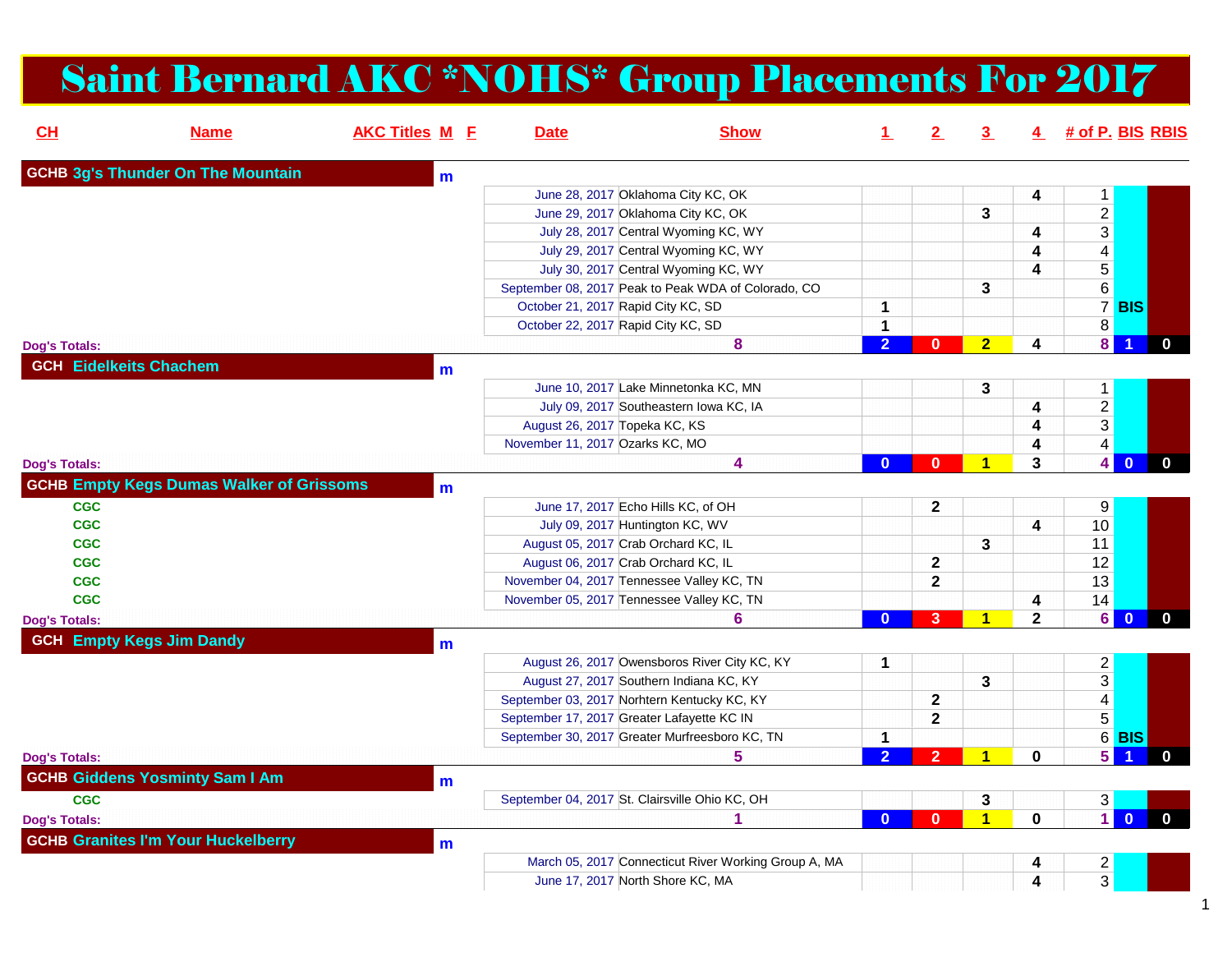| $\overline{\mathbf{2}}$<br>$\overline{\mathbf{0}}$<br>$\mathbf{2}$<br>20<br>$\mathbf{0}$<br>$\bf{0}$<br>$\mathbf{0}$<br><b>GCH Lasquites Xavier V Horace</b><br>$\mathbf{m}$<br>March 12, 2017 Seattle KC, WA<br>1<br>$1 \mid$<br>$\overline{2}$<br>1<br>September 16, 2017 Timberland Valley DFA, WA<br>$\overline{2}$<br>$\overline{2}$<br>$\bf{0}$<br>$\mathbf{0}$<br>0<br>$\mathbf{0}$<br>$\mathbf{2}$<br>$\mathbf{0}$<br><b>Dog's Totals:</b><br><b>GCHS Lasquites Yours Mine And Ours</b><br>$\mathbf{m}$<br>April 27, 2017 Champaign Illinois KC, IL<br>$\frac{2}{3}$<br>4<br>May 20, 2017 Illinois Capitol KC, IL<br>3<br>$\overline{4}$<br>August 20, 2017 Marshfield Area KC, WI<br>1<br>$\overline{5}$<br>1<br>September 01, 2017 Tri-City KC, IA<br>$6\,$<br>November 04, 2017 Coulee KC, MN<br>3<br>$\overline{7}$<br>$\mathbf{2}$<br>November 05, 2017 Coulee KC, MN<br>6<br>$\overline{2}$<br>$\mathbf{0}$<br>$\mathbf 0$<br>6<br>$\overline{2}$<br>1<br>1<br><b>Dog's Totals:</b><br><b>Le Phaires Brutus Maximus</b><br>m<br>July 01, 2017 Southern Maryland KC, VA<br>3<br>$1 \mid$<br>$\blacksquare$<br>$\overline{1}$<br>$\overline{0}$<br>0<br>$\mathbf{0}$<br>$\mathbf{0}$<br>$\mathbf{0}$<br>И<br><b>Dog's Totals:</b><br><b>GCHG Noble Creeks Don'T Stop Believin</b><br>$\mathbf{m}$<br>$\mathbf{2}$<br>January 21, 2017 Boardwalk KC of Cape May County, NJ<br>21<br>22<br>4<br>March 12, 2017 Shenandoah Valley KC, VA<br>23<br>March 17, 2017 York KC, PA<br>4<br>24<br>3<br>March 26, 2017 Bronx County KC, NJ<br>25<br>April 23, 2017 Baltimore County KC, MD<br>3<br>26<br>April 28, 2017 Wilmington KC, DE<br>3<br>27<br>April 29, 2017 Wilmington KC, DE<br>1<br>1<br>28<br><b>RBIS</b><br>April 30, 2017 Penn Treaty KC, NJ<br>29<br>May 07, 2017 Trenton KC, NJ<br>3<br>3<br>30<br>May 08, 2017 Trenton KC, NJ<br>31<br>1<br>May 14, 2017 Lancaster KC, PA<br>32<br>3<br>May 28, 2017 Plainfield KC, NJ<br>33<br>4<br>June 04, 2017 Burlington County KC, PA<br>34 <b>BIS</b><br>1<br>June 10, 2017 Skyline KC, VA<br>1<br>35<br>July 09, 2017 National Capital KC, MD<br>36<br>August 11, 2017 Penn Ridge KC, PA<br>4<br>37<br>August 19, 2017 Tioga County KC, NY<br>4<br>$\mathbf 2$<br>38<br>August 20, 2017 Tioga County KC, NY<br>$\mathbf 2$<br>39<br>September 16, 2017 Lehigh Valley KC, PA<br>$\mathbf 2$<br>40<br>September 17, 2017 Berks County KC, PA<br>20<br>4<br>6<br>5<br>20<br>5 <sup>5</sup><br><b>Rf Straight Sierra V Cedar</b><br>CH<br>August 12, 2017 KC of Freeborn County, MN<br>4<br>$1 \mid$<br>10 <sub>o</sub><br>$\bf{0}$<br>$\mathbf{0}$<br>$\bullet$<br>$\mathbf{0}$<br>1<br>1<br><b>Dog's Totals:</b> | CL                   | <b>Name</b> | <b>AKC Titles M E</b> | <b>Date</b> | <b>Show</b> | <u>1</u> | $\overline{2}$ | 3 | $\overline{4}$ | # of P. BIS RBIS |  |
|----------------------------------------------------------------------------------------------------------------------------------------------------------------------------------------------------------------------------------------------------------------------------------------------------------------------------------------------------------------------------------------------------------------------------------------------------------------------------------------------------------------------------------------------------------------------------------------------------------------------------------------------------------------------------------------------------------------------------------------------------------------------------------------------------------------------------------------------------------------------------------------------------------------------------------------------------------------------------------------------------------------------------------------------------------------------------------------------------------------------------------------------------------------------------------------------------------------------------------------------------------------------------------------------------------------------------------------------------------------------------------------------------------------------------------------------------------------------------------------------------------------------------------------------------------------------------------------------------------------------------------------------------------------------------------------------------------------------------------------------------------------------------------------------------------------------------------------------------------------------------------------------------------------------------------------------------------------------------------------------------------------------------------------------------------------------------------------------------------------------------------------------------------------------------------------------------------------------------------------------------------------------------------------------------------------------------------------------------------------------------------------------------------------------------------------------------------------------------------------------------------------------------------------------------------------------------------------------------------------------------------------------------------------------------|----------------------|-------------|-----------------------|-------------|-------------|----------|----------------|---|----------------|------------------|--|
|                                                                                                                                                                                                                                                                                                                                                                                                                                                                                                                                                                                                                                                                                                                                                                                                                                                                                                                                                                                                                                                                                                                                                                                                                                                                                                                                                                                                                                                                                                                                                                                                                                                                                                                                                                                                                                                                                                                                                                                                                                                                                                                                                                                                                                                                                                                                                                                                                                                                                                                                                                                                                                                                            | <b>Dog's Totals:</b> |             |                       |             |             |          |                |   |                |                  |  |
|                                                                                                                                                                                                                                                                                                                                                                                                                                                                                                                                                                                                                                                                                                                                                                                                                                                                                                                                                                                                                                                                                                                                                                                                                                                                                                                                                                                                                                                                                                                                                                                                                                                                                                                                                                                                                                                                                                                                                                                                                                                                                                                                                                                                                                                                                                                                                                                                                                                                                                                                                                                                                                                                            |                      |             |                       |             |             |          |                |   |                |                  |  |
|                                                                                                                                                                                                                                                                                                                                                                                                                                                                                                                                                                                                                                                                                                                                                                                                                                                                                                                                                                                                                                                                                                                                                                                                                                                                                                                                                                                                                                                                                                                                                                                                                                                                                                                                                                                                                                                                                                                                                                                                                                                                                                                                                                                                                                                                                                                                                                                                                                                                                                                                                                                                                                                                            |                      |             |                       |             |             |          |                |   |                |                  |  |
|                                                                                                                                                                                                                                                                                                                                                                                                                                                                                                                                                                                                                                                                                                                                                                                                                                                                                                                                                                                                                                                                                                                                                                                                                                                                                                                                                                                                                                                                                                                                                                                                                                                                                                                                                                                                                                                                                                                                                                                                                                                                                                                                                                                                                                                                                                                                                                                                                                                                                                                                                                                                                                                                            |                      |             |                       |             |             |          |                |   |                |                  |  |
|                                                                                                                                                                                                                                                                                                                                                                                                                                                                                                                                                                                                                                                                                                                                                                                                                                                                                                                                                                                                                                                                                                                                                                                                                                                                                                                                                                                                                                                                                                                                                                                                                                                                                                                                                                                                                                                                                                                                                                                                                                                                                                                                                                                                                                                                                                                                                                                                                                                                                                                                                                                                                                                                            |                      |             |                       |             |             |          |                |   |                |                  |  |
|                                                                                                                                                                                                                                                                                                                                                                                                                                                                                                                                                                                                                                                                                                                                                                                                                                                                                                                                                                                                                                                                                                                                                                                                                                                                                                                                                                                                                                                                                                                                                                                                                                                                                                                                                                                                                                                                                                                                                                                                                                                                                                                                                                                                                                                                                                                                                                                                                                                                                                                                                                                                                                                                            |                      |             |                       |             |             |          |                |   |                |                  |  |
|                                                                                                                                                                                                                                                                                                                                                                                                                                                                                                                                                                                                                                                                                                                                                                                                                                                                                                                                                                                                                                                                                                                                                                                                                                                                                                                                                                                                                                                                                                                                                                                                                                                                                                                                                                                                                                                                                                                                                                                                                                                                                                                                                                                                                                                                                                                                                                                                                                                                                                                                                                                                                                                                            |                      |             |                       |             |             |          |                |   |                |                  |  |
|                                                                                                                                                                                                                                                                                                                                                                                                                                                                                                                                                                                                                                                                                                                                                                                                                                                                                                                                                                                                                                                                                                                                                                                                                                                                                                                                                                                                                                                                                                                                                                                                                                                                                                                                                                                                                                                                                                                                                                                                                                                                                                                                                                                                                                                                                                                                                                                                                                                                                                                                                                                                                                                                            |                      |             |                       |             |             |          |                |   |                |                  |  |
|                                                                                                                                                                                                                                                                                                                                                                                                                                                                                                                                                                                                                                                                                                                                                                                                                                                                                                                                                                                                                                                                                                                                                                                                                                                                                                                                                                                                                                                                                                                                                                                                                                                                                                                                                                                                                                                                                                                                                                                                                                                                                                                                                                                                                                                                                                                                                                                                                                                                                                                                                                                                                                                                            |                      |             |                       |             |             |          |                |   |                |                  |  |
|                                                                                                                                                                                                                                                                                                                                                                                                                                                                                                                                                                                                                                                                                                                                                                                                                                                                                                                                                                                                                                                                                                                                                                                                                                                                                                                                                                                                                                                                                                                                                                                                                                                                                                                                                                                                                                                                                                                                                                                                                                                                                                                                                                                                                                                                                                                                                                                                                                                                                                                                                                                                                                                                            |                      |             |                       |             |             |          |                |   |                |                  |  |
|                                                                                                                                                                                                                                                                                                                                                                                                                                                                                                                                                                                                                                                                                                                                                                                                                                                                                                                                                                                                                                                                                                                                                                                                                                                                                                                                                                                                                                                                                                                                                                                                                                                                                                                                                                                                                                                                                                                                                                                                                                                                                                                                                                                                                                                                                                                                                                                                                                                                                                                                                                                                                                                                            |                      |             |                       |             |             |          |                |   |                |                  |  |
|                                                                                                                                                                                                                                                                                                                                                                                                                                                                                                                                                                                                                                                                                                                                                                                                                                                                                                                                                                                                                                                                                                                                                                                                                                                                                                                                                                                                                                                                                                                                                                                                                                                                                                                                                                                                                                                                                                                                                                                                                                                                                                                                                                                                                                                                                                                                                                                                                                                                                                                                                                                                                                                                            |                      |             |                       |             |             |          |                |   |                |                  |  |
|                                                                                                                                                                                                                                                                                                                                                                                                                                                                                                                                                                                                                                                                                                                                                                                                                                                                                                                                                                                                                                                                                                                                                                                                                                                                                                                                                                                                                                                                                                                                                                                                                                                                                                                                                                                                                                                                                                                                                                                                                                                                                                                                                                                                                                                                                                                                                                                                                                                                                                                                                                                                                                                                            |                      |             |                       |             |             |          |                |   |                |                  |  |
|                                                                                                                                                                                                                                                                                                                                                                                                                                                                                                                                                                                                                                                                                                                                                                                                                                                                                                                                                                                                                                                                                                                                                                                                                                                                                                                                                                                                                                                                                                                                                                                                                                                                                                                                                                                                                                                                                                                                                                                                                                                                                                                                                                                                                                                                                                                                                                                                                                                                                                                                                                                                                                                                            |                      |             |                       |             |             |          |                |   |                |                  |  |
|                                                                                                                                                                                                                                                                                                                                                                                                                                                                                                                                                                                                                                                                                                                                                                                                                                                                                                                                                                                                                                                                                                                                                                                                                                                                                                                                                                                                                                                                                                                                                                                                                                                                                                                                                                                                                                                                                                                                                                                                                                                                                                                                                                                                                                                                                                                                                                                                                                                                                                                                                                                                                                                                            |                      |             |                       |             |             |          |                |   |                |                  |  |
|                                                                                                                                                                                                                                                                                                                                                                                                                                                                                                                                                                                                                                                                                                                                                                                                                                                                                                                                                                                                                                                                                                                                                                                                                                                                                                                                                                                                                                                                                                                                                                                                                                                                                                                                                                                                                                                                                                                                                                                                                                                                                                                                                                                                                                                                                                                                                                                                                                                                                                                                                                                                                                                                            |                      |             |                       |             |             |          |                |   |                |                  |  |
|                                                                                                                                                                                                                                                                                                                                                                                                                                                                                                                                                                                                                                                                                                                                                                                                                                                                                                                                                                                                                                                                                                                                                                                                                                                                                                                                                                                                                                                                                                                                                                                                                                                                                                                                                                                                                                                                                                                                                                                                                                                                                                                                                                                                                                                                                                                                                                                                                                                                                                                                                                                                                                                                            |                      |             |                       |             |             |          |                |   |                |                  |  |
|                                                                                                                                                                                                                                                                                                                                                                                                                                                                                                                                                                                                                                                                                                                                                                                                                                                                                                                                                                                                                                                                                                                                                                                                                                                                                                                                                                                                                                                                                                                                                                                                                                                                                                                                                                                                                                                                                                                                                                                                                                                                                                                                                                                                                                                                                                                                                                                                                                                                                                                                                                                                                                                                            |                      |             |                       |             |             |          |                |   |                |                  |  |
|                                                                                                                                                                                                                                                                                                                                                                                                                                                                                                                                                                                                                                                                                                                                                                                                                                                                                                                                                                                                                                                                                                                                                                                                                                                                                                                                                                                                                                                                                                                                                                                                                                                                                                                                                                                                                                                                                                                                                                                                                                                                                                                                                                                                                                                                                                                                                                                                                                                                                                                                                                                                                                                                            |                      |             |                       |             |             |          |                |   |                |                  |  |
|                                                                                                                                                                                                                                                                                                                                                                                                                                                                                                                                                                                                                                                                                                                                                                                                                                                                                                                                                                                                                                                                                                                                                                                                                                                                                                                                                                                                                                                                                                                                                                                                                                                                                                                                                                                                                                                                                                                                                                                                                                                                                                                                                                                                                                                                                                                                                                                                                                                                                                                                                                                                                                                                            |                      |             |                       |             |             |          |                |   |                |                  |  |
|                                                                                                                                                                                                                                                                                                                                                                                                                                                                                                                                                                                                                                                                                                                                                                                                                                                                                                                                                                                                                                                                                                                                                                                                                                                                                                                                                                                                                                                                                                                                                                                                                                                                                                                                                                                                                                                                                                                                                                                                                                                                                                                                                                                                                                                                                                                                                                                                                                                                                                                                                                                                                                                                            |                      |             |                       |             |             |          |                |   |                |                  |  |
|                                                                                                                                                                                                                                                                                                                                                                                                                                                                                                                                                                                                                                                                                                                                                                                                                                                                                                                                                                                                                                                                                                                                                                                                                                                                                                                                                                                                                                                                                                                                                                                                                                                                                                                                                                                                                                                                                                                                                                                                                                                                                                                                                                                                                                                                                                                                                                                                                                                                                                                                                                                                                                                                            |                      |             |                       |             |             |          |                |   |                |                  |  |
|                                                                                                                                                                                                                                                                                                                                                                                                                                                                                                                                                                                                                                                                                                                                                                                                                                                                                                                                                                                                                                                                                                                                                                                                                                                                                                                                                                                                                                                                                                                                                                                                                                                                                                                                                                                                                                                                                                                                                                                                                                                                                                                                                                                                                                                                                                                                                                                                                                                                                                                                                                                                                                                                            |                      |             |                       |             |             |          |                |   |                |                  |  |
|                                                                                                                                                                                                                                                                                                                                                                                                                                                                                                                                                                                                                                                                                                                                                                                                                                                                                                                                                                                                                                                                                                                                                                                                                                                                                                                                                                                                                                                                                                                                                                                                                                                                                                                                                                                                                                                                                                                                                                                                                                                                                                                                                                                                                                                                                                                                                                                                                                                                                                                                                                                                                                                                            |                      |             |                       |             |             |          |                |   |                |                  |  |
|                                                                                                                                                                                                                                                                                                                                                                                                                                                                                                                                                                                                                                                                                                                                                                                                                                                                                                                                                                                                                                                                                                                                                                                                                                                                                                                                                                                                                                                                                                                                                                                                                                                                                                                                                                                                                                                                                                                                                                                                                                                                                                                                                                                                                                                                                                                                                                                                                                                                                                                                                                                                                                                                            |                      |             |                       |             |             |          |                |   |                |                  |  |
|                                                                                                                                                                                                                                                                                                                                                                                                                                                                                                                                                                                                                                                                                                                                                                                                                                                                                                                                                                                                                                                                                                                                                                                                                                                                                                                                                                                                                                                                                                                                                                                                                                                                                                                                                                                                                                                                                                                                                                                                                                                                                                                                                                                                                                                                                                                                                                                                                                                                                                                                                                                                                                                                            |                      |             |                       |             |             |          |                |   |                |                  |  |
|                                                                                                                                                                                                                                                                                                                                                                                                                                                                                                                                                                                                                                                                                                                                                                                                                                                                                                                                                                                                                                                                                                                                                                                                                                                                                                                                                                                                                                                                                                                                                                                                                                                                                                                                                                                                                                                                                                                                                                                                                                                                                                                                                                                                                                                                                                                                                                                                                                                                                                                                                                                                                                                                            |                      |             |                       |             |             |          |                |   |                |                  |  |
|                                                                                                                                                                                                                                                                                                                                                                                                                                                                                                                                                                                                                                                                                                                                                                                                                                                                                                                                                                                                                                                                                                                                                                                                                                                                                                                                                                                                                                                                                                                                                                                                                                                                                                                                                                                                                                                                                                                                                                                                                                                                                                                                                                                                                                                                                                                                                                                                                                                                                                                                                                                                                                                                            |                      |             |                       |             |             |          |                |   |                |                  |  |
|                                                                                                                                                                                                                                                                                                                                                                                                                                                                                                                                                                                                                                                                                                                                                                                                                                                                                                                                                                                                                                                                                                                                                                                                                                                                                                                                                                                                                                                                                                                                                                                                                                                                                                                                                                                                                                                                                                                                                                                                                                                                                                                                                                                                                                                                                                                                                                                                                                                                                                                                                                                                                                                                            |                      |             |                       |             |             |          |                |   |                |                  |  |
|                                                                                                                                                                                                                                                                                                                                                                                                                                                                                                                                                                                                                                                                                                                                                                                                                                                                                                                                                                                                                                                                                                                                                                                                                                                                                                                                                                                                                                                                                                                                                                                                                                                                                                                                                                                                                                                                                                                                                                                                                                                                                                                                                                                                                                                                                                                                                                                                                                                                                                                                                                                                                                                                            |                      |             |                       |             |             |          |                |   |                |                  |  |
|                                                                                                                                                                                                                                                                                                                                                                                                                                                                                                                                                                                                                                                                                                                                                                                                                                                                                                                                                                                                                                                                                                                                                                                                                                                                                                                                                                                                                                                                                                                                                                                                                                                                                                                                                                                                                                                                                                                                                                                                                                                                                                                                                                                                                                                                                                                                                                                                                                                                                                                                                                                                                                                                            |                      |             |                       |             |             |          |                |   |                |                  |  |
|                                                                                                                                                                                                                                                                                                                                                                                                                                                                                                                                                                                                                                                                                                                                                                                                                                                                                                                                                                                                                                                                                                                                                                                                                                                                                                                                                                                                                                                                                                                                                                                                                                                                                                                                                                                                                                                                                                                                                                                                                                                                                                                                                                                                                                                                                                                                                                                                                                                                                                                                                                                                                                                                            |                      |             |                       |             |             |          |                |   |                |                  |  |
|                                                                                                                                                                                                                                                                                                                                                                                                                                                                                                                                                                                                                                                                                                                                                                                                                                                                                                                                                                                                                                                                                                                                                                                                                                                                                                                                                                                                                                                                                                                                                                                                                                                                                                                                                                                                                                                                                                                                                                                                                                                                                                                                                                                                                                                                                                                                                                                                                                                                                                                                                                                                                                                                            |                      |             |                       |             |             |          |                |   |                |                  |  |
|                                                                                                                                                                                                                                                                                                                                                                                                                                                                                                                                                                                                                                                                                                                                                                                                                                                                                                                                                                                                                                                                                                                                                                                                                                                                                                                                                                                                                                                                                                                                                                                                                                                                                                                                                                                                                                                                                                                                                                                                                                                                                                                                                                                                                                                                                                                                                                                                                                                                                                                                                                                                                                                                            |                      |             |                       |             |             |          |                |   |                |                  |  |
|                                                                                                                                                                                                                                                                                                                                                                                                                                                                                                                                                                                                                                                                                                                                                                                                                                                                                                                                                                                                                                                                                                                                                                                                                                                                                                                                                                                                                                                                                                                                                                                                                                                                                                                                                                                                                                                                                                                                                                                                                                                                                                                                                                                                                                                                                                                                                                                                                                                                                                                                                                                                                                                                            |                      |             |                       |             |             |          |                |   |                |                  |  |
|                                                                                                                                                                                                                                                                                                                                                                                                                                                                                                                                                                                                                                                                                                                                                                                                                                                                                                                                                                                                                                                                                                                                                                                                                                                                                                                                                                                                                                                                                                                                                                                                                                                                                                                                                                                                                                                                                                                                                                                                                                                                                                                                                                                                                                                                                                                                                                                                                                                                                                                                                                                                                                                                            |                      |             |                       |             |             |          |                |   |                |                  |  |
|                                                                                                                                                                                                                                                                                                                                                                                                                                                                                                                                                                                                                                                                                                                                                                                                                                                                                                                                                                                                                                                                                                                                                                                                                                                                                                                                                                                                                                                                                                                                                                                                                                                                                                                                                                                                                                                                                                                                                                                                                                                                                                                                                                                                                                                                                                                                                                                                                                                                                                                                                                                                                                                                            |                      |             |                       |             |             |          |                |   |                |                  |  |
|                                                                                                                                                                                                                                                                                                                                                                                                                                                                                                                                                                                                                                                                                                                                                                                                                                                                                                                                                                                                                                                                                                                                                                                                                                                                                                                                                                                                                                                                                                                                                                                                                                                                                                                                                                                                                                                                                                                                                                                                                                                                                                                                                                                                                                                                                                                                                                                                                                                                                                                                                                                                                                                                            |                      |             |                       |             |             |          |                |   |                |                  |  |
|                                                                                                                                                                                                                                                                                                                                                                                                                                                                                                                                                                                                                                                                                                                                                                                                                                                                                                                                                                                                                                                                                                                                                                                                                                                                                                                                                                                                                                                                                                                                                                                                                                                                                                                                                                                                                                                                                                                                                                                                                                                                                                                                                                                                                                                                                                                                                                                                                                                                                                                                                                                                                                                                            | <b>Dog's Totals:</b> |             |                       |             |             |          |                |   |                |                  |  |
|                                                                                                                                                                                                                                                                                                                                                                                                                                                                                                                                                                                                                                                                                                                                                                                                                                                                                                                                                                                                                                                                                                                                                                                                                                                                                                                                                                                                                                                                                                                                                                                                                                                                                                                                                                                                                                                                                                                                                                                                                                                                                                                                                                                                                                                                                                                                                                                                                                                                                                                                                                                                                                                                            |                      |             |                       |             |             |          |                |   |                |                  |  |
|                                                                                                                                                                                                                                                                                                                                                                                                                                                                                                                                                                                                                                                                                                                                                                                                                                                                                                                                                                                                                                                                                                                                                                                                                                                                                                                                                                                                                                                                                                                                                                                                                                                                                                                                                                                                                                                                                                                                                                                                                                                                                                                                                                                                                                                                                                                                                                                                                                                                                                                                                                                                                                                                            |                      |             |                       |             |             |          |                |   |                |                  |  |
|                                                                                                                                                                                                                                                                                                                                                                                                                                                                                                                                                                                                                                                                                                                                                                                                                                                                                                                                                                                                                                                                                                                                                                                                                                                                                                                                                                                                                                                                                                                                                                                                                                                                                                                                                                                                                                                                                                                                                                                                                                                                                                                                                                                                                                                                                                                                                                                                                                                                                                                                                                                                                                                                            |                      |             |                       |             |             |          |                |   |                |                  |  |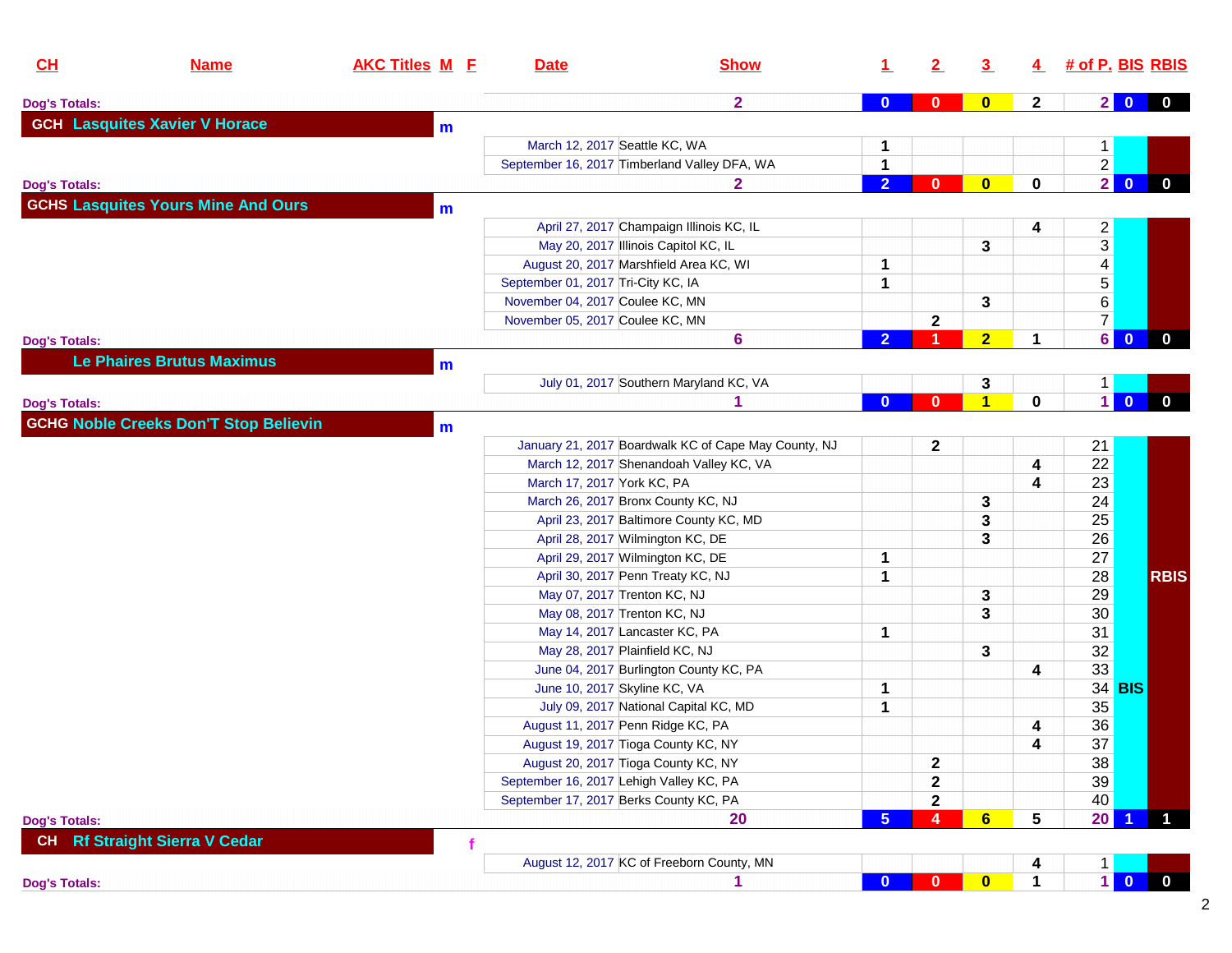| CL                   | <b>Name</b>                                       | <b>AKC Titles M E</b> | <b>Date</b>                                                                   | <b>Show</b>                                      | <u>1</u>                    | 2              | 3              |   |                         | $4$ # of P. BIS RBIS                   |
|----------------------|---------------------------------------------------|-----------------------|-------------------------------------------------------------------------------|--------------------------------------------------|-----------------------------|----------------|----------------|---|-------------------------|----------------------------------------|
| CH                   | <b>Skyhaven Hudson Heiress</b>                    |                       |                                                                               |                                                  |                             |                |                |   |                         |                                        |
|                      |                                                   |                       | March 04, 2017 Belle-City KC, MO                                              |                                                  |                             |                |                | 4 | $\mathbf 1$             |                                        |
|                      |                                                   |                       |                                                                               | May 07, 2017 Caddo KC of Texas, TX               | 1                           |                |                |   | $\overline{c}$          |                                        |
|                      |                                                   |                       |                                                                               | November 05, 2017 Brandon KC, of Mississippi, MS | 1                           |                |                |   | 3                       |                                        |
| <b>Dog's Totals:</b> |                                                   |                       |                                                                               | 3                                                | 2 <sup>1</sup>              | $\mathbf{0}$   | $\mathbf{0}$   |   | 3 <sup>1</sup>          | $\overline{\mathbf{0}}$<br>$\bf{0}$    |
|                      | <b>GCHB Slatons I Wanna B Big N Rich</b>          | m                     |                                                                               |                                                  |                             |                |                |   |                         |                                        |
|                      |                                                   |                       | September 18, 2017 St. Clair KC, MI                                           |                                                  |                             | $\mathbf{2}$   |                |   | 14                      |                                        |
| <b>Dog's Totals:</b> |                                                   |                       |                                                                               | 1                                                | $\bf{0}$                    |                | $\mathbf{0}$   | 0 | $\vert$ 1               | $\mathbf{0}$<br>$\mathbf 0$            |
|                      | <b>GCHS Starbrites Ellington V Cedar</b>          | m                     |                                                                               |                                                  |                             |                |                |   |                         |                                        |
| <b>BN RN CGC</b>     |                                                   |                       | May 19, 2017 Quincy KC, IL                                                    |                                                  |                             |                | 3              |   | 3                       |                                        |
| <b>BN RN CGC</b>     |                                                   |                       | July 22, 2017 Burlington KC, IL                                               |                                                  |                             |                | 3              |   | $\overline{\mathbf{4}}$ |                                        |
| <b>BN RN CGC</b>     |                                                   |                       | July 23, 2017 Burlington KC, IL                                               |                                                  |                             |                | 3              |   | $\overline{5}$          |                                        |
| <b>BN RN CGC</b>     |                                                   |                       | November 12, 2017 Ozarks KC, MO                                               |                                                  |                             |                |                | 4 | 6                       |                                        |
| <b>Dog's Totals:</b> |                                                   |                       |                                                                               | 4                                                | $\bf{0}$                    | $\mathbf{0}$   | 3              |   | $\vert$                 | $\overline{\mathbf{0}}$<br>$\mathbf 0$ |
|                      | <b>GCHB Thunderhills Hazel of Cannery Row</b>     | $\mathbf{m}$          |                                                                               |                                                  |                             |                |                |   |                         |                                        |
|                      |                                                   |                       | April 15, 2017 Sacramento KC, CA                                              |                                                  |                             |                |                |   | 1                       |                                        |
| <b>Dog's Totals:</b> |                                                   |                       |                                                                               |                                                  | $\mathbf{0}$                | $\bf{0}$       | $\mathbf{0}$   |   | $\vert$                 | $\mathbf{0}$<br>$\mathbf{0}$           |
|                      | <b>GCHB Tinkerbells Genevieve V Santas Forest</b> |                       |                                                                               |                                                  |                             |                |                |   |                         |                                        |
|                      |                                                   |                       |                                                                               |                                                  |                             |                |                |   |                         |                                        |
|                      |                                                   |                       | April 01, 2017 Chintimini KC, OR                                              |                                                  |                             |                | 3              |   | 6<br>$\overline{7}$     |                                        |
|                      |                                                   |                       | May 12, 2017 Klamath DF, OR<br>May 13, 2017 Klamath DF, OR                    |                                                  | $\mathbf 1$<br>$\mathbf{1}$ |                |                |   | $\overline{\bf 8}$      |                                        |
|                      |                                                   |                       | November 02, 2017 Rogue Valley KC, OR                                         |                                                  |                             | $\mathbf{2}$   |                |   | 9                       |                                        |
|                      |                                                   |                       | November 16, 2017 Umpqua KC, OR                                               |                                                  | 1                           |                |                |   | 10                      |                                        |
|                      |                                                   |                       | November 17, 2017 Umpqua KC, OR                                               |                                                  |                             |                | 3              |   | 11                      |                                        |
|                      |                                                   |                       | November 18, 2017 Umpqua KC, OR                                               |                                                  |                             | $\overline{2}$ |                |   | 12                      |                                        |
| <b>Dog's Totals:</b> |                                                   |                       |                                                                               | 7                                                | $\mathbf{3}$                | $\overline{2}$ | $\overline{2}$ | 0 | $\overline{7}$          | $\mathbf{0}$<br>$\bf{0}$               |
|                      | <b>GCHG Trademarks Aphrodite V Kashi</b>          |                       |                                                                               |                                                  |                             |                |                |   |                         |                                        |
| <b>BN RA</b>         |                                                   |                       |                                                                               |                                                  |                             |                |                |   |                         |                                        |
| <b>BN RA</b>         |                                                   |                       | December 02, 2017 Kennesaw KC, GA<br>December 10, 2017 Western Reserve KC, OH |                                                  | 1<br>1                      |                |                |   | 10<br>11                | <b>RBIS</b>                            |
|                      |                                                   |                       |                                                                               | 2                                                | $\overline{2}$              | $\mathbf{0}$   | $\mathbf{0}$   | 0 | $\mathbf{2}$            | $\Omega$                               |
| <b>Dog's Totals:</b> |                                                   |                       |                                                                               |                                                  |                             |                |                |   |                         |                                        |
|                      | <b>GCHB Vicdorys Pretty In Pink Diamonds</b>      |                       |                                                                               |                                                  |                             |                |                |   |                         |                                        |
|                      | <b>CD BN RA CGCA TKP</b>                          |                       | November 19, 2017 Whidbey Island KC, WA                                       |                                                  | 1<br>$\overline{A}$         |                |                |   | $\mathbf{1}$            |                                        |
| <b>Dog's Totals:</b> |                                                   |                       |                                                                               |                                                  |                             | $\mathbf{0}$   | $\bullet$      | 0 |                         | 100                                    |
|                      | <b>GCHP Vicdorys Unleash The Dark Knight</b>      | m                     |                                                                               |                                                  |                             |                |                |   |                         |                                        |
| <b>CGCA</b>          |                                                   |                       | January 15, 2017 Tacoma KC, WA                                                |                                                  |                             |                |                | 4 | 14                      |                                        |
| <b>CGCA</b>          |                                                   |                       | January 16, 2017 Gig Harbor KC, WA                                            |                                                  |                             |                |                | 4 | 15                      |                                        |
| <b>CGCA</b>          |                                                   |                       | February 24, 2017 Linn County KC, OR                                          |                                                  | 1                           |                |                |   |                         | 16 <b>BIS</b>                          |
| <b>CGCA</b>          |                                                   |                       | June 03, 2017 Yakima Valley KC, WA                                            |                                                  | 1                           |                |                |   |                         | 17 <b>BIS</b>                          |
| <b>CGCA</b>          |                                                   |                       | June 04, 2017 Yakima Valley KC, WA                                            |                                                  | 1                           |                |                |   | 18                      |                                        |
| <b>CGCA</b>          |                                                   |                       | July 08, 2017 Gig Harbor KC, WA                                               |                                                  |                             |                |                | 4 | 19                      |                                        |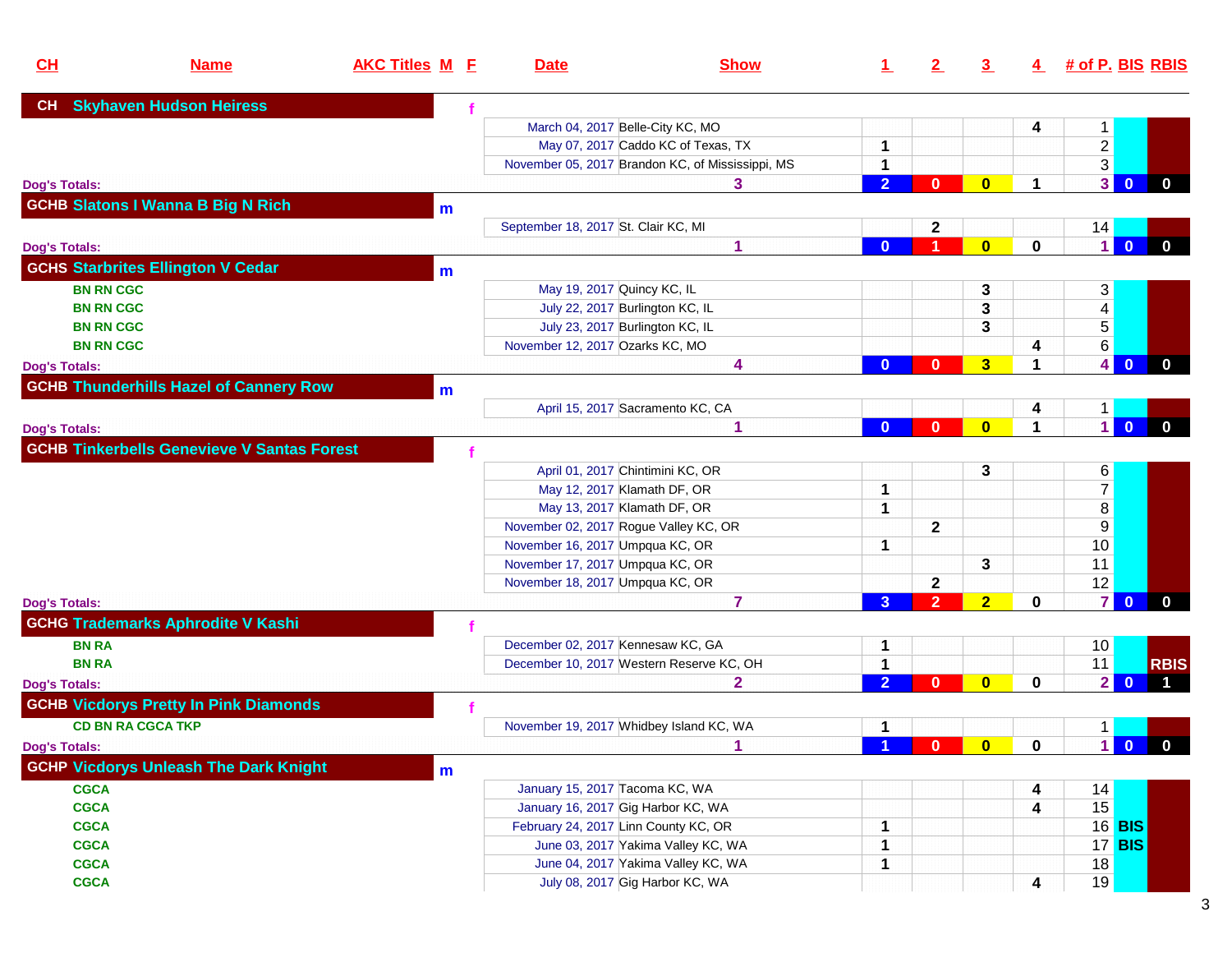| CL                           | <b>Name</b> | <b>AKC Titles M E</b> | <b>Date</b> | <b>Show</b>                                        |    |                 |    | 4  | <u># of P. BIS_RBIS</u> |          |
|------------------------------|-------------|-----------------------|-------------|----------------------------------------------------|----|-----------------|----|----|-------------------------|----------|
| <b>CGCA</b>                  |             |                       |             | July 22, 2017 Portland KC, OR                      |    |                 | 3  |    | 20                      |          |
| <b>CGCA</b>                  |             |                       |             | July 29, 2017 Hurricane Ridge KC of Washington, WA |    |                 |    |    | 21                      |          |
| <b>CGCA</b>                  |             |                       |             | August 19, 2017 Olympic KC, WA                     |    |                 |    |    | 22                      |          |
| <b>CGCA</b>                  |             |                       |             | August 20, 2017 Olympic KC, WA                     |    |                 |    | 4  | 23                      |          |
| <b>CGCA</b>                  |             |                       |             | October 21, 2017 Wenatchee KC, WA                  |    | 2               |    |    | 24                      |          |
| <b>Dog's Totals:</b>         |             |                       |             |                                                    |    |                 |    |    |                         | $\Omega$ |
| <b>Overall Group Totals:</b> |             |                       |             | 86                                                 | 25 | $\overline{14}$ | 21 | 26 |                         |          |

**# of P. = Number of placements in Group Comp. = Number of dogs in competition at the show**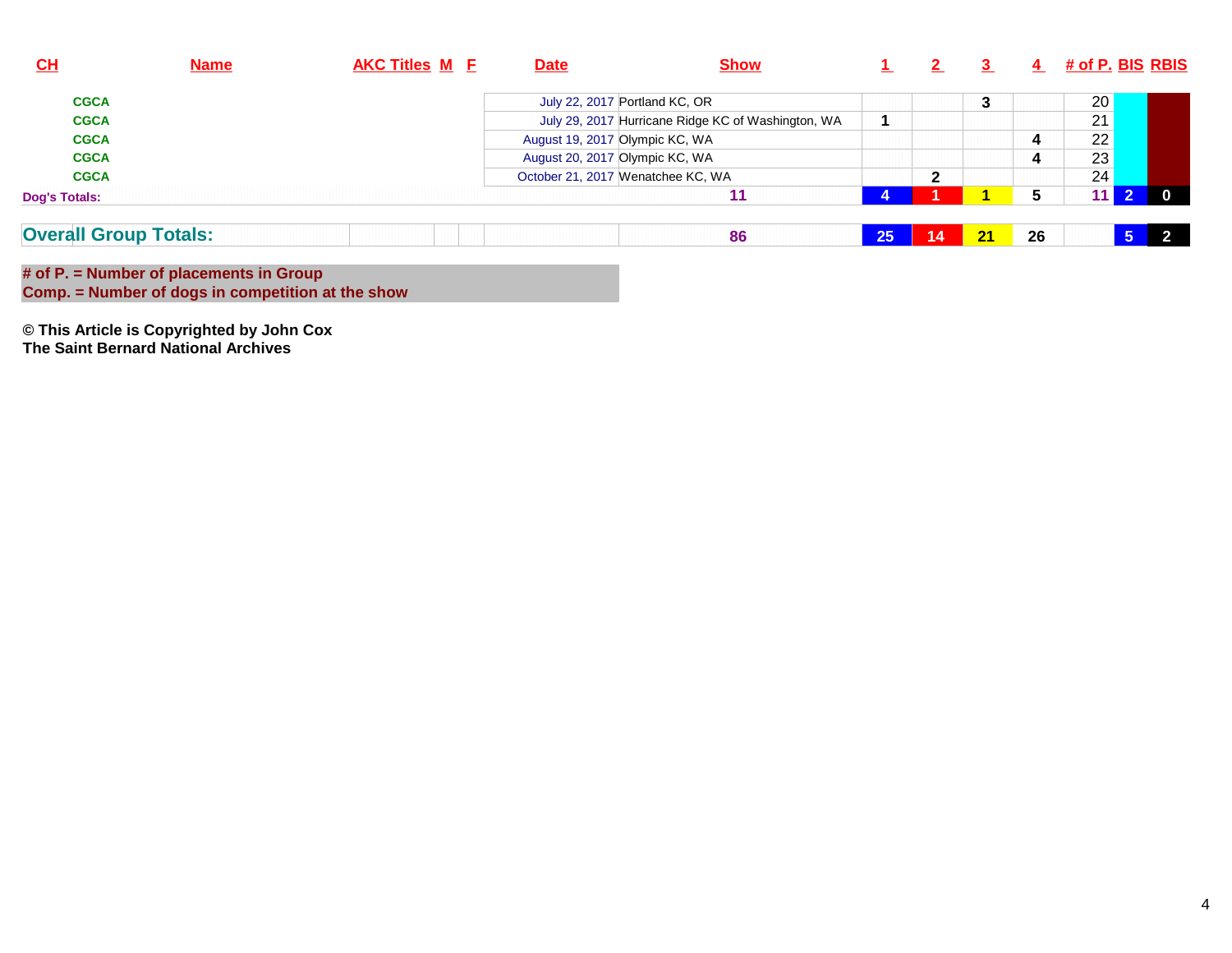|                                |                                                        |           |                   |                           | <b>Saint Bernard Specialty Show Wins For 2017</b>                                      |                          |               |                                      |              |          |
|--------------------------------|--------------------------------------------------------|-----------|-------------------|---------------------------|----------------------------------------------------------------------------------------|--------------------------|---------------|--------------------------------------|--------------|----------|
| CL                             | <b>Name</b>                                            | <b>ME</b> | <b>AKC Titles</b> | <b>Date</b>               | <b>Show</b>                                                                            | <b>BOB</b>               |               | <b>BOS W COMP.</b>                   | HІТ          | т        |
|                                | <b>Independent Specialty Shows, Trials &amp; Tests</b> |           |                   |                           |                                                                                        |                          |               |                                      |              |          |
| <b>GCHB</b> Alpine Mtn Abigail |                                                        |           |                   |                           |                                                                                        |                          |               |                                      |              |          |
|                                |                                                        |           |                   |                           | February 10, 2017 Central Indiana SBC, IN<br>February 11, 2017 Central Indiana SBC, IN | <b>BOB</b><br><b>BOB</b> |               | 23<br>13<br>13<br>24                 |              |          |
|                                |                                                        |           |                   |                           | March 03, 2017 SBC of Greater St. Louis, MO                                            |                          | <b>BOS</b> 25 | 31                                   |              |          |
|                                |                                                        |           |                   |                           | March 04, 2017 Heart of America SBC, MO                                                | <b>BOS</b>               |               | 26<br>33                             |              |          |
|                                |                                                        |           |                   |                           | March 05, 2017 SBC of Greater St. Louis, MO                                            | <b>BOB</b>               |               | 27<br>29                             |              |          |
|                                |                                                        |           |                   |                           | March 17, 2017 Middle Atlantic SBC, PA                                                 |                          | <b>BOS 28</b> | 11                                   |              |          |
|                                |                                                        |           |                   |                           | March 18, 2017 Middle Atlantic SBC, PA                                                 |                          | <b>BOS 29</b> | 12                                   |              |          |
|                                |                                                        |           |                   |                           | March 19, 2017 Greater Washington SBC, PA                                              | <b>BOB</b>               |               | 11<br>30                             |              |          |
|                                |                                                        |           |                   |                           | April 07, 2017 Northern Illinois SBC, IL                                               | <b>BOB</b>               |               | 31<br>9                              |              |          |
|                                |                                                        |           |                   |                           | April 07, 2017 Northern Illinois SBC, IL                                               | <b>BOB</b>               |               | 32<br>10                             |              |          |
|                                |                                                        |           |                   |                           | April 08, 2017 Greater Milwaukee SBC, WI                                               |                          | <b>BOS</b> 33 | 18                                   |              |          |
|                                |                                                        |           |                   | May 06, 2017 Ohio SBC, OH |                                                                                        |                          | <b>BOS 34</b> | 26                                   |              |          |
|                                |                                                        |           |                   | May 07, 2017 Ohio SBC, OH |                                                                                        |                          | <b>BOS 35</b> | 17                                   |              |          |
|                                |                                                        |           |                   |                           | May 13, 2017 New England SBC, NY                                                       | <b>BOB</b>               |               | 37<br>21                             |              |          |
|                                |                                                        |           |                   |                           | May 13, 2017 New England SBC, NY                                                       |                          | <b>BOS 36</b> | 19                                   |              |          |
|                                |                                                        |           |                   |                           | May 14, 2017 SBC of Finger Lakes, NY                                                   |                          | <b>BOS</b> 38 | 18                                   |              |          |
|                                |                                                        |           |                   |                           | May 14, 2017 SBC of Finger Lakes, NY                                                   |                          | <b>BOS</b> 39 | 18                                   |              |          |
|                                |                                                        |           |                   |                           | May 27, 2017 SBC of Greater Detroit, MI                                                |                          | <b>BOS 40</b> | 13                                   |              |          |
|                                |                                                        |           |                   |                           | December 07, 2017 North Texas SBC, TX                                                  | <b>BOB</b>               |               | 30<br>41                             |              |          |
| Dog's totals:                  |                                                        |           |                   |                           | 19                                                                                     | 9                        | 10            | 352<br>19                            |              | $\bf{0}$ |
|                                | <b>Alpine Mtn Bertram</b>                              | m         |                   |                           | September 02, 2017 Northern New Jersey SBC, NJ                                         | <b>BOB</b>               |               | $\mathbf{1}$<br>17                   |              |          |
| Dog's totals:                  |                                                        |           |                   |                           |                                                                                        | 1                        | $\bf{0}$      | $\mathbf 1$<br>17                    | $\mathbf{0}$ | $\bf{0}$ |
|                                | Alpine Mtn Notoriousmaikai-Makai                       |           |                   |                           |                                                                                        |                          |               |                                      |              |          |
|                                |                                                        |           |                   |                           | December 09, 2017 Maumee Valley SBC, MI                                                |                          | <b>BOS</b>    | $\overline{1}$<br>12                 |              |          |
| Dog's totals:                  |                                                        |           |                   |                           |                                                                                        | $\mathbf{0}$             |               | $\mathbf{1}$<br>12                   |              | $\bf{0}$ |
|                                | <b>Alpine Mtn Uncharted Territory</b>                  | m         |                   |                           | December 07, 2017 North Texas SBC, TX                                                  |                          |               | 30                                   |              |          |
|                                |                                                        |           |                   |                           |                                                                                        | $\mathbf{0}$             | BOS           | $\overline{1}$<br>$\mathbf{1}$<br>30 | $\bf{0}$     | $\bf{0}$ |
| Dog's totals:                  | <b>Ambersand Avalanche At Oisin</b>                    |           |                   |                           |                                                                                        |                          |               |                                      |              |          |
|                                |                                                        |           |                   |                           | December 01, 2017 SBC of Greater Detroit, MI                                           |                          | BOS           | 5 <sup>1</sup><br>$\overline{1}$     |              |          |
|                                |                                                        |           |                   |                           |                                                                                        | $\mathbf{0}$             |               | 5 <br>1                              | $\bf{0}$     | $\bf{0}$ |
| Dog's totals:<br><b>GCH</b>    | <b>Berics Sweet Retreat</b>                            | m         |                   |                           |                                                                                        |                          |               |                                      |              |          |
|                                |                                                        |           |                   |                           | May 13, 2017 New England SBC, NY                                                       |                          | <b>BOS</b>    | $\overline{5}$<br>21                 |              |          |
| Dog's totals:                  |                                                        |           |                   |                           |                                                                                        | $\bf{0}$                 |               | 21<br>$\mathbf{1}$                   | $\bf{0}$     | $\bf{0}$ |
| <b>GCH</b>                     | <b>Cedar Lanes Malachi O'Cornerstone</b>               | m         |                   |                           |                                                                                        |                          |               |                                      |              |          |
|                                |                                                        |           |                   |                           | September 01, 2017 Northern New Jersey SBC, NJ                                         | <b>BOB</b>               |               | $ 10\rangle$<br>19                   |              |          |
| Dog's totals:                  |                                                        |           |                   |                           |                                                                                        |                          | 0             | 19<br>$\mathbf{1}$                   | $\bf{0}$     | 0        |
|                                |                                                        |           |                   |                           |                                                                                        |                          |               |                                      |              |          |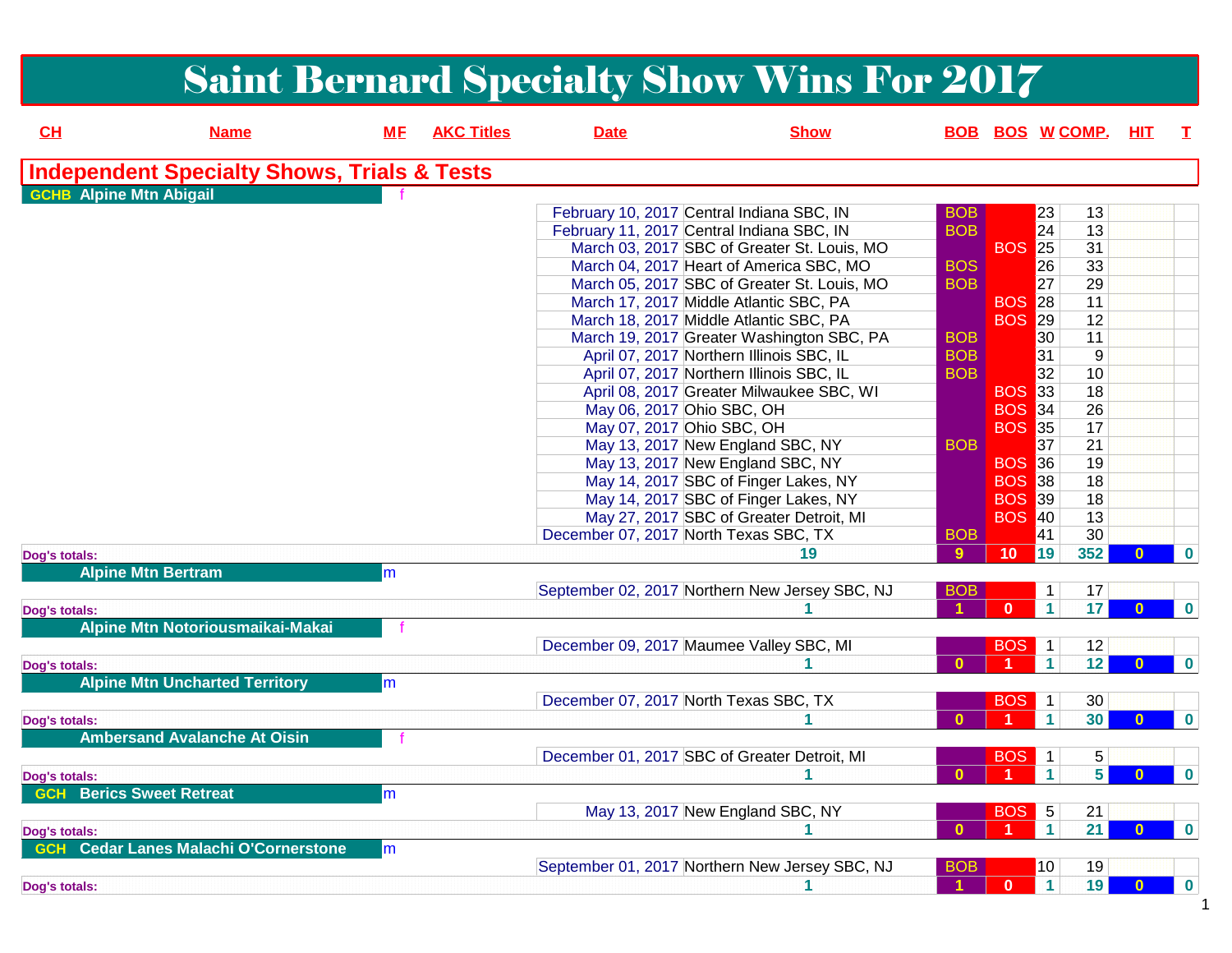| CH            | <b>Name</b>                                   | <u>MF</u>     | <b>AKC Titles</b> | <b>Date</b>                         | <b>Show</b>                                    |                 | <b>BOB BOS W COMP. HIT</b> |                 |                     |              | $\mathbf{T}$     |
|---------------|-----------------------------------------------|---------------|-------------------|-------------------------------------|------------------------------------------------|-----------------|----------------------------|-----------------|---------------------|--------------|------------------|
| <b>CH</b>     | <b>Cornerstones Just What The Dr Ordered</b>  |               |                   |                                     |                                                |                 |                            |                 |                     |              |                  |
|               |                                               |               |                   |                                     | September 01, 2017 Northern New Jersey SBC, NJ |                 | <b>BOS</b>                 | $\mathbf{1}$    | 19                  |              |                  |
|               |                                               |               |                   |                                     | September 02, 2017 Northern New Jersey SBC, NJ |                 | <b>BOS</b>                 | $\overline{2}$  | 17                  |              |                  |
| Dog's totals: |                                               |               |                   |                                     | $\mathbf{2}$                                   | $\mathbf{0}$    | $\overline{2}$             | $\overline{2}$  | 36                  | $\bf{0}$     | $\boldsymbol{0}$ |
| <b>CH</b>     | <b>Dementhons Crystal Blue Persuasion</b>     | lm            |                   |                                     |                                                |                 |                            |                 |                     |              |                  |
|               |                                               |               |                   |                                     | March 24, 2017 North Texas SBC, TX             | <b>BOB</b>      |                            | 1               | $\overline{7}$      |              |                  |
| Dog's totals: |                                               |               |                   |                                     |                                                |                 | $\mathbf{0}$               | $\mathbf{1}$    | $\mathbf{7}$        | $\mathbf{0}$ | $\mathbf 0$      |
|               | <b>GCH</b> Eidelkeits Chachem                 | m             |                   |                                     |                                                |                 |                            |                 |                     |              |                  |
|               |                                               |               |                   |                                     | June 09, 2017 Greater Twin Cities SBC, MN      |                 | <b>BOS</b>                 | $\mathbf{1}$    | 21                  |              |                  |
|               |                                               |               |                   |                                     | June 09, 2017 Greater Twin Cities SBC, MN      |                 | <b>BOS</b>                 | $\overline{2}$  | 19                  |              |                  |
| Dog's totals: |                                               |               |                   |                                     | 2.                                             | $\mathbf{0}$    | $\overline{2}$             | $\overline{2}$  | 40                  | $\mathbf{0}$ | $\bf{0}$         |
|               | <b>GHCG Elbas Aristo Presto</b>               | $\mathsf{Im}$ |                   |                                     |                                                |                 |                            |                 |                     |              |                  |
|               |                                               |               |                   |                                     | February 10, 2017 Central Indiana SBC, IN      |                 | <b>BOS 13</b>              |                 | 13                  |              |                  |
|               |                                               |               |                   |                                     | February 11, 2017 Central Indiana SBC, IN      |                 | <b>BOS</b> 14              |                 | 13                  |              |                  |
|               |                                               |               |                   |                                     | March 03, 2017 Heart of America SBC, MO        | <b>BOB</b>      |                            | 15              | 36                  |              |                  |
|               |                                               |               |                   |                                     | March 03, 2017 SBC of Greater St. Louis, MO    | <b>BOB</b>      |                            | 16              | 31                  |              |                  |
|               |                                               |               |                   |                                     | March 04, 2017 Heart of America SBC, MO        |                 | <b>BOS</b> 17              |                 | 33                  |              |                  |
|               |                                               |               |                   |                                     | March 05, 2017 SBC of Greater St. Louis, MO    |                 | <b>BOS 18</b>              |                 | 29                  |              |                  |
|               |                                               |               |                   |                                     | April 20, 2017 SBC of Greater San Jose, CA     |                 | <b>BOS 19</b>              |                 | 31                  |              |                  |
|               |                                               |               |                   |                                     | April 22, 2017 Sacramento Sierra SBC, CA       |                 | <b>BOS 20</b>              |                 | 37                  |              |                  |
|               |                                               |               |                   |                                     | April 23, 2017 Sacramento Sierra SBC, CA       | <b>BOB</b>      |                            | 21              | 31                  |              |                  |
|               |                                               |               |                   | May 07, 2017 Ohio SBC, OH           |                                                | <b>BOB</b>      |                            | 22              | 17                  |              |                  |
|               |                                               |               |                   |                                     | May 13, 2017 New England SBC, NY               | <b>BOB</b>      |                            | 23              | 19                  |              |                  |
|               |                                               |               |                   |                                     |                                                | <b>BOB</b>      |                            | $\overline{24}$ | 18                  |              |                  |
|               |                                               |               |                   |                                     | May 14, 2017 SBC of Finger Lakes, NY           | <b>BOB</b>      |                            | 25              | 18                  |              |                  |
|               |                                               |               |                   |                                     | May 14, 2017 SBC of Finger Lakes, NY           | <b>BOB</b>      |                            | 26              | 13                  |              |                  |
|               |                                               |               |                   |                                     | May 27, 2017 SBC of Greater Detroit, MI        |                 | <b>BOS 27</b>              |                 | 91                  |              |                  |
|               |                                               |               |                   |                                     | October 17, 2017 SBC of America Regional, PA   |                 |                            |                 |                     |              |                  |
|               |                                               |               |                   | October 19, 2017 SBC of America, PA |                                                |                 | <b>BOS</b>                 | 28              | 125                 |              |                  |
|               |                                               |               |                   |                                     | December 01, 2017 SBC of Greater Atlanta, GA   | <b>BOB</b>      |                            | 29              | 8<br>$\overline{7}$ |              |                  |
|               |                                               |               |                   |                                     | December 02, 2017 SBC of Greater Atlanta, GA   | <b>BOB</b>      |                            | $ 30\rangle$    |                     |              |                  |
|               |                                               |               |                   |                                     | December 09, 2017 Maumee Valley SBC, MI        | <b>BOB</b>      |                            | 31              | 12                  |              |                  |
|               |                                               |               |                   |                                     | December 10, 2017 Maumee Valley SBC, MI        | <b>BOB</b>      |                            | 32              | 13                  |              |                  |
| Dog's totals: |                                               |               |                   |                                     | 20                                             | 12 <sub>2</sub> | 8                          | 20              | 595                 |              | $\bf{0}$         |
| <b>GCH</b>    | <b>Kryskara Silver Trailblazer</b>            |               |                   |                                     |                                                |                 |                            |                 |                     |              |                  |
|               | <b>CGC</b>                                    |               |                   |                                     | March 03, 2017 Heart of America SBC, MO        |                 | <b>BOS</b>                 | $\overline{2}$  | 36                  |              |                  |
| Dog's totals: |                                               |               |                   |                                     |                                                | $\mathbf{0}$    | $\overline{1}$             | $\mathbf{1}$    | 36                  | $\bf{0}$     | $\bf{0}$         |
| CH            | <b>Lone Cedars Brilliant Light of Vicdory</b> |               |                   |                                     |                                                |                 |                            |                 |                     |              |                  |
|               |                                               |               |                   |                                     | August 11, 2017 SBC of Puget Sound, WA         |                 | <b>BOS</b>                 | $\overline{2}$  | 23                  |              |                  |
| Dog's totals: |                                               |               |                   |                                     |                                                | $\mathbf{0}$    | $\blacktriangleleft$       | $\mathbf{1}$    | 23                  | $\bf{0}$     | $\bf{0}$         |
|               | <b>GCHB Nobels Fierce Warrior V Jamelles</b>  | m             |                   |                                     |                                                |                 |                            |                 |                     |              |                  |
|               |                                               |               |                   |                                     | February 17, 2017 SBC of San Diego, CA         |                 | <b>BOS</b>                 | 4               | 10                  |              |                  |
|               |                                               |               |                   |                                     | February 17, 2017 SBC of San Diego, CA         |                 | <b>BOS</b>                 | 5               | 10                  |              |                  |
|               |                                               |               |                   |                                     | April 21, 2017 SBC of Pacific Coast, CA        |                 | <b>BOS</b>                 | $\,6$           | 31                  |              |                  |
| Dog's totals: |                                               |               |                   |                                     | 3.                                             | $\mathbf{0}$    | 3 <sup>°</sup>             | 3 <sup>1</sup>  | 51                  | $\bf{0}$     | 0                |

2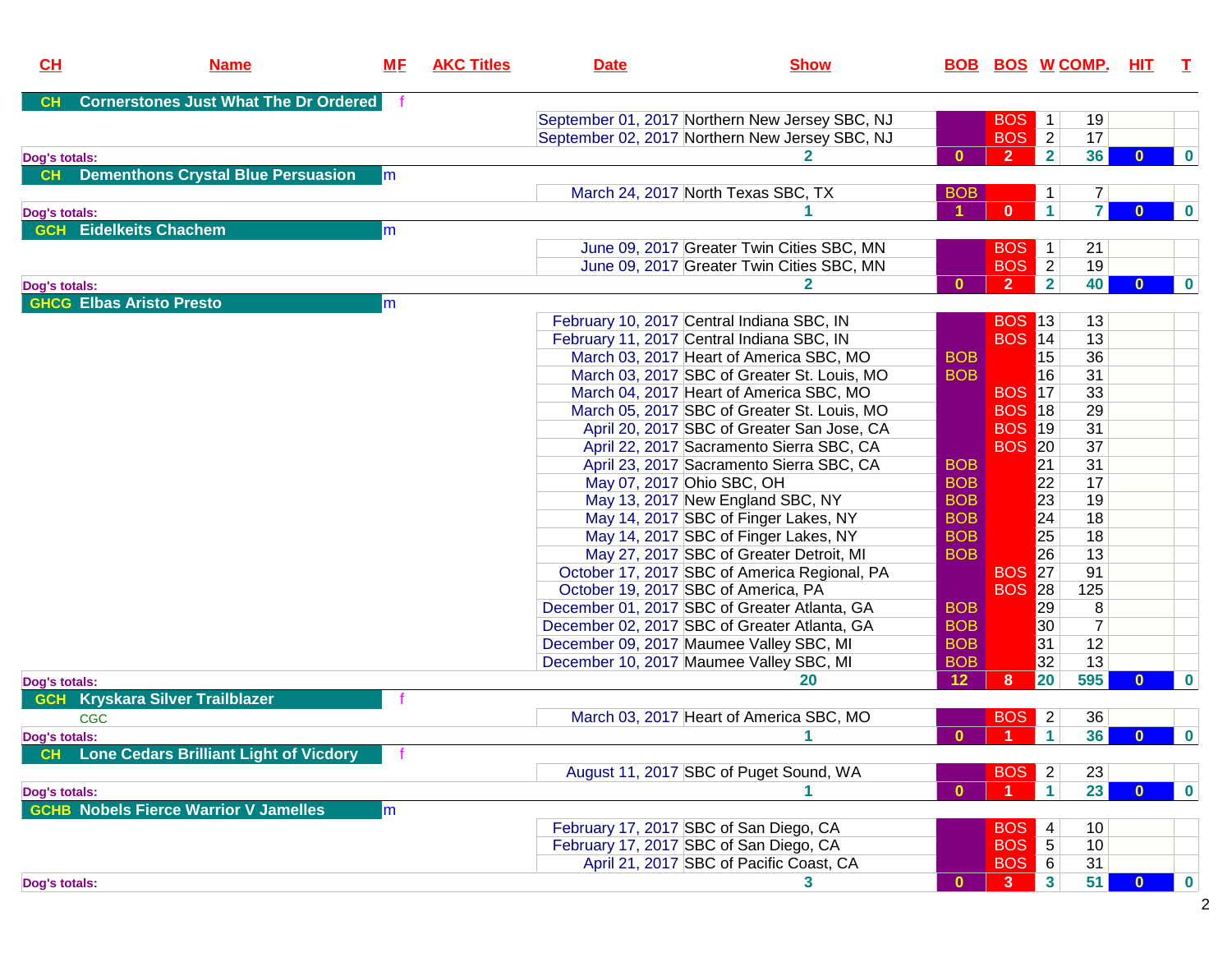| CL            | <b>Name</b>                                 | <u>MF</u> | <b>AKC Titles</b> | <b>Date</b>                             | <b>Show</b>                                   |                      | <u>BOB BOS W COMP.</u> |                         |                 | <u>HIT</u>   | T        |
|---------------|---------------------------------------------|-----------|-------------------|-----------------------------------------|-----------------------------------------------|----------------------|------------------------|-------------------------|-----------------|--------------|----------|
| CH            | <b>Ramblewoods Brooke</b>                   |           |                   |                                         |                                               |                      |                        |                         |                 |              |          |
|               |                                             |           |                   |                                         | April 08, 2017 Greater Milwaukee SBC, WI      |                      | BOS <sup>1</sup>       |                         | 19              |              |          |
| Dog's totals: |                                             |           |                   |                                         |                                               | $\mathbf{0}$         |                        | $\blacktriangleleft$    | 19              | $\mathbf{0}$ | $\bf{0}$ |
| CH            | <b>Saffos I Kick Up</b>                     |           |                   |                                         |                                               |                      |                        |                         |                 |              |          |
|               |                                             |           |                   |                                         | June 09, 2017 Greater Twin Cities SBC, MN     | <b>BOB</b>           |                        |                         | 19              |              |          |
| Dog's totals: |                                             |           |                   |                                         |                                               | $\blacktriangleleft$ | $\mathbf{0}$           | $\bf{0}$                | 19              | $\mathbf{0}$ | $\bf{0}$ |
|               | <b>GCHS Sandcastles Indecent Proposal</b>   |           |                   |                                         |                                               |                      |                        |                         |                 |              |          |
|               |                                             |           |                   |                                         | April 20, 2017 SBC of Greater San Jose, CA    | <b>BOB</b>           |                        | 14                      | 31              |              |          |
|               |                                             |           |                   |                                         | April 21, 2017 SBC of Pacific Coast, CA       | <b>BOB</b>           |                        | 15                      | 31              |              |          |
|               |                                             |           |                   |                                         | April 22, 2017 Sacramento Sierra SBC, CA      | <b>BOB</b>           |                        | 16                      | 37              |              |          |
|               |                                             |           |                   |                                         | April 23, 2017 Sacramento Sierra SBC, CA      |                      | <b>BOS 17</b>          |                         | 31              |              |          |
|               |                                             |           |                   |                                         | May 20, 2017 SBC of Southern Oregon, OR       | <b>BOB</b>           |                        | 18                      | 29              |              |          |
|               |                                             |           |                   |                                         | May 21, 2017 SBC of Southern Oregon, OR       | <b>BOB</b>           |                        | 19                      | 29              |              |          |
|               |                                             |           |                   |                                         | June 09, 2017 Greater Twin Cities SBC, MN     | <b>BOB</b>           |                        | 20                      | 20              |              |          |
|               |                                             |           |                   |                                         | July 21, 2017 Willamette Valley SBC, OR       | <b>BOS</b>           |                        | 21                      | $\overline{22}$ |              |          |
|               |                                             |           |                   |                                         | July 21, 2017 Willamette Valley SBC, OR       |                      | <b>BOS 22</b>          |                         | 20              |              |          |
|               |                                             |           |                   |                                         | October 16, 2017 SBC of America, Regional, PA | <b>BOB</b>           |                        | 23                      | 91              |              |          |
|               |                                             |           |                   |                                         | October 17, 2017 SBC of America, Regional, PA | <b>BOB</b>           |                        | 24                      | 91              |              |          |
|               |                                             |           |                   | October 19, 2017 SBC of America, PA     |                                               | <b>BOB</b>           |                        | 25                      | 125             |              |          |
| Dog's totals: |                                             |           |                   |                                         | $12 \overline{ }$                             | 10 <sup>°</sup>      | 2 <sup>7</sup>         | <b>12</b>               | 557             | $\bf{0}$     | $\bf{0}$ |
|               | <b>GCHB</b> Sandrimars Buffett Rocks Revilo | m         |                   |                                         |                                               |                      |                        |                         |                 |              |          |
|               | <b>CGCA</b>                                 |           |                   |                                         | May 20, 2017 SBC of Southern Oregon, OR       |                      | BOS 4                  |                         | 29              |              |          |
|               | <b>CGCA</b>                                 |           |                   |                                         | May 21, 2017 SBC of Southern Oregon, OR       |                      | <b>BOS</b>             | $\vert 5 \vert$         | 29              |              |          |
| Dog's totals: |                                             |           |                   |                                         | $\mathbf{2}$                                  | $\mathbf{0}$         | $\overline{2}$         | $\overline{\mathbf{2}}$ | 58              | $\bf{0}$     | $\bf{0}$ |
|               | <b>GCH</b> Stars Just Jillin                |           |                   |                                         |                                               |                      |                        |                         |                 |              |          |
|               |                                             |           |                   |                                         | March 24, 2017 North Texas SBC, TX            |                      | BOS 3                  |                         | 7               |              |          |
| Dog's totals: |                                             |           |                   |                                         |                                               | $\Omega$             |                        | $\blacktriangleleft$    | $\overline{7}$  | $\mathbf{0}$ | $\bf{0}$ |
|               | <b>Summerlyns Very Much A Lady</b>          |           |                   |                                         |                                               |                      |                        |                         |                 |              |          |
| <b>CGC</b>    |                                             |           |                   | February 17, 2017 SBC of San Diego, CA  |                                               | <b>BOB</b>           |                        | $\overline{2}$          | 10              |              |          |
| <b>CGC</b>    |                                             |           |                   | February 17, 2017 SBC of San Diego, CA  |                                               | <b>BOB</b>           |                        | $\overline{3}$          | 10              |              |          |
|               |                                             |           |                   |                                         | 2                                             | $\overline{2}$       | $\mathbf{0}$           | $\overline{\mathbf{2}}$ | 20 <sup>°</sup> | $\bf{0}$     | $\bf{0}$ |
| Dog's totals: | <b>GCHS Trademarks Aphrodite V Kashi</b>    |           |                   |                                         |                                               |                      |                        |                         |                 |              |          |
|               |                                             |           |                   |                                         | December 01, 2017 SBC of Greater Atlanta, GA  |                      | <b>BOS</b> 5           |                         | 8               |              |          |
|               | <b>BN RA</b>                                |           |                   |                                         | December 02, 2017 SBC of Greater Atlanta, GA  |                      | BOS <sub>6</sub>       |                         | $\overline{7}$  |              |          |
|               | <b>BN RA</b>                                |           |                   |                                         |                                               |                      |                        |                         |                 |              |          |
|               | <b>BN RA</b>                                |           |                   | December 10, 2017 Maumee Valley SBC, MI |                                               |                      | BOS 7                  |                         | 13              |              |          |
| Dog's totals: |                                             |           |                   |                                         | 3                                             | $\mathbf{0}$         | 3 <sup>2</sup>         | $\mathbf{3}$            | 28              | $\mathbf{0}$ | $\bf{0}$ |
|               | <b>GCHB Trademarks Redhot Star Gazer</b>    | m         |                   |                                         |                                               |                      |                        |                         |                 |              |          |
|               |                                             |           |                   |                                         | March 17, 2017 Middle Atlantic SBC, PA        | <b>BOB</b>           |                        | $\overline{5}$          | 11              |              |          |
|               |                                             |           |                   |                                         | March 19, 2017 Greater Washington SBC, PA     |                      | <b>BOS</b>             | $6\overline{6}$         | 11              |              |          |
|               |                                             |           |                   |                                         | April 07, 2017 Northern Illinois SBC, IL      |                      | <b>BOS</b>             | $\overline{7}$          | 9               |              |          |
|               |                                             |           |                   |                                         | April 07, 2017 Northern Illinois SBC, IL      |                      | <b>BOS</b>             | 8                       | 10              |              |          |
|               |                                             |           |                   |                                         | April 08, 2017 Greater Milwaukee SBC, WI      | <b>BOB</b>           |                        | 9                       | 18              |              |          |
|               |                                             |           |                   |                                         | April 08, 2017 Greater Milwaukee SBC, WI      | <b>BOB</b>           |                        | $ 10\rangle$            | 19              |              |          |
|               |                                             |           |                   | May 06, 2017 Ohio SBC, OH               |                                               | <b>BOB</b>           |                        | 11                      | 26              |              |          |
|               |                                             |           |                   |                                         |                                               |                      |                        |                         |                 |              | 3        |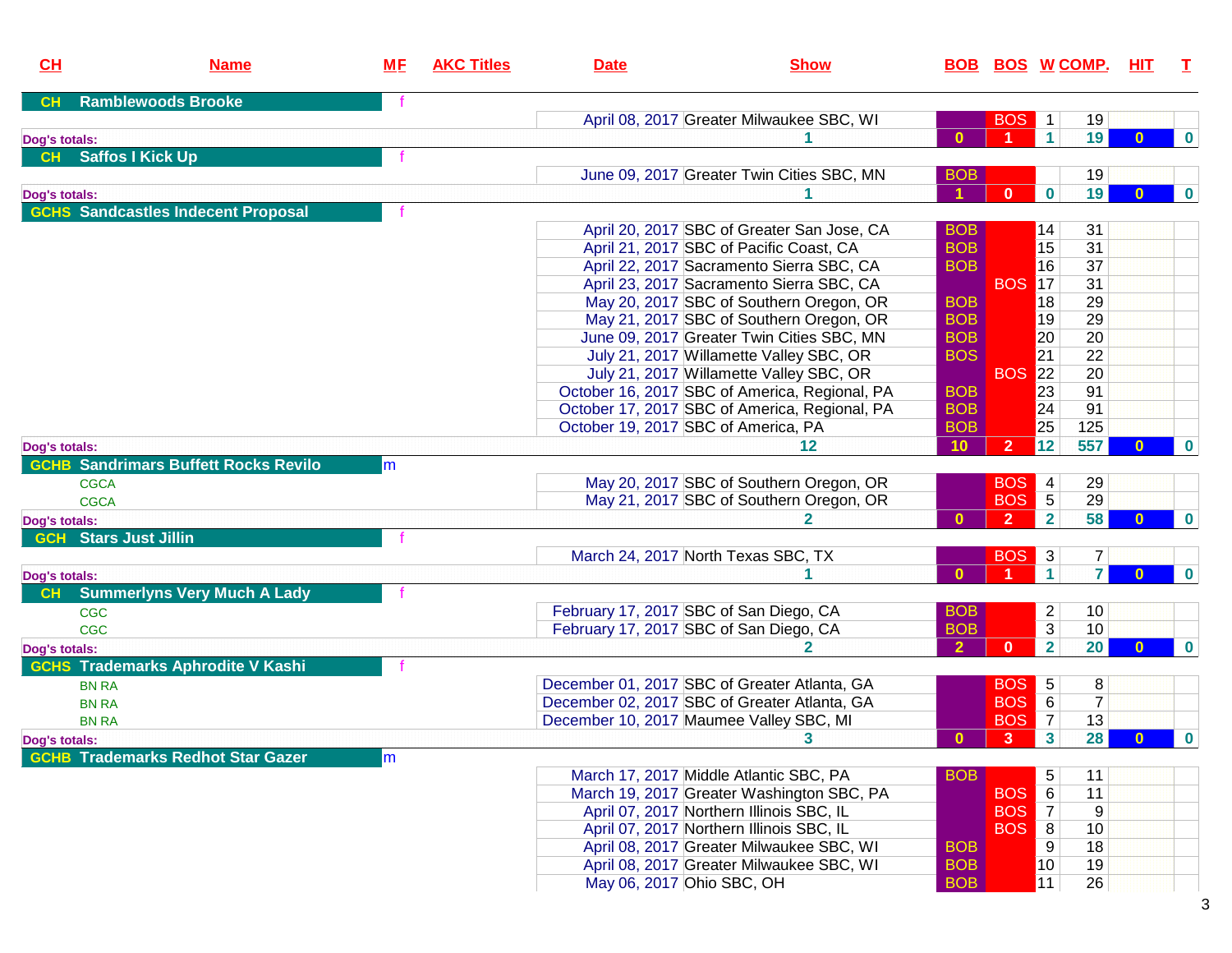| CH                     | <b>Name</b>                                            | <b>ME</b> | <b>AKC Titles</b> | <b>Date</b> | <b>Show</b>                                  | <b>BOB</b>     | <b>BOS WCOMP.</b> |                      |              | <b>HIT</b>    | $\mathbf{T}$   |
|------------------------|--------------------------------------------------------|-----------|-------------------|-------------|----------------------------------------------|----------------|-------------------|----------------------|--------------|---------------|----------------|
|                        |                                                        |           |                   |             | October 16, 2017 SBC of America Retional, PA |                | <b>BOS 12</b>     |                      | 91           |               |                |
|                        |                                                        |           |                   |             | December 01, 2017 SBC of Greater Detroit, MI | <b>BOB</b>     |                   | 13                   | 5            |               |                |
| Dog's totals:          |                                                        |           |                   |             |                                              | 5 <sup>5</sup> | 4                 | 9                    | 200          | 0             | $\bf{0}$       |
| <b>GCHS</b>            | <b>Vicdorys Unleash The Dark Knight</b>                | lm.       |                   |             |                                              |                |                   |                      |              |               |                |
| <b>CGCA</b>            |                                                        |           |                   |             | February 12, 2017 SBC of Puget Sound, WA     | <b>BOB</b>     |                   | 4                    | 28           |               |                |
| <b>CGCA</b>            |                                                        |           |                   |             | July 21, 2017 Willamette Valley SBC, OR      | <b>BOB</b>     |                   | 5                    | 20           |               |                |
| CGCA                   |                                                        |           |                   |             | July 21, 2017 Willamette Valley SBC, OR      |                | <b>BOS</b>        | 6                    | 22           |               |                |
| CGCA                   |                                                        |           |                   |             | August 11, 2017 SBC of Puget Sound, WA       | <b>BOB</b>     |                   | $\overline{7}$       | 23           |               |                |
| Dog's totals:          |                                                        |           |                   |             |                                              | 3              |                   | 4                    | 93           | 0             | $\bf{0}$       |
|                        | <b>Vonnakens Allora of Loramar</b>                     |           |                   |             |                                              |                |                   |                      |              |               |                |
|                        |                                                        |           |                   |             | February 12, 2017 SBC of Puget Sound, WA     |                | <b>BOS</b>        | $\mathbf{1}$         | 14           |               |                |
| Dog's totals:          |                                                        |           |                   |             |                                              | $\mathbf{0}$   |                   | $\blacktriangleleft$ | 14           |               | $\bf{0}$       |
|                        | Who Dat's A Lee Saint Fire On The Bayoum               |           |                   |             |                                              |                |                   |                      |              |               |                |
|                        |                                                        |           |                   |             | March 18, 2017 Middle Atlantic SBC, PA       | <b>BOB</b>     |                   |                      | 12           |               |                |
| Dog's totals:          |                                                        |           |                   |             |                                              |                | $\bf{0}$          |                      | 12           | $\mathbf{0}$  | $\bf{0}$       |
|                        | <b>Independent Specialty Shows, Trials &amp; Tests</b> |           |                   |             |                                              |                |                   |                      |              |               |                |
|                        | <b>Excaliburs Nobility</b>                             |           |                   |             |                                              |                |                   |                      |              |               |                |
|                        |                                                        |           |                   |             | October 20, 2017 SBC of America #79/44/13 PA |                |                   |                      |              | NB 186.5 1    |                |
| Dog's totals:          |                                                        |           |                   |             |                                              | $\mathbf{0}$   | $\mathbf{0}$      | $\bf{0}$             | $\mathbf{0}$ |               |                |
|                        | <b>GCH</b> Juel Kreeks A Rockstar For Vicdory          |           |                   |             |                                              |                |                   |                      |              |               |                |
| CGCA                   |                                                        |           |                   |             | August 11, 2017 SBC of Puget Sound, WA       |                |                   |                      |              | <b>NB172</b>  | $\overline{1}$ |
| Dog's totals:          |                                                        |           |                   |             |                                              | $\mathbf{0}$   | $\mathbf{0}$      | $\bf{0}$             | $\mathbf{0}$ |               |                |
|                        | <b>Vicdorys N Winters R U Jealous Yet?</b>             |           |                   |             |                                              |                |                   |                      |              |               |                |
| CD                     |                                                        |           |                   |             | February 12, 2017 SBC of Puget Sound, WA     |                |                   |                      |              | <b>NB 179</b> | $\overline{2}$ |
| Dog's totals:          |                                                        |           |                   |             |                                              | $\Omega$       | $\Omega$          | $\bf{0}$             | $\mathbf{0}$ |               | $\overline{1}$ |
| <b>Overall totals:</b> |                                                        |           |                   |             |                                              | 46             | 46                |                      |              | 3             |                |

#### **BOS was first awarded in 1942**

 **There were NO National Specialties in 1944, 1945, 1947 & 1962 W = Number of BOB/BOS win at independent specialty showsComp. = Number of dogs in competition at the show**

**T = Number of HIT win at independent specialty trials**

**\* = AKC Rescinded award**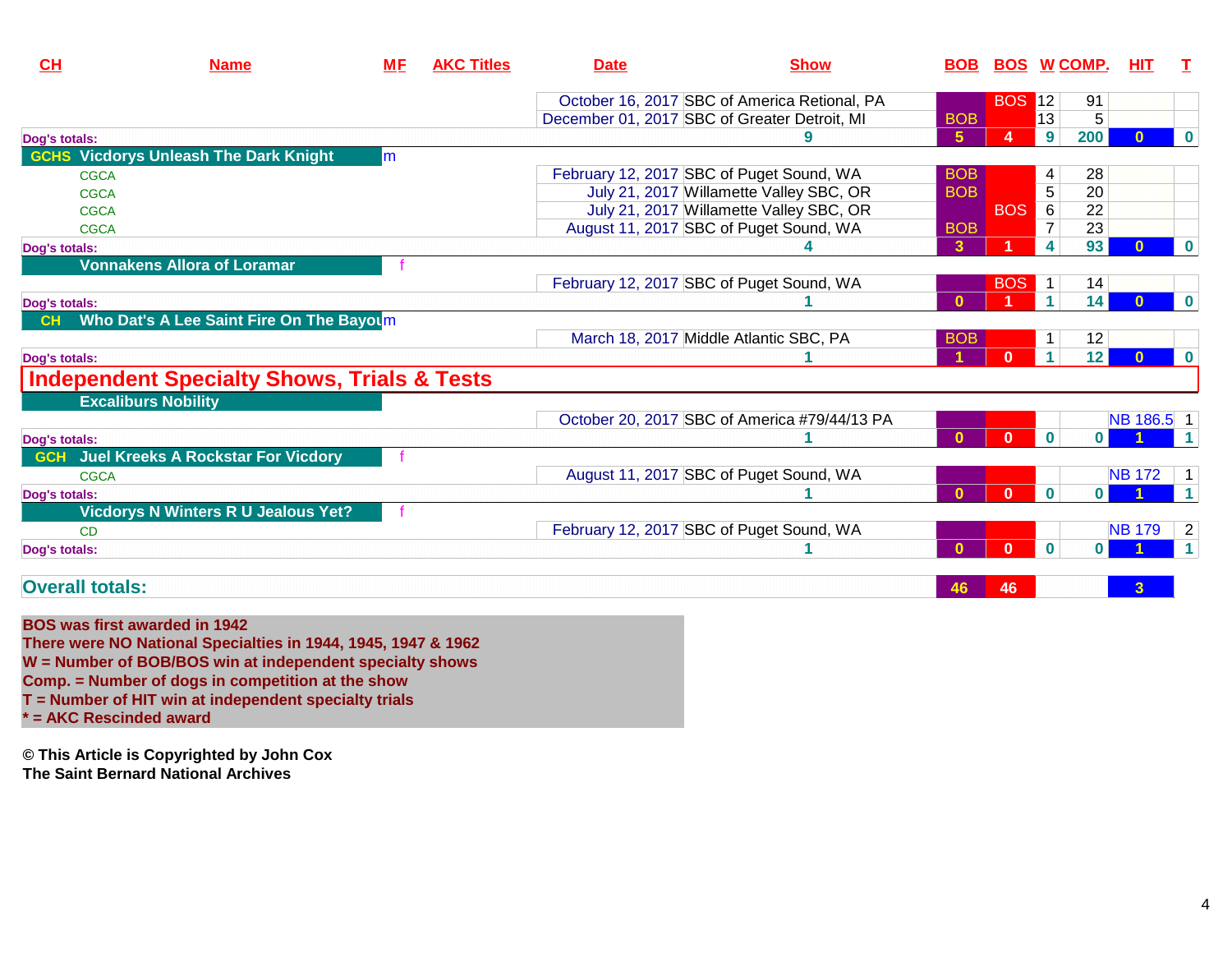# Saint Bernard AKC High In Trial Breakdown For 2017

| CL            | <b>AKC Performance Titles</b>                                                                          | <b>Date</b> | <b>Trial</b>                             | M <sub>A</sub> | <b>NB</b> | OA         | $\Omega$   | <u>UA</u>  | UB.        | HIT.                    |  |                |              |  |
|---------------|--------------------------------------------------------------------------------------------------------|-------------|------------------------------------------|----------------|-----------|------------|------------|------------|------------|-------------------------|--|----------------|--------------|--|
|               | <b>Excaliburs Nobility</b>                                                                             |             |                                          |                |           |            |            |            |            |                         |  |                |              |  |
| <b>Novice</b> |                                                                                                        |             |                                          |                |           |            |            |            |            |                         |  |                |              |  |
|               |                                                                                                        |             | October 20, 2017 SBC of America #44, PA  |                | 186.50    |            |            |            |            |                         |  |                |              |  |
|               | High In Trial summary and type of show breakdowns:                                                     |             |                                          |                |           |            |            |            |            |                         |  | $\mathbf{0}$   | $\mathbf{0}$ |  |
|               | <b>GCHJeul Kreeks A Rockstar For Vicdory</b>                                                           |             |                                          |                |           |            |            |            |            |                         |  |                |              |  |
| <b>Novice</b> |                                                                                                        |             |                                          |                |           |            |            |            |            |                         |  |                |              |  |
|               | <b>GCH</b>                                                                                             |             | August 11, 2017 SBC of Puget Sound, WA   |                | 172.00    |            |            |            |            |                         |  |                |              |  |
|               | High In Trial summary and type of show breakdowns:                                                     |             |                                          |                |           |            |            |            |            |                         |  |                |              |  |
|               | <b>Vicdorys N Winters R U Jealous Yet?</b>                                                             |             |                                          |                |           |            |            |            |            |                         |  |                |              |  |
| <b>Novice</b> |                                                                                                        |             |                                          |                |           |            |            |            |            |                         |  |                |              |  |
|               | <b>CD</b>                                                                                              |             | February 12, 2017 SBC of Puget Sound, WA |                | 179.00    |            |            |            |            | $\overline{\mathbf{2}}$ |  |                |              |  |
|               | High In Trial summary and type of show breakdowns:                                                     |             |                                          |                |           |            |            |            |            |                         |  |                |              |  |
|               | Overall class score averages and type of show breakdowns:                                              |             |                                          | <b>ERR</b>     | 179.17    | <b>ERR</b> | <b>ERR</b> | <b>ERR</b> | <b>ERR</b> | $\mathbf{3}$            |  | 2 <sup>1</sup> |              |  |
|               | Overall number of qualifying scores in each class:                                                     |             | 3                                        | $\bf{0}$       | 3         | 0          | 0          | 0          | 0          |                         |  |                |              |  |
|               | $HIT = Total Number of High In Trials$                                                                 |             |                                          |                |           |            |            |            |            |                         |  |                |              |  |
|               | HIT = Number of High in Trials in Novice, Open or Utility                                              |             |                                          |                |           |            |            |            |            |                         |  |                |              |  |
|               | *Code* A = All Breed Trial; N = SBC of America's Trial; S = Saint Bernard Independent Specialty        |             |                                          |                |           |            |            |            |            |                         |  |                |              |  |
|               | # = Number of Qualifying Scores in the Classes of Open and/or Utility at the time of the High In Trial |             |                                          |                |           |            |            |            |            |                         |  |                |              |  |
|               | Obedience Scores changed to current system in 1948. Prior to 1948 the scoring system was different.    |             |                                          |                |           |            |            |            |            |                         |  |                |              |  |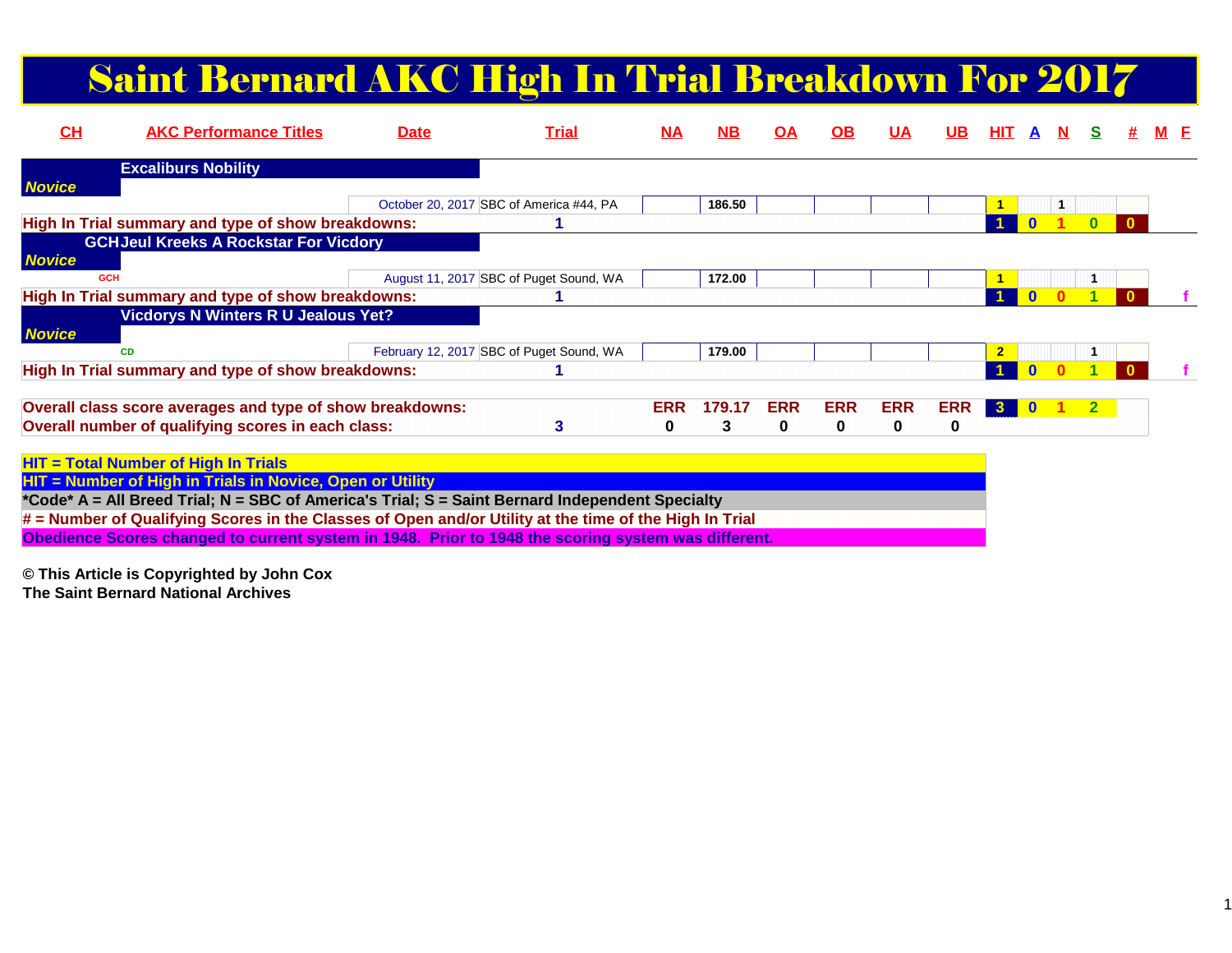### Saint Bernard AKC Obedience Trials & Tracking Tests For 2017

| CL               | <b>AKC Performance Titles</b>                     | <b>Date</b>                     | <b>Trial or Test</b>                             | Track        | <b>NA</b>   | NΒ           | OΑ          | ΟВ         | <u>UA</u>  | <b>UB</b>   |                | 1st 2nd 3rd 4th UDX HIT M F               |              |                         |                |
|------------------|---------------------------------------------------|---------------------------------|--------------------------------------------------|--------------|-------------|--------------|-------------|------------|------------|-------------|----------------|-------------------------------------------|--------------|-------------------------|----------------|
|                  | 2015-CHBrock Ranch Boo                            |                                 |                                                  |              |             |              |             |            |            |             |                |                                           |              |                         |                |
| <b>Novice</b>    |                                                   |                                 | December 09, 2017 North Arkansas KC, AR          |              |             | 194.00       |             |            |            |             | $\mathbf{1}$   |                                           |              |                         |                |
| <b>2015-CHBN</b> |                                                   |                                 |                                                  |              |             |              |             |            |            |             |                |                                           |              |                         |                |
|                  | <b>Class score averages and placement totals:</b> |                                 |                                                  |              | <b>ERR</b>  | 194.00       | <b>ERR</b>  | <b>ERR</b> | <b>ERR</b> | <b>ERR</b>  |                | $\overline{0}$<br>$\overline{\mathbf{0}}$ | $\mathbf 0$  | $\mathbf{0}$            | $\Omega$       |
|                  | Number of times qualifying and in each class:     |                                 | 1                                                | $\bf{0}$     | 0           | 1            | $\mathbf 0$ | 0          | 0          | $\bf{0}$    |                |                                           |              |                         | $\mathbf{m}$   |
| <b>Open</b>      | <b>Excaliburs Muse</b>                            |                                 |                                                  |              |             |              |             |            |            |             |                |                                           |              |                         |                |
|                  | <b>UD BN RA</b>                                   |                                 | February 04, 2017 Conyers KC of Georgia, GA      |              |             |              |             | 192.50     |            |             |                |                                           |              |                         |                |
|                  | <b>UD BN RA</b>                                   |                                 | February 05, 2017 Lawrenceville KC, GA           |              |             |              |             | 192.00     |            |             |                |                                           |              |                         |                |
|                  | <b>UD BN RA</b>                                   |                                 | June 24, 2017 Four Paw Agility Club of N. GA, GA |              |             |              |             | 181.00     |            |             |                |                                           |              |                         |                |
|                  | <b>Class score averages and placement totals:</b> |                                 |                                                  |              | <b>ERR</b>  | <b>ERR</b>   | <b>ERR</b>  | 188.50     | <b>ERR</b> | <b>ERR</b>  | $\overline{0}$ | $\Omega$<br>$\mathbf{0}$                  | $\mathbf{0}$ | $\mathbf{0}$            | $\mathbf{0}$   |
|                  | Number of times qualifying and in each class:     |                                 | 3                                                | $\mathbf{0}$ | $\mathbf 0$ | 0            | $\mathbf 0$ | 3          | 0          | $\bf{0}$    |                |                                           |              |                         |                |
| <b>Utility</b>   |                                                   |                                 |                                                  |              |             |              |             |            |            |             |                |                                           |              |                         |                |
|                  | <b>UD BN RA</b>                                   | January 15, 2017 Atlanta OC, GA |                                                  |              |             |              |             |            | 189.00     |             |                | 3                                         |              |                         |                |
|                  | <b>Class score averages and placement totals:</b> |                                 |                                                  |              | <b>ERR</b>  | <b>ERR</b>   | <b>ERR</b>  | <b>ERR</b> | 189.00     | <b>ERR</b>  | $\mathbf{0}$   | $\Omega$<br>$\overline{\mathbf{1}}$       | $\mathbf{0}$ | $\mathbf{0}$            | $\overline{0}$ |
|                  | Number of times qualifying and in each class:     |                                 | 1                                                | 0            | 0           | $\bf{0}$     | $\mathbf 0$ | 0          | 1          | $\bf{0}$    |                |                                           |              |                         |                |
|                  | Excaliburs Nob                                    |                                 |                                                  |              |             |              |             |            |            |             |                |                                           |              |                         |                |
| <b>Novice</b>    |                                                   |                                 |                                                  |              |             |              |             |            |            |             |                |                                           |              |                         |                |
|                  |                                                   |                                 | October 20, 2017 SBC of America #44, PA          |              |             | 186.50       |             |            |            |             | $\mathbf{1}$   |                                           |              |                         |                |
|                  | <b>Class score averages and placement totals:</b> |                                 |                                                  |              | <b>ERR</b>  | 186.50       | <b>ERR</b>  | <b>ERR</b> | <b>ERR</b> | <b>ERR</b>  |                | $\mathbf{0}$<br>$\overline{\mathbf{0}}$   | $0-1$        | $\overline{\mathbf{0}}$ |                |
|                  | Number of times qualifying and in each class:     |                                 | 1                                                | $\bf{0}$     | 0           | $\mathbf 1$  | $\bf{0}$    | $\bf{0}$   | 0          | $\bf{0}$    |                |                                           |              |                         |                |
|                  | <b>GCHJeul Kreeks A Rockstar Fo</b>               |                                 |                                                  |              |             |              |             |            |            |             |                |                                           |              |                         |                |
| <b>Novice</b>    |                                                   |                                 |                                                  |              |             |              |             |            |            |             |                |                                           |              |                         |                |
|                  | <b>GCH</b>                                        |                                 | August 11, 2017 SBC of Puget Sound, WA           |              |             | 172.00       |             |            |            |             | $\mathbf{1}$   |                                           |              |                         |                |
|                  | <b>Class score averages and placement totals:</b> |                                 |                                                  |              | <b>ERR</b>  | 172.00       | <b>ERR</b>  | <b>ERR</b> | <b>ERR</b> | <b>ERR</b>  |                | $\mathbf{0}$<br>$\overline{\mathbf{0}}$   | $\mathbf{0}$ |                         |                |
|                  | Number of times qualifying and in each class:     |                                 | 1                                                | $\mathbf{0}$ | 0           | $\mathbf{1}$ | $\mathbf 0$ | 0          | 0          | $\bf{0}$    |                |                                           |              |                         |                |
| <b>Novice</b>    | <b>Mistihil Pollyanna Rules</b>                   |                                 |                                                  |              |             |              |             |            |            |             |                |                                           |              |                         |                |
|                  | PCD BN RE                                         |                                 | July 10, 2017 Puyallup Valley DF, WA             |              | 172.00      |              |             |            |            |             | $\mathbf{1}$   |                                           |              |                         |                |
|                  | <b>Class score averages and placement totals:</b> |                                 |                                                  |              | 172.00      | <b>ERR</b>   | <b>ERR</b>  | <b>ERR</b> | <b>ERR</b> | <b>ERR</b>  |                | $\mathbf{0}$<br>$\overline{\mathbf{0}}$   | $\mathbf{0}$ | $\overline{0}$          | $\overline{0}$ |
|                  | Number of times qualifying and in each class:     |                                 | 1                                                | 0            | 1           | 0            | 0           | 0          | 0          | 0           |                |                                           |              |                         |                |
|                  |                                                   |                                 |                                                  |              |             |              |             |            |            |             |                |                                           |              |                         |                |
| <b>Novice</b>    |                                                   |                                 |                                                  |              |             |              |             |            |            |             |                |                                           |              |                         |                |
|                  | <b>BN RN CGC</b>                                  |                                 | November 17, 2017 Lower Camden County DTC, NJ    |              |             | 175.00       |             |            |            |             |                |                                           |              |                         |                |
|                  | <b>BN RN CGC</b>                                  |                                 | November 18, 2017 Lower Camden County DTC, NJ    |              |             | 170.00       |             |            |            |             |                | $\mathbf{2}$                              |              |                         |                |
|                  | <b>Class score averages and placement totals:</b> |                                 |                                                  |              | <b>ERR</b>  | 172.50       | <b>ERR</b>  | <b>ERR</b> | <b>ERR</b> | <b>ERR</b>  | $\mathbf{0}$   | $\bf{0}$                                  | $\mathbf 1$  | $\mathbf{0}$            | $\mathbf{0}$   |
|                  | Number of times qualifying and in each class:     |                                 | $\mathbf 2$                                      | 0            | 0           | $\mathbf 2$  | $\bf{0}$    | 0          | 0          | $\mathbf 0$ |                |                                           |              |                         |                |
|                  | <b>Vicdorys N Winters R U Jealous Yet?</b>        |                                 |                                                  |              |             |              |             |            |            |             |                |                                           |              |                         |                |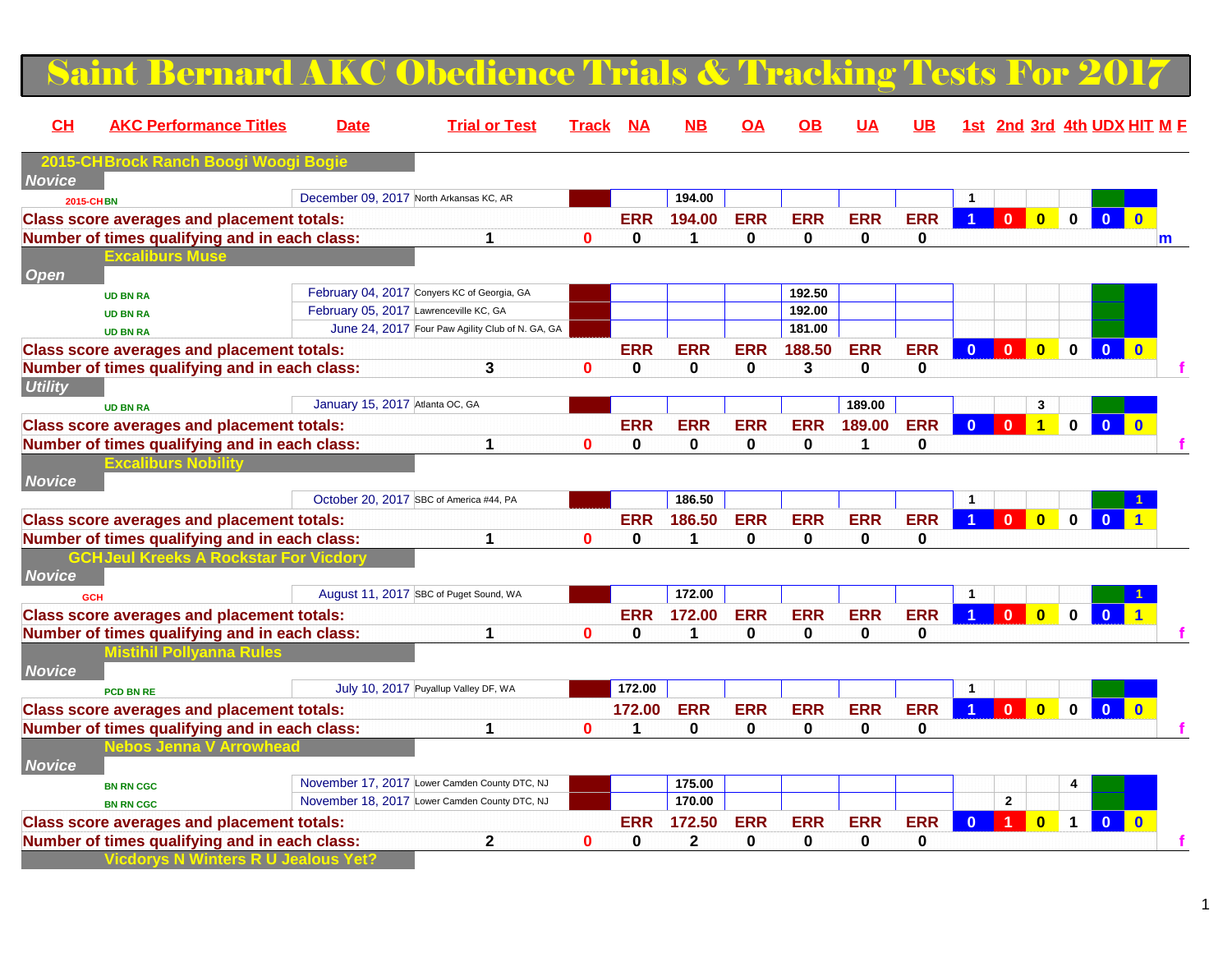| <u>СН</u>     | <b>AKC Performance Titles</b>                                                                       | <b>Date</b> | <b>Trial or Test</b>                     | Track | <b>NA</b> | NB.           | <b>OA</b>  | OB.        | UA            | UB.        |      |              |              |              | <u>1st 2nd 3rd 4th UDX HIT M F</u> |              |  |
|---------------|-----------------------------------------------------------------------------------------------------|-------------|------------------------------------------|-------|-----------|---------------|------------|------------|---------------|------------|------|--------------|--------------|--------------|------------------------------------|--------------|--|
| <b>Novice</b> |                                                                                                     |             |                                          |       |           |               |            |            |               |            |      |              |              |              |                                    |              |  |
|               | <b>CD</b>                                                                                           |             | February 12, 2017 SBC of Puget Sound, WA |       |           | 179.00        |            |            |               |            |      |              |              |              |                                    |              |  |
|               | <b>Class score averages and placement totals:</b>                                                   |             |                                          |       | ERR       | 179.00        | <b>ERR</b> | <b>ERR</b> | <b>ERR</b>    | <b>ERR</b> |      | $\mathbf{0}$ | $\mathbf{0}$ | $\mathbf{0}$ |                                    |              |  |
|               | Number of times qualifying and in each class:                                                       |             |                                          |       | 0         |               | 0          | 0          | 0             | 0          |      |              |              |              |                                    |              |  |
|               | Overall class averages and placement totals:                                                        |             |                                          |       |           | 172.00 179.42 | <b>ERR</b> |            | 188.50 189.00 | ERR        | $-5$ |              |              |              |                                    | $\mathbf{3}$ |  |
|               | <b>Overall qualifying scores:</b>                                                                   |             | 11                                       |       |           | 6.            | 0          | 3          |               | 0          |      |              |              |              |                                    |              |  |
|               | Obedience Scores changed to current system in 1948. Prior to 1948 the scoring system was different. |             |                                          |       |           |               |            |            |               |            |      |              |              |              |                                    |              |  |
|               | The Maximum Early Scores were: Novice 100 points, Open 250 points & Utility 400 points.             |             |                                          |       |           |               |            |            |               |            |      |              |              |              |                                    |              |  |
|               | <b>Early Titles required ONLY TWO qualifying scores.</b>                                            |             |                                          |       |           |               |            |            |               |            |      |              |              |              |                                    |              |  |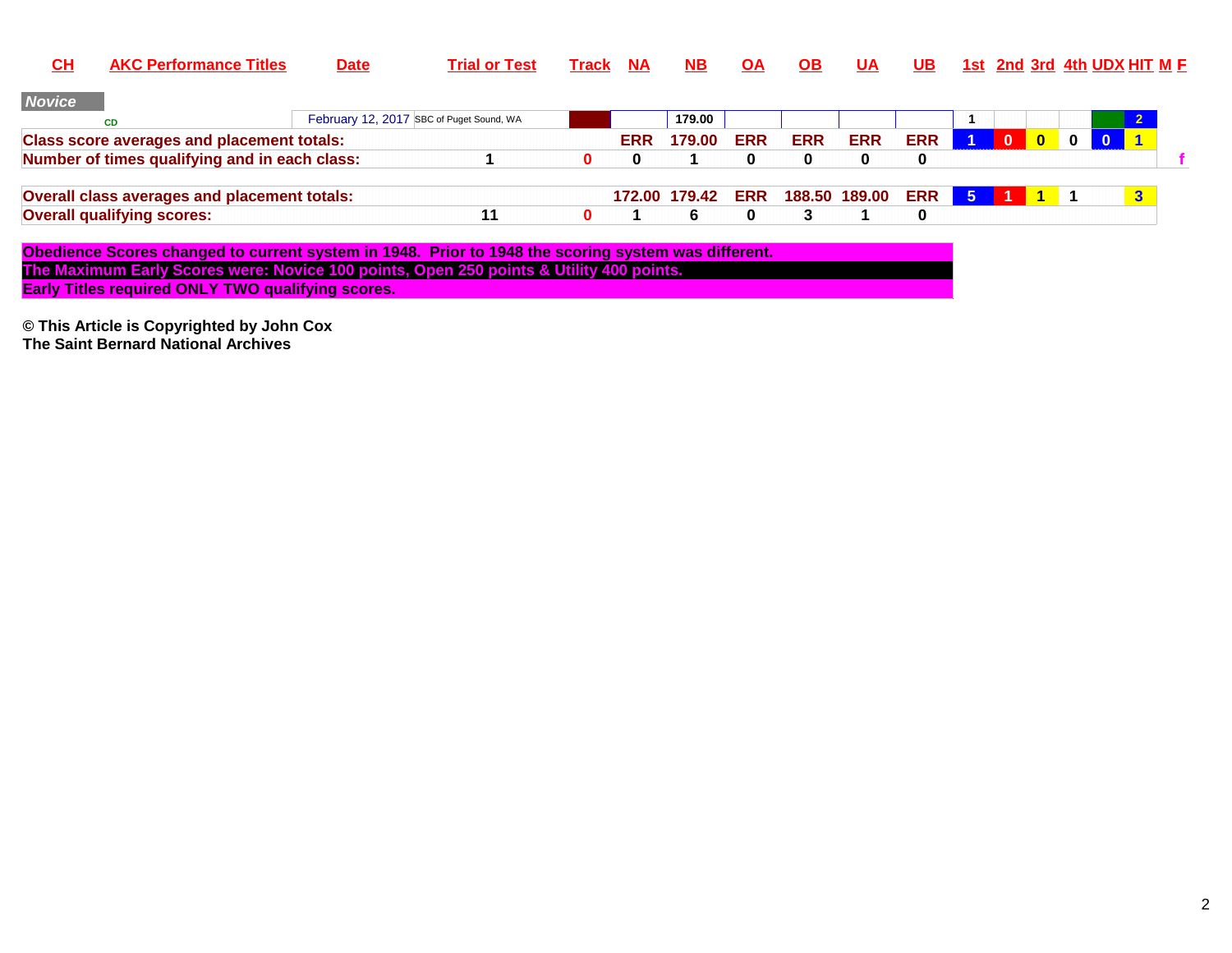### Saint Bernard AKC Novice {CD} Obedience Scores For 2017

| CH                                | <b>AKC Performance Titles</b>                                                                                                                                                                                                                                                                                                                                                                                                                                                                                                                | <b>Date</b>                             | <b>Trial</b>                                  | <b>NA</b>       | <b>NB</b>               |                      |                                                 |                      | <u>1st 2nd 3rd 4th HIT</u> | A            |              |              |   |
|-----------------------------------|----------------------------------------------------------------------------------------------------------------------------------------------------------------------------------------------------------------------------------------------------------------------------------------------------------------------------------------------------------------------------------------------------------------------------------------------------------------------------------------------------------------------------------------------|-----------------------------------------|-----------------------------------------------|-----------------|-------------------------|----------------------|-------------------------------------------------|----------------------|----------------------------|--------------|--------------|--------------|---|
|                                   | 2015-CHBrock Ranch Boogi Woogi Bogie                                                                                                                                                                                                                                                                                                                                                                                                                                                                                                         |                                         |                                               |                 |                         |                      |                                                 |                      |                            |              |              |              |   |
|                                   | <b>2015-CHBN</b>                                                                                                                                                                                                                                                                                                                                                                                                                                                                                                                             | December 09, 2017 North Arkansas KC, AR |                                               |                 | 194.00                  | -1                   |                                                 |                      |                            |              |              |              |   |
|                                   | <b>Class score averages and placement totals:</b><br>Number of times qualifying and in each class:                                                                                                                                                                                                                                                                                                                                                                                                                                           |                                         |                                               | <b>ERR</b><br>0 | 194.00                  | $\blacktriangleleft$ | $\overline{0}$<br>$\Omega$                      | $\Omega$             |                            |              |              | 0            | m |
|                                   | <b>Excaliburs Nobility</b>                                                                                                                                                                                                                                                                                                                                                                                                                                                                                                                   |                                         | October 20, 2017 SBC of America #44, PA       |                 | 186.50                  |                      |                                                 |                      |                            |              |              |              |   |
|                                   | <b>Class score averages and placement totals:</b>                                                                                                                                                                                                                                                                                                                                                                                                                                                                                            |                                         |                                               | <b>ERR</b>      | 186.50                  | $\blacktriangleleft$ | $\overline{\mathbf{0}}$<br>$\bf{0}$             | $\bf{0}$             |                            |              |              | n            |   |
|                                   | Number of times qualifying and in each class:                                                                                                                                                                                                                                                                                                                                                                                                                                                                                                |                                         |                                               | 0               |                         |                      |                                                 |                      |                            |              |              |              |   |
|                                   | <b>GCHJeul Kreeks A Rockstar For Vicdory</b>                                                                                                                                                                                                                                                                                                                                                                                                                                                                                                 |                                         |                                               |                 |                         |                      |                                                 |                      |                            |              |              |              |   |
|                                   | <b>GCH</b>                                                                                                                                                                                                                                                                                                                                                                                                                                                                                                                                   |                                         | August 11, 2017 SBC of Puget Sound, WA        |                 | 172.00                  |                      |                                                 |                      |                            |              |              |              |   |
|                                   | <b>Class score averages and placement totals:</b>                                                                                                                                                                                                                                                                                                                                                                                                                                                                                            |                                         |                                               | <b>ERR</b>      | 172.00                  | $\blacktriangleleft$ | $\bf{0}$<br>$\bf{0}$                            | $\bf{0}$             |                            |              | 0            |              |   |
|                                   | Number of times qualifying and in each class:                                                                                                                                                                                                                                                                                                                                                                                                                                                                                                |                                         |                                               | 0               |                         |                      |                                                 |                      |                            |              |              |              |   |
|                                   | <b>Mistihil Pollyanna Rules</b>                                                                                                                                                                                                                                                                                                                                                                                                                                                                                                              |                                         |                                               |                 |                         |                      |                                                 |                      |                            |              |              |              |   |
|                                   | <b>PCD BN RE</b>                                                                                                                                                                                                                                                                                                                                                                                                                                                                                                                             |                                         | July 10, 2017 Puyallup Valley DF, WA          | 172.00          |                         | $\mathbf{1}$         |                                                 |                      |                            |              |              |              |   |
|                                   | <b>Class score averages and placement totals:</b><br>Number of times qualifying and in each class:                                                                                                                                                                                                                                                                                                                                                                                                                                           |                                         |                                               | 172.00<br>1     | <b>ERR</b><br>0         | $\blacktriangleleft$ | $\overline{\mathbf{0}}$<br>$\mathbf 0$          | $\bf{0}$             | $\mathbf{0}$               | $\mathbf{0}$ | $\mathbf{0}$ | $\bf{0}$     |   |
|                                   | <b>Nebos Jenna V Arrowhead</b>                                                                                                                                                                                                                                                                                                                                                                                                                                                                                                               |                                         |                                               |                 |                         |                      |                                                 |                      |                            |              |              |              |   |
|                                   | <b>BN RN CGC</b>                                                                                                                                                                                                                                                                                                                                                                                                                                                                                                                             |                                         | November 17, 2017 Lower Camden County DTC, NJ |                 | 175.00                  |                      |                                                 | 4                    |                            |              |              |              |   |
|                                   | <b>BN RN CGC</b>                                                                                                                                                                                                                                                                                                                                                                                                                                                                                                                             |                                         | November 18, 2017 Lower Camden County DTC, NJ |                 | 170.00                  |                      | $\overline{2}$                                  |                      |                            |              |              |              |   |
|                                   | <b>Class score averages and placement totals:</b>                                                                                                                                                                                                                                                                                                                                                                                                                                                                                            |                                         |                                               | <b>ERR</b>      | 172.50                  | $\overline{0}$       | $\overline{\mathbf{0}}$<br>$\blacktriangleleft$ | $\blacktriangleleft$ | $\mathbf{0}$               | $\mathbf{0}$ | $\mathbf{0}$ | $\mathbf{0}$ |   |
|                                   | Number of times qualifying and in each class:                                                                                                                                                                                                                                                                                                                                                                                                                                                                                                |                                         | 2                                             | 0               | $\overline{\mathbf{2}}$ |                      |                                                 |                      |                            |              |              |              |   |
|                                   | <b>Vicdorys N Winters R U Jealous Yet?</b>                                                                                                                                                                                                                                                                                                                                                                                                                                                                                                   |                                         |                                               |                 |                         |                      |                                                 |                      |                            |              |              |              |   |
|                                   | <b>CD</b>                                                                                                                                                                                                                                                                                                                                                                                                                                                                                                                                    |                                         | February 12, 2017 SBC of Puget Sound, WA      |                 | 179.00                  | $\mathbf{1}$         |                                                 |                      |                            |              |              |              |   |
|                                   | <b>Class score averages and placement totals:</b>                                                                                                                                                                                                                                                                                                                                                                                                                                                                                            |                                         |                                               | <b>ERR</b>      | 179.00                  | $\blacktriangleleft$ | $\bf{0}$<br>$\mathbf{0}$                        | 0                    | $\blacktriangleleft$       | $\mathbf{0}$ | $\mathbf{0}$ | 1            |   |
|                                   | Number of times qualifying and in each class:                                                                                                                                                                                                                                                                                                                                                                                                                                                                                                |                                         |                                               | 0               | $\mathbf 1$             |                      |                                                 |                      |                            |              |              |              |   |
| <b>Overall qualifying scores:</b> | Overall class averages and placement totals:                                                                                                                                                                                                                                                                                                                                                                                                                                                                                                 |                                         | 7                                             | 1               | 172.00 179.42 5<br>6    |                      | $\bf{0}$                                        |                      | 3                          | $\mathbf{0}$ |              | $\mathbf{2}$ |   |
|                                   | *Code* A = All Breed Trial; N = SBC of America's Trial; S = Saint Bernard Independent Specialty<br>The HIT (High In Trial) total reflects ONLY the HITs from the Novice Classes.<br>The Dog may have earned other HITs from the Open or Utility not shown on the Novice Report<br>Obedience Scores changed to current system in 1948. Prior to 1948 the scoring system was different.<br>The Maximum Early Scores were: Novice 100 points, Open 250 points & Utility 400 points.<br><b>Early Titles required ONLY TWO qualifying scores.</b> |                                         |                                               |                 |                         |                      |                                                 |                      |                            |              |              |              |   |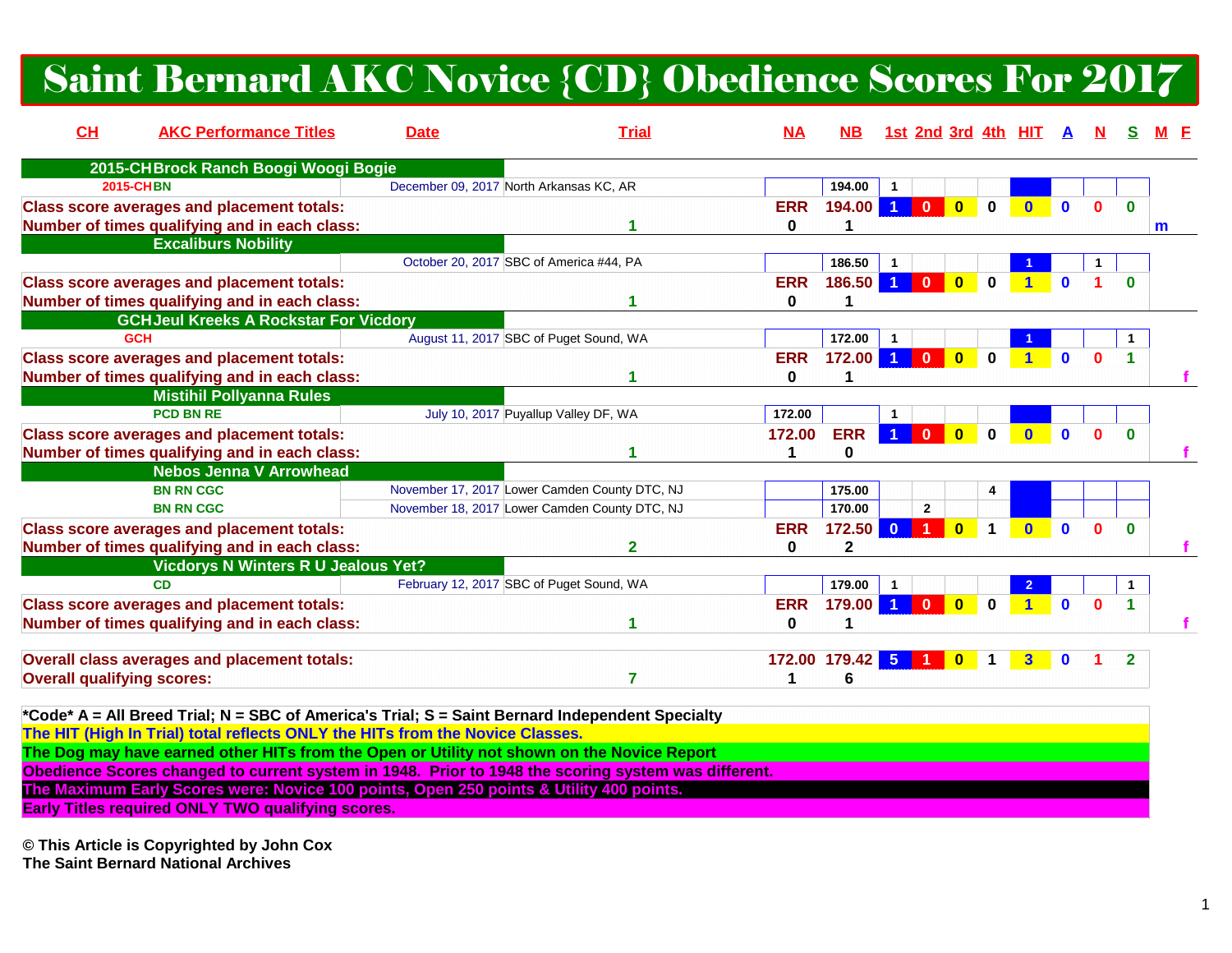# Saint Bernard AKC Open {CDX} Obedience Scores For 2017

| CH | <b>AKC Performance Titles</b>                     | <b>Date</b> | <b>Trial</b>                                     | ΟA         | OB .       |              |  | <u>1st 2nd 3rd 4th UDX HIT A N S M E</u> |  |                               |  |  |
|----|---------------------------------------------------|-------------|--------------------------------------------------|------------|------------|--------------|--|------------------------------------------|--|-------------------------------|--|--|
|    | <b>Excaliburs Muse</b>                            |             |                                                  |            |            |              |  |                                          |  |                               |  |  |
|    | <b>UD BN RA</b>                                   |             | February 04, 2017 Conyers KC of Georgia, GA      |            | 192.50     |              |  |                                          |  |                               |  |  |
|    | <b>UD BN RA</b>                                   |             | February 05, 2017 Lawrenceville KC, GA           |            | 192.00     |              |  |                                          |  |                               |  |  |
|    | <b>UD BN RA</b>                                   |             | June 24, 2017 Four Paw Agility Club of N. GA, GA |            | 181.00     |              |  |                                          |  |                               |  |  |
|    | <b>Class score averages and placement totals:</b> |             |                                                  | <b>ERR</b> | 188.50 0   | $\mathbf{0}$ |  | 0 0 0 0 0 0 0                            |  |                               |  |  |
|    | Number of times qualifying and in each class:     |             |                                                  | 0          | 3          |              |  |                                          |  |                               |  |  |
|    | Overall class averages and placement totals:      |             |                                                  | <b>ERR</b> | 188.50 0 0 |              |  | 0000                                     |  | $\bullet$ $\bullet$ $\bullet$ |  |  |
|    | <b>Overall qualifying scores:</b>                 |             |                                                  | 0          | 3          |              |  |                                          |  |                               |  |  |

**\*Code\* A = All Breed Trial; N = SBC of America's Trial; S = Saint Bernard Independent SpecialtyThe HIT (High In Trial) total reflects ONLY the HITs from the Open Classes. The Dog may have earned other HITs from the Novice or Utility Classes not shown on the Open Report Obedience Scores changed to current system in 1948. Prior to 1948 the scoring system was different.The Maximum Early Scores were: Novice 100 points, Open 250 points & Utility 400 points.Early Titles required ONLY TWO qualifying scores.**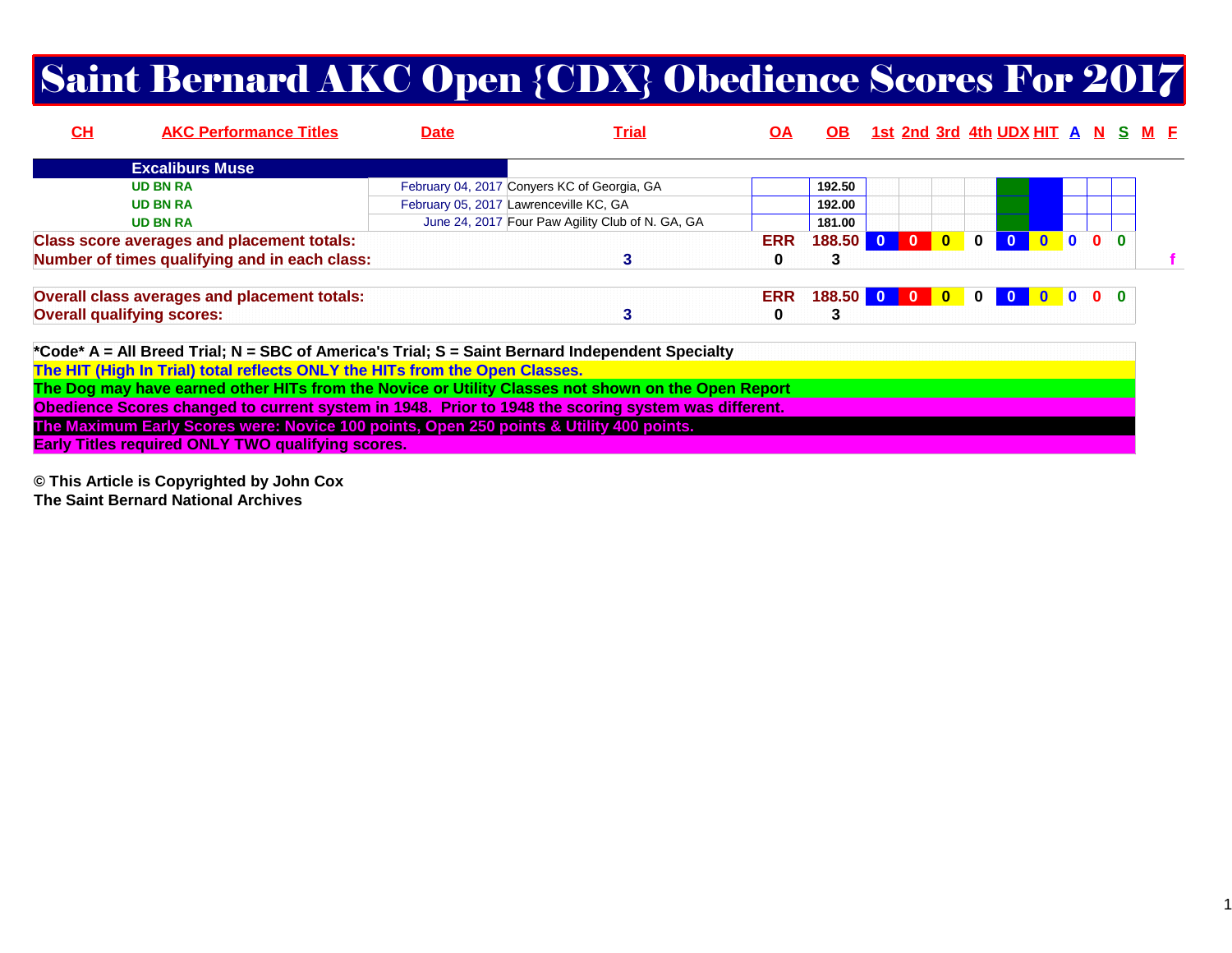### Saint Bernard AKC Utility {UD} Obedience Scores For 2017

| <u>СН</u> | <b>AKC Performance Titles</b>                                                                   | <b>Date</b>                     | <u>Trial</u> | <b>UA</b> | UB.        |     |                |                         | <u>1st 2nd 3rd 4th UDX HIT A N S M E</u> |  |  |  |
|-----------|-------------------------------------------------------------------------------------------------|---------------------------------|--------------|-----------|------------|-----|----------------|-------------------------|------------------------------------------|--|--|--|
|           | <b>Excaliburs Muse</b>                                                                          |                                 |              |           |            |     |                |                         |                                          |  |  |  |
|           | <b>UD BN RA</b>                                                                                 | January 15, 2017 Atlanta OC, GA |              | 189.00    |            |     | 3.             |                         |                                          |  |  |  |
|           | <b>Class score averages and placement totals:</b>                                               |                                 |              | 189.00    | <b>ERR</b> |     | $\overline{1}$ | $\overline{\mathbf{0}}$ |                                          |  |  |  |
|           | Number of times qualifying and in each class:                                                   |                                 |              |           | 0          |     |                |                         |                                          |  |  |  |
|           | Overall class averages and placement totals:                                                    |                                 |              | 189.00    | <b>ERR</b> | 0 0 |                |                         | 000                                      |  |  |  |
|           | <b>Overall qualifying scores:</b>                                                               |                                 |              |           | 0          |     |                |                         |                                          |  |  |  |
|           | *Code* A = All Breed Trial; N = SBC of America's Trial; S = Saint Bernard Independent Specialty |                                 |              |           |            |     |                |                         |                                          |  |  |  |

**The HIT (High In Trial) total reflects ONLY the HITs from the Utility Classes. The Dog may have earned other HITs from the Novice or Open Classes not shown on the Utility ReportObedience Scores changed to current system in 1948. Prior to 1948 the scoring system was different.The Maximum Early Scores were: Novice 100 points, Open 250 points & Utility 400 points.Early Titles required ONLY TWO qualifying scores.**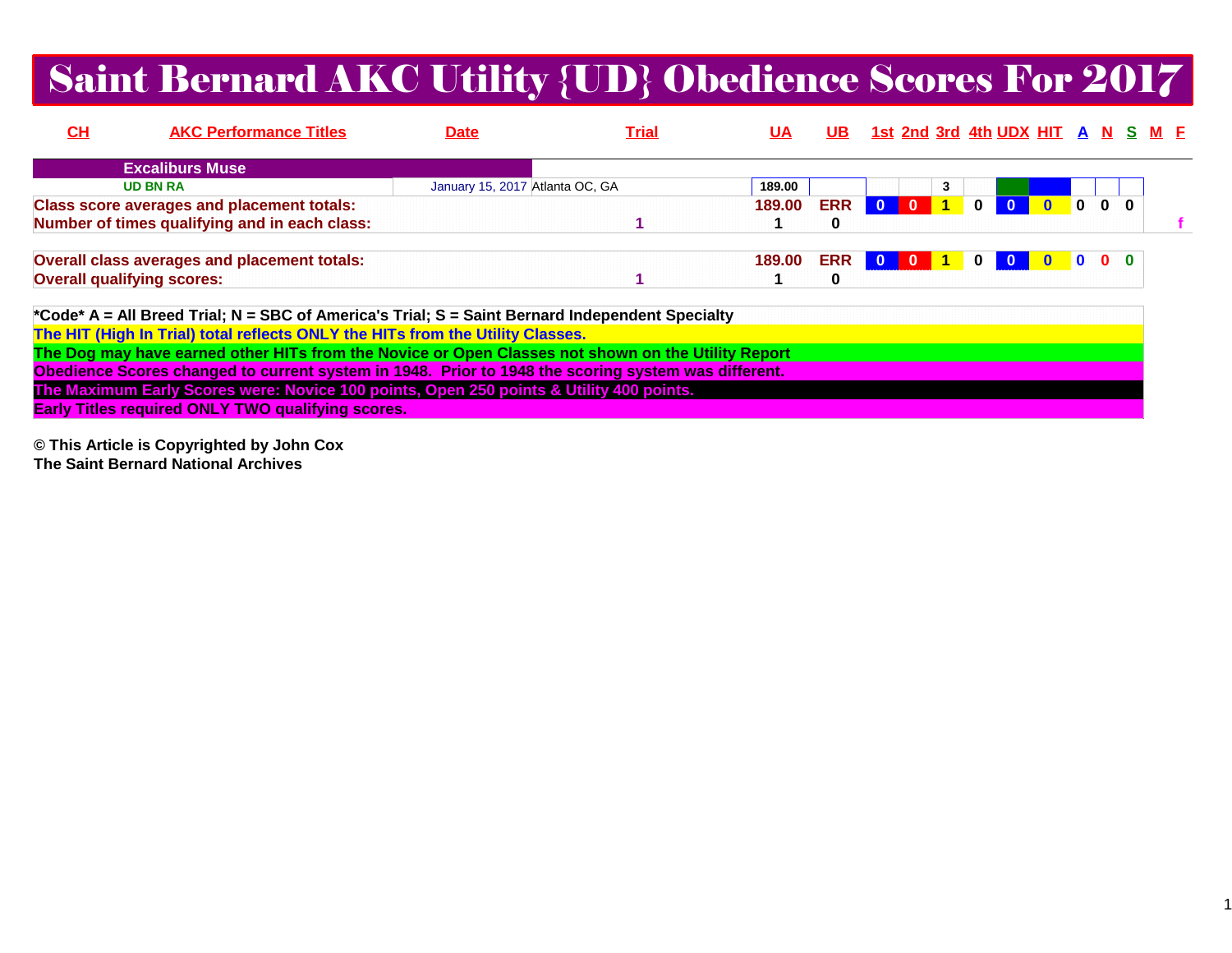# Saint Bernard AKC Advanced Scores {Open/Utility} For 2017

| $CH$ | <b>AKC Performance Titles</b>                      | <b>Date</b>                     | <u> Trial</u>                                    | ОA         | ОВ     | UA            | UB         | <u>UDX HITA</u> |           |              |  |  | M F |
|------|----------------------------------------------------|---------------------------------|--------------------------------------------------|------------|--------|---------------|------------|-----------------|-----------|--------------|--|--|-----|
|      | <b>Excaliburs Muse</b>                             |                                 |                                                  |            |        |               |            |                 |           |              |  |  |     |
|      | <b>UD BN RA</b>                                    | January 15, 2017 Atlanta OC, GA |                                                  |            |        | 189.00        |            |                 |           |              |  |  |     |
|      | <b>UD BN RA</b>                                    |                                 | February 04, 2017 Conyers KC of Georgia, GA      |            | 192.50 |               |            |                 |           |              |  |  |     |
|      | <b>UD BN RA</b>                                    |                                 | February 05, 2017 Lawrenceville KC, GA           |            | 192.00 |               |            |                 |           |              |  |  |     |
|      | <b>UD BN RA</b>                                    |                                 | June 24, 2017 Four Paw Agility Club of N. GA, GA |            | 181.00 |               |            |                 |           |              |  |  |     |
|      | <b>Class score averages and placement totals:</b>  |                                 |                                                  | <b>ERR</b> |        | 188.50 189.00 | <b>ERR</b> | ERR 0           |           | $\bullet$    |  |  |     |
|      | Number of times qualifying in each class:          |                                 |                                                  |            |        |               | 0          |                 |           |              |  |  |     |
|      | Overall class score averages and placement totals: |                                 |                                                  | <b>ERR</b> |        | 188.50 189.00 | <b>ERR</b> |                 | $\bullet$ | $\mathbf{0}$ |  |  |     |
|      | Overall number of times qualifying in each class:  |                                 |                                                  |            |        |               |            |                 |           |              |  |  |     |

**# = Number of Qualifying Scores in the Classes of Open and/or Utility**

**\*Code\* A = All Breed Trial; N = SBC of America's Trial; S = Saint Bernard Independent Specialty**

**The HIT (High In Trial) total reflects ONLY the HITs from the Open and/or Utility Classes.**

**The Dog may have earned other HITs from the Novice Classes not shown on the Advanced Scores Report**

**Obedience Scores changed to current system in 1948. Prior to 1948 the scoring system was different.**

**The Maximum Early Scores were: Novice 100 points, Open 250 points & Utility 400 points.**

**Early Titles required ONLY TWO qualifying scores.**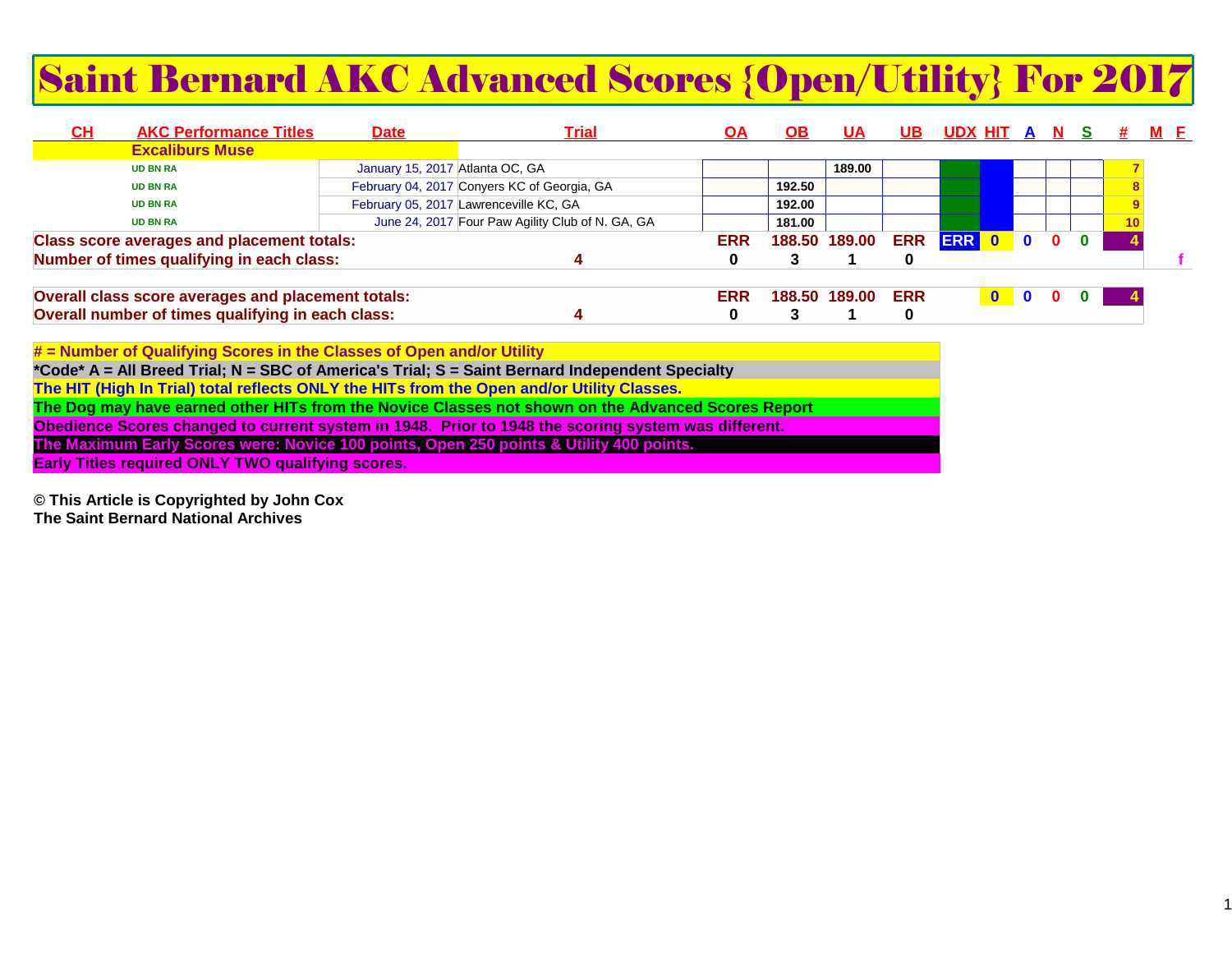|                                   | <b>Saint Bernard Summary of AKC Obedience Optional Titling Classes of:</b> |                                         |                                                               |               |             |                                                                 |          |                |                |            |
|-----------------------------------|----------------------------------------------------------------------------|-----------------------------------------|---------------------------------------------------------------|---------------|-------------|-----------------------------------------------------------------|----------|----------------|----------------|------------|
|                                   |                                                                            |                                         | Preferred-Novice, Preferred-Open & Preferred-Utility For 2017 |               |             |                                                                 |          |                |                |            |
| CL                                | <b>AKC Performance Titles</b>                                              | <b>Date</b>                             | <b>Trial or Test</b>                                          | <b>Novice</b> | <b>Open</b> | Preferred Preferred Preferred 1st 2nd 3rd 4th<br><b>Utility</b> |          |                |                | <u>M F</u> |
| <b>Preferred-Novice</b>           | <b>Mistihil Pollyanna Rules</b>                                            |                                         |                                                               |               |             |                                                                 |          |                |                |            |
|                                   | <b>PCD BN RE</b>                                                           | January 14, 2017 Puyallup Valley DF, WA |                                                               | 172.50        |             |                                                                 |          | $\overline{2}$ |                |            |
|                                   | <b>Class score averages and placement totals:</b>                          |                                         |                                                               | 172.50        | <b>ERR</b>  | <b>ERR</b>                                                      | $\Omega$ | $\mathbf{0}$   | $\bf{0}$       |            |
|                                   | Number of times qualifying and in each class:                              |                                         |                                                               |               | 0           | $\bf{0}$                                                        |          |                |                |            |
|                                   | Overall class averages and placement totals:                               |                                         |                                                               | 172.50        | <b>ERR</b>  | <b>ERR</b>                                                      |          | $\mathbf{0}$   | $\blacksquare$ |            |
| <b>Overall qualifying scores:</b> |                                                                            |                                         |                                                               |               | 0           | 0                                                               |          |                |                |            |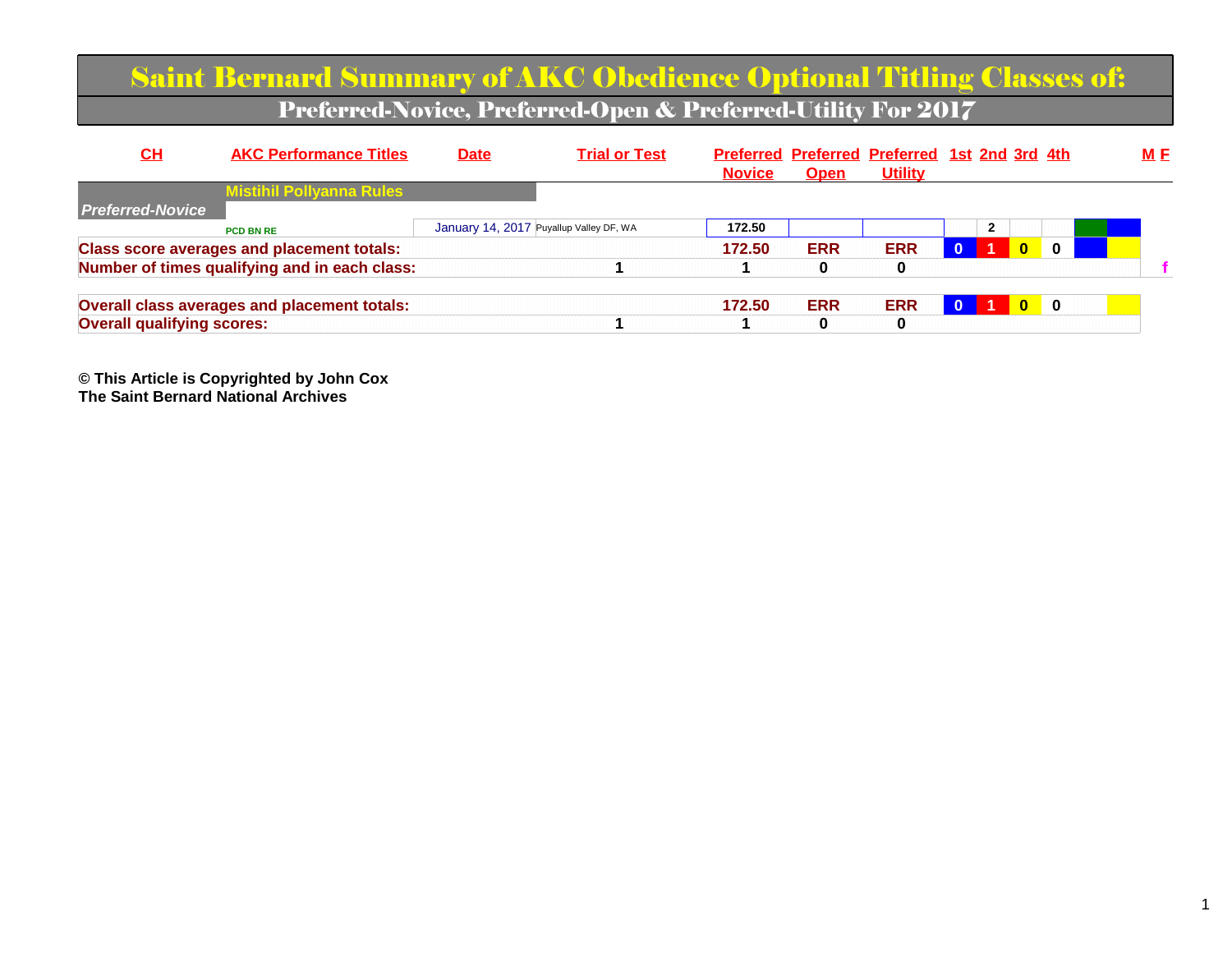### Saint Bernard AKC Preferred-Novice {PCD} Obedience Scores For 2017

| <u>СН</u>                         | <b>AKC Performance Titles</b>                     | <b>Date</b> | <b>Trial</b>                            | <b>Preferred</b><br><b>Novice</b> | <u>1st 2nd 3rd 4th</u> |          |  |
|-----------------------------------|---------------------------------------------------|-------------|-----------------------------------------|-----------------------------------|------------------------|----------|--|
|                                   | <b>Mistihil Pollyanna Rules</b>                   |             |                                         |                                   |                        |          |  |
|                                   | <b>PCD BN RE</b>                                  |             | January 14, 2017 Puyallup Valley DF, WA | 172.50                            |                        |          |  |
|                                   | <b>Class score averages and placement totals:</b> |             |                                         | 172.50                            |                        | $\Omega$ |  |
|                                   | Number of times qualifying and in each class:     |             |                                         |                                   |                        |          |  |
|                                   | Overall class averages and placement totals:      |             |                                         | 172.50                            |                        |          |  |
| <b>Overall qualifying scores:</b> |                                                   |             |                                         |                                   |                        |          |  |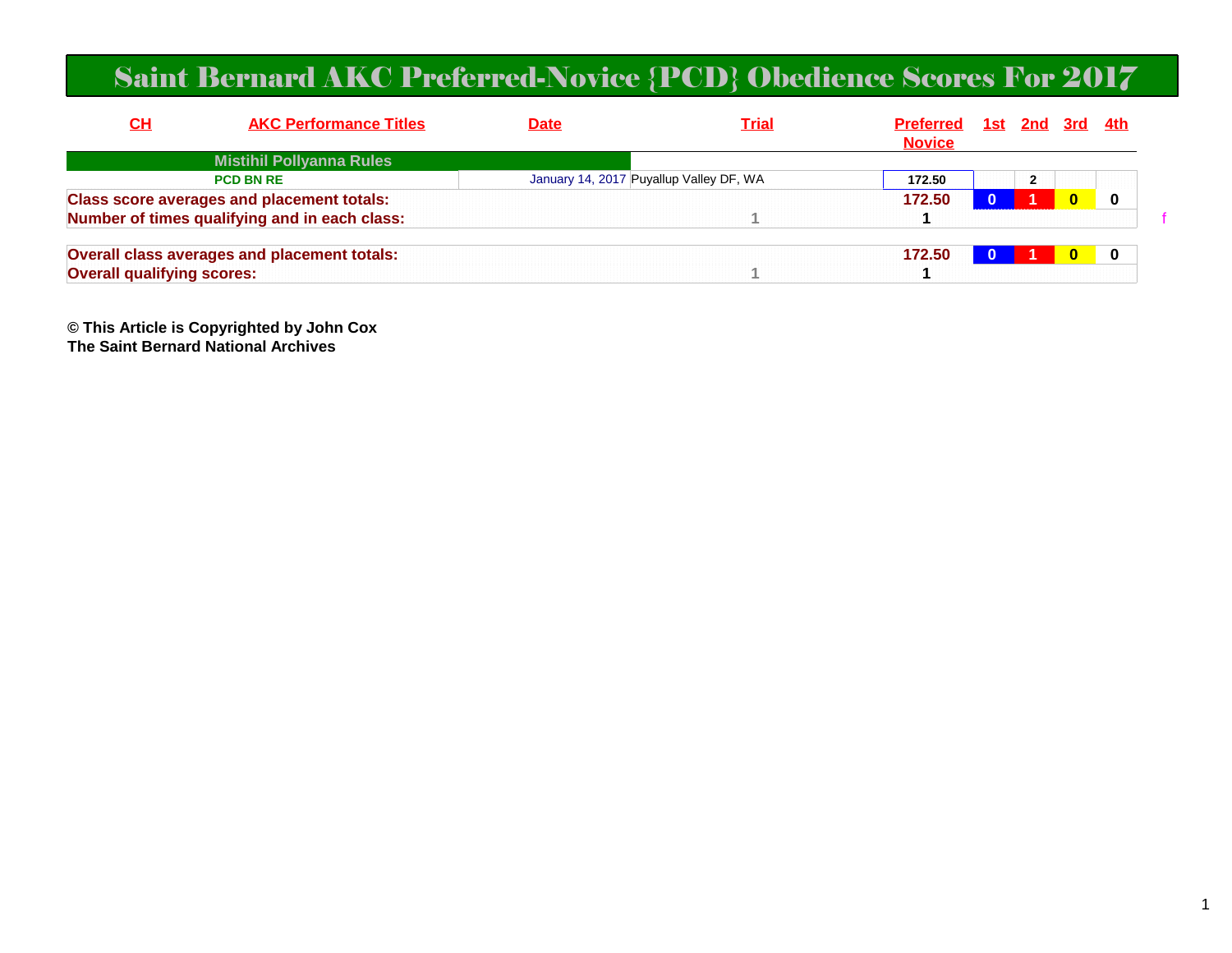### Saint Bernard Summary of AKC Obedience Optional Titling Classes of:

#### Beginner Novice, Graduate Novice, Graduate Open & Versatility For 2017

| CH<br><b>AKC Performance Titles</b>               | <b>Date</b>                            | <b>Trial</b>                             | BN A        | <b>BNB</b> | <b>GN</b>  | <u>GO</u>   | <b>VER</b> |                      |                |                         | 1st 2nd 3rd 4th M F |
|---------------------------------------------------|----------------------------------------|------------------------------------------|-------------|------------|------------|-------------|------------|----------------------|----------------|-------------------------|---------------------|
| Belle Isles Precious V Hecca<br><b>BN</b>         |                                        |                                          |             |            |            |             |            |                      |                |                         |                     |
| <b>ThDN CGC</b>                                   |                                        | May 14, 2017 Scott County KC, IL         |             | 196.00     |            |             |            | $\overline{1}$       |                |                         |                     |
| <b>ThDN CGC</b>                                   |                                        | May 14, 2017 Scott County KC, IL         |             | 196.00     |            |             |            | $\overline{1}$       |                |                         |                     |
| <b>BN ThDN CGC</b>                                | September 23, 2017 Forest City DTC, IL |                                          |             | 188.50     |            |             |            |                      |                |                         |                     |
| <b>Class score averages and placement totals:</b> |                                        |                                          | <b>ERR</b>  | 193.50     | <b>ERR</b> | <b>ERR</b>  | <b>ERR</b> | $\overline{2}$       | $\mathbf{0}$   | $\overline{0}$          | $\bf{0}$            |
| Number of times qualifying and in each class:     |                                        | 3                                        | $\mathbf 0$ | 3          | 0          | $\mathbf 0$ | 0          |                      |                |                         |                     |
| <b>Ilue Collar Once To Every Woman</b>            |                                        |                                          |             |            |            |             |            |                      |                |                         |                     |
| <b>GN</b>                                         |                                        |                                          |             |            |            |             |            |                      |                |                         |                     |
| BN                                                |                                        | April 01, 2017 Oklahoma City OTC, OK     |             |            | 192.00     |             |            | $\mathbf{1}$         |                |                         |                     |
| <b>BN</b>                                         |                                        | April 01, 2017 Oklahoma City OTC, OK     |             |            | 190.00     |             |            | $\blacktriangleleft$ |                |                         |                     |
| <b>BN GN</b>                                      |                                        | April 02, 2017 Oklahoma City OTC, OK     |             |            | 196.00     |             |            |                      |                |                         |                     |
| <b>Class score averages and placement totals:</b> |                                        |                                          | <b>ERR</b>  | <b>ERR</b> | 192.67     | <b>ERR</b>  | <b>ERR</b> | 3 <sup>2</sup>       | $\mathbf{0}$   | $\overline{\mathbf{0}}$ | $\bf{0}$            |
| Number of times qualifying and in each class:     |                                        | 3                                        | $\mathbf 0$ | 0          | 3          | $\mathbf 0$ | 0          |                      |                |                         | m                   |
| rock Ranch Boogi Woo                              |                                        |                                          |             |            |            |             |            |                      |                |                         |                     |
| <b>BN</b>                                         |                                        |                                          |             |            |            |             |            |                      |                |                         |                     |
|                                                   |                                        | July 28, 2017 North Arkansas KC, AR      |             | 187.00     |            |             |            |                      |                |                         |                     |
|                                                   |                                        | July 29, 2017 North Arkansas KC, AR      |             | 193.00     |            |             |            | $\overline{1}$       |                |                         |                     |
| <b>Class score averages and placement totals:</b> |                                        |                                          | <b>ERR</b>  | 190.00     | <b>ERR</b> | <b>ERR</b>  | <b>ERR</b> |                      | $\mathbf{0}$   | $\overline{0}$          | $\mathbf{0}$        |
| Number of times qualifying and in each class:     |                                        | $\mathbf{2}$                             | 0           | 2          | 0          | 0           | 0          |                      |                |                         |                     |
| 2015-CHJeul Kreeks A Rockstar For Vicdory         |                                        |                                          |             |            |            |             |            |                      |                |                         |                     |
| <b>BN</b>                                         |                                        |                                          |             |            |            |             |            |                      |                |                         |                     |
| 2015-CHCGCA                                       |                                        | February 12, 2017 SBC of Puget Sound, WA |             | 186.00     |            |             |            | $\overline{1}$       |                |                         |                     |
| 2015-CHCGCA                                       |                                        | October 21, 2017 Wenatchee KC, WA        |             | 186.00     |            |             |            |                      |                | $\mathbf{3}$            |                     |
| 2015-CHBN RN CGCA                                 |                                        | October 22, 2017 Wenatchee KC, WA        |             | 187.50     |            |             |            |                      | $\mathbf{2}$   |                         |                     |
| <b>Class score averages and placement totals:</b> |                                        |                                          | <b>ERR</b>  | 186.50     | <b>ERR</b> | <b>ERR</b>  | <b>ERR</b> |                      |                | $\overline{\mathbf{1}}$ | $\mathbf{0}$        |
| Number of times qualifying and in each class:     |                                        | 3                                        | $\mathbf 0$ | 3          | 0          | $\mathbf 0$ | 0          |                      |                |                         |                     |
| Kma Minnow                                        |                                        |                                          |             |            |            |             |            |                      |                |                         |                     |
| <b>BN</b>                                         |                                        |                                          |             |            |            |             |            |                      |                |                         |                     |
| <b>RN</b>                                         |                                        | April 01, 2017 Mason and Dixon KC, MD    | 190.00      |            |            |             |            |                      |                | 3                       |                     |
| <b>RN</b>                                         |                                        | April 02, 2017 Mason and Dixon KC, MD    | 187.00      |            |            |             |            |                      |                | 3                       |                     |
| <b>BN RN</b>                                      |                                        | October 27, 2017 Mount Vernon DTC, MD    | 178.00      |            |            |             |            |                      |                |                         |                     |
| <b>Class score averages and placement totals:</b> |                                        |                                          | 185.00      | <b>ERR</b> | <b>ERR</b> | <b>ERR</b>  | <b>ERR</b> | $\mathbf{0}$         | $\overline{0}$ | $\overline{2}$          | $\mathbf 0$         |
| Number of times qualifying and in each class:     |                                        | 3                                        | 3           | 0          | $\bf{0}$   | $\mathbf 0$ | 0          |                      |                |                         | m                   |
| r Brandauridge<br>.arge Paw                       |                                        |                                          |             |            |            |             |            |                      |                |                         |                     |
| <b>BN</b>                                         |                                        |                                          |             |            |            |             |            |                      |                |                         |                     |
| <b>CGCA</b>                                       | November 05, 2017 Coulee KC, WI        |                                          | 189.00      |            |            |             |            |                      | $\mathbf{2}$   |                         |                     |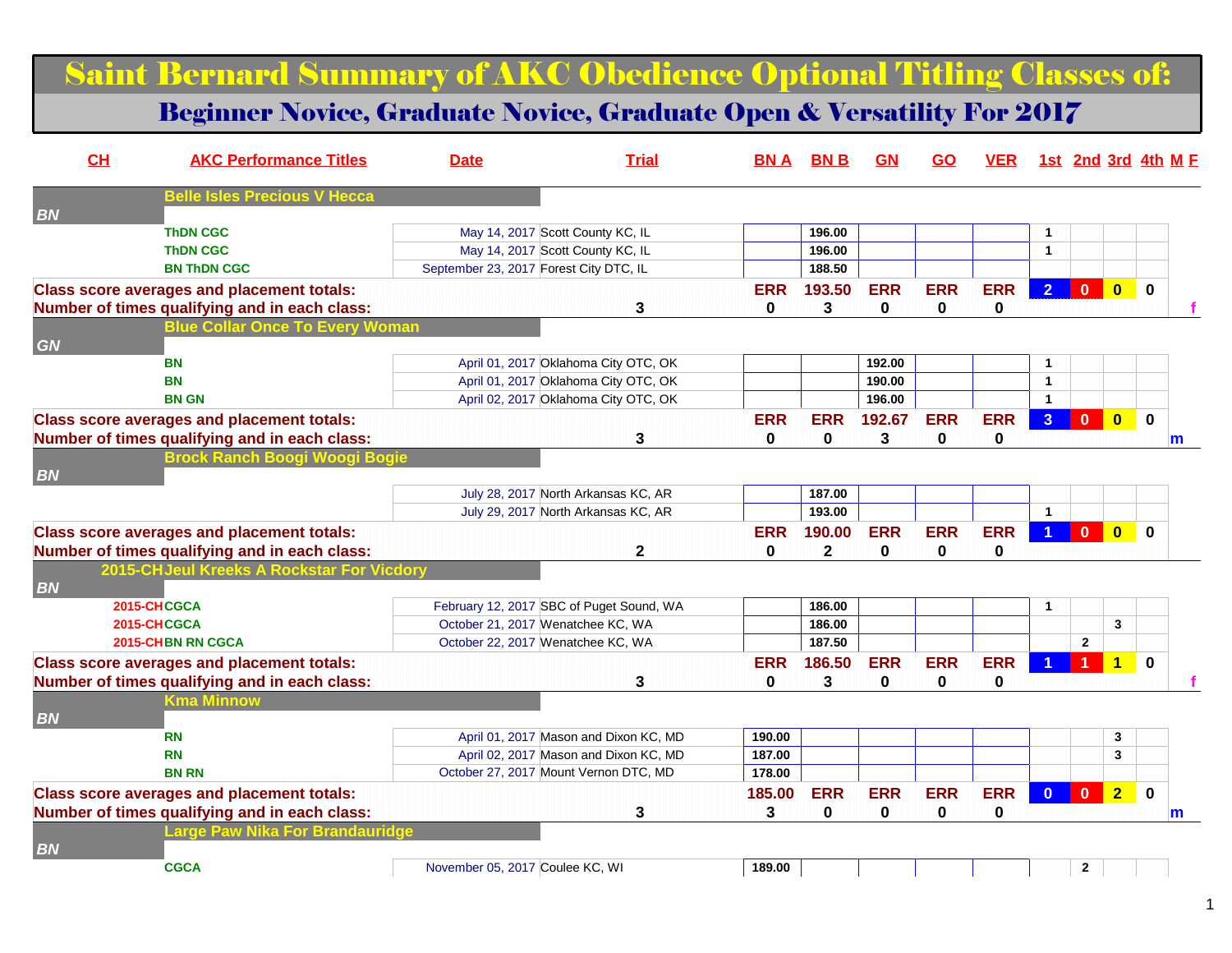| CH<br><b>AKC Performance Titles</b>                                                                | <b>Date</b>                          | <b>Trial</b>                           | <b>BNA</b>      | <b>BNB</b>             | <b>GN</b>                 | <u>GO</u>       | <u>VER</u>      | 1st                     | <b>2nd 3rd 4th M F</b> |                         |              |   |
|----------------------------------------------------------------------------------------------------|--------------------------------------|----------------------------------------|-----------------|------------------------|---------------------------|-----------------|-----------------|-------------------------|------------------------|-------------------------|--------------|---|
| <b>Class score averages and placement totals:</b><br>Number of times qualifying and in each class: |                                      |                                        | 189.00          | <b>ERR</b><br>$\bf{0}$ | <b>ERR</b><br>$\mathbf 0$ | <b>ERR</b><br>0 | <b>ERR</b><br>0 | $\mathbf{0}$            | -1.                    |                         |              |   |
| <b>Nebos Jenna V Arrowhead</b><br><b>BN</b>                                                        |                                      |                                        |                 |                        |                           |                 |                 |                         |                        |                         |              |   |
| <b>BN CGC</b>                                                                                      | January 18, 2017 Union County KC, NJ |                                        |                 | 189.00                 |                           |                 |                 |                         |                        | 3                       |              |   |
| <b>Class score averages and placement totals:</b><br>Number of times qualifying and in each class: |                                      |                                        | <b>ERR</b><br>0 | 189.00                 | <b>ERR</b><br>0           | <b>ERR</b><br>0 | <b>ERR</b><br>0 | $\mathbf{0}$            | $\mathbf{0}$           | $\overline{1}$          | $\mathbf{0}$ |   |
| <b>GCHB Slatons Ticket To Ride</b><br><b>BN</b>                                                    |                                      |                                        |                 |                        |                           |                 |                 |                         |                        |                         |              |   |
| <b>GCHBRN CGCA</b>                                                                                 | March 16, 2017 Mid-Kentucky KC, KY   |                                        |                 | 194.00                 |                           |                 |                 |                         |                        |                         |              |   |
| <b>GCHBRN CGCA</b>                                                                                 | March 17, 2017 Louisville KC, KY     |                                        |                 | 195.00                 |                           |                 |                 |                         |                        | 3                       |              |   |
| <b>GCHBBN RN CGCA</b>                                                                              | March 19, 2017 Louisville KC, KY     |                                        |                 | 187.00                 |                           |                 |                 |                         | $\mathbf{2}$           |                         |              |   |
| <b>Class score averages and placement totals:</b>                                                  |                                      |                                        | <b>ERR</b>      | 192.00                 | <b>ERR</b>                | <b>ERR</b>      | <b>ERR</b>      |                         |                        | $\overline{\mathbf{1}}$ | $\mathbf 0$  |   |
| Number of times qualifying and in each class:                                                      |                                      | 3                                      | 0               | 3                      | $\bf{0}$                  | $\mathbf{0}$    | 0               |                         |                        |                         |              | m |
| <b>CHVicdorys Vixen</b><br><b>BN</b>                                                               |                                      |                                        |                 |                        |                           |                 |                 |                         |                        |                         |              |   |
| <b>CHRN CGC</b>                                                                                    |                                      | August 11, 2017 SBC of Puget Sound, WA | 180.50          |                        |                           |                 |                 | $\overline{\mathbf{1}}$ |                        |                         |              |   |
| <b>CHRN CGC</b>                                                                                    | October 20, 2017 Wenatchee KC, WA    |                                        | 181.00          |                        |                           |                 |                 |                         |                        |                         |              |   |
| <b>CHBN RN CGC</b>                                                                                 | October 21, 2017 Wenatchee KC, WA    |                                        | 183.00          |                        |                           |                 |                 |                         |                        |                         |              |   |
| <b>Class score averages and placement totals:</b>                                                  |                                      |                                        | 181.50          | <b>ERR</b>             | <b>ERR</b>                | <b>ERR</b>      | <b>ERR</b>      | 3 <sup>1</sup>          | $\mathbf{0}$           | $\overline{\mathbf{0}}$ | $\mathbf 0$  |   |
| Number of times qualifying and in each class:                                                      |                                      | 3                                      | 3               | $\bf{0}$               | 0                         | 0               | 0               |                         |                        |                         |              |   |
| Overall class averages and placement totals:                                                       |                                      |                                        | 184.07          | 190.42 192.67          |                           | <b>ERR</b>      | <b>ERR</b>      | 10 <sup>°</sup>         | $\mathbf{3}$           | $5\overline{)}$         | 0            |   |
| <b>Overall qualifying scores:</b>                                                                  |                                      | 22                                     |                 | 12                     | 3                         | 0               | $\bf{0}$        |                         |                        |                         |              |   |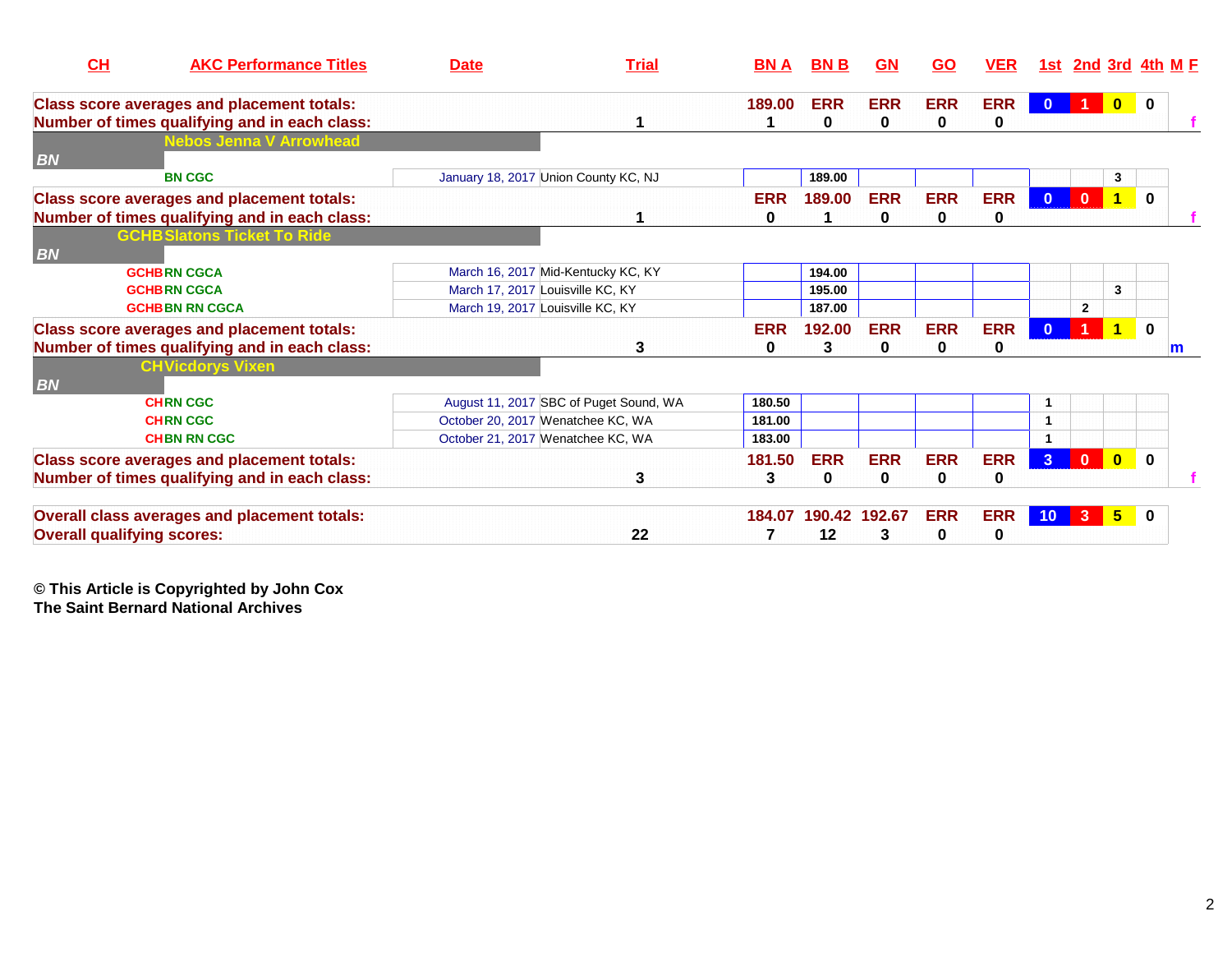### Saint Bernard Beginner Novice {BN} Obedience Scores For 2017

| CH | <b>AKC Performance Titles</b>                     | <b>Date</b>                            | <b>Trial</b>                             | BN A         | BN B 1st 2nd 3rd 4th M F |                |                |                         |             |              |  |
|----|---------------------------------------------------|----------------------------------------|------------------------------------------|--------------|--------------------------|----------------|----------------|-------------------------|-------------|--------------|--|
|    | <b>Belle Isles Precious V Hecca</b>               |                                        |                                          |              |                          |                |                |                         |             |              |  |
|    | <b>ThDN CGC</b>                                   |                                        | May 14, 2017 Scott County KC, IL         |              | 196.00                   | $\mathbf{1}$   |                |                         |             |              |  |
|    | <b>ThDN CGC</b>                                   |                                        | May 14, 2017 Scott County KC, IL         |              | 196.00                   | $\mathbf{1}$   |                |                         |             |              |  |
|    | <b>BN ThDN CGC</b>                                | September 23, 2017 Forest City DTC, IL |                                          |              | 188.50                   |                |                |                         |             |              |  |
|    | <b>Class score averages and placement totals:</b> |                                        |                                          | <b>ERR</b>   | 193.50                   | $\overline{2}$ | O              | $\bf{0}$                | $\bf{0}$    |              |  |
|    | Number of times qualifying and in each class:     |                                        | 3                                        | $\mathbf{0}$ | 3                        |                |                |                         |             |              |  |
|    | <b>Brock Ranch Boogi Woogi Bogie</b>              |                                        |                                          |              |                          |                |                |                         |             |              |  |
|    |                                                   |                                        | July 28, 2017 North Arkansas KC, AR      |              | 187.00                   |                |                |                         |             |              |  |
|    |                                                   |                                        | July 29, 2017 North Arkansas KC, AR      |              | 193.00                   | $\mathbf{1}$   |                |                         |             |              |  |
|    | <b>Class score averages and placement totals:</b> |                                        |                                          | <b>ERR</b>   | 190.00                   | $\overline{1}$ | $\bf{0}$       | $\overline{\mathbf{0}}$ | $\bf{0}$    |              |  |
|    | Number of times qualifying and in each class:     |                                        | $\mathbf{2}$                             | $\bf{0}$     | $\mathbf{2}$             |                |                |                         |             |              |  |
|    | 2015-CH Jeul Kreeks A Rockstar For Vicdory        |                                        |                                          |              |                          |                |                |                         |             |              |  |
|    | 2015-CHCGCA                                       |                                        | February 12, 2017 SBC of Puget Sound, WA |              | 186.00                   | $\mathbf{1}$   |                |                         |             |              |  |
|    | 2015-CHCGCA                                       | October 21, 2017 Wenatchee KC, WA      |                                          |              | 186.00                   |                |                | 3                       |             |              |  |
|    | 2015-CHBN RN CGCA                                 | October 22, 2017 Wenatchee KC, WA      |                                          |              | 187.50                   |                | $\overline{2}$ |                         |             |              |  |
|    | <b>Class score averages and placement totals:</b> |                                        |                                          | <b>ERR</b>   | 186.50                   |                |                | 1                       | $\bf{0}$    |              |  |
|    | Number of times qualifying and in each class:     |                                        | 3                                        | 0            | 3                        |                |                |                         |             |              |  |
|    | <b>Kma Minnow</b>                                 |                                        |                                          |              |                          |                |                |                         |             |              |  |
|    | <b>RN</b>                                         |                                        | April 01, 2017 Mason and Dixon KC, MD    | 190.00       |                          |                |                | 3                       |             |              |  |
|    | <b>RN</b>                                         |                                        | April 02, 2017 Mason and Dixon KC, MD    | 187.00       |                          |                |                | 3                       |             |              |  |
|    | <b>BN RN</b>                                      |                                        | October 27, 2017 Mount Vernon DTC, MD    | 178.00       |                          |                |                |                         |             |              |  |
|    | <b>Class score averages and placement totals:</b> |                                        |                                          | 185.00       | <b>ERR</b>               | $\Omega$       | $\bf{0}$       | 2 <sup>1</sup>          | $\bf{0}$    |              |  |
|    | Number of times qualifying and in each class:     |                                        | 3                                        | 3            | 0                        |                |                |                         |             | $\mathbf{m}$ |  |
|    | <b>Large Paw Nika For Brandauridge</b>            |                                        |                                          |              |                          |                |                |                         |             |              |  |
|    | <b>CGCA</b>                                       | November 05, 2017 Coulee KC, WI        |                                          | 189.00       |                          |                | $\mathbf{2}$   |                         |             |              |  |
|    | <b>Class score averages and placement totals:</b> |                                        |                                          | 189.00       | <b>ERR</b>               | $\mathbf{0}$   |                | $\mathbf{0}$            | $\mathbf 0$ |              |  |
|    | Number of times qualifying and in each class:     |                                        |                                          | 1            | 0                        |                |                |                         |             |              |  |
|    | <b>Nebos Jenna V Arrowhead</b>                    |                                        |                                          |              |                          |                |                |                         |             |              |  |
|    | <b>BN CGC</b>                                     | January 18, 2017 Union County KC, NJ   |                                          |              | 189.00                   |                |                | 3                       |             |              |  |
|    | <b>Class score averages and placement totals:</b> |                                        |                                          | <b>ERR</b>   | 189.00                   | $\overline{0}$ | $\mathbf{0}$   | $1 \ 0$                 |             |              |  |
|    | Number of times qualifying and in each class:     |                                        |                                          | 0            | 1                        |                |                |                         |             |              |  |
|    | <b>GCHB Slatons Ticket To Ride</b>                |                                        |                                          |              |                          |                |                |                         |             |              |  |
|    | <b>GCHBRN CGCA</b>                                |                                        | March 16, 2017 Mid-Kentucky KC, KY       |              | 194.00                   |                |                |                         |             |              |  |
|    | <b>GCHBRN CGCA</b>                                | March 17, 2017 Louisville KC, KY       |                                          |              | 195.00                   |                |                | 3                       |             |              |  |
|    | <b>GCHBBN RN CGCA</b>                             | March 19, 2017 Louisville KC, KY       |                                          |              | 187.00                   |                | $\mathbf 2$    |                         |             |              |  |
|    | <b>Class score averages and placement totals:</b> |                                        |                                          | <b>ERR</b>   | 192.00                   | $\Omega$       |                | 1                       | $\mathbf 0$ |              |  |
|    | Number of times qualifying and in each class:     |                                        | 3                                        | $\bf{0}$     | 3                        |                |                |                         |             | m            |  |
|    | <b>CHVicdorys Vixen</b>                           |                                        |                                          |              |                          |                |                |                         |             |              |  |
|    | <b>CHRN CGC</b>                                   |                                        | August 11, 2017 SBC of Puget Sound, WA   | 180.50       |                          | $\mathbf{1}$   |                |                         |             |              |  |
|    |                                                   |                                        |                                          |              |                          |                |                |                         |             |              |  |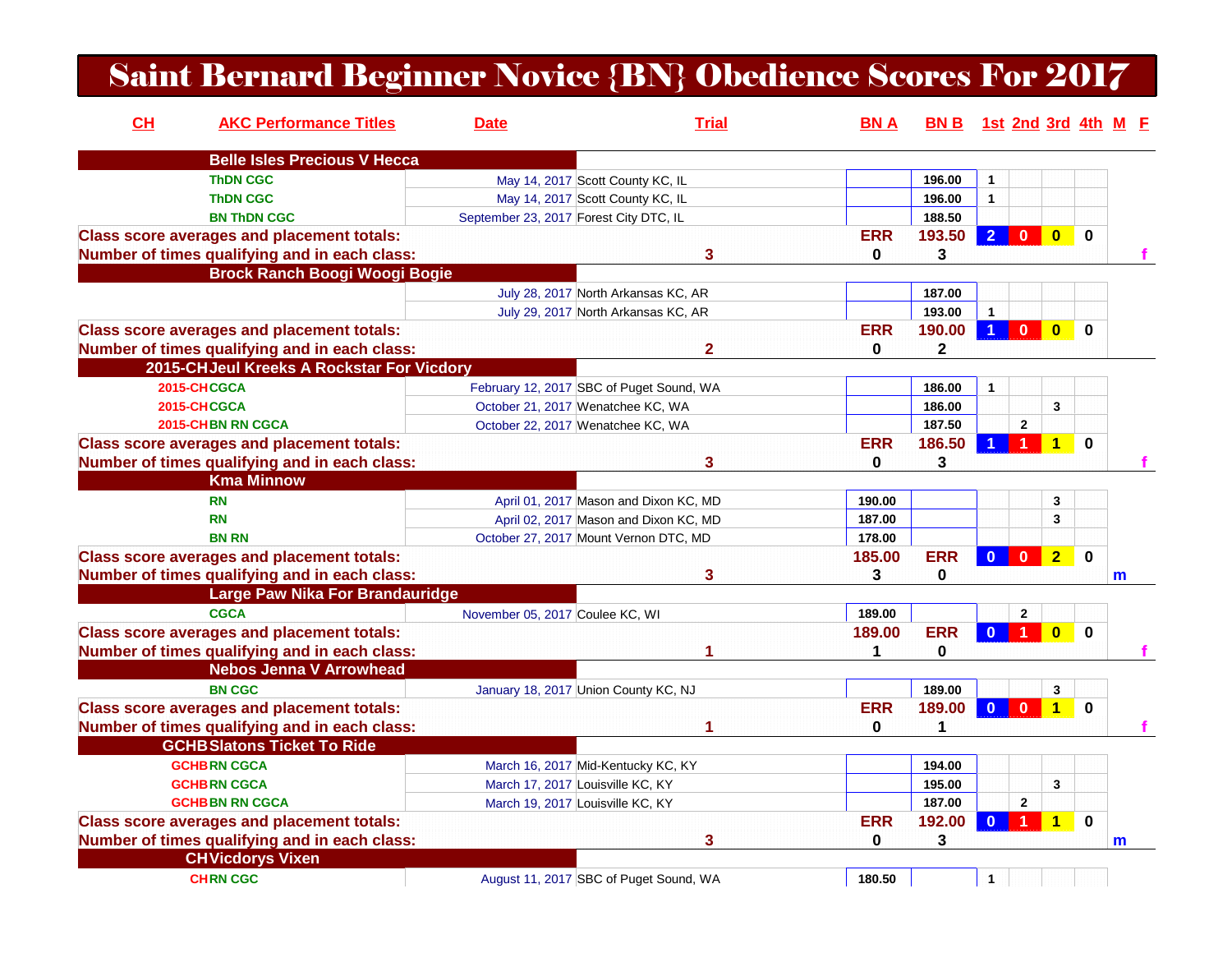| CH                                | <b>AKC Performance Titles</b>                     | <b>Date</b> | <b>Trial</b>                      | BN A   | <b>BN B</b> 1st 2nd 3rd 4th $M$ <b>F</b> |                |              |            |                |  |
|-----------------------------------|---------------------------------------------------|-------------|-----------------------------------|--------|------------------------------------------|----------------|--------------|------------|----------------|--|
|                                   | <b>CHRN CGC</b>                                   |             | October 20, 2017 Wenatchee KC, WA | 181.00 |                                          |                |              |            |                |  |
|                                   | <b>CHBN RN CGC</b>                                |             | October 21, 2017 Wenatchee KC, WA | 183.00 |                                          |                |              |            |                |  |
|                                   | <b>Class score averages and placement totals:</b> |             |                                   | 181.50 | <b>ERR</b>                               | $\overline{3}$ | $\Omega$     | $\Omega$   | - 0            |  |
|                                   | Number of times qualifying and in each class:     |             |                                   |        | $\bf{0}$                                 |                |              |            |                |  |
|                                   | Overall class averages and placement totals:      |             |                                   | 184.07 | 190.42 7                                 |                | $\mathbf{3}$ | <u> 51</u> | $\blacksquare$ |  |
| <b>Overall qualifying scores:</b> |                                                   |             | 19                                |        | 12                                       |                |              |            |                |  |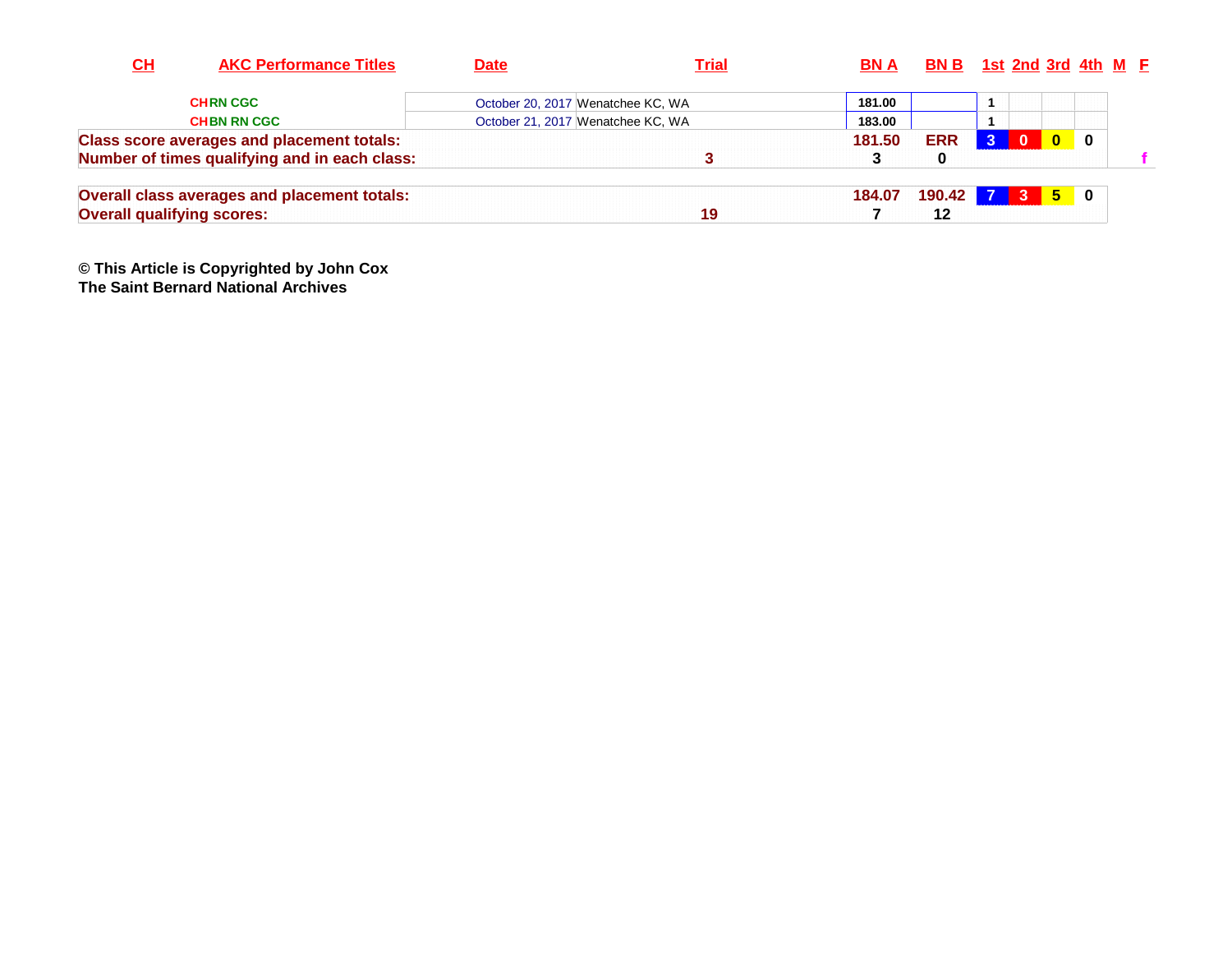#### Saint Bernard AKC Graduate Novice {GN} Obedience Scores For 2017

| <u>СН</u>                         | <b>AKC Performance Titles</b>                     | <b>Date</b> | <b>Trial</b>                         | GN     | <u>1st 2nd 3rd 4th M F</u> |              |          |   |  |
|-----------------------------------|---------------------------------------------------|-------------|--------------------------------------|--------|----------------------------|--------------|----------|---|--|
|                                   | <b>Blue Collar Once To Every Woman</b>            |             |                                      |        |                            |              |          |   |  |
|                                   | BN                                                |             | April 01, 2017 Oklahoma City OTC, OK | 192.00 |                            |              |          |   |  |
|                                   | <b>BN</b>                                         |             | April 01, 2017 Oklahoma City OTC, OK | 190.00 |                            |              |          |   |  |
|                                   | <b>BN GN</b>                                      |             | April 02, 2017 Oklahoma City OTC, OK | 196.00 |                            |              |          |   |  |
|                                   | <b>Class score averages and placement totals:</b> |             |                                      | 192.67 | $\mathbf{0}$               | $\mathbf{0}$ | $\bf{0}$ |   |  |
|                                   | Number of times qualifying and in each class:     |             |                                      |        |                            |              |          | m |  |
|                                   | Overall class averages and placement totals:      |             |                                      | 192.67 | - 0                        | $\mathbf{0}$ | 0        |   |  |
| <b>Overall qualifying scores:</b> |                                                   |             |                                      |        |                            |              |          |   |  |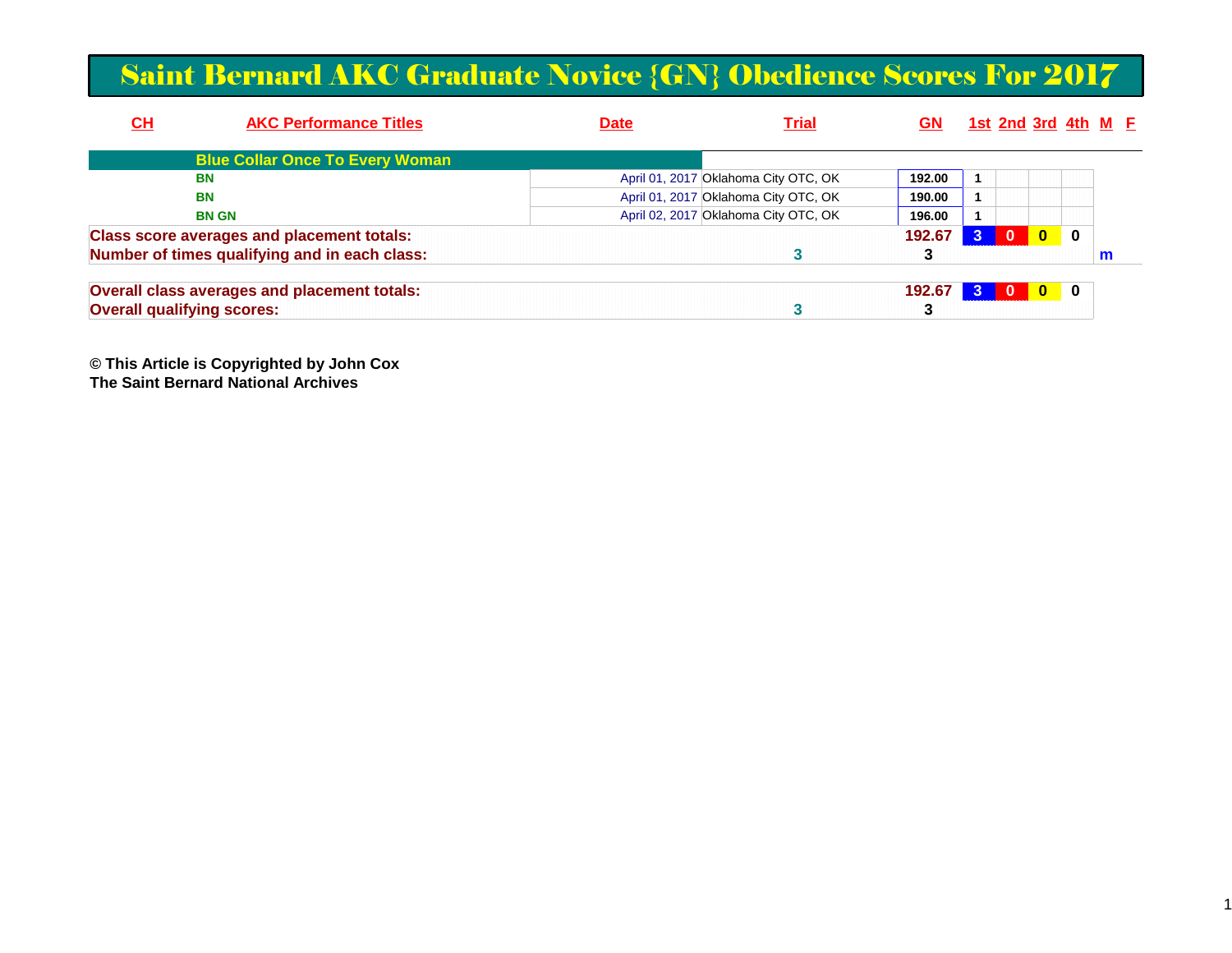# Saint Bernard Summary of AKC Rally Trials For 2017

| CL              | <b>AKC Performance Titles</b>                                                           | <b>Date</b>                    | <b>Trial</b>                                  |              |                        |             |                        |    |                            |              |                |   |                |                |              | RN-ARN-B RI RA-ARA-BRE-ARE-B RM 1st 2nd 3rd 4th RAE M F |
|-----------------|-----------------------------------------------------------------------------------------|--------------------------------|-----------------------------------------------|--------------|------------------------|-------------|------------------------|----|----------------------------|--------------|----------------|---|----------------|----------------|--------------|---------------------------------------------------------|
|                 | <b>Agostis Rufus</b>                                                                    |                                |                                               |              |                        |             |                        |    |                            |              |                |   |                |                |              |                                                         |
| (2) Advanced    | RN-2015/RA-2017                                                                         |                                | July 30, 2017 Cook Inlet KC, AK               |              |                        |             |                        | 71 |                            |              |                |   |                |                |              |                                                         |
|                 |                                                                                         |                                |                                               |              |                        |             | <b>ERR ERR ERR ERR</b> |    | 71 ERR ERR ERR 0 0 0 0 ERR |              |                |   |                |                |              |                                                         |
| <b>Summary:</b> | Number of times qualifying and in each class:                                           |                                | 1                                             | $\mathbf{0}$ | $\bf{0}$               | $\mathbf 0$ | 0                      | 1  | $\bf{0}$                   | $\mathbf{0}$ | 0              |   |                |                |              |                                                         |
|                 | <b>Alpine Mtns Danc'N With The Starz</b>                                                |                                |                                               |              |                        |             |                        |    |                            |              |                |   |                |                |              | $\mathsf{m}$                                            |
| (2) Advanced    |                                                                                         |                                |                                               |              |                        |             |                        |    |                            |              |                |   |                |                |              |                                                         |
|                 | CD, BN/RN-2011/RA, RE-2012/RAE, RAE2-2013/RAE3-2016                                     |                                | March 12, 2017 K-9 OTC of Menomonee Falls, WI |              |                        |             |                        | 72 |                            |              |                |   |                |                |              |                                                         |
| <b>Summary:</b> |                                                                                         |                                |                                               |              | <b>ERR ERR ERR ERR</b> |             |                        |    | 72 ERR ERR ERR 0 0 0 0 ERR |              |                |   |                |                |              |                                                         |
|                 | Number of times qualifying and in each class:                                           |                                | 1                                             | 0            | $\bf{0}$               | $\bf{0}$    | 0                      | 1  | $\mathbf{0}$               | $\bf{0}$     | $\bf{0}$       |   |                |                |              | m                                                       |
|                 | (4) Advanced Excellent                                                                  |                                |                                               |              |                        |             |                        |    |                            |              |                |   |                |                |              |                                                         |
|                 | CD, BN/RN-2011/RA, RE-2012/RAE, RAE2-2013/RAE3-2016                                     |                                | March 11, 2017 K-9 OTC of Menomonee Falls, WI |              |                        |             |                        | 80 |                            |              |                |   |                |                |              | 31                                                      |
|                 | CD, BN/RN-2011/RA, RE-2012/RAE, RAE2-2013/RAE3-2016                                     |                                | March 11, 2017 K-9 OTC of Menomonee Falls, WI |              |                        |             |                        |    |                            | 79           |                |   |                |                |              | 31                                                      |
|                 |                                                                                         |                                |                                               |              | <b>ERR ERR ERR ERR</b> |             |                        |    | <b>80 ERR</b>              |              | 79 ERR 0 0 0 0 |   |                |                |              | 31                                                      |
| <b>Summary:</b> |                                                                                         |                                |                                               | $\bf{0}$     |                        |             |                        | 1  | $\bf{0}$                   | 1.           |                |   |                |                |              |                                                         |
|                 | Number of times qualifying and in each class:<br><b>Blue Collar Once To Every Woman</b> |                                | $\mathbf 2$                                   |              | 0                      | $\bf{0}$    | 0                      |    |                            |              | 0              |   |                |                |              | m                                                       |
|                 | (4) Advanced Excellent                                                                  |                                |                                               |              |                        |             |                        |    |                            |              |                |   |                |                |              |                                                         |
|                 | CD, BN, GN, CGC/RN, RA-2015/RE-2016                                                     |                                | April 01, 2017 Oklahoma City OTC, OK          |              |                        |             |                        | 97 |                            |              |                |   |                |                | 4            | 3                                                       |
|                 | CD, BN, GN, CGC/RN, RA-2015/RE-2016                                                     |                                | April 01, 2017 Oklahoma City OTC, OK          |              |                        |             |                        |    |                            | 97           |                |   |                | 3              |              | $\overline{3}$                                          |
|                 | CD, BN, GN, CGC/RN, RA-2015/RE-2016                                                     |                                | April 01, 2017 Oklahoma City OTC, OK          |              |                        |             |                        | 98 |                            |              |                |   |                | 3              |              | $\overline{4}$                                          |
|                 | CD, BN, GN, CGC/RN, RA-2015/RE-2016                                                     |                                | April 01, 2017 Oklahoma City OTC, OK          |              |                        |             |                        |    |                            | 98           |                |   |                | 3              |              | $\overline{4}$                                          |
|                 | CD, BN, GN, CGC/RN, RA-2015/RE-2016                                                     |                                | April 02, 2017 Oklahoma City OTC, OK          |              |                        |             |                        | 90 |                            |              |                |   |                |                |              | $5\phantom{1}$                                          |
|                 | CD, BN, GN, CGC/RN, RA-2015/RE-2016                                                     |                                | April 02, 2017 Oklahoma City OTC, OK          |              |                        |             |                        |    |                            | 100          |                | 1 |                |                |              | $\overline{5}$                                          |
|                 | CD, BN, GN, CGC/RN, RA-2015/RE-2016                                                     | April 07, 2017 Tulsa DTC, OK   |                                               |              |                        |             |                        | 99 |                            |              |                |   |                |                | 4            | $6\phantom{1}$                                          |
|                 | CD, BN, GN, CGC/RN, RA-2015/RE-2016                                                     | April 07, 2017 Tulsa DTC, OK   |                                               |              |                        |             |                        |    |                            | 99           |                |   |                |                | 4            | $6\phantom{a}$                                          |
|                 | CD, BN, GN, CGC/RN, RA-2015/RE-2016                                                     | April 07, 2017 Tulsa DTC, OK   |                                               |              |                        |             |                        | 99 |                            |              |                |   | $\mathbf{2}$   |                |              | $\overline{7}$                                          |
|                 | CD, BN, GN, CGC/RN, RA-2015/RE-2016                                                     | April 07, 2017 Tulsa DTC, OK   |                                               |              |                        |             |                        |    |                            | 99           |                |   | $\mathbf{2}$   |                |              | $\overline{7}$                                          |
|                 | CD, BN, GN, CGC/RN, RA-2015/RE-2016                                                     |                                | April 22, 2017 Kay-9 DTC of Ponca City, OK    |              |                        |             |                        | 98 |                            |              |                |   | $\overline{2}$ |                |              | $\bf{8}$                                                |
|                 | CD, BN, GN, CGC/RN, RA-2015/RE-2016                                                     |                                | April 22, 2017 Kay-9 DTC of Ponca City, OK    |              |                        |             |                        |    |                            | 100          |                | 1 |                |                |              | 8                                                       |
|                 | CD, BN, GN, CGC/RN, RA-2015/RE-2016                                                     |                                | April 23, 2017 Kay-9 DTC of Ponca City, OK    |              |                        |             |                        | 99 |                            |              |                | 1 |                |                |              | 9                                                       |
|                 | CD, BN, GN, CGC/RN, RA-2015/RE-2016                                                     |                                | April 23, 2017 Kay-9 DTC of Ponca City, OK    |              |                        |             |                        |    |                            | 99           |                | 1 |                |                |              | 9                                                       |
|                 | CD,BN,GN,CGC/RN,RA-2015/RE-2016/RAE-2017                                                | October 27, 2017 Tulsa DTC, OK |                                               |              |                        |             |                        | 98 |                            |              |                |   |                |                |              | 10                                                      |
|                 | CD, BN, GN, CGC/RN, RA-2015/RE-2016/RAE-2017                                            | October 27, 2017 Tulsa DTC, OK |                                               |              |                        |             |                        |    |                            | 98           |                |   |                |                |              | 10                                                      |
|                 | CD,BN,GN,CGC/RN,RA-2015/RE-2016/RAE-2017                                                | October 27, 2017 Tulsa DTC, OK |                                               |              |                        |             |                        | 98 |                            |              |                |   |                |                |              | 11                                                      |
|                 | CD, BN, GN, CGC/RN, RA-2015/RE-2016/RAE-2017                                            | October 27, 2017 Tulsa DTC, OK |                                               |              |                        |             |                        |    |                            | 98           |                |   |                |                |              | $\overline{11}$                                         |
| <b>Summary:</b> |                                                                                         |                                |                                               |              | <b>ERR ERR ERR ERR</b> |             |                        |    | <b>97 ERR</b>              |              | 99 ERR 4 3     |   |                | 3 <sup>1</sup> | $\mathbf{3}$ | 11                                                      |
|                 | Number of times qualifying and in each class:                                           |                                | 18                                            | 0            | 0                      | 0           | 0                      | 9  | 0                          | 9            | 0              |   |                |                |              |                                                         |
|                 | 2013-CHExcaliburs Lady of The Lake                                                      |                                |                                               |              |                        |             |                        |    |                            |              |                |   |                |                |              | m                                                       |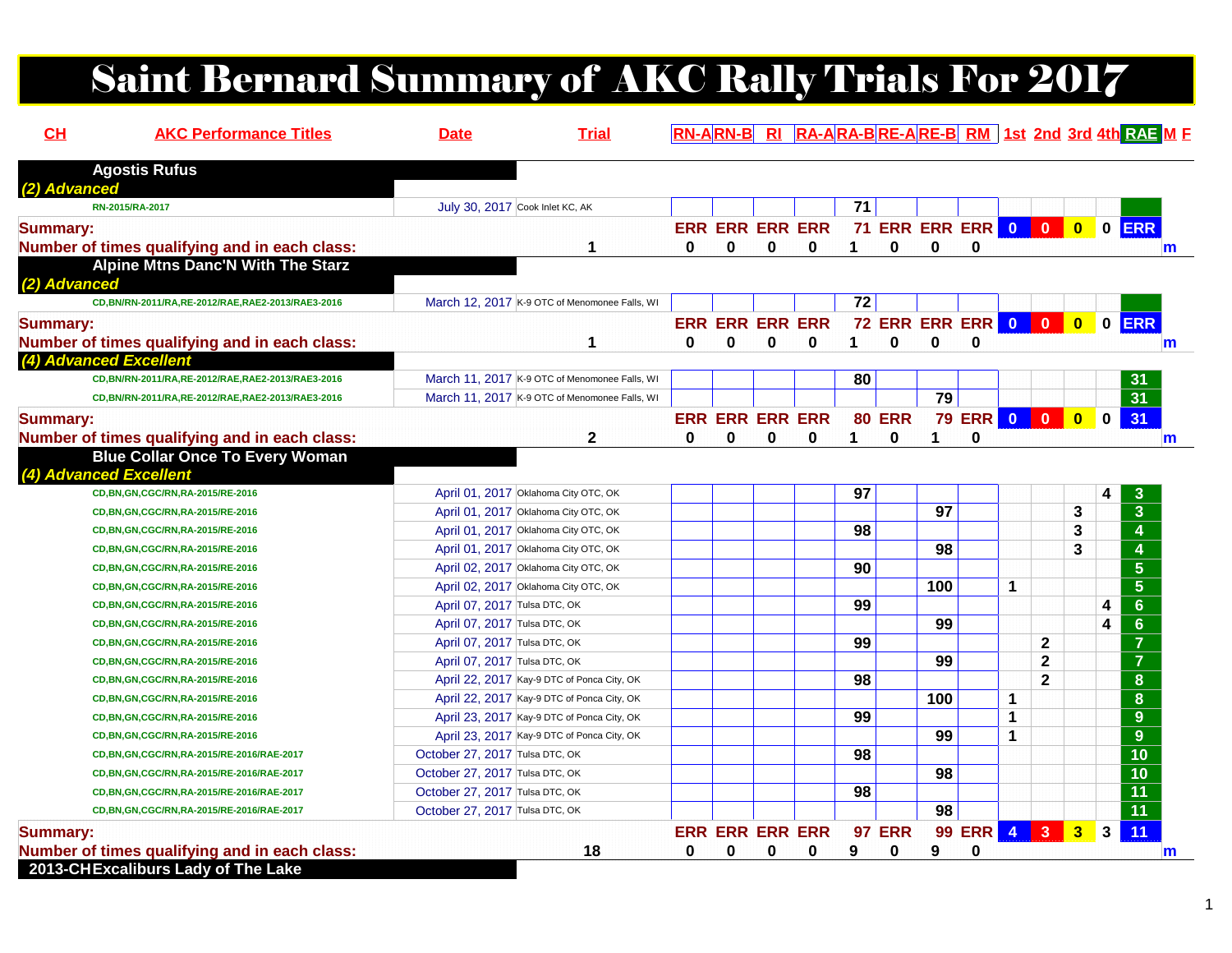**CHAKC Performance Titles Date Trial RN-ARN-B RI RA-ARA-B RE-A RE-B RM 1st 2nd 3rd 4th RAE <sup>M</sup> <sup>F</sup>**

|   |                                                                                                                                                                                                                                                                                                                                                                                                                                                                                                                                                                                                                                                                                                                                                                                                                                                                                                                                                                                                                                                                                                                              |              |   |          |                        |                        |                                     |                 |         | $\mathbf{2}$ |                         |                                  |                 |                                                                                                                                 |
|---|------------------------------------------------------------------------------------------------------------------------------------------------------------------------------------------------------------------------------------------------------------------------------------------------------------------------------------------------------------------------------------------------------------------------------------------------------------------------------------------------------------------------------------------------------------------------------------------------------------------------------------------------------------------------------------------------------------------------------------------------------------------------------------------------------------------------------------------------------------------------------------------------------------------------------------------------------------------------------------------------------------------------------------------------------------------------------------------------------------------------------|--------------|---|----------|------------------------|------------------------|-------------------------------------|-----------------|---------|--------------|-------------------------|----------------------------------|-----------------|---------------------------------------------------------------------------------------------------------------------------------|
|   |                                                                                                                                                                                                                                                                                                                                                                                                                                                                                                                                                                                                                                                                                                                                                                                                                                                                                                                                                                                                                                                                                                                              |              |   |          |                        |                        |                                     |                 |         |              |                         |                                  |                 |                                                                                                                                 |
| 1 | $\bf{0}$                                                                                                                                                                                                                                                                                                                                                                                                                                                                                                                                                                                                                                                                                                                                                                                                                                                                                                                                                                                                                                                                                                                     | $\mathbf{0}$ | 0 | $\bf{0}$ | 1                      | $\mathbf{0}$           | 0                                   | 0               |         |              |                         |                                  |                 |                                                                                                                                 |
|   |                                                                                                                                                                                                                                                                                                                                                                                                                                                                                                                                                                                                                                                                                                                                                                                                                                                                                                                                                                                                                                                                                                                              |              |   |          |                        |                        |                                     |                 |         |              |                         |                                  |                 |                                                                                                                                 |
|   |                                                                                                                                                                                                                                                                                                                                                                                                                                                                                                                                                                                                                                                                                                                                                                                                                                                                                                                                                                                                                                                                                                                              |              |   |          |                        |                        |                                     |                 |         |              |                         |                                  |                 |                                                                                                                                 |
|   |                                                                                                                                                                                                                                                                                                                                                                                                                                                                                                                                                                                                                                                                                                                                                                                                                                                                                                                                                                                                                                                                                                                              |              |   |          |                        |                        |                                     |                 | -1      |              |                         |                                  |                 |                                                                                                                                 |
|   |                                                                                                                                                                                                                                                                                                                                                                                                                                                                                                                                                                                                                                                                                                                                                                                                                                                                                                                                                                                                                                                                                                                              |              |   |          |                        |                        |                                     |                 |         |              | $\overline{\mathbf{0}}$ |                                  |                 |                                                                                                                                 |
| 1 | $\bf{0}$                                                                                                                                                                                                                                                                                                                                                                                                                                                                                                                                                                                                                                                                                                                                                                                                                                                                                                                                                                                                                                                                                                                     | 0            | 0 | 0        | 0                      | 0                      | 1                                   | 0               |         |              |                         |                                  |                 |                                                                                                                                 |
|   |                                                                                                                                                                                                                                                                                                                                                                                                                                                                                                                                                                                                                                                                                                                                                                                                                                                                                                                                                                                                                                                                                                                              |              |   |          |                        |                        |                                     |                 |         |              |                         |                                  |                 |                                                                                                                                 |
|   |                                                                                                                                                                                                                                                                                                                                                                                                                                                                                                                                                                                                                                                                                                                                                                                                                                                                                                                                                                                                                                                                                                                              |              |   |          |                        |                        |                                     |                 |         |              |                         |                                  |                 |                                                                                                                                 |
|   |                                                                                                                                                                                                                                                                                                                                                                                                                                                                                                                                                                                                                                                                                                                                                                                                                                                                                                                                                                                                                                                                                                                              |              |   |          |                        |                        |                                     |                 |         |              |                         |                                  |                 |                                                                                                                                 |
|   |                                                                                                                                                                                                                                                                                                                                                                                                                                                                                                                                                                                                                                                                                                                                                                                                                                                                                                                                                                                                                                                                                                                              |              |   |          |                        |                        |                                     |                 |         |              |                         |                                  |                 |                                                                                                                                 |
|   | 0                                                                                                                                                                                                                                                                                                                                                                                                                                                                                                                                                                                                                                                                                                                                                                                                                                                                                                                                                                                                                                                                                                                            | 0            | 0 | 0        | 1                      | $\mathbf 0$            | $\bf{0}$                            |                 |         |              |                         |                                  |                 | m                                                                                                                               |
|   |                                                                                                                                                                                                                                                                                                                                                                                                                                                                                                                                                                                                                                                                                                                                                                                                                                                                                                                                                                                                                                                                                                                              |              |   |          |                        |                        |                                     |                 |         |              |                         |                                  |                 |                                                                                                                                 |
|   |                                                                                                                                                                                                                                                                                                                                                                                                                                                                                                                                                                                                                                                                                                                                                                                                                                                                                                                                                                                                                                                                                                                              |              |   |          | 79                     |                        |                                     |                 |         |              |                         |                                  | 37              |                                                                                                                                 |
|   |                                                                                                                                                                                                                                                                                                                                                                                                                                                                                                                                                                                                                                                                                                                                                                                                                                                                                                                                                                                                                                                                                                                              |              |   |          |                        |                        | 83                                  |                 |         |              |                         |                                  | $\overline{37}$ |                                                                                                                                 |
|   |                                                                                                                                                                                                                                                                                                                                                                                                                                                                                                                                                                                                                                                                                                                                                                                                                                                                                                                                                                                                                                                                                                                              |              |   |          | 89                     |                        |                                     |                 |         |              |                         |                                  | 38              |                                                                                                                                 |
|   |                                                                                                                                                                                                                                                                                                                                                                                                                                                                                                                                                                                                                                                                                                                                                                                                                                                                                                                                                                                                                                                                                                                              |              |   |          |                        |                        | $\overline{93}$                     |                 |         |              |                         |                                  |                 |                                                                                                                                 |
|   |                                                                                                                                                                                                                                                                                                                                                                                                                                                                                                                                                                                                                                                                                                                                                                                                                                                                                                                                                                                                                                                                                                                              |              |   |          | 95                     |                        |                                     |                 |         |              |                         |                                  |                 |                                                                                                                                 |
|   |                                                                                                                                                                                                                                                                                                                                                                                                                                                                                                                                                                                                                                                                                                                                                                                                                                                                                                                                                                                                                                                                                                                              |              |   |          |                        |                        | $\overline{95}$                     |                 |         |              |                         |                                  |                 |                                                                                                                                 |
|   |                                                                                                                                                                                                                                                                                                                                                                                                                                                                                                                                                                                                                                                                                                                                                                                                                                                                                                                                                                                                                                                                                                                              |              |   |          | 98                     |                        |                                     |                 |         |              |                         |                                  | 40              |                                                                                                                                 |
|   |                                                                                                                                                                                                                                                                                                                                                                                                                                                                                                                                                                                                                                                                                                                                                                                                                                                                                                                                                                                                                                                                                                                              |              |   |          |                        |                        | 88                                  |                 |         |              |                         |                                  | 40              |                                                                                                                                 |
|   |                                                                                                                                                                                                                                                                                                                                                                                                                                                                                                                                                                                                                                                                                                                                                                                                                                                                                                                                                                                                                                                                                                                              |              |   |          | 96                     |                        |                                     |                 |         |              |                         |                                  | 41              |                                                                                                                                 |
|   |                                                                                                                                                                                                                                                                                                                                                                                                                                                                                                                                                                                                                                                                                                                                                                                                                                                                                                                                                                                                                                                                                                                              |              |   |          |                        |                        | 88                                  |                 |         |              |                         |                                  | 41              |                                                                                                                                 |
|   |                                                                                                                                                                                                                                                                                                                                                                                                                                                                                                                                                                                                                                                                                                                                                                                                                                                                                                                                                                                                                                                                                                                              |              |   |          | 85                     |                        |                                     |                 |         |              |                         |                                  | $\overline{42}$ |                                                                                                                                 |
|   |                                                                                                                                                                                                                                                                                                                                                                                                                                                                                                                                                                                                                                                                                                                                                                                                                                                                                                                                                                                                                                                                                                                              |              |   |          |                        |                        | 95                                  |                 |         |              |                         |                                  | $\overline{42}$ |                                                                                                                                 |
|   |                                                                                                                                                                                                                                                                                                                                                                                                                                                                                                                                                                                                                                                                                                                                                                                                                                                                                                                                                                                                                                                                                                                              |              |   |          | 94                     |                        |                                     |                 |         |              |                         |                                  | $\overline{43}$ |                                                                                                                                 |
|   |                                                                                                                                                                                                                                                                                                                                                                                                                                                                                                                                                                                                                                                                                                                                                                                                                                                                                                                                                                                                                                                                                                                              |              |   |          |                        |                        | 88                                  |                 |         |              |                         |                                  | $\overline{43}$ |                                                                                                                                 |
|   |                                                                                                                                                                                                                                                                                                                                                                                                                                                                                                                                                                                                                                                                                                                                                                                                                                                                                                                                                                                                                                                                                                                              |              |   |          | 96                     |                        |                                     |                 |         |              |                         | $\overline{\mathbf{4}}$          | 44              |                                                                                                                                 |
|   |                                                                                                                                                                                                                                                                                                                                                                                                                                                                                                                                                                                                                                                                                                                                                                                                                                                                                                                                                                                                                                                                                                                              |              |   |          |                        |                        | 92                                  |                 |         |              |                         |                                  | 44              |                                                                                                                                 |
|   |                                                                                                                                                                                                                                                                                                                                                                                                                                                                                                                                                                                                                                                                                                                                                                                                                                                                                                                                                                                                                                                                                                                              |              |   |          | 92                     |                        |                                     |                 |         |              | 3                       |                                  |                 |                                                                                                                                 |
|   |                                                                                                                                                                                                                                                                                                                                                                                                                                                                                                                                                                                                                                                                                                                                                                                                                                                                                                                                                                                                                                                                                                                              |              |   |          |                        |                        | 90                                  |                 |         | $\mathbf{2}$ |                         |                                  |                 |                                                                                                                                 |
|   |                                                                                                                                                                                                                                                                                                                                                                                                                                                                                                                                                                                                                                                                                                                                                                                                                                                                                                                                                                                                                                                                                                                              |              |   |          | 90                     |                        |                                     |                 |         | $\mathbf{2}$ |                         |                                  | 46              |                                                                                                                                 |
|   |                                                                                                                                                                                                                                                                                                                                                                                                                                                                                                                                                                                                                                                                                                                                                                                                                                                                                                                                                                                                                                                                                                                              |              |   |          |                        |                        | 85                                  |                 |         |              |                         |                                  | 46              |                                                                                                                                 |
|   |                                                                                                                                                                                                                                                                                                                                                                                                                                                                                                                                                                                                                                                                                                                                                                                                                                                                                                                                                                                                                                                                                                                              |              |   |          | 97                     |                        |                                     |                 |         |              |                         | 4                                | 47              |                                                                                                                                 |
|   |                                                                                                                                                                                                                                                                                                                                                                                                                                                                                                                                                                                                                                                                                                                                                                                                                                                                                                                                                                                                                                                                                                                              |              |   |          |                        |                        |                                     |                 |         |              | 3                       |                                  |                 |                                                                                                                                 |
|   |                                                                                                                                                                                                                                                                                                                                                                                                                                                                                                                                                                                                                                                                                                                                                                                                                                                                                                                                                                                                                                                                                                                              |              |   |          | 97                     |                        |                                     |                 |         |              | 3                       |                                  | 48              |                                                                                                                                 |
|   |                                                                                                                                                                                                                                                                                                                                                                                                                                                                                                                                                                                                                                                                                                                                                                                                                                                                                                                                                                                                                                                                                                                              |              |   |          |                        |                        | 86                                  |                 |         |              |                         |                                  | 48              |                                                                                                                                 |
|   |                                                                                                                                                                                                                                                                                                                                                                                                                                                                                                                                                                                                                                                                                                                                                                                                                                                                                                                                                                                                                                                                                                                              |              |   |          | 97                     |                        |                                     |                 |         |              |                         |                                  | 49              |                                                                                                                                 |
|   |                                                                                                                                                                                                                                                                                                                                                                                                                                                                                                                                                                                                                                                                                                                                                                                                                                                                                                                                                                                                                                                                                                                              |              |   |          |                        |                        | 96                                  |                 |         |              |                         |                                  | 49              |                                                                                                                                 |
|   |                                                                                                                                                                                                                                                                                                                                                                                                                                                                                                                                                                                                                                                                                                                                                                                                                                                                                                                                                                                                                                                                                                                              |              |   |          | 91                     |                        |                                     |                 |         |              |                         |                                  |                 |                                                                                                                                 |
|   | October 20, 2017 SBC of America #79/44/13 PA<br>October 20, 2017 SBC of America #79/44/13 PA<br>January 21, 2017 Portland DOC, OR<br>1<br>January 19, 2017 Tualatin KC, OR<br>January 19, 2017 Tualatin KC, OR<br>January 20, 2017 DFA or Oregon, OR<br>January 20, 2017 DFA or Oregon, OR<br>January 22, 2017 Tualatin KC, OR<br>January 22, 2017 Tualatin KC, OR<br>February 25, 2017 Linn County KC, OR<br>February 25, 2017 Linn County KC, OR<br>April 28, 2017 Sherwood DTC, OR<br>April 28, 2017 Sherwood DTC, OR<br>April 29, 2017 Sherwood DTC, OR<br>April 29, 2017 Sherwood DTC, OR<br>April 30, 2017 Sherwood DTC, OR<br>April 30, 2017 Sherwood DTC, OR<br>June 23, 2017 Clackamas KC, OR<br>June 23, 2017 Clackamas KC, OR<br>June 24, 2017 Clackamas KC, OR<br>June 24, 2017 Clackamas KC, OR<br>June 25, 2017 Clackamas KC, OR<br>June 25, 2017 Clackamas KC, OR<br>July 22, 2017 Portland DOC, OR<br>July 22, 2017 Portland DOC, OR<br>July 23, 2017 Portland KC, OR<br>July 23, 2017 Portland KC, OR<br>August 19, 2017 Olympic KC, WA<br>August 19, 2017 Olympic KC, WA<br>August 20, 2017 Olympic KC, WA |              |   |          | <b>ERR ERR ERR ERR</b> | <b>ERR ERR ERR ERR</b> | 92<br>ERR ERR ERR ERR ERR ERR<br>84 | $\overline{93}$ | 83<br>0 |              |                         | 83 ERR 1 0<br>84 ERR ERR ERR 0 0 | $\bullet$       | 92 ERR ERR ERR 0 1 0 0 ERR<br>$0$ ERR<br>0 ERR<br>38<br>39<br>39<br>$\overline{45}$<br>45<br>$\overline{47}$<br>$\overline{50}$ |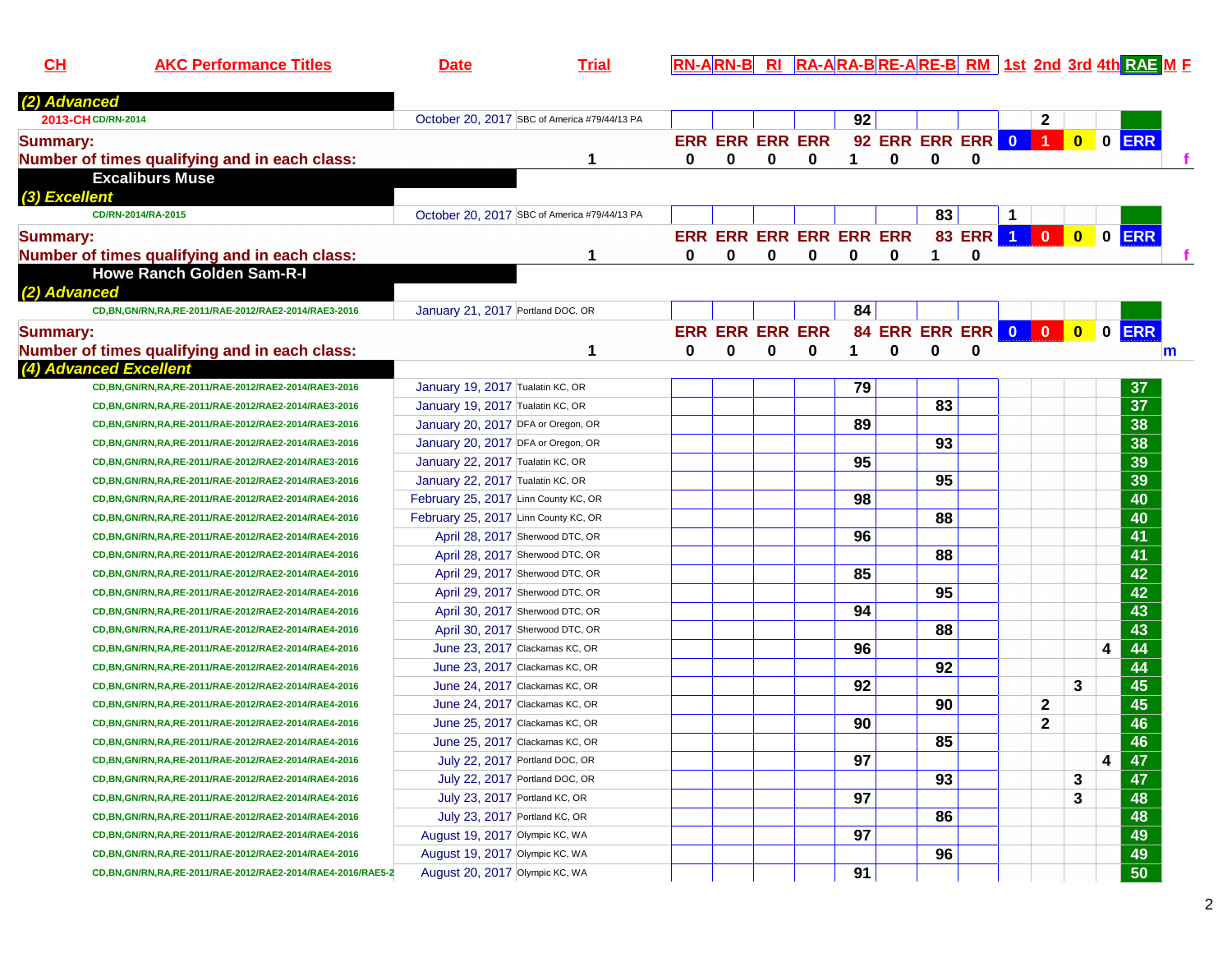| CH              | <b>AKC Performance Titles</b>                              | <b>Date</b>                       | <b>Trial</b>                                      |            | RN-ARN-B RI RA-ARA-BRE-ARE-B RM 1st 2nd 3rd 4th RAE M E |   |   |          |                    |                               |               |   |                |                |                         |                 |    |
|-----------------|------------------------------------------------------------|-----------------------------------|---------------------------------------------------|------------|---------------------------------------------------------|---|---|----------|--------------------|-------------------------------|---------------|---|----------------|----------------|-------------------------|-----------------|----|
|                 | CD,BN,GN/RN,RA,RE-2011/RAE-2012/RAE2-2014/RAE4-2016/RAE5-2 | August 20, 2017 Olympic KC, WA    |                                                   |            |                                                         |   |   |          |                    | 92                            |               |   |                |                |                         | 50              |    |
| <b>Summary:</b> |                                                            |                                   |                                                   |            | <b>ERR ERR ERR ERR</b>                                  |   |   |          | <b>93 ERR</b>      |                               | 90 ERR 0 2    |   |                |                | $3 \quad 2$             | 50              |    |
|                 | Number of times qualifying and in each class:              |                                   | 28                                                | 0          | 0                                                       | 0 | 0 | 14       | 0                  | 14                            | 0             |   |                |                |                         |                 | m  |
| (1) Novice      | <b>GCHJeul Kreeks A Rockstar For Vicdory</b>               |                                   |                                                   |            |                                                         |   |   |          |                    |                               |               |   |                |                |                         |                 |    |
| <b>GCHCGCA</b>  |                                                            |                                   | August 11, 2017 SBC of Puget Sound, WA            |            | 81                                                      |   |   |          |                    |                               |               | 1 |                |                |                         |                 |    |
| <b>GCHCGCA</b>  |                                                            | October 21, 2017 Wenatchee KC, WA |                                                   |            | 93                                                      |   |   |          |                    |                               |               |   |                |                |                         |                 |    |
|                 | GCHCGCA/RN-2017                                            | October 22, 2017 Wenatchee KC, WA |                                                   |            | 96                                                      |   |   |          |                    |                               |               |   |                | 3              |                         |                 |    |
| <b>Summary:</b> |                                                            |                                   |                                                   | <b>ERR</b> | 90                                                      |   |   |          |                    | ERR ERR ERR ERR ERR ERR 1 0 1 |               |   |                |                |                         | $0$ ERR         |    |
|                 | Number of times qualifying and in each class:              |                                   | 3                                                 | $\bf{0}$   | 3                                                       | 0 | 0 | $\bf{0}$ | $\mathbf{0}$       | 0                             | 0             |   |                |                |                         |                 |    |
|                 | <b>Kings Mills Jazzabelle</b>                              |                                   |                                                   |            |                                                         |   |   |          |                    |                               |               |   |                |                |                         |                 |    |
| (2) Advanced    |                                                            |                                   |                                                   |            |                                                         |   |   |          |                    |                               |               |   |                |                |                         |                 |    |
|                 | CD,BN/RN,RA,RE-2012/RAE-2013/RAE2-2016/RAE3-2017           |                                   | October 20, 2017 SBC of America #79/44/13 PA      |            |                                                         |   |   | 100      |                    |                               |               | 1 |                |                |                         |                 |    |
| <b>Summary:</b> |                                                            |                                   |                                                   |            | ERR ERR ERR ERR 100 ERR ERR ERR 1 0 0 0 ERR             |   |   |          |                    |                               |               |   |                |                |                         |                 |    |
|                 | Number of times qualifying and in each class:              |                                   | 1                                                 | $\bf{0}$   | 0                                                       | 0 | 0 | 1        | $\bf{0}$           | 0                             | 0             |   |                |                |                         |                 |    |
|                 | (4) Advanced Excellent                                     |                                   |                                                   |            |                                                         |   |   |          |                    |                               |               |   |                |                |                         |                 |    |
|                 | CD, BN/RN, RA, RE-2012/RAE-2013/RAE2-2016                  |                                   | March 11, 2017 K-9 OTC of Memomonee Falls, WI     |            |                                                         |   |   | 93       |                    |                               |               |   |                |                |                         | 21              |    |
|                 | CD, BN/RN, RA, RE-2012/RAE-2013/RAE2-2016                  |                                   | March 11, 2017 K-9 OTC of Memomonee Falls, WI     |            |                                                         |   |   |          |                    | 86                            |               |   |                |                |                         | $\overline{21}$ |    |
|                 | CD, BN/RN, RA, RE-2012/RAE-2013/RAE2-2016                  |                                   | March 12, 2017 K-9 OTC of Memomonee Falls, WI     |            |                                                         |   |   | 89       |                    |                               |               |   |                |                |                         | $\overline{22}$ |    |
|                 | CD, BN/RN, RA, RE-2012/RAE-2013/RAE2-2016                  |                                   | March 12, 2017 K-9 OTC of Memomonee Falls, WI     |            |                                                         |   |   |          |                    | 95                            |               |   |                |                |                         | $\overline{22}$ |    |
|                 | CD, BN/RN, RA, RE-2012/RAE-2013/RAE2-2016                  |                                   | May 20, 2017 Oshkosh KC, WI                       |            |                                                         |   |   | 100      |                    |                               |               |   | $\mathbf 2$    |                |                         | $\overline{23}$ |    |
|                 | CD, BN/RN, RA, RE-2012/RAE-2013/RAE2-2016                  | May 20, 2017 Oshkosh KC, WI       |                                                   |            |                                                         |   |   |          |                    | 98                            |               |   | $\mathbf{2}$   |                |                         | $\overline{23}$ |    |
|                 | CD, BN/RN, RA, RE-2012/RAE-2013/RAE2-2016                  | May 21, 2017 Oshkosh KC, WI       |                                                   |            |                                                         |   |   | 99       |                    |                               |               |   |                |                |                         | $\overline{24}$ |    |
|                 | CD, BN/RN, RA, RE-2012/RAE-2013/RAE2-2016                  | May 21, 2017 Oshkosh KC, WI       |                                                   |            |                                                         |   |   |          |                    | 95                            |               |   |                |                |                         | $\overline{24}$ |    |
|                 | CD, BN/RN, RA, RE-2012/RAE-2013/RAE2-2016                  |                                   | June 11, 2017 Milwaukee DTC, WI                   |            |                                                         |   |   | 88       |                    |                               |               |   |                |                |                         | $\overline{25}$ |    |
|                 | CD, BN/RN, RA, RE-2012/RAE-2013/RAE2-2016                  |                                   | June 11, 2017 Milwaukee DTC, WI                   |            |                                                         |   |   |          |                    | 89                            |               |   |                |                | 4                       | $\overline{25}$ |    |
|                 | CD, BN/RN, RA, RE-2012/RAE-2013/RAE2-2016                  |                                   | June 30, 2017 Kettle Moraine KC, WI               |            |                                                         |   |   | 86       |                    |                               |               |   |                |                | 4                       | $\overline{26}$ |    |
|                 | CD, BN/RN, RA, RE-2012/RAE-2013/RAE2-2016                  |                                   | June 30, 2017 Kettle Moraine KC, WI               |            |                                                         |   |   |          |                    | 96                            |               |   | $\mathbf{2}$   |                |                         | 26              |    |
|                 | CD, BN/RN, RA, RE-2012/RAE-2013/RAE2-2016                  |                                   | July 28, 2017 Waukesha KC, WI                     |            |                                                         |   |   | 100      |                    |                               |               |   |                | 3              |                         | 27              |    |
|                 | CD, BN/RN, RA, RE-2012/RAE-2013/RAE2-2016                  |                                   | July 28, 2017 Waukesha KC, WI                     |            |                                                         |   |   |          |                    | 98                            |               |   |                | 3              |                         | $\overline{27}$ |    |
|                 | CD, BN/RN, RA, RE-2012/RAE-2013/RAE2-2016                  |                                   | August 18, 2017 K-9 OTC of Menomone Falls, WI     |            |                                                         |   |   | 98       |                    |                               |               |   |                | 3              |                         | 28              |    |
|                 | CD, BN/RN, RA, RE-2012/RAE-2013/RAE2-2016                  |                                   | August 18, 2017 K-9 OTC of Menomone Falls, WI     |            |                                                         |   |   |          |                    | 98                            |               |   |                |                | 4                       | 28              |    |
|                 | CD, BN/RN, RA, RE-2012/RAE-2013/RAE2-2016                  |                                   | August 19, 2017 K-9 OTC of Menomone Falls, WI     |            |                                                         |   |   | 88       |                    |                               |               |   |                |                |                         | 29              |    |
|                 | CD, BN/RN, RA, RE-2012/RAE-2013/RAE2-2016                  |                                   | August 19, 2017 K-9 OTC of Menomone Falls, WI     |            |                                                         |   |   |          |                    | 97                            |               |   |                |                | 4                       | $\overline{29}$ |    |
|                 | CD,BN/RN,RA,RE-2012/RAE-2013/RAE2-2016/RAE3-2017           |                                   | August 19, 2017 K-9 OTC of Menomone Falls, WI     |            |                                                         |   |   | 90       |                    |                               |               |   |                |                |                         | 30              |    |
|                 | CD,BN/RN,RA,RE-2012/RAE-2013/RAE2-2016/RAE3-2017           |                                   | August 19, 2017 K-9 OTC of Menomone Falls, WI     |            |                                                         |   |   |          |                    | 94                            |               |   |                |                |                         | 30              |    |
|                 | CD,BN/RN,RA,RE-2012/RAE-2013/RAE2-2016/RAE3-2017           |                                   | November 24, 2017 Western Waukesha County DTC, W  |            |                                                         |   |   | 96       |                    |                               |               |   | $\mathbf{2}$   |                |                         | 31              |    |
|                 | CD,BN/RN,RA,RE-2012/RAE-2013/RAE2-2016/RAE3-2017           |                                   | November 24, 2017 Western Waukesha County DTC, WI |            |                                                         |   |   |          |                    | 96                            |               | 1 |                |                |                         | 31              |    |
|                 | CD,BN/RN,RA,RE-2012/RAE-2013/RAE2-2016/RAE3-2017           |                                   | November 24, 2017 Western Waukesha County DTC, WI |            |                                                         |   |   | 90       |                    |                               |               |   | 2              |                |                         | 32              |    |
|                 | CD,BN/RN,RA,RE-2012/RAE-2013/RAE2-2016/RAE3-2017           |                                   | November 24, 2017 Western Waukesha County DTC, WI |            |                                                         |   |   |          |                    | 82                            |               |   |                |                |                         | $\overline{32}$ |    |
| <b>Summary:</b> | Number of times qualifying and in each class:              |                                   | 24                                                | 0          | <b>ERR ERR ERR ERR</b><br>0                             | 0 | 0 | 12       | <b>93 ERR</b><br>0 | 12                            | 94 ERR 1<br>0 |   | 5 <sub>1</sub> | 3 <sup>2</sup> | $\overline{\mathbf{4}}$ | 32              | f. |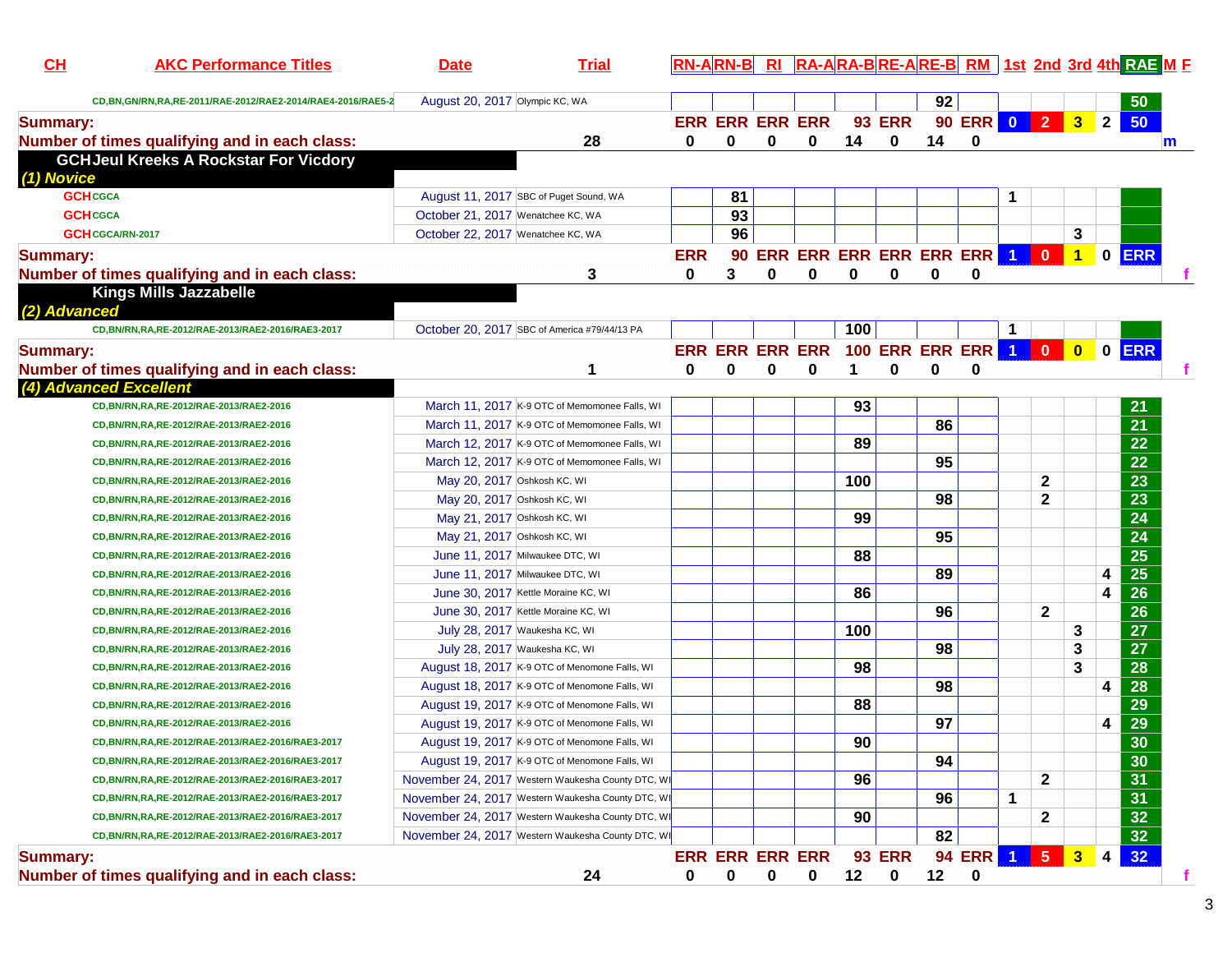**AKC Performance Titles Date Trial RN-ARN-B RI RA-ARA-B RE-A RE-B RM 1st 2nd 3rd 4th RAE <sup>M</sup> <sup>F</sup>**

| <b>Kma Minnow</b>                             |                                                     |                 |                 |              |                         |              |          |          |                                    |                         |                         |                         |   |         |   |
|-----------------------------------------------|-----------------------------------------------------|-----------------|-----------------|--------------|-------------------------|--------------|----------|----------|------------------------------------|-------------------------|-------------------------|-------------------------|---|---------|---|
| (1) Novice                                    |                                                     |                 |                 |              |                         |              |          |          |                                    |                         |                         |                         |   |         |   |
|                                               | February 04, 2017 Potomac Valley Shetland Sheepdog, |                 | 75              |              |                         |              |          |          |                                    |                         |                         |                         |   |         |   |
|                                               | March 04, 2017 Maryland Sporting DA, MD             |                 | 96              |              |                         |              |          |          |                                    |                         |                         |                         |   |         |   |
| <b>RN-2017</b>                                | March 05, 2017 Maryland Sporting DA, MD             |                 | 98              |              |                         |              |          |          |                                    |                         |                         |                         |   |         |   |
| <b>Summary:</b>                               |                                                     | <b>ERR</b>      |                 |              |                         |              |          |          | 90 ERR ERR ERR ERR ERR ERR 0       |                         | $\overline{0}$          |                         |   | 0 0 ERR |   |
| Number of times qualifying and in each class: | 3                                                   | 0               | 3               | 0            | 0                       | 0            | 0        | $\bf{0}$ | 0                                  |                         |                         |                         |   |         | m |
| <b>Marianettes Diamond In The Skye</b>        |                                                     |                 |                 |              |                         |              |          |          |                                    |                         |                         |                         |   |         |   |
| (1) Novice                                    |                                                     |                 |                 |              |                         |              |          |          |                                    |                         |                         |                         |   |         |   |
|                                               | October 20, 2017 SBC of America #79/44/13 PA        | 70              |                 |              |                         |              |          |          |                                    |                         |                         |                         |   |         |   |
| <b>Summary:</b>                               |                                                     |                 |                 |              |                         |              |          |          | 70 ERR ERR ERR ERR ERR ERR ERR 1   |                         | $\mathbf{0}$            |                         |   | 0 0 ERR |   |
| Number of times qualifying and in each class: |                                                     | 1               | 0               | $\mathbf{0}$ | 0                       | 0            | 0        | 0        | 0                                  |                         |                         |                         |   |         |   |
| <b>Mistihil Pollyanna Rules</b>               |                                                     |                 |                 |              |                         |              |          |          |                                    |                         |                         |                         |   |         |   |
| (3) Excellent                                 |                                                     |                 |                 |              |                         |              |          |          |                                    |                         |                         |                         |   |         |   |
| BN, PCD/RN-2014/RA, RE-2015                   | August 20, 2017 Olympic KC, WA                      |                 |                 |              |                         |              |          | 70       |                                    |                         |                         |                         |   |         |   |
| <b>Summary:</b>                               |                                                     |                 |                 |              | ERR ERR ERR ERR ERR ERR |              |          |          | <b>70 ERR</b>                      | $\bullet$               | $\overline{\mathbf{0}}$ | $\bullet$               |   | O ERR   |   |
| Number of times qualifying and in each class: | 1                                                   | 0               | 0               | 0            | 0                       | 0            | 0        | 1        | 0                                  |                         |                         |                         |   |         |   |
| <b>Nebos Jenna V Arrowhead</b>                |                                                     |                 |                 |              |                         |              |          |          |                                    |                         |                         |                         |   |         |   |
| (1) Novice                                    |                                                     |                 |                 |              |                         |              |          |          |                                    |                         |                         |                         |   |         |   |
| <b>BN,CGC</b>                                 | April 09, 2017 Delaware Valley GSCDC, PA            |                 | 85              |              |                         |              |          |          |                                    |                         |                         |                         | 4 |         |   |
| <b>BN,CGC</b>                                 | May 14, 2017 Lancaster KC, PA                       |                 | 87              |              |                         |              |          |          |                                    |                         |                         |                         | 4 |         |   |
| <b>BN, CGC/RN-2017</b>                        | June 09, 2017 Wilmington KC, DE                     |                 | 83              |              |                         |              |          |          |                                    |                         |                         |                         |   |         |   |
| <b>Summary:</b>                               |                                                     | <b>ERR</b>      |                 |              |                         |              |          |          | 85 ERR ERR ERR ERR ERR ERR 0 0     |                         |                         | $\overline{\mathbf{0}}$ |   | 2 ERR   |   |
| Number of times qualifying and in each class: | 3                                                   | 0               | 3               | 0            | $\bf{0}$                | $\bf{0}$     | 0        | 0        | 0                                  |                         |                         |                         |   |         |   |
| <b>Shadow Mtn Wingman</b>                     |                                                     |                 |                 |              |                         |              |          |          |                                    |                         |                         |                         |   |         |   |
| (1) Novice                                    |                                                     |                 |                 |              |                         |              |          |          |                                    |                         |                         |                         |   |         |   |
|                                               | April 21, 2017 SBC of Pacific Coast, CA             |                 | $\overline{70}$ |              |                         |              |          |          |                                    | 1                       |                         |                         |   |         |   |
| <b>Summary:</b>                               |                                                     | <b>ERR</b>      |                 |              |                         |              |          |          | 70 ERR ERR ERR ERR ERR ERR         | $\overline{1}$          | $\Omega$                |                         |   | 0 0 ERR |   |
| Number of times qualifying and in each class: | 1                                                   | $\Omega$        | 1               | $\Omega$     | $\bf{0}$                | $\mathbf{0}$ | $\Omega$ | $\bf{0}$ | $\Omega$                           |                         |                         |                         |   |         | m |
| 2016-GCHSlatons Ticket To Ride                |                                                     |                 |                 |              |                         |              |          |          |                                    |                         |                         |                         |   |         |   |
| (1) Novice                                    |                                                     |                 |                 |              |                         |              |          |          |                                    |                         |                         |                         |   |         |   |
| 2016-GCH                                      | March 16, 2017 Mid-Kentucky KC, MO                  |                 | 78              |              |                         |              |          |          |                                    |                         |                         |                         |   |         |   |
| 2016-GCH                                      | March 17, 2017 Louisville KC, MO                    |                 | $\overline{97}$ |              |                         |              |          |          |                                    |                         |                         |                         |   |         |   |
| 2016-GCHRN-2017                               | March 18, 2017 Louisville DTC, MO                   |                 | 81              |              |                         |              |          |          |                                    |                         |                         |                         |   |         |   |
| 2016-GCHRN-2017                               | March 19, 2017 Louisville KC, MO                    |                 | 97              |              |                         |              |          |          |                                    |                         |                         |                         |   |         |   |
| <b>Summary:</b>                               |                                                     | <b>ERR</b>      |                 |              |                         |              |          |          | 88 ERR ERR ERR ERR ERR ERR         | $\overline{\mathbf{0}}$ | $\mathbf{0}$            | $\overline{\mathbf{0}}$ |   | 0 ERR   |   |
| Number of times qualifying and in each class: | 4                                                   | 0               | 4               | $\Omega$     | $\bf{0}$                | O            | 0        | 0        | 0                                  |                         |                         |                         |   |         | m |
| <b>Ss Bernice</b>                             |                                                     |                 |                 |              |                         |              |          |          |                                    |                         |                         |                         |   |         |   |
| (1) Novice                                    |                                                     |                 |                 |              |                         |              |          |          |                                    |                         |                         |                         |   |         |   |
| <b>BN,RN,CGC</b>                              | September 03, 2017 Cedar Rapids KA, IA              | 99              |                 |              |                         |              |          |          |                                    |                         |                         | 3                       |   |         |   |
| <b>BN,RN,CGC</b>                              | September 04, 2017 Cedar Rapids KA, IA              | $\overline{98}$ |                 |              |                         |              |          |          |                                    |                         | $\overline{\mathbf{2}}$ |                         |   |         |   |
| <b>Summary:</b>                               |                                                     |                 |                 |              |                         |              |          |          | 99 ERR ERR ERR ERR ERR ERR ERR 0 1 |                         |                         |                         |   | 1 0 ERR |   |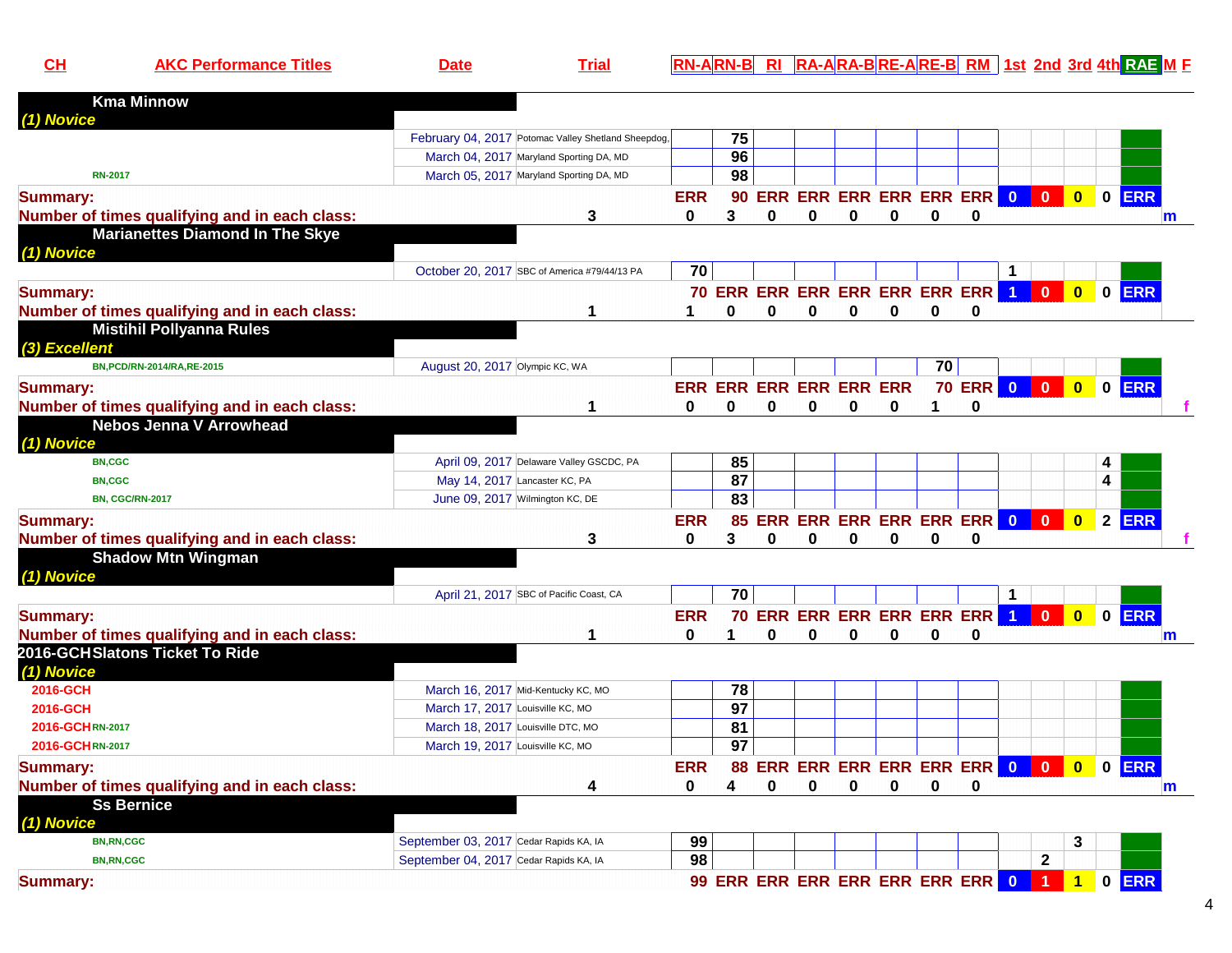| CH                           | <b>AKC Performance Titles</b>                                               | <b>Date</b>                                                            | <b>Trial</b> |                       | <b>RN-ARN-B</b> | <b>RI</b>              |                |              |               |             | RA-ARA-BRE-ARE-BRM 1st 2nd 3rd 4th RAE M F |                         |                      |                         |             |         |             |
|------------------------------|-----------------------------------------------------------------------------|------------------------------------------------------------------------|--------------|-----------------------|-----------------|------------------------|----------------|--------------|---------------|-------------|--------------------------------------------|-------------------------|----------------------|-------------------------|-------------|---------|-------------|
|                              | Number of times qualifying and in each class:                               |                                                                        | $\mathbf{2}$ | $\mathbf{2}$          | 0               | 0                      | 0              | $\mathbf{0}$ | 0             | 0           | 0                                          |                         |                      |                         |             |         |             |
|                              | <b>Stars Klarabella Minnie</b>                                              |                                                                        |              |                       |                 |                        |                |              |               |             |                                            |                         |                      |                         |             |         |             |
| (1) Novice                   |                                                                             |                                                                        |              |                       |                 |                        |                |              |               |             |                                            |                         |                      |                         |             |         |             |
|                              |                                                                             | November 18, 2017 Whidbey Island KC, WA                                |              |                       | 72              |                        |                |              |               |             |                                            |                         |                      |                         |             |         |             |
| <b>Summary:</b>              |                                                                             |                                                                        |              | <b>ERR</b>            |                 |                        |                |              |               |             | 72 ERR ERR ERR ERR ERR ERR O               |                         | $\mathbf{0}$         | $\mathbf{0}$            |             | 0 ERR   |             |
|                              | Number of times qualifying and in each class:                               |                                                                        | 1            | 0                     | 1               | 0                      | 0              | 0            | 0             | 0           | 0                                          |                         |                      |                         |             |         |             |
|                              | <b>Stillstreams You'Re So Fine</b>                                          |                                                                        |              |                       |                 |                        |                |              |               |             |                                            |                         |                      |                         |             |         |             |
| (1) Novice                   |                                                                             |                                                                        |              |                       |                 |                        |                |              |               |             |                                            |                         |                      |                         |             |         |             |
|                              |                                                                             | October 21, 2017 Wenatchee KC, WA                                      |              | 92<br>$\overline{81}$ |                 |                        |                |              |               |             |                                            |                         |                      | 3                       |             |         |             |
| <b>RN-2017</b>               |                                                                             | October 22, 2017 Wenatchee KC, WA<br>October 29, 2017 Vancouver KC, WA |              | 81                    |                 |                        |                |              |               |             |                                            |                         |                      |                         | 4<br>4      |         |             |
|                              |                                                                             |                                                                        |              |                       |                 |                        |                |              |               |             |                                            | $\overline{0}$          |                      |                         |             | $2$ ERR |             |
| <b>Summary:</b>              |                                                                             |                                                                        |              | 3                     | $\bf{0}$        | $\mathbf{0}$           | 0              | $\bf{0}$     | $\bf{0}$      | $\bf{0}$    | 85 ERR ERR ERR ERR ERR ERR ERR<br>0        |                         |                      | $\mathbf{1}$            |             |         |             |
|                              | Number of times qualifying and in each class:<br><b>Subzero Workin' Man</b> |                                                                        | 3            |                       |                 |                        |                |              |               |             |                                            |                         |                      |                         |             |         | $\mathbf m$ |
| (4) Advanced Excellent       |                                                                             |                                                                        |              |                       |                 |                        |                |              |               |             |                                            |                         |                      |                         |             |         |             |
|                              | RN-2014/RA, RE-2016                                                         | April 28, 2017 Mountaineer KC, WV                                      |              |                       |                 |                        |                | 98           |               |             |                                            |                         |                      |                         |             |         |             |
|                              | RN-2014/RA, RE-2016                                                         | April 28, 2017 Mountaineer KC, WV                                      |              |                       |                 |                        |                |              |               | 84          |                                            |                         |                      |                         |             |         |             |
| <b>Summary:</b>              |                                                                             |                                                                        |              |                       |                 | <b>ERR ERR ERR ERR</b> |                |              | <b>98 ERR</b> |             | <b>84 ERR</b>                              | $\blacktriangleleft$    | $\Omega$             | $\overline{\mathbf{0}}$ | $\mathbf 0$ |         |             |
|                              | Number of times qualifying and in each class:                               |                                                                        | $\mathbf{2}$ | $\mathbf{0}$          | $\bf{0}$        | 0                      | 0              | 1            | 0             | 1           | 0                                          |                         |                      |                         |             |         | m           |
|                              | 2013-GCHTrademarks Aphrodite V Kashi                                        |                                                                        |              |                       |                 |                        |                |              |               |             |                                            |                         |                      |                         |             |         |             |
| (2) Advanced                 |                                                                             |                                                                        |              |                       |                 |                        |                |              |               |             |                                            |                         |                      |                         |             |         |             |
| 2013-GCH BN, RN-2013/RA-2017 |                                                                             | October 20, 2017 SBC of America #79/44/13 PA                           |              |                       |                 |                        |                | 86           |               |             |                                            |                         |                      | 3                       |             |         |             |
| <b>Summary:</b>              |                                                                             |                                                                        |              |                       |                 | <b>ERR ERR ERR ERR</b> |                |              |               |             | <b>86 ERR ERR ERR</b>                      | $\overline{\mathbf{0}}$ | $\mathbf{0}$         | $\overline{1}$          |             | 0 ERR   |             |
|                              | Number of times qualifying and in each class:                               |                                                                        | 1            | 0                     | $\mathbf 0$     | $\mathbf 0$            | 0              | 1            | 0             | $\mathbf 0$ | $\mathbf 0$                                |                         |                      |                         |             |         |             |
|                              | 2014-GCH Vicdorys Unleash The Dark Knight                                   |                                                                        |              |                       |                 |                        |                |              |               |             |                                            |                         |                      |                         |             |         |             |
| (1) Novice                   |                                                                             |                                                                        |              |                       |                 |                        |                |              |               |             |                                            |                         |                      |                         |             |         |             |
| 2014-GCHCGCA                 |                                                                             | February 12, 2017 SBC of Puget Sound, WA                               |              |                       | 86              |                        |                |              |               |             |                                            | 1                       |                      |                         |             |         |             |
| 2014-GCHCGCA                 |                                                                             | August 11, 2017 SBC of Puget Sound, WA                                 |              |                       | 80              |                        |                |              |               |             |                                            |                         | $\mathbf{2}$         |                         |             |         |             |
| <b>Summary:</b>              |                                                                             |                                                                        |              | <b>ERR</b>            |                 |                        |                |              |               |             | 83 ERR ERR ERR ERR ERR ERR                 | $\blacksquare$          | $\blacktriangleleft$ | $\overline{\mathbf{0}}$ |             | 0 ERR   |             |
|                              | Number of times qualifying and in each class:                               |                                                                        | $\mathbf{2}$ | 0                     | $\mathbf{2}$    | 0                      | 0              | 0            | 0             | 0           | 0                                          |                         |                      |                         |             |         | m           |
|                              | <b>Vicdorys Vixon</b>                                                       |                                                                        |              |                       |                 |                        |                |              |               |             |                                            |                         |                      |                         |             |         |             |
| (1) Novice                   |                                                                             |                                                                        |              |                       |                 |                        |                |              |               |             |                                            |                         |                      |                         |             |         |             |
|                              |                                                                             | February 12, 2017 SBC of Puget Sound, WA                               |              | 73                    |                 |                        |                |              |               |             |                                            |                         |                      |                         |             |         |             |
|                              |                                                                             | July 09, 2017 Tacoma KC, WA                                            |              | $\overline{97}$<br>78 |                 |                        |                |              |               |             |                                            |                         |                      |                         |             |         |             |
| <b>RN-2017</b>               |                                                                             | July 10, 2017 Puyallup Valley DF, WA                                   |              |                       |                 |                        |                |              |               |             |                                            |                         |                      |                         |             |         |             |
| <b>Summary:</b>              |                                                                             |                                                                        |              | 83                    |                 |                        |                |              |               |             | ERR ERR ERR ERR ERR ERR ERR                | $\blacktriangleleft$    | $\bf{0}$             | $\mathbf{0}$            |             | 0 ERR   |             |
|                              | Number of times qualifying and in each class:                               |                                                                        | 3            | 3                     | $\bf{0}$        | 0                      | 0              | 0            | 0             | 0           | $\bf{0}$                                   |                         |                      |                         |             |         |             |
|                              | <b>Overall Class Averages &amp; Placement Totals:</b>                       |                                                                        |              | 85                    | 86              |                        | <b>ERR ERR</b> |              | <b>92 ERR</b> |             | 92 ERR 13 13 13 13                         |                         |                      |                         |             |         |             |
| <b>Qualifying Scores:</b>    |                                                                             |                                                                        | 108          | 9                     | 17              | 0                      | 0              | 43           | 0             | 39          | 0                                          |                         |                      |                         |             |         |             |
|                              |                                                                             |                                                                        |              |                       |                 |                        |                |              |               |             |                                            |                         |                      |                         |             |         |             |

In the case of a Saint Bernard Specialty holding an all-breed trial with their specialty, two (2) placements are possible. One for the specialty and one for the all-breed.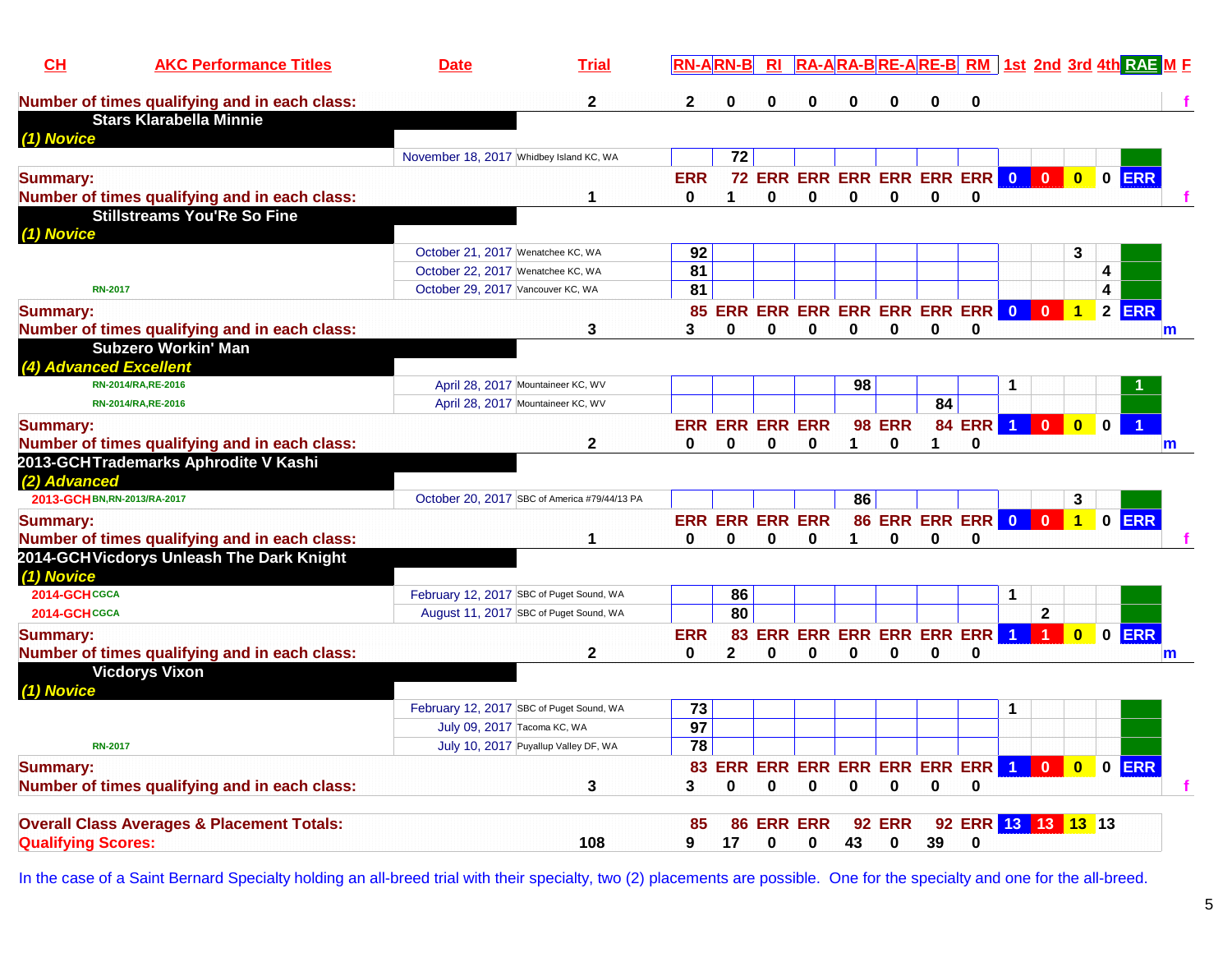### Saint Bernard Rally Novice {RN} Scores For 2017

| CH              | <b>AKC Performance Titles</b>                 | <b>Date</b>                            | <b>Trial</b>                                           | <b>RN-A</b> | RN-B 1st 2nd 3rd 4th M F |                 |                                         |                          |   |
|-----------------|-----------------------------------------------|----------------------------------------|--------------------------------------------------------|-------------|--------------------------|-----------------|-----------------------------------------|--------------------------|---|
|                 | <b>GCHJeul Kreeks A Rockstar For Vicdory</b>  |                                        |                                                        |             |                          |                 |                                         |                          |   |
| <b>GCHCGCA</b>  |                                               |                                        | August 11, 2017 SBC of Puget Sound, WA                 |             | 81                       | 1               |                                         |                          |   |
| <b>GCHCGCA</b>  |                                               |                                        | October 21, 2017 Wenatchee KC, WA                      |             | $\overline{93}$          |                 |                                         |                          |   |
|                 | GCHCGCA/RN-2017                               |                                        | October 22, 2017 Wenatchee KC, WA                      |             | 96                       |                 | 3                                       |                          |   |
| <b>Summary:</b> |                                               |                                        |                                                        | <b>ERR</b>  | 90                       |                 | $\overline{1}$<br>$\mathbf{0}$          | $\mathbf 0$              |   |
|                 | Number of times qualifying and in each class: |                                        | 3                                                      | 0           | 3                        |                 |                                         |                          |   |
|                 | <b>Kma Minnow</b>                             |                                        |                                                        |             |                          |                 |                                         |                          |   |
|                 |                                               |                                        | February 04, 2017 Potomac Valley Shetland Sheepdog, MD |             | 75                       |                 |                                         |                          |   |
|                 |                                               |                                        | March 04, 2017 Maryland Sporting DA, MD                |             | 96                       |                 |                                         |                          |   |
|                 | <b>RN-2017</b>                                |                                        | March 05, 2017 Maryland Sporting DA, MD                |             | 98                       |                 |                                         |                          |   |
| <b>Summary:</b> |                                               |                                        |                                                        | <b>ERR</b>  | 90                       | $\Omega$        | $\mathbf{0}$<br>$\mathbf{0}$            | $\mathbf 0$              |   |
|                 | Number of times qualifying and in each class: |                                        | 3                                                      | 0           | 3                        |                 |                                         |                          | m |
|                 | <b>Marianettes Diamond In The Skye</b>        |                                        |                                                        |             |                          |                 |                                         |                          |   |
|                 |                                               |                                        | October 20, 2017 SBC of America #79/44/13 PA           | 70          |                          | 1               |                                         |                          |   |
| <b>Summary:</b> |                                               |                                        |                                                        | 70          | <b>ERR</b> 1 0           |                 | $\overline{0}$                          | $\bf{0}$                 |   |
|                 | Number of times qualifying and in each class: |                                        |                                                        |             | 0                        |                 |                                         |                          |   |
|                 | <b>Nebos Jenna V Arrowhead</b>                |                                        |                                                        |             |                          |                 |                                         |                          |   |
|                 | <b>BN CGC</b>                                 |                                        | April 09, 2017 Delaware Valley GSCDC, PA               |             | 85                       |                 |                                         | 4                        |   |
|                 | <b>BN CGC</b>                                 |                                        | May 14, 2017 Lancaster KC, PA                          |             | 87                       |                 |                                         | 4                        |   |
|                 | <b>BN RN CGC</b>                              |                                        | June 09, 2017 Wilmington KC, DE                        |             | 83                       |                 |                                         |                          |   |
| <b>Summary:</b> |                                               |                                        |                                                        | <b>ERR</b>  |                          | 85 0 0          | $\overline{\mathbf{0}}$                 | $\mathbf{2}$             |   |
|                 | Number of times qualifying and in each class: |                                        | 3                                                      | 0           | 3                        |                 |                                         |                          |   |
|                 | <b>Shadow Mtn Wingman</b>                     |                                        |                                                        |             |                          |                 |                                         |                          |   |
|                 |                                               |                                        | April 21, 2017 SBC of Pacific Coast, CA                |             | $70$   1                 |                 |                                         |                          |   |
| <b>Summary:</b> |                                               |                                        |                                                        | <b>ERR</b>  | 70 <sub>l</sub>          | $\blacklozenge$ | $\overline{\mathbf{0}}$                 | $\bullet$<br>$\mathbf 0$ |   |
|                 | Number of times qualifying and in each class: |                                        |                                                        | 0           | 1                        |                 |                                         |                          | m |
|                 | 2016-GCHSlatons Ticket To Ride                |                                        |                                                        |             |                          |                 |                                         |                          |   |
| 2016-GCH        |                                               |                                        | March 16, 2017 Mid-Kentucky KC, MO                     |             | 78                       |                 |                                         |                          |   |
| 2016-GCH        |                                               |                                        | March 17, 2017 Louisville KC, MO                       |             | 97                       |                 |                                         |                          |   |
| 2016-GCHRN-2017 |                                               |                                        | March 18, 2017 Louisville DTC, MO                      |             | 81                       |                 |                                         |                          |   |
| 2016-GCHRN-2017 |                                               |                                        | March 19, 2017 Louisville KC, MO                       |             | $\overline{97}$          |                 |                                         |                          |   |
| <b>Summary:</b> |                                               |                                        |                                                        | <b>ERR</b>  | 88                       | $\mathbf{0}$    | $\overline{\mathbf{0}}$<br>$\mathbf{0}$ | $\bf{0}$                 |   |
|                 | Number of times qualifying and in each class: |                                        |                                                        | 0           | 4                        |                 |                                         |                          | m |
|                 | <b>Ss Bernice</b>                             |                                        |                                                        |             |                          |                 |                                         |                          |   |
|                 | <b>BN,RN,CGC</b>                              | September 03, 2017 Cedar Rapids KA, IA |                                                        | 99          |                          |                 | 3                                       |                          |   |
|                 | <b>BN, RN, CGC</b>                            | September 04, 2017 Cedar Rapids KA, IA |                                                        | 98          |                          |                 | $\mathbf{2}$                            |                          |   |
| <b>Summary:</b> |                                               |                                        |                                                        | 99          | <b>ERR</b>               | $\Omega$        | 1<br>1                                  | $\bf{0}$                 |   |
|                 | Number of times qualifying and in each class: |                                        | $\overline{2}$                                         | 2           | 0                        |                 |                                         |                          | f |
|                 |                                               |                                        |                                                        |             |                          |                 |                                         |                          |   |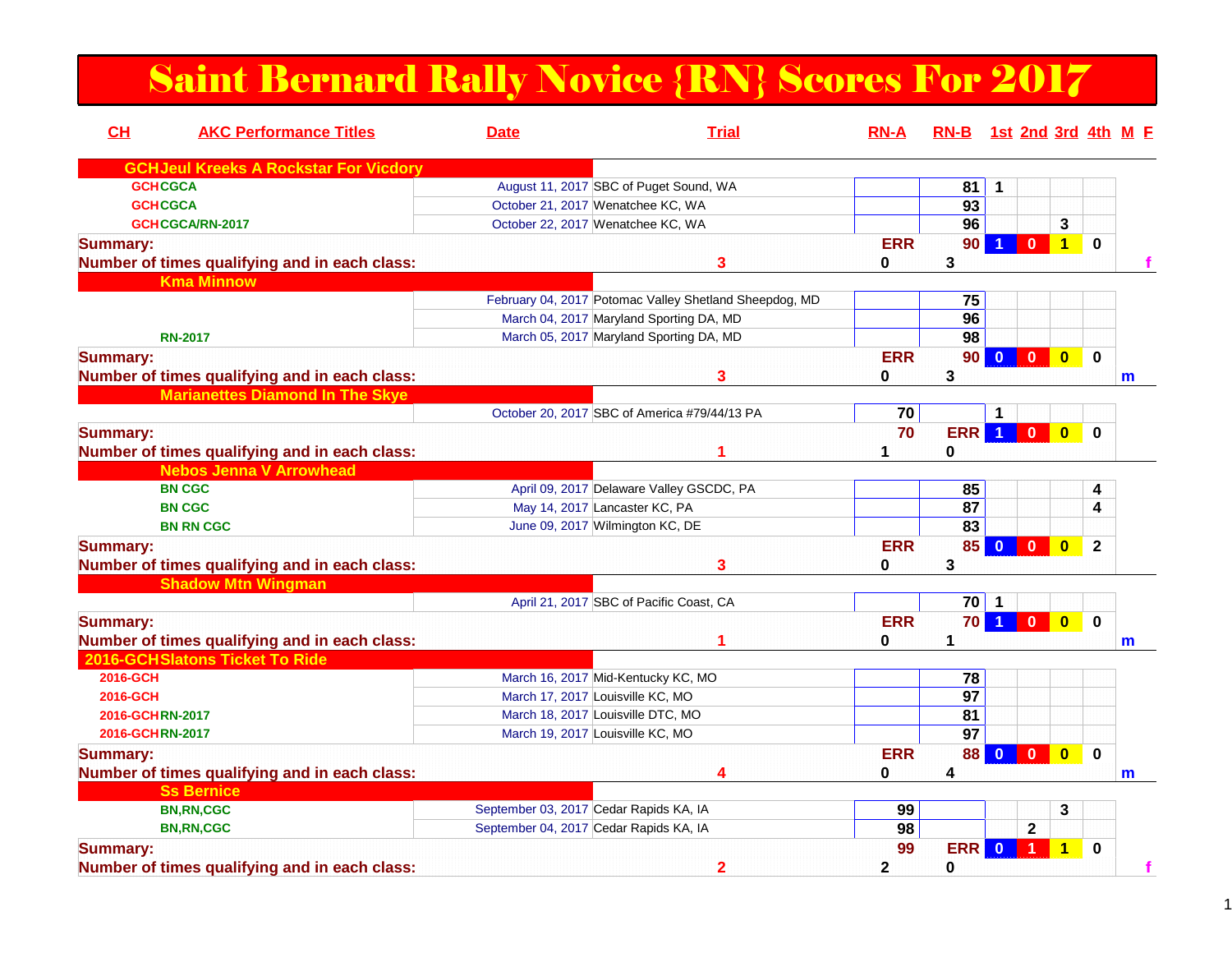| CH                        | <b>AKC Performance Titles</b>                         | <b>Date</b> | <b>Trial</b>                             | <b>RN-A</b> | RN-B 1st 2nd 3rd 4th M E |                              |                         |              |              |
|---------------------------|-------------------------------------------------------|-------------|------------------------------------------|-------------|--------------------------|------------------------------|-------------------------|--------------|--------------|
|                           | <b>Stars Klarabella Minnie</b>                        |             |                                          |             |                          |                              |                         |              |              |
|                           |                                                       |             | November 18, 2017 Whidbey Island KC, WA  |             | 72                       |                              |                         |              |              |
| <b>Summary:</b>           |                                                       |             |                                          | <b>ERR</b>  | 72 <sub>1</sub>          | $\mathbf 0$<br>$\Omega$      | $\overline{\mathbf{0}}$ | $\mathbf{0}$ |              |
|                           | Number of times qualifying and in each class:         |             |                                          | 0           |                          |                              |                         |              |              |
|                           | <b>Stillstreams You'Re So Fine</b>                    |             |                                          |             |                          |                              |                         |              |              |
|                           |                                                       |             | October 21, 2017 Wenatchee KC, WA        | 92          |                          |                              | 3                       |              |              |
|                           |                                                       |             | October 22, 2017 Wenatchee KC, WA        | 81          |                          |                              |                         | 4            |              |
|                           | <b>RN-2017</b>                                        |             | October 29, 2017 Vancouver KC, WA        | 81          |                          |                              |                         | 4            |              |
| <b>Summary:</b>           |                                                       |             |                                          | 85          | ERR                      | $\mathbf{0}$<br>$\mathbf{0}$ | $\mathbf 1$             | $\mathbf{2}$ |              |
|                           | Number of times qualifying and in each class:         |             | 3                                        | 3           | 0                        |                              |                         |              | $\mathsf{m}$ |
|                           | 2014-GCHVicdorys Unleash The Dark Knight              |             |                                          |             |                          |                              |                         |              |              |
| 2014-GCHCGCA              |                                                       |             | February 12, 2017 SBC of Puget Sound, WA |             | 86                       | $\mathbf{1}$                 |                         |              |              |
| 2014-GCHCGCA              |                                                       |             | August 11, 2017 SBC of Puget Sound, WA   |             | 80                       | $\mathbf 2$                  |                         |              |              |
| <b>Summary:</b>           |                                                       |             |                                          | <b>ERR</b>  | 83                       |                              | $\Omega$                | $\mathbf{0}$ |              |
|                           | Number of times qualifying and in each class:         |             | 2                                        | 0           | $\mathbf{2}$             |                              |                         |              | m            |
|                           | <b>Vicdorys Vixon</b>                                 |             |                                          |             |                          |                              |                         |              |              |
|                           |                                                       |             | February 12, 2017 SBC of Puget Sound, WA | 73          |                          | 1                            |                         |              |              |
|                           |                                                       |             | July 09, 2017 Tacoma KC, WA              | 97          |                          |                              |                         |              |              |
|                           | <b>RN-2017</b>                                        |             | July 10, 2017 Puyallup Valley DF, WA     | 78          |                          |                              |                         |              |              |
| <b>Summary:</b>           |                                                       |             |                                          | 83          | ERR                      | $\mathbf{0}$                 | $\overline{\mathbf{0}}$ | $\mathbf{0}$ |              |
|                           | Number of times qualifying and in each class:         |             | 3                                        | 3           | 0                        |                              |                         |              |              |
|                           | <b>Overall Class Averages &amp; Placement Totals:</b> |             |                                          | 85          | 86                       | -5<br>$\overline{2}$         | 3                       | 4            |              |
| <b>Qualifying Scores:</b> |                                                       |             | 26                                       | 9           | 17                       |                              |                         |              |              |

In the case of a Saint Bernard Specialty holding an all-breed trial with their specialty, two (2) placements are possible. One for the specialty and one for the all-breed.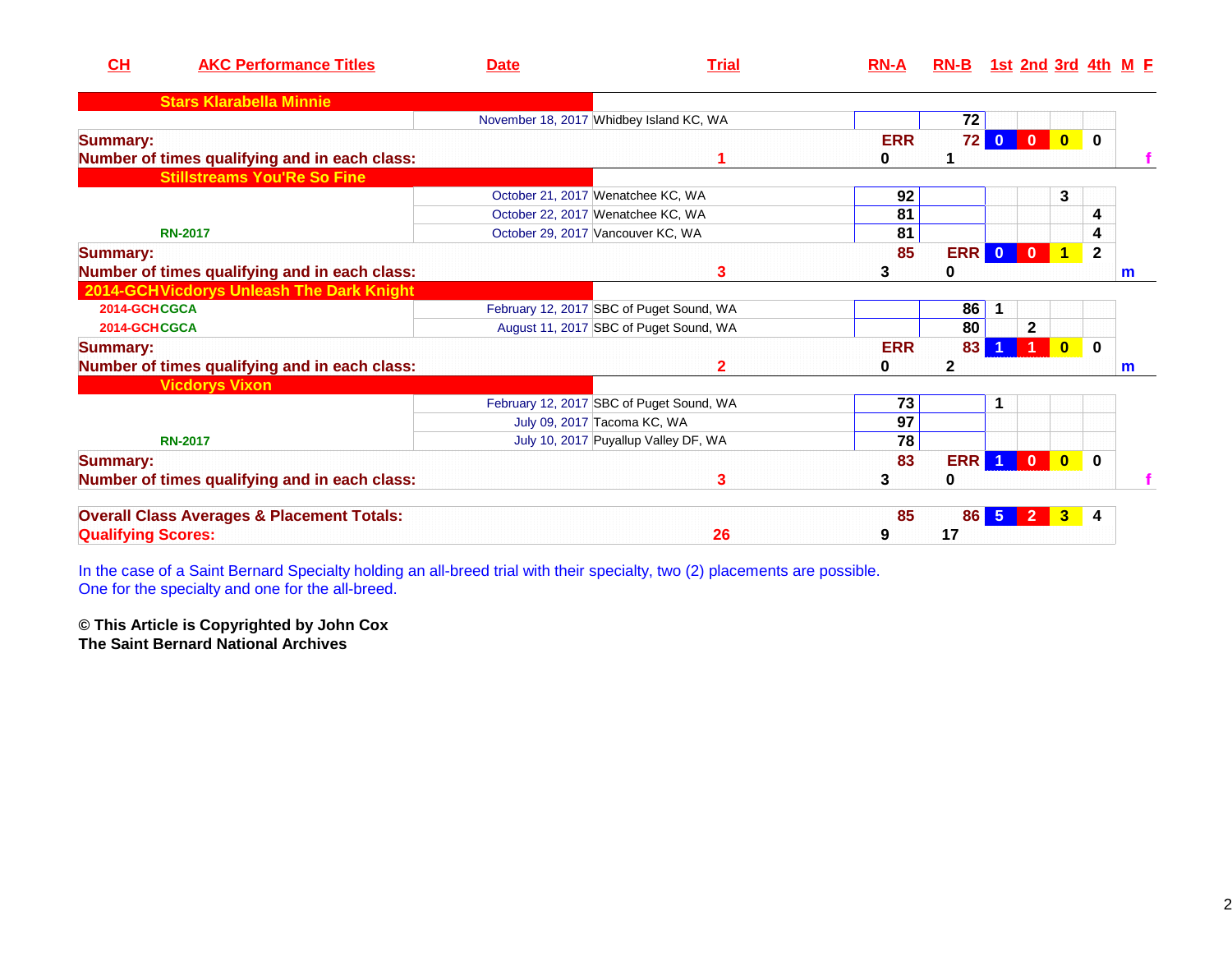# Saint Bernard Rally Advanced {RA} Scores For 2017

| CL              | <b>AKC Performance Titles</b>                           | <b>Date</b>                       | <b>Trial</b>                                  | $RA-A$          | RA-B 1st 2nd 3rd 4th RAE M E |                         |                  |                         |              |                 |              |
|-----------------|---------------------------------------------------------|-----------------------------------|-----------------------------------------------|-----------------|------------------------------|-------------------------|------------------|-------------------------|--------------|-----------------|--------------|
|                 | <b>Agostis Rufus</b>                                    |                                   |                                               |                 |                              |                         |                  |                         |              |                 |              |
| (2) Advanced    |                                                         |                                   |                                               |                 |                              |                         |                  |                         |              |                 |              |
|                 | RN-2015/RA-2017                                         |                                   | July 30, 2017 Cook Inlet KC, AK               |                 | 71                           |                         |                  |                         |              |                 |              |
| <b>Summary:</b> | Number of times qualifying and in each class:           |                                   |                                               | <b>ERR</b><br>0 | 1                            |                         | 71000            |                         |              | 0 ERR           | m            |
|                 | <b>Alpine Mtns Danc'N With The Starz</b>                |                                   |                                               |                 |                              |                         |                  |                         |              |                 |              |
| (2) Advanced    |                                                         |                                   |                                               |                 |                              |                         |                  |                         |              |                 |              |
|                 | CD, BN/RN-2011/RA, RE-2012/RAE, RAE2-2013/RAE3-2016     |                                   | March 12, 2017 K-9 OTC of Menomonee Falls, WI |                 | 72                           |                         |                  |                         |              |                 |              |
| <b>Summary:</b> |                                                         |                                   |                                               | <b>ERR</b>      |                              |                         | 72 0 0 0         |                         |              | 0 ERR           |              |
|                 | Number of times qualifying and in each class:           |                                   |                                               | 0               | 1                            |                         |                  |                         |              |                 | m            |
|                 | (4) Advanced Excellent                                  |                                   |                                               |                 |                              |                         |                  |                         |              |                 |              |
|                 | CD,BN/RN-2011/RA,RE-2012/RAE,RAE2-2013/RAE3-2016        |                                   | March 11, 2017 K-9 OTC of Menomonee Falls, WI |                 | 80                           |                         |                  |                         |              | 31              |              |
| <b>Summary:</b> |                                                         |                                   |                                               | <b>ERR</b>      | <b>80 0</b>                  |                         | $\mathbf{0}$     | $\mathbf{0}$            | $\bf{0}$     | 31              |              |
|                 | Number of times qualifying and in each class:           |                                   | 1                                             | 0               | 1                            |                         |                  |                         |              |                 | $\mathbf{m}$ |
|                 | <b>Blue Collar Once To Every Woman</b>                  |                                   |                                               |                 |                              |                         |                  |                         |              |                 |              |
|                 | (4) Advanced Excellent                                  |                                   |                                               |                 |                              |                         |                  |                         |              |                 |              |
|                 | CD, BN, GN, CGC/RN, RA-2015/RE-2016                     |                                   | April 01, 2017 Oklahoma City OTC, OK          |                 | 97                           |                         |                  |                         | 4            | 3               |              |
|                 | CD, BN, GN, CGC/RN, RA-2015/RE-2016                     |                                   | April 01, 2017 Oklahoma City OTC, OK          |                 | 98                           |                         |                  | 3                       |              | $\overline{4}$  |              |
|                 | CD, BN, GN, CGC/RN, RA-2015/RE-2016                     |                                   | April 02, 2017 Oklahoma City OTC, OK          |                 | 90                           |                         |                  |                         |              | $5\phantom{.0}$ |              |
|                 | CD, BN, GN, CGC/RN, RA-2015/RE-2016                     | April 07, 2017 Tulsa DTC, OK      |                                               |                 | 99                           |                         |                  |                         | 4            | 6 <sup>1</sup>  |              |
|                 | CD, BN, GN, CGC/RN, RA-2015/RE-2016                     | April 07, 2017 Tulsa DTC, OK      |                                               |                 | 99                           |                         | $\mathbf{2}$     |                         |              | $\overline{7}$  |              |
|                 | CD, BN, GN, CGC/RN, RA-2015/RE-2016                     |                                   | April 22, 2017 Kay-9 DTC of Ponca City, OK    |                 | 98                           |                         | $\mathbf{2}$     |                         |              | 8               |              |
|                 | CD, BN, GN, CGC/RN, RA-2015/RE-2016                     |                                   | April 23, 2017 Kay-9 DTC of Ponca City, OK    |                 | 99                           | $\mathbf{1}$            |                  |                         |              | 9               |              |
|                 | CD, BN, GN, CGC/RN, RA-2015/RE-2016/RAE-2017            | October 27, 2017 Tulsa DTC, OK    |                                               |                 | 98                           |                         |                  |                         |              | $\overline{10}$ |              |
|                 | CD, BN, GN, CGC/RN, RA-2015/RE-2016/RAE-2017            | October 27, 2017 Tulsa DTC, OK    |                                               |                 | 98                           |                         |                  |                         |              | 11              |              |
| <b>Summary:</b> |                                                         |                                   |                                               | <b>ERR</b>      | 97                           | 1                       | $\overline{2}$   | 1                       | $\mathbf{2}$ | 11              |              |
|                 | Number of times qualifying and in each class:           |                                   | 9                                             | $\mathbf 0$     | 9                            |                         |                  |                         |              |                 | m            |
|                 | 2013-CHExcaliburs Lady of The Lake                      |                                   |                                               |                 |                              |                         |                  |                         |              |                 |              |
| (2) Advanced    |                                                         |                                   |                                               |                 |                              |                         |                  |                         |              |                 |              |
|                 | 2013-CHCD/RN-2014                                       |                                   | October 20, 2017 SBC of America #79/44/13 PA  |                 | 92                           |                         | $\mathbf{2}$     |                         |              |                 |              |
| <b>Summary:</b> |                                                         |                                   |                                               | <b>ERR</b>      | 92                           | $\overline{\mathbf{0}}$ | $\blacksquare$ 1 | $\overline{\mathbf{0}}$ | $\mathbf 0$  | <b>ERR</b>      |              |
|                 | Number of times qualifying and in each class:           |                                   | 1                                             | 0               | 1                            |                         |                  |                         |              |                 |              |
|                 | <b>Howe Ranch Golden Sam-R-I</b>                        |                                   |                                               |                 |                              |                         |                  |                         |              |                 |              |
| (2) Advanced    |                                                         |                                   |                                               |                 |                              |                         |                  |                         |              |                 |              |
|                 | CD, BN, GN/RN, RA, RE-2011/RAE-2012/RAE2-2014/RAE3-2016 | January 21, 2017 Portland DOC, OR |                                               |                 | 84                           |                         |                  |                         |              |                 |              |
| <b>Summary:</b> |                                                         |                                   |                                               | <b>ERR</b>      |                              |                         | 84 0 0           | $\overline{\mathbf{0}}$ | $\mathbf 0$  | <b>ERR</b>      |              |
|                 | Number of times qualifying and in each class:           |                                   | 1                                             | 0               | 1                            |                         |                  |                         |              |                 | m            |
|                 | 4) Advanced Excellent                                   |                                   |                                               |                 |                              |                         |                  |                         |              |                 |              |
|                 | CD, BN, GN/RN, RA, RE-2011/RAE-2012/RAE2-2014/RAE3-2016 | January 19, 2017 Tualatin KC, OR  |                                               |                 | 79                           |                         |                  |                         |              | 37              |              |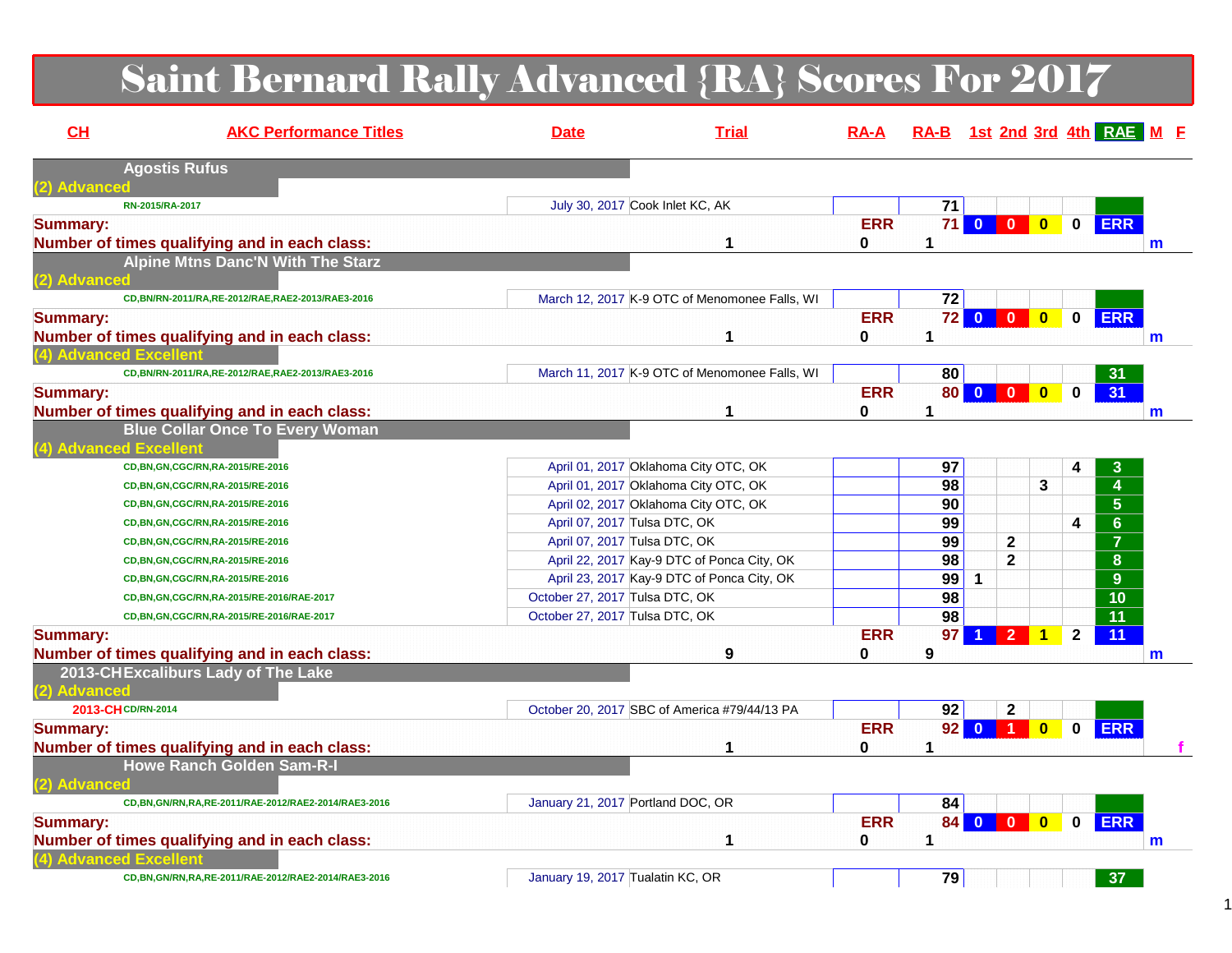| CL              | <b>AKC Performance Titles</b>                                 | <b>Date</b>                          | <b>Trial</b>                                     | <u>RA-A</u> |                 |        |              |                |                | RA-B 1st 2nd 3rd 4th RAE M E |   |
|-----------------|---------------------------------------------------------------|--------------------------------------|--------------------------------------------------|-------------|-----------------|--------|--------------|----------------|----------------|------------------------------|---|
|                 | CD, BN, GN/RN, RA, RE-2011/RAE-2012/RAE2-2014/RAE3-2016       | January 20, 2017 DFA or Oregon, OR   |                                                  |             | 89              |        |              |                |                | 38                           |   |
|                 | CD, BN, GN/RN, RA, RE-2011/RAE-2012/RAE2-2014/RAE3-2016       | January 22, 2017 Tualatin KC, OR     |                                                  |             | 95              |        |              |                |                | 39                           |   |
|                 | CD, BN, GN/RN, RA, RE-2011/RAE-2012/RAE2-2014/RAE4-2016       | February 25, 2017 Linn County KC, OR |                                                  |             | 98              |        |              |                |                | 40                           |   |
|                 | CD, BN, GN/RN, RA, RE-2011/RAE-2012/RAE2-2014/RAE4-2016       |                                      | April 28, 2017 Sherwood DTC, OR                  |             | 96              |        |              |                |                | 41                           |   |
|                 | CD,BN,GN/RN,RA,RE-2011/RAE-2012/RAE2-2014/RAE4-2016           |                                      | April 29, 2017 Sherwood DTC, OR                  |             | 85              |        |              |                |                | 42                           |   |
|                 | CD, BN, GN/RN, RA, RE-2011/RAE-2012/RAE2-2014/RAE4-2016       |                                      | April 30, 2017 Sherwood DTC, OR                  |             | 94              |        |              |                |                | 43                           |   |
|                 | CD, BN, GN/RN, RA, RE-2011/RAE-2012/RAE2-2014/RAE4-2016       |                                      | June 23, 2017 Clackamas KC, OR                   |             | 96              |        |              |                | 4              | 44                           |   |
|                 | CD,BN,GN/RN,RA,RE-2011/RAE-2012/RAE2-2014/RAE4-2016           |                                      | June 24, 2017 Clackamas KC, OR                   |             | 92              |        |              | 3              |                | 45                           |   |
|                 | CD, BN, GN/RN, RA, RE-2011/RAE-2012/RAE2-2014/RAE4-2016       |                                      | June 25, 2017 Clackamas KC, OR                   |             | 90              |        | $\mathbf 2$  |                |                | 46                           |   |
|                 | CD, BN, GN/RN, RA, RE-2011/RAE-2012/RAE2-2014/RAE4-2016       |                                      | July 22, 2017 Portland DOC, OR                   |             | 97              |        |              |                | 4              | 47                           |   |
|                 | CD,BN,GN/RN,RA,RE-2011/RAE-2012/RAE2-2014/RAE4-2016           | July 23, 2017 Portland KC, OR        |                                                  |             | $\overline{97}$ |        |              | 3              |                | 48                           |   |
|                 | CD, BN, GN/RN, RA, RE-2011/RAE-2012/RAE2-2014/RAE4-2016       | August 19, 2017 Olympic KC, WA       |                                                  |             | $\overline{97}$ |        |              |                |                | 49                           |   |
|                 | CD,BN,GN/RN,RA,RE-2011/RAE-2012/RAE2-2014/RAE4-2016/RAE5-2017 | August 20, 2017 Olympic KC, WA       |                                                  |             | 91              |        |              |                |                | 50                           |   |
| <b>Summary:</b> |                                                               |                                      |                                                  | <b>ERR</b>  |                 | 93 0 1 |              | $\overline{2}$ | $\overline{2}$ | 50                           |   |
|                 | Number of times qualifying and in each class:                 |                                      | 14                                               | 0           | 14              |        |              |                |                |                              | m |
|                 | <b>Kings Mills Jazzabelle</b>                                 |                                      |                                                  |             |                 |        |              |                |                |                              |   |
| (2) Advanced    | CD, BN/RN, RA, RE-2012/RAE-2013/RAE2-2016/RAE3-2017           |                                      | October 20, 2017 SBC of America #79/44/13 PA     |             | $100$ 1         |        |              |                |                |                              |   |
| <b>Summary:</b> |                                                               |                                      |                                                  | <b>ERR</b>  |                 |        |              | 100 1 0 0      | $\mathbf 0$    | <b>ERR</b>                   |   |
|                 | Number of times qualifying and in each class:                 |                                      | 1                                                | 0           | 1               |        |              |                |                |                              |   |
|                 | (4) Advanced Excellent                                        |                                      |                                                  |             |                 |        |              |                |                |                              |   |
|                 | CD, BN/RN, RA, RE-2012/RAE-2013/RAE2-2016                     |                                      | March 11, 2017 K-9 OTC of Memomonee Falls, WI    |             | 93              |        |              |                |                | 21                           |   |
|                 | CD, BN/RN, RA, RE-2012/RAE-2013/RAE2-2016                     |                                      | March 12, 2017 K-9 OTC of Memomonee Falls, WI    |             | 89              |        |              |                |                | 22                           |   |
|                 | CD, BN/RN, RA, RE-2012/RAE-2013/RAE2-2016                     | May 20, 2017 Oshkosh KC, WI          |                                                  |             | 100             |        | $\mathbf{2}$ |                |                | 23                           |   |
|                 | CD, BN/RN, RA, RE-2012/RAE-2013/RAE2-2016                     | May 21, 2017 Oshkosh KC, WI          |                                                  |             | 99              |        |              |                |                | 24                           |   |
|                 | CD, BN/RN, RA, RE-2012/RAE-2013/RAE2-2016                     |                                      | June 11, 2017 Milwaukee DTC, WI                  |             | 88              |        |              |                |                | $\overline{25}$              |   |
|                 | CD, BN/RN, RA, RE-2012/RAE-2013/RAE2-2016                     |                                      | June 30, 2017 Kettle Moraine KC, WI              |             | 86              |        |              |                | 4              | $\overline{26}$              |   |
|                 | CD, BN/RN, RA, RE-2012/RAE-2013/RAE2-2016                     |                                      | July 28, 2017 Waukesha KC, WI                    |             | 100             |        |              | 3              |                | 27                           |   |
|                 | CD, BN/RN, RA, RE-2012/RAE-2013/RAE2-2016                     |                                      | August 18, 2017 K-9 OTC of Menomone Falls, WI    |             | 98              |        |              | 3              |                | 28                           |   |
|                 | CD, BN/RN, RA, RE-2012/RAE-2013/RAE2-2016                     |                                      | August 19, 2017 K-9 OTC of Menomone Falls, WI    |             | 88              |        |              |                |                | 29                           |   |
|                 | CD,BN/RN,RA,RE-2012/RAE-2013/RAE2-2016/RAE3-2017              |                                      | August 19, 2017 K-9 OTC of Menomone Falls, WI    |             | 90              |        |              |                |                | 30                           |   |
|                 | CD,BN/RN,RA,RE-2012/RAE-2013/RAE2-2016/RAE3-2017              |                                      | November 24, 2017 Western Waukesha County DTC, W |             | 96              |        | 2            |                |                | 31                           |   |
|                 | CD,BN/RN,RA,RE-2012/RAE-2013/RAE2-2016/RAE3-2017              |                                      | November 24, 2017 Western Waukesha County DTC, W |             | 90              |        | $\mathbf{2}$ |                |                | 32                           |   |
| <b>Summary:</b> |                                                               |                                      |                                                  | <b>ERR</b>  |                 | 93 0 3 |              | $\overline{2}$ | $\mathbf 1$    | 32                           |   |
|                 | Number of times qualifying and in each class:                 |                                      | 12                                               | 0           | 12              |        |              |                |                |                              |   |
|                 | <b>Subzero Workin' Man</b>                                    |                                      |                                                  |             |                 |        |              |                |                |                              |   |
|                 | (4) Advanced Excellent                                        |                                      |                                                  |             |                 |        |              |                |                |                              |   |
|                 | RN-2014/RA, RE-2016                                           |                                      | April 28, 2017 Mountaineer KC, WV                |             | $98$   1        |        |              |                |                |                              |   |
| <b>Summary:</b> |                                                               |                                      |                                                  | <b>ERR</b>  |                 |        |              | 98 1 0 0 0     |                |                              |   |
|                 | Number of times qualifying and in each class:                 |                                      | 1                                                | 0           | 1               |        |              |                |                |                              | m |
|                 | 2013-GCHTrademarks Aphrodite V Kashi                          |                                      |                                                  |             |                 |        |              |                |                |                              |   |
| (2) Advanced    |                                                               |                                      |                                                  |             |                 |        |              |                |                |                              |   |
|                 | 2013-GCH BN, RN-2013/RA-2017                                  |                                      | October 20, 2017 SBC of America #79/44/13 PA     |             | 86              |        |              | $\mathbf{3}$   |                |                              |   |

2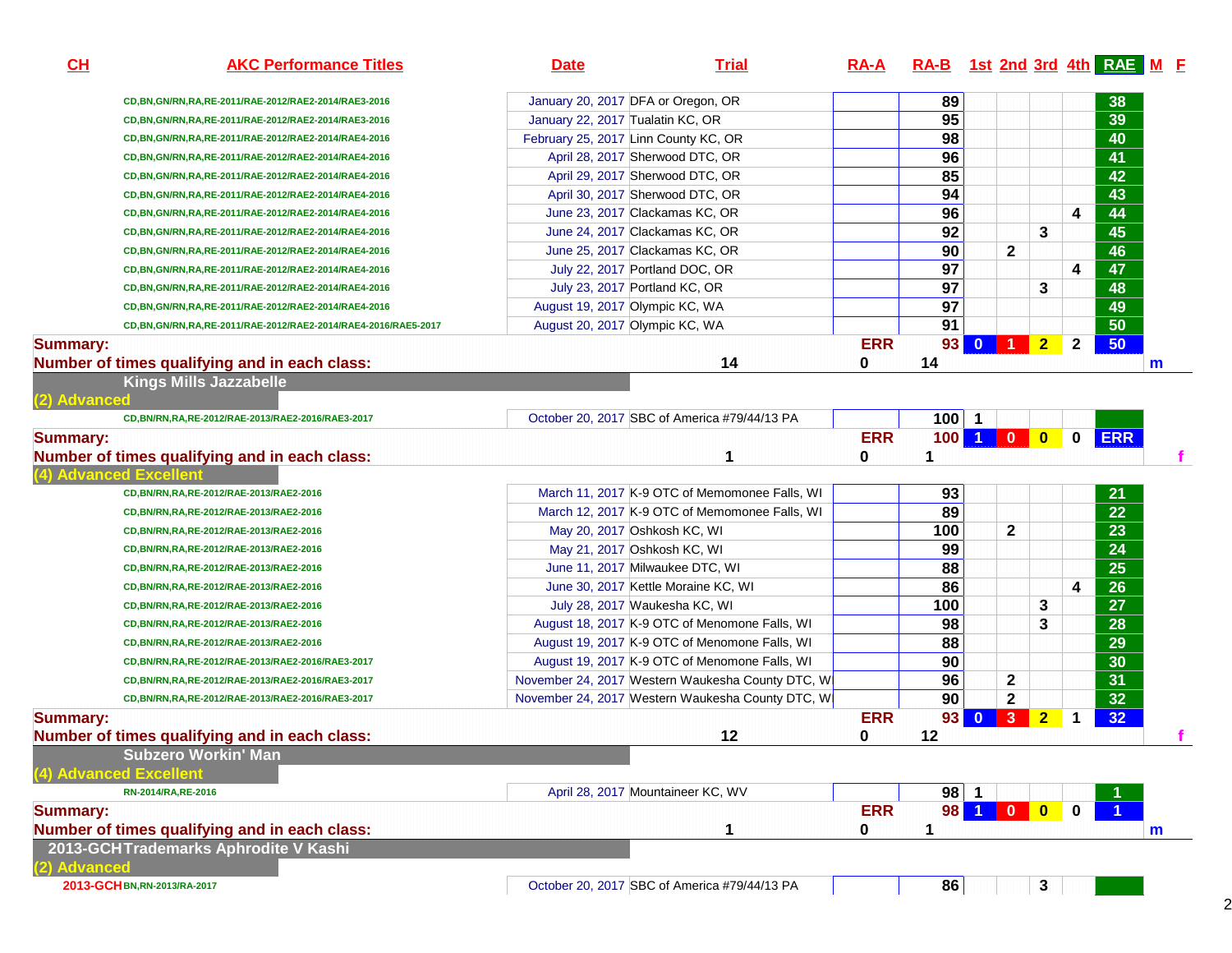| CH                        | <b>AKC Performance Titles</b>                         | <u>Date</u> | <b>Trial</b> | <b>RA-A</b> |                 | RA-B 1st 2nd 3rd 4th RAE M E            |             |       |  |
|---------------------------|-------------------------------------------------------|-------------|--------------|-------------|-----------------|-----------------------------------------|-------------|-------|--|
| <b>Summary:</b>           |                                                       |             |              | <b>ERR</b>  | 86 I            | $\mathbf{0}$<br>$\overline{\mathbf{0}}$ |             | 0 ERR |  |
|                           | Number of times qualifying and in each class:         |             |              |             |                 |                                         |             |       |  |
|                           | <b>Overall Class Averages &amp; Placement Totals:</b> |             |              | <b>ERR</b>  | 92 <sub>1</sub> | $3-1$                                   | $6 \quad 5$ |       |  |
| <b>Qualifying Scores:</b> |                                                       |             | -43          |             | 43              |                                         |             |       |  |

In the case of a Saint Bernard Specialty holding an all-breed trial with their specialty, two (2) placements are possible. One for the specialty and one for the all-breed.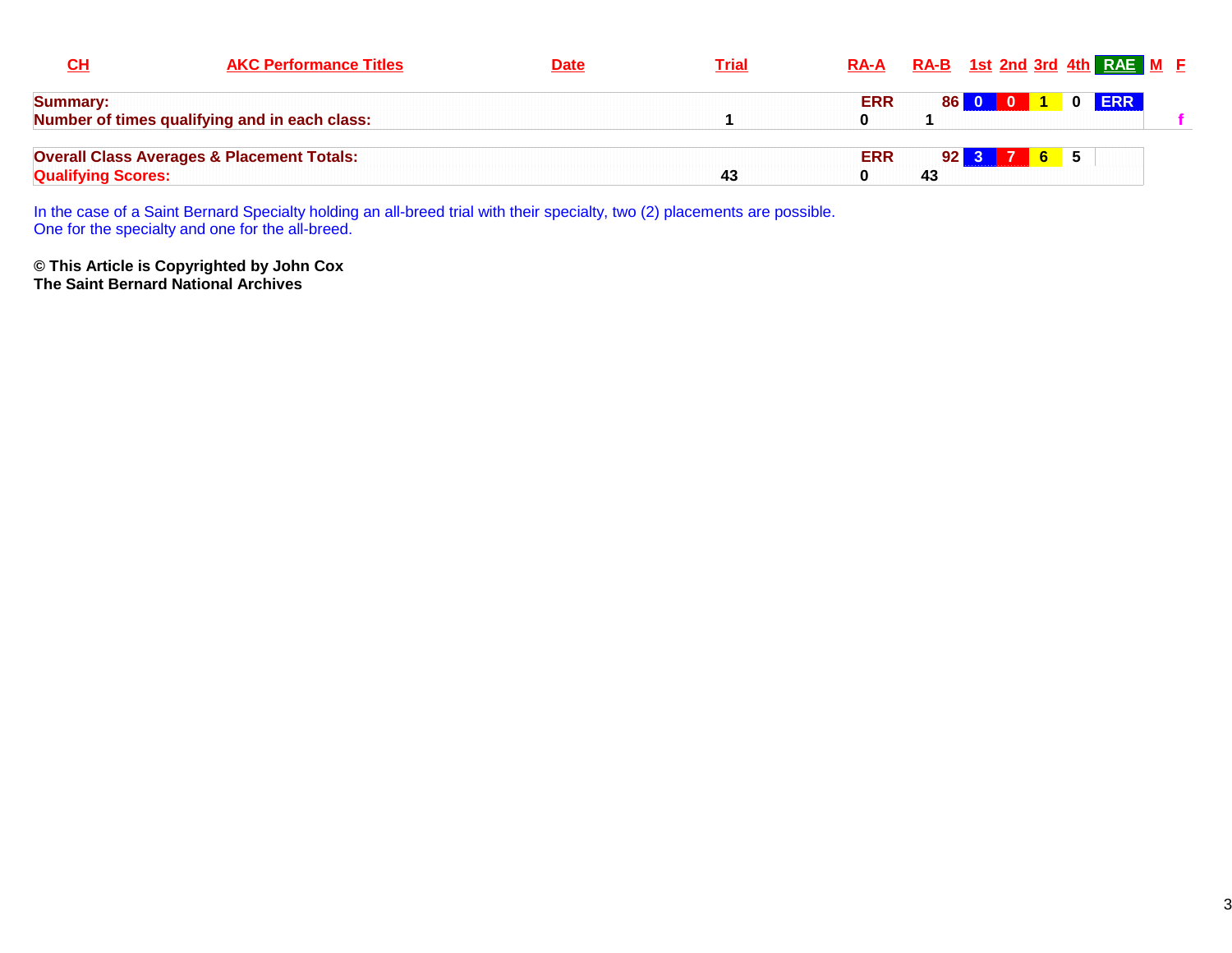### Saint Bernard Rally Excellent {RE} Scores From 2017

| CH                     | <b>AKC Performance Titles</b>                                     | <b>Date</b>                          | <b>Trial</b>                                  |                        |                 |                |                |                |              | RE-A RE-B 1st 2nd 3rd 4th RAE M F |              |
|------------------------|-------------------------------------------------------------------|--------------------------------------|-----------------------------------------------|------------------------|-----------------|----------------|----------------|----------------|--------------|-----------------------------------|--------------|
|                        | <b>Alpine Mtns Danc'N With The Starz</b>                          |                                      |                                               |                        |                 |                |                |                |              |                                   |              |
| (4) Advanced Excellent |                                                                   |                                      |                                               |                        |                 |                |                |                |              |                                   |              |
|                        | CD, BN/RN-2011/RA, RE-2012/RAE, RAE2-2013/RAE3-2016               |                                      | March 11, 2017 K-9 OTC of Menomonee Falls, WI |                        | 79              |                |                |                |              | 31                                |              |
| <b>Summary:</b>        | Number of times qualifying and in each class:                     |                                      |                                               | <b>ERR</b><br>$\bf{0}$ | 1               |                | 79 0 0 0       |                | $\mathbf{0}$ | 31                                |              |
|                        | <b>Blue Collar Once To Every Woman</b>                            |                                      |                                               |                        |                 |                |                |                |              |                                   | m            |
| (4) Advanced Excellent |                                                                   |                                      |                                               |                        |                 |                |                |                |              |                                   |              |
|                        | CD, BN, GN, CGC/RN, RA-2015/RE-2016                               |                                      | April 01, 2017 Oklahoma City OTC, OK          |                        | 97              |                |                | 3              |              | $\mathbf{3}$                      |              |
|                        | CD, BN, GN, CGC/RN, RA-2015/RE-2016                               |                                      | April 01, 2017 Oklahoma City OTC, OK          |                        | 98              |                |                | 3              |              | $\boldsymbol{4}$                  |              |
|                        | CD, BN, GN, CGC/RN, RA-2015/RE-2016                               |                                      | April 02, 2017 Oklahoma City OTC, OK          |                        | 100             | $\mathbf{1}$   |                |                |              | $5\phantom{1}$                    |              |
|                        | CD, BN, GN, CGC/RN, RA-2015/RE-2016                               | April 07, 2017 Tulsa DTC, OK         |                                               |                        | 99              |                |                |                | 4            | $6 \overline{6}$                  |              |
|                        | CD, BN, GN, CGC/RN, RA-2015/RE-2016                               | April 07, 2017 Tulsa DTC, OK         |                                               |                        | 99              |                | $\mathbf{2}$   |                |              | $\overline{7}$                    |              |
|                        | CD, BN, GN, CGC/RN, RA-2015/RE-2016                               |                                      | April 22, 2017 Kay-9 DTC of Ponca City, OK    |                        | 100             | $\mathbf{1}$   |                |                |              | 8                                 |              |
|                        | CD, BN, GN, CGC/RN, RA-2015/RE-2016                               |                                      | April 23, 2017 Kay-9 DTC of Ponca City, OK    |                        | 99              | 1              |                |                |              | 9                                 |              |
|                        | CD, BN, GN, CGC/RN, RA-2015/RE-2016/RAE-2017                      | October 27, 2017 Tulsa DTC, OK       |                                               |                        | 98              |                |                |                |              | 10                                |              |
|                        | CD, BN, GN, CGC/RN, RA-2015/RE-2016/RAE-2017                      | October 27, 2017 Tulsa DTC, OK       |                                               |                        | 98              |                |                |                |              | 11                                |              |
| <b>Summary:</b>        |                                                                   |                                      |                                               | <b>ERR</b>             | 99              | 3 <sup>°</sup> | $\overline{1}$ | $\overline{2}$ | 1            | $\overline{11}$                   |              |
|                        | Number of times qualifying and in each class:                     |                                      | 9                                             | $\bf{0}$               | 9               |                |                |                |              |                                   | $\mathbf{m}$ |
|                        | <b>Excaliburs Muse</b>                                            |                                      |                                               |                        |                 |                |                |                |              |                                   |              |
| (3) Excellent          |                                                                   |                                      |                                               |                        |                 |                |                |                |              |                                   |              |
|                        | CD/RN-2014/RA-2015                                                |                                      | October 20, 2017 SBC of America #79/44/13 PA  |                        | $83$ 1          |                |                |                |              |                                   |              |
| <b>Summary:</b>        |                                                                   |                                      |                                               | <b>ERR</b>             | 83              |                | 100            |                | $\mathbf 0$  | <b>ERR</b>                        |              |
|                        | Number of times qualifying and in each class:                     |                                      | 1                                             | $\mathbf{0}$           | 1               |                |                |                |              |                                   |              |
|                        | <b>Howe Ranch Golden Sam-R-I</b>                                  |                                      |                                               |                        |                 |                |                |                |              |                                   |              |
| (4) Advanced Excellent |                                                                   |                                      |                                               |                        |                 |                |                |                |              |                                   |              |
|                        | CD, BN, GN/RN, RA, RE-2011/RAE-2012/RAE2-2014/RAE3-2016           | January 19, 2017 Tualatin KC, OR     |                                               |                        | 83              |                |                |                |              | 37                                |              |
|                        | CD, BN, GN/RN, RA, RE-2011/RAE-2012/RAE2-2014/RAE3-2016           | January 20, 2017 DFA or Oregon, OR   |                                               |                        | $\overline{93}$ |                |                |                |              | $\overline{38}$                   |              |
|                        | CD, BN, GN/RN, RA, RE-2011/RAE-2012/RAE2-2014/RAE3-2016           | January 22, 2017 Tualatin KC, OR     |                                               |                        | 95              |                |                |                |              | 39                                |              |
|                        | CD, BN, GN/RN, RA, RE-2011/RAE-2012/RAE2-2014/RAE4-2016           | February 25, 2017 Linn County KC, OR |                                               |                        | $\overline{88}$ |                |                |                |              | 40                                |              |
|                        | CD, BN, GN/RN, RA, RE-2011/RAE-2012/RAE2-2014/RAE4-2016           | April 28, 2017 Sherwood DTC, OR      |                                               |                        | 88              |                |                |                |              | 41                                |              |
|                        | CD, BN, GN/RN, RA, RE-2011/RAE-2012/RAE2-2014/RAE4-2016           | April 29, 2017 Sherwood DTC, OR      |                                               |                        | $\overline{95}$ |                |                |                |              | 42                                |              |
|                        | CD, BN, GN/RN, RA, RE-2011/RAE-2012/RAE2-2014/RAE4-2016           | April 30, 2017 Sherwood DTC, OR      |                                               |                        | 88              |                |                |                |              | $\overline{43}$                   |              |
|                        | CD, BN, GN/RN, RA, RE-2011/RAE-2012/RAE2-2014/RAE4-2016           | June 23, 2017 Clackamas KC, OR       |                                               |                        | 92              |                |                |                |              | 44                                |              |
|                        | CD, BN, GN/RN, RA, RE-2011/RAE-2012/RAE2-2014/RAE4-2016           | June 24, 2017 Clackamas KC, OR       |                                               |                        | 90              |                | $\mathbf{2}$   |                |              | 45                                |              |
|                        | CD, BN, GN/RN, RA, RE-2011/RAE-2012/RAE2-2014/RAE4-2016           | June 25, 2017 Clackamas KC, OR       |                                               |                        | 85              |                |                |                |              | 46                                |              |
|                        | CD, BN, GN/RN, RA, RE-2011/RAE-2012/RAE2-2014/RAE4-2016           | July 22, 2017 Portland DOC, OR       |                                               |                        | 93              |                |                | 3              |              | 47                                |              |
|                        | CD, BN, GN/RN, RA, RE-2011/RAE-2012/RAE2-2014/RAE4-2016           | July 23, 2017 Portland KC, OR        |                                               |                        | 86              |                |                |                |              | 48                                |              |
|                        | CD, BN, GN/RN, RA, RE-2011/RAE-2012/RAE2-2014/RAE4-2016           | August 19, 2017 Olympic KC, WA       |                                               |                        | 96              |                |                |                |              | 49                                |              |
|                        | CD, BN, GN/RN, RA, RE-2011/RAE-2012/RAE2-2014/RAE4-2016/RAE5-2017 | August 20, 2017 Olympic KC, WA       |                                               |                        | 92              |                |                |                |              | $\overline{50}$                   |              |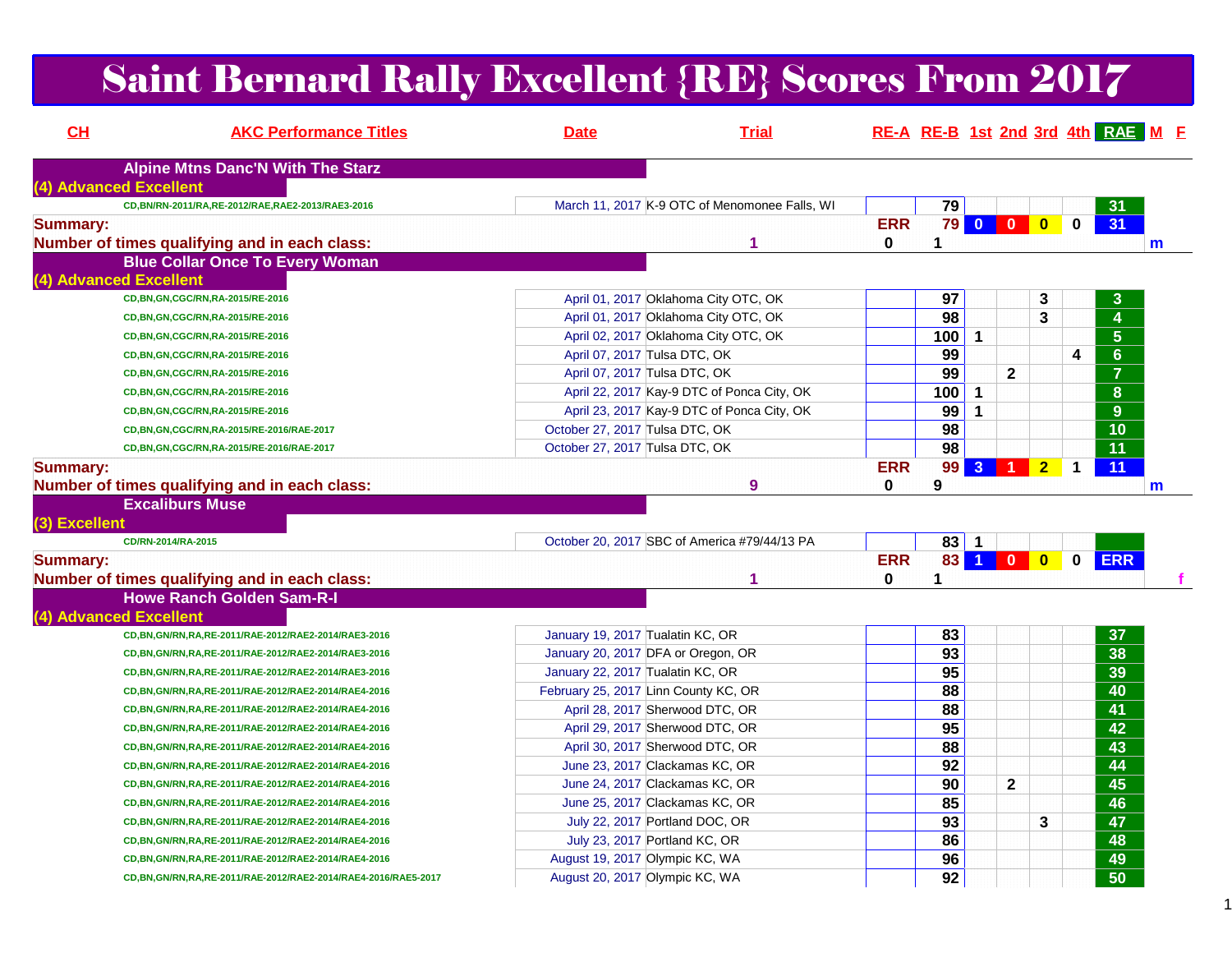| CL                        | <b>AKC Performance Titles</b>                         | <b>Date</b> | <b>Trial</b>                                      |              |                 |              |                |                         |   | RE-A RE-B 1st 2nd 3rd 4th RAE M F |   |
|---------------------------|-------------------------------------------------------|-------------|---------------------------------------------------|--------------|-----------------|--------------|----------------|-------------------------|---|-----------------------------------|---|
| <b>Summary:</b>           |                                                       |             |                                                   | <b>ERR</b>   | 90 <sub>1</sub> | $\bf{0}$     |                |                         |   | 50 <sub>2</sub>                   |   |
|                           | Number of times qualifying and in each class:         |             | 14                                                | $\mathbf{0}$ | 14              |              |                |                         |   |                                   | m |
|                           | <b>Kings Mills Jazzabelle</b>                         |             |                                                   |              |                 |              |                |                         |   |                                   |   |
|                           | (4) Advanced Excellent                                |             |                                                   |              |                 |              |                |                         |   |                                   |   |
|                           | CD, BN/RN, RA, RE-2012/RAE-2013/RAE2-2016             |             | March 11, 2017 K-9 OTC of Memomonee Falls, WI     |              | 86              |              |                |                         |   | 21                                |   |
|                           | CD, BN/RN, RA, RE-2012/RAE-2013/RAE2-2016             |             | March 12, 2017 K-9 OTC of Memomonee Falls, WI     |              | $\overline{95}$ |              |                |                         |   | 22                                |   |
|                           | CD, BN/RN, RA, RE-2012/RAE-2013/RAE2-2016             |             | May 20, 2017 Oshkosh KC, WI                       |              | 98              |              | $\mathbf 2$    |                         |   | 23                                |   |
|                           | CD, BN/RN, RA, RE-2012/RAE-2013/RAE2-2016             |             | May 21, 2017 Oshkosh KC, WI                       |              | 95              |              |                |                         |   | 24                                |   |
|                           | CD, BN/RN, RA, RE-2012/RAE-2013/RAE2-2016             |             | June 11, 2017 Milwaukee DTC, WI                   |              | 89              |              |                |                         | 4 | 25                                |   |
|                           | CD, BN/RN, RA, RE-2012/RAE-2013/RAE2-2016             |             | June 30, 2017 Kettle Moraine KC, WI               |              | 96              |              | $\mathbf{2}$   |                         |   | $\overline{26}$                   |   |
|                           | CD, BN/RN, RA, RE-2012/RAE-2013/RAE2-2016             |             | July 28, 2017 Waukesha KC, WI                     |              | 98              |              |                | 3                       |   | 27                                |   |
|                           | CD, BN/RN, RA, RE-2012/RAE-2013/RAE2-2016             |             | August 18, 2017 K-9 OTC of Menomone Falls, WI     |              | $\overline{98}$ |              |                |                         | 4 | 28                                |   |
|                           | CD, BN/RN, RA, RE-2012/RAE-2013/RAE2-2016             |             | August 19, 2017 K-9 OTC of Menomone Falls, WI     |              | $\overline{97}$ |              |                |                         | 4 | 29                                |   |
|                           | CD, BN/RN, RA, RE-2012/RAE-2013/RAE2-2016/RAE3-2017   |             | August 19, 2017 K-9 OTC of Menomone Falls, WI     |              | 94              |              |                |                         |   | 30                                |   |
|                           | CD, BN/RN, RA, RE-2012/RAE-2013/RAE2-2016/RAE3-2017   |             | November 24, 2017 Western Waukesha County DTC, WI |              | 96              |              |                |                         |   | 31                                |   |
|                           | CD, BN/RN, RA, RE-2012/RAE-2013/RAE2-2016/RAE3-2017   |             | November 24, 2017 Western Waukesha County DTC, WI |              | $\overline{82}$ |              |                |                         |   | $\overline{32}$                   |   |
| <b>Summary:</b>           |                                                       |             |                                                   | <b>ERR</b>   | 94              |              | $\overline{2}$ |                         | 3 | 32 <sub>2</sub>                   |   |
|                           | Number of times qualifying and in each class:         |             | 12                                                | 0            | 12              |              |                |                         |   |                                   |   |
|                           | <b>Mistihil Pollyanna Rules</b>                       |             |                                                   |              |                 |              |                |                         |   |                                   |   |
| (3) Excellent             |                                                       |             |                                                   |              |                 |              |                |                         |   |                                   |   |
|                           | BN, PCD/RN-2014/RA, RE-2015                           |             | August 20, 2017 Olympic KC, WA                    |              | 70              |              |                |                         |   |                                   |   |
| <b>Summary:</b>           |                                                       |             |                                                   | <b>ERR</b>   | <b>70</b>       |              |                | $\overline{\mathbf{0}}$ |   | 0 ERR                             |   |
|                           | Number of times qualifying and in each class:         |             |                                                   | 0            |                 |              |                |                         |   |                                   |   |
|                           | <b>Subzero Workin' Man</b>                            |             |                                                   |              |                 |              |                |                         |   |                                   |   |
|                           | (4) Advanced Excellent                                |             |                                                   |              |                 |              |                |                         |   |                                   |   |
|                           | RN-2014/RA, RE-2016                                   |             | April 28, 2017 Mountaineer KC, WV                 |              | 84              |              |                |                         |   |                                   |   |
| <b>Summary:</b>           |                                                       |             |                                                   | <b>ERR</b>   | 84              | $\mathbf{0}$ | $\blacksquare$ | $\bullet$               |   | 0 ERR                             |   |
|                           | Number of times qualifying and in each class:         |             |                                                   | 0            |                 |              |                |                         |   |                                   |   |
|                           |                                                       |             |                                                   |              |                 |              |                |                         |   |                                   | m |
|                           | <b>Overall Class Averages &amp; Placement Totals:</b> |             |                                                   | <b>ERR</b>   | 92              |              | -4             | $\overline{\mathbf{A}}$ | 4 |                                   |   |
|                           |                                                       |             | 39                                                |              | 39              | $\sqrt{5}$   |                |                         |   |                                   |   |
| <b>Qualifying Scores:</b> |                                                       |             |                                                   | 0            |                 |              |                |                         |   |                                   |   |

In the case of a Saint Bernard Specialty holding an all-breed trial with their specialty, two (2) placements are possible. One for the specialty and one for the all-breed.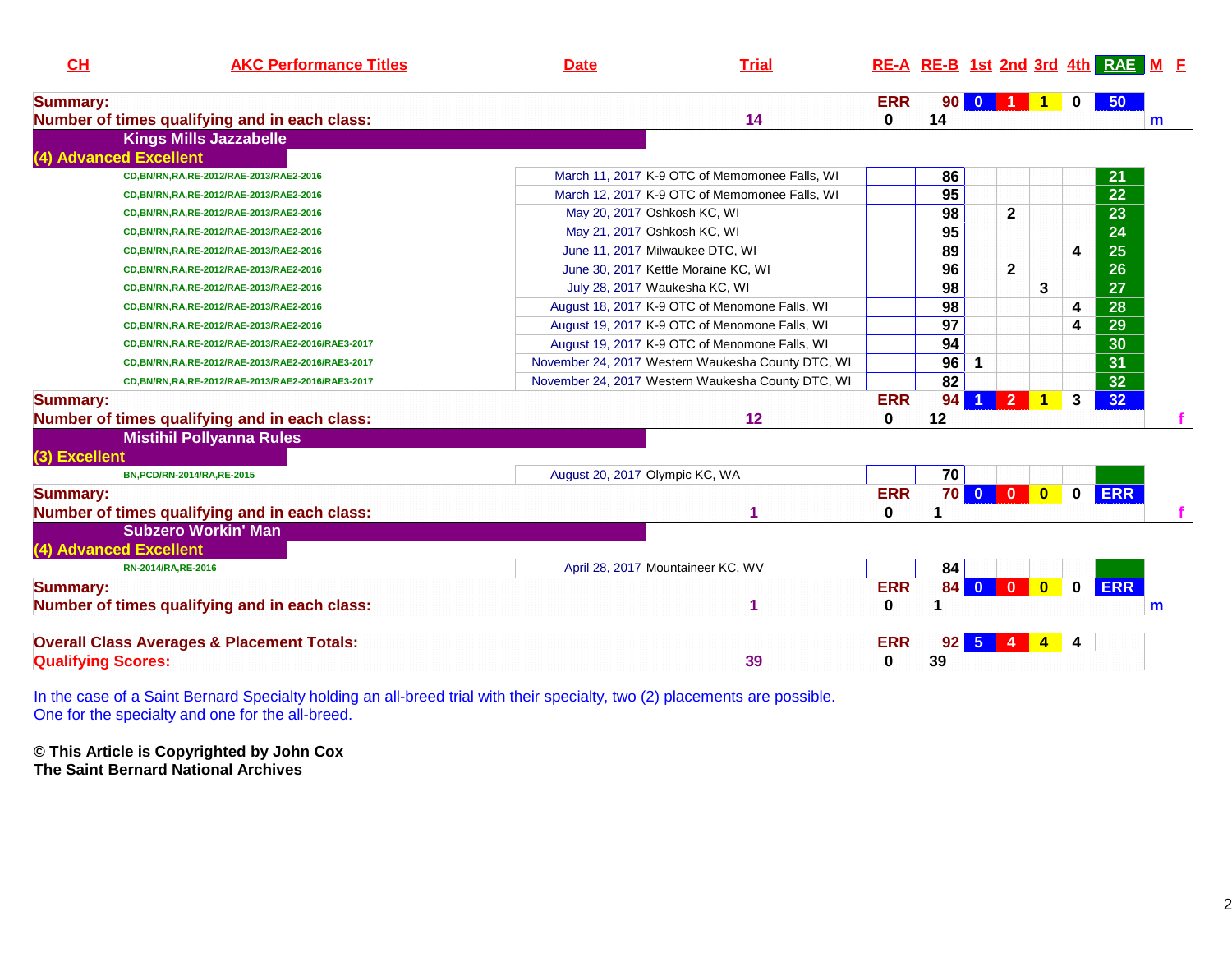# Saint Bernard Rally Advanced Excellent {RAE} For 2017

| CL              | <b>AKC Performance Titles</b>                           | <b>Date</b>                          | <b>Trial</b>                                  |         |                 |              |                     |   |              | RA-B RE-B 1st 2nd 3rd 4th RAE M F |  |
|-----------------|---------------------------------------------------------|--------------------------------------|-----------------------------------------------|---------|-----------------|--------------|---------------------|---|--------------|-----------------------------------|--|
|                 | <b>Alpine Mtns Danc'N With The Starz</b>                |                                      |                                               |         |                 |              |                     |   |              |                                   |  |
|                 | CD, BN/RN-2011/RA, RE-2012/RAE, RAE2-2013/RAE3-2016     |                                      | March 11, 2017 K-9 OTC of Menomonee Falls, WI | 80      |                 |              |                     |   |              | 31                                |  |
|                 | CD, BN/RN-2011/RA, RE-2012/RAE, RAE2-2013/RAE3-2016     |                                      | March 11, 2017 K-9 OTC of Menomonee Falls, WI |         | 79              |              |                     |   |              | $\overline{31}$                   |  |
| <b>Summary:</b> | Number of times qualifying and in each class:           |                                      | $\overline{2}$                                | 80<br>1 | $\mathbf{1}$    |              | <b>79 0 0 0</b>     |   | $\mathbf 0$  | $31$ m                            |  |
|                 | <b>Blue Collar Once To Every Woman</b>                  |                                      |                                               |         |                 |              |                     |   |              |                                   |  |
|                 | CD, BN, GN, CGC/RN, RA-2015/RE-2016                     | April 01, 2017 Oklahoma City OTC, OK |                                               | 97      |                 |              |                     |   | 4            | 3                                 |  |
|                 | CD, BN, GN, CGC/RN, RA-2015/RE-2016                     | April 01, 2017 Oklahoma City OTC, OK |                                               |         | $\overline{97}$ |              |                     | 3 |              | $\overline{\mathbf{3}}$           |  |
|                 | CD, BN, GN, CGC/RN, RA-2015/RE-2016                     | April 01, 2017 Oklahoma City OTC, OK |                                               | 98      |                 |              |                     | 3 |              | $\overline{4}$                    |  |
|                 | CD, BN, GN, CGC/RN, RA-2015/RE-2016                     | April 01, 2017 Oklahoma City OTC, OK |                                               |         | 98              |              |                     | 3 |              | $\overline{4}$                    |  |
|                 | CD, BN, GN, CGC/RN, RA-2015/RE-2016                     | April 02, 2017 Oklahoma City OTC, OK |                                               | 90      |                 |              |                     |   |              | $\overline{\mathbf{5}}$           |  |
|                 | CD, BN, GN, CGC/RN, RA-2015/RE-2016                     | April 02, 2017 Oklahoma City OTC, OK |                                               |         | 100             | 1            |                     |   |              | $\overline{5}$                    |  |
|                 | CD, BN, GN, CGC/RN, RA-2015/RE-2016                     | April 07, 2017 Tulsa DTC, OK         |                                               | 99      |                 |              |                     |   | 4            | $\overline{6}$                    |  |
|                 | CD, BN, GN, CGC/RN, RA-2015/RE-2016                     | April 07, 2017 Tulsa DTC, OK         |                                               |         | 99              |              |                     |   | 4            | $\overline{6}$                    |  |
|                 | CD, BN, GN, CGC/RN, RA-2015/RE-2016                     | April 07, 2017 Tulsa DTC, OK         |                                               | 99      |                 |              | $\mathbf{2}$        |   |              | $\overline{7}$                    |  |
|                 | CD, BN, GN, CGC/RN, RA-2015/RE-2016                     | April 07, 2017 Tulsa DTC, OK         |                                               |         | 99              |              | $\mathbf 2$         |   |              | $\overline{7}$                    |  |
|                 | CD, BN, GN, CGC/RN, RA-2015/RE-2016                     |                                      | April 22, 2017 Kay-9 DTC of Ponca City, OK    | 98      |                 |              | $\mathbf{2}$        |   |              | $\overline{\mathbf{8}}$           |  |
|                 | CD, BN, GN, CGC/RN, RA-2015/RE-2016                     |                                      | April 22, 2017 Kay-9 DTC of Ponca City, OK    |         | 100             | 1            |                     |   |              | $\overline{\mathbf{8}}$           |  |
|                 | CD, BN, GN, CGC/RN, RA-2015/RE-2016                     |                                      | April 23, 2017 Kay-9 DTC of Ponca City, OK    | 99      |                 | 1            |                     |   |              | $\overline{9}$                    |  |
|                 | CD, BN, GN, CGC/RN, RA-2015/RE-2016                     |                                      | April 23, 2017 Kay-9 DTC of Ponca City, OK    |         | 99              | $\mathbf{1}$ |                     |   |              | $\overline{9}$                    |  |
|                 | CD, BN, GN, CGC/RN, RA-2015/RE-2016/RAE-2017            | October 27, 2017 Tulsa DTC, OK       |                                               | 98      |                 |              |                     |   |              | $\overline{10}$                   |  |
|                 | CD, BN, GN, CGC/RN, RA-2015/RE-2016/RAE-2017            | October 27, 2017 Tulsa DTC, OK       |                                               |         | 98              |              |                     |   |              | $\overline{10}$                   |  |
|                 | CD, BN, GN, CGC/RN, RA-2015/RE-2016/RAE-2017            | October 27, 2017 Tulsa DTC, OK       |                                               | 98      |                 |              |                     |   |              | $\overline{11}$                   |  |
|                 | CD, BN, GN, CGC/RN, RA-2015/RE-2016/RAE-2017            | October 27, 2017 Tulsa DTC, OK       |                                               |         | 98              |              |                     |   |              | $\overline{11}$                   |  |
| <b>Summary:</b> |                                                         |                                      |                                               | 97      | 99              |              | $4 \quad 3 \quad 3$ |   | $\mathbf{3}$ | 11<br>$\mathsf{Im}$               |  |
|                 | Number of times qualifying and in each class:           |                                      | 18                                            | 9       | 9               |              |                     |   |              |                                   |  |
|                 | <b>Howe Ranch Golden Sam-R-I</b>                        |                                      |                                               |         |                 |              |                     |   |              |                                   |  |
|                 | CD, BN, GN/RN, RA, RE-2011/RAE-2012/RAE2-2014/RAE3-2016 | January 19, 2017 Tualatin KC, OR     |                                               | 79      |                 |              |                     |   |              | 37                                |  |
|                 | CD, BN, GN/RN, RA, RE-2011/RAE-2012/RAE2-2014/RAE3-2016 | January 19, 2017 Tualatin KC, OR     |                                               |         | 83              |              |                     |   |              | $\overline{37}$                   |  |
|                 | CD, BN, GN/RN, RA, RE-2011/RAE-2012/RAE2-2014/RAE3-2016 | January 20, 2017 DFA or Oregon, OR   |                                               | 89      |                 |              |                     |   |              | 38                                |  |
|                 | CD, BN, GN/RN, RA, RE-2011/RAE-2012/RAE2-2014/RAE3-2016 | January 20, 2017 DFA or Oregon, OR   |                                               |         | 93              |              |                     |   |              | 38                                |  |
|                 | CD, BN, GN/RN, RA, RE-2011/RAE-2012/RAE2-2014/RAE3-2016 | January 22, 2017 Tualatin KC, OR     |                                               | 95      |                 |              |                     |   |              | 39                                |  |
|                 | CD, BN, GN/RN, RA, RE-2011/RAE-2012/RAE2-2014/RAE3-2016 | January 22, 2017 Tualatin KC, OR     |                                               |         | 95              |              |                     |   |              | 39                                |  |
|                 | CD, BN, GN/RN, RA, RE-2011/RAE-2012/RAE2-2014/RAE4-2016 | February 25, 2017 Linn County KC, OR |                                               | 98      |                 |              |                     |   |              | 40                                |  |
|                 | CD, BN, GN/RN, RA, RE-2011/RAE-2012/RAE2-2014/RAE4-2016 | February 25, 2017 Linn County KC, OR |                                               |         | 88              |              |                     |   |              | 40                                |  |
|                 | CD, BN, GN/RN, RA, RE-2011/RAE-2012/RAE2-2014/RAE4-2016 | April 28, 2017 Sherwood DTC, OR      |                                               | 96      |                 |              |                     |   |              | 41                                |  |
|                 | CD, BN, GN/RN, RA, RE-2011/RAE-2012/RAE2-2014/RAE4-2016 | April 28, 2017 Sherwood DTC, OR      |                                               |         | 88              |              |                     |   |              | 41                                |  |
|                 | CD, BN, GN/RN, RA, RE-2011/RAE-2012/RAE2-2014/RAE4-2016 | April 29, 2017 Sherwood DTC, OR      |                                               | 85      |                 |              |                     |   |              | $\overline{42}$                   |  |
|                 | CD, BN, GN/RN, RA, RE-2011/RAE-2012/RAE2-2014/RAE4-2016 | April 29, 2017 Sherwood DTC, OR      |                                               |         | 95              |              |                     |   |              | $\overline{42}$                   |  |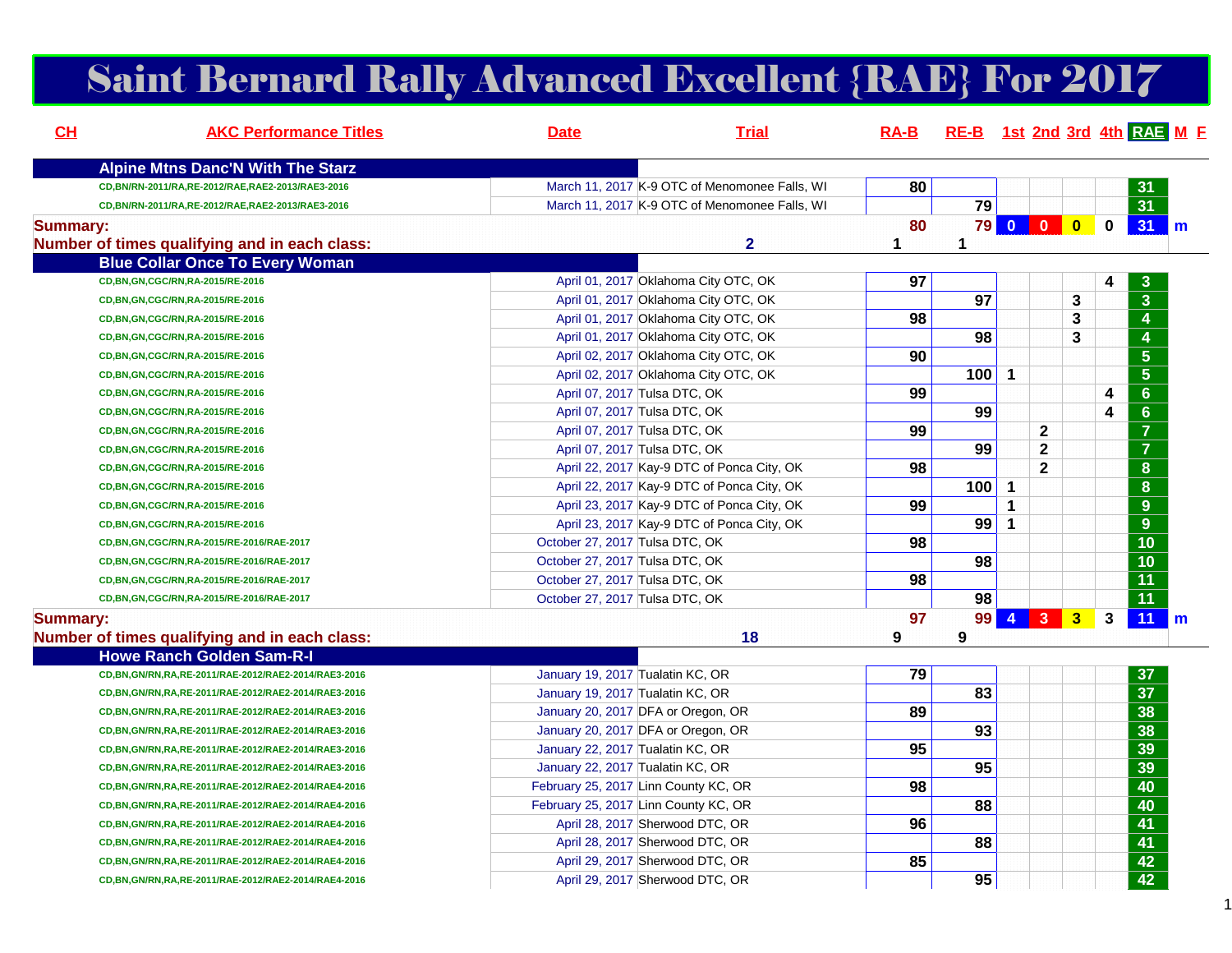**AKC Performance Titles Date Trial RA-B RE-B 1st 2nd 3rd 4th RAE <sup>M</sup> <sup>F</sup> CD,BN,GN/RN,RA,RE-2011/RAE-2012/RAE2-2014/RAE4-2016** April 30, 2017 Sherwood DTC, ORR **94 94 43 CD,BN,GN/RN,RA,RE-2011/RAE-2012/RAE2-2014/RAE4-2016** April 30, 2017 Sherwood DTC, OR **88 43 CD,BN,GN/RN,RA,RE-2011/RAE-2012/RAE2-2014/RAE4-2016** June 23, 2017 Clackamas KC, OR **96 4 44 CD,BN,GN/RN,RA,RE-2011/RAE-2012/RAE2-2014/RAE4-2016** June 23, 2017 Clackamas KC, OR **92 44 CD,BN,GN/RN,RA,RE-2011/RAE-2012/RAE2-2014/RAE4-2016** June 24, 2017 Clackamas KC, ORR 3 45 **CD,BN,GN/RN,RA,RE-2011/RAE-2012/RAE2-2014/RAE4-2016** June 24, 2017 Clackamas KC, OR **90 2 45 CD,BN,GN/RN,RA,RE-2011/RAE-2012/RAE2-2014/RAE4-2016** June 25, 2017 Clackamas KC, ORR **90 2 46 CD,BN,GN/RN,RA,RE-2011/RAE-2012/RAE2-2014/RAE4-2016** June 25, 2017 Clackamas KC, OR **85 46 CD,BN,GN/RN,RA,RE-2011/RAE-2012/RAE2-2014/RAE4-2016** July 22, 2017 Portland DOC, ORR **97 97 4 47 CD,BN,GN/RN,RA,RE-2011/RAE-2012/RAE2-2014/RAE4-2016** July 22, 2017 Portland DOC, ORR 3 47 **CD,BN,GN/RN,RA,RE-2011/RAE-2012/RAE2-2014/RAE4-2016** July 23, 2017 Portland KC, ORR **97** 97 3 48 **CD,BN,GN/RN,RA,RE-2011/RAE-2012/RAE2-2014/RAE4-2016** July 23, 2017 Portland KC, OR **86 48 CD,BN,GN/RN,RA,RE-2011/RAE-2012/RAE2-2014/RAE4-2016** August 19, 2017 Olympic KC, WA<u>**A** 49</u> **CD,BN,GN/RN,RA,RE-2011/RAE-2012/RAE2-2014/RAE4-2016** August 19, 2017 Olympic KC, WA<u>A a set of the set of the set of the set of the set of the set of the set of the set of the set of the set of the set of the set of the set of the set of the set of the set of the set of the set of the set of the set of t</u> **CD,BN,GN/RN,RA,RE-2011/RAE-2012/RAE2-2014/RAE4-2016/RAE5-2017** August 20, 2017 Olympic KC, WA<u>A 50</u> **CD,BN,GN/RN,RA,RE-2011/RAE-2012/RAE2-2014/RAE4-2016/RAE5-2017** August 20, 2017 Olympic KC, WA**92 50** 

#### **Summary:93 90 0 2 3 2 50 m**

**CH**

#### **Number of times qualifying and in each class:**<u>**28 14 14 14**</u>

**Kings Mills Jazzabelle**

 **CD,BN/RN,RA,RE-2012/RAE-2013/RAE2-2016CD,BN/RN,RA,RE-2012/RAE-2013/RAE2-2016CD,BN/RN,RA,RE-2012/RAE-2013/RAE2-2016CD,BN/RN,RA,RE-2012/RAE-2013/RAE2-2016CD,BN/RN,RA,RE-2012/RAE-2013/RAE2-2016CD,BN/RN,RA,RE-2012/RAE-2013/RAE2-2016CD,BN/RN,RA,RE-2012/RAE-2013/RAE2-2016CD,BN/RN,RA,RE-2012/RAE-2013/RAE2-2016CD,BN/RN,RA,RE-2012/RAE-2013/RAE2-2016CD,BN/RN,RA,RE-2012/RAE-2013/RAE2-2016CD,BN/RN,RA,RE-2012/RAE-2013/RAE2-2016CD,BN/RN,RA,RE-2012/RAE-2013/RAE2-2016CD,BN/RN,RA,RE-2012/RAE-2013/RAE2-2016CD,BN/RN,RA,RE-2012/RAE-2013/RAE2-2016CD,BN/RN,RA,RE-2012/RAE-2013/RAE2-2016CD,BN/RN,RA,RE-2012/RAE-2013/RAE2-2016CD,BN/RN,RA,RE-2012/RAE-2013/RAE2-2016CD,BN/RN,RA,RE-2012/RAE-2013/RAE2-2016CD,BN/RN,RA,RE-2012/RAE-2013/RAE2-2016/RAE3-2017CD,BN/RN,RA,RE-2012/RAE-2013/RAE2-2016/RAE3-2017CD,BN/RN,RA,RE-2012/RAE-2013/RAE2-2016/RAE3-2017CD,BN/RN,RA,RE-2012/RAE-2013/RAE2-2016/RAE3-2017CD,BN/RN,RA,RE-2012/RAE-2013/RAE2-2016/RAE3-2017**

|             | March 11, 2017 K-9 OTC of Memomonee Falls, WI     | 93  |    |              |   |   | 21              |  |
|-------------|---------------------------------------------------|-----|----|--------------|---|---|-----------------|--|
| 6           | March 11, 2017 K-9 OTC of Memomonee Falls, WI     |     | 86 |              |   |   | 21              |  |
| 6           | March 12, 2017 K-9 OTC of Memomonee Falls, WI     | 89  |    |              |   |   | 22 <sub>2</sub> |  |
| 6           | March 12, 2017 K-9 OTC of Memomonee Falls, WI     |     | 95 |              |   |   | 22              |  |
| 6           | May 20, 2017 Oshkosh KC, WI                       | 100 |    | $\mathbf{2}$ |   |   | 23              |  |
| 6           | May 20, 2017 Oshkosh KC, WI                       |     | 98 | $\mathbf{2}$ |   |   | 23              |  |
| 6           | May 21, 2017 Oshkosh KC, WI                       | 99  |    |              |   |   | 24              |  |
| 6           | May 21, 2017 Oshkosh KC, WI                       |     | 95 |              |   |   | 24              |  |
| 6           | June 11, 2017 Milwaukee DTC, WI                   | 88  |    |              |   |   | 25              |  |
| 6           | June 11, 2017 Milwaukee DTC, WI                   |     | 89 |              |   | 4 | 25              |  |
| 6           | June 30, 2017 Kettle Moraine KC, WI               | 86  |    |              |   | 4 | 26              |  |
| 6           | June 30, 2017 Kettle Moraine KC, WI               |     | 96 | $\mathbf{2}$ |   |   | 26              |  |
| 6           | July 28, 2017 Waukesha KC, WI                     | 100 |    |              | 3 |   | 27              |  |
| 6           | July 28, 2017 Waukesha KC, WI                     |     | 98 |              | 3 |   | 27              |  |
| 6           | August 18, 2017 K-9 OTC of Menomone Falls, WI     | 98  |    |              | 3 |   | 28              |  |
| 6           | August 18, 2017 K-9 OTC of Menomone Falls, WI     |     | 98 |              |   | 4 | 28              |  |
| 6           | August 19, 2017 K-9 OTC of Menomone Falls, WI     | 88  |    |              |   |   | 29              |  |
| 6           | August 19, 2017 K-9 OTC of Menomone Falls, WI     |     | 97 |              |   | 4 | 29              |  |
| 6/RAE3-2017 | August 19, 2017 K-9 OTC of Menomone Falls, WI     | 90  |    |              |   |   | 30              |  |
| 6/RAE3-2017 | August 19, 2017 K-9 OTC of Menomone Falls, WI     |     | 94 |              |   |   | 30              |  |
| 6/RAE3-2017 | November 24, 2017 Western Waukesha County DTC, WI | 96  |    | $\mathbf{2}$ |   |   | 31              |  |
| 6/RAE3-2017 | November 24, 2017 Western Waukesha County DTC, WI |     | 96 |              |   |   | 31              |  |
| 6/RAE3-2017 | November 24, 2017 Western Waukesha County DTC, WI | 90  |    | 2            |   |   | 32 <sub>2</sub> |  |
|             |                                                   |     |    |              |   |   |                 |  |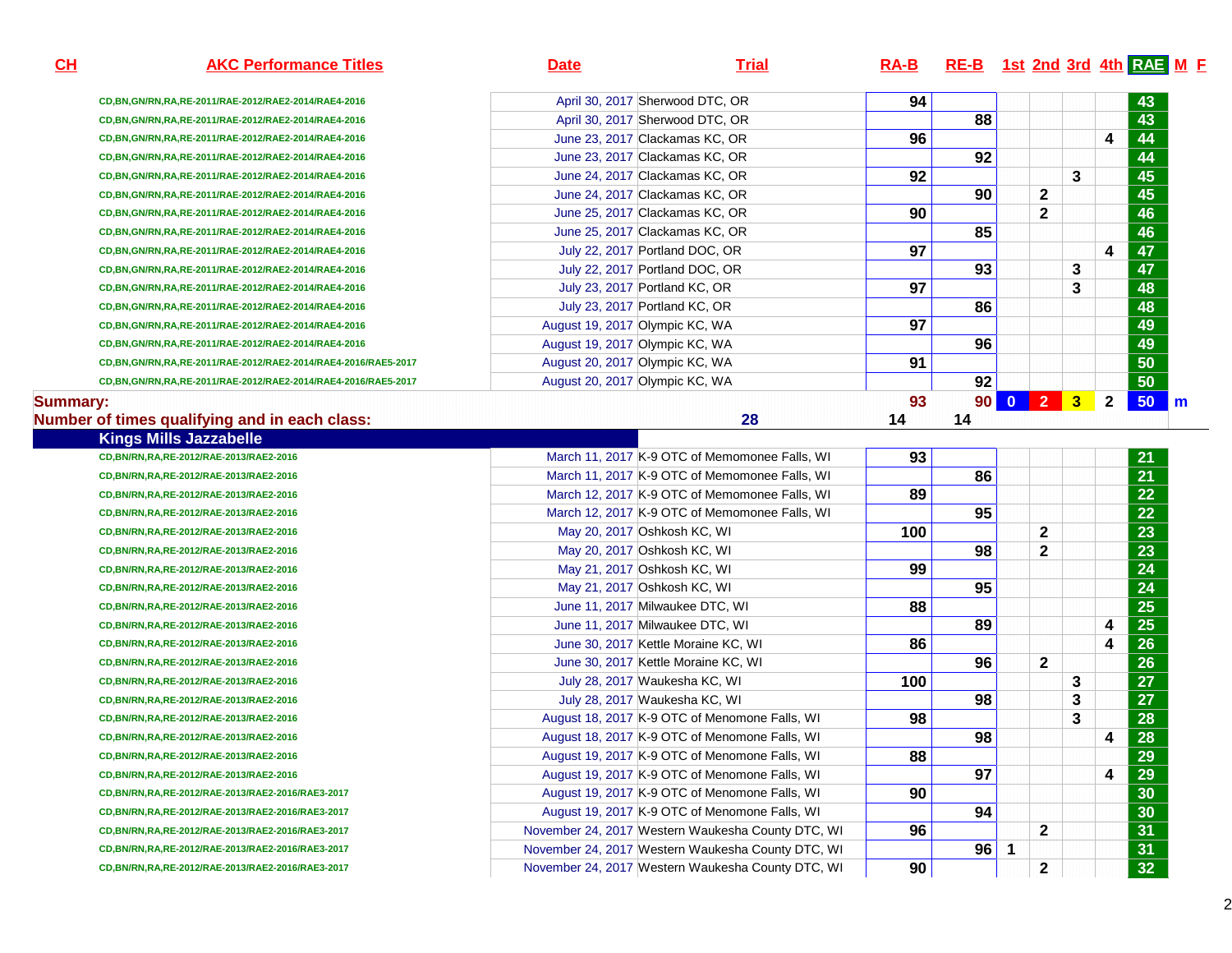| $CH$                      | <b>AKC Performance Titles</b>                         | <b>Date</b>                                       | <u>Trial</u> | $RA-B$ | RE-B 1st 2nd 3rd 4th RAE M E |    |              |              |              |    |  |
|---------------------------|-------------------------------------------------------|---------------------------------------------------|--------------|--------|------------------------------|----|--------------|--------------|--------------|----|--|
|                           | CD, BN/RN, RA, RE-2012/RAE-2013/RAE2-2016/RAE3-2017   | November 24, 2017 Western Waukesha County DTC, WI |              |        | 82                           |    |              |              |              | 32 |  |
| <b>Summary:</b>           |                                                       |                                                   |              | 93     | 94                           |    | -5           | 3            | 4            | 32 |  |
|                           | Number of times qualifying and in each class:         |                                                   | 24           | 12     | 12                           |    |              |              |              |    |  |
|                           | <b>Subzero Workin' Man</b>                            |                                                   |              |        |                              |    |              |              |              |    |  |
|                           | RN-2014/RA, RE-2016                                   | April 28, 2017 Mountaineer KC, WV                 |              | 98     |                              |    |              |              |              |    |  |
|                           | RN-2014/RA, RE-2016                                   | April 28, 2017 Mountaineer KC, WV                 |              |        | 84                           |    |              |              |              |    |  |
| Summary:                  |                                                       |                                                   |              | 98     | 84                           |    | $\mathbf{0}$ | $\mathbf{0}$ | $\mathbf{0}$ |    |  |
|                           | Number of times qualifying and in each class:         |                                                   |              |        |                              |    |              |              |              |    |  |
|                           | <b>Overall Class Averages &amp; Placement Totals:</b> |                                                   |              | 94     | 93                           | 6. | 10           | $9^{\circ}$  | 9            |    |  |
| <b>Qualifying Scores:</b> |                                                       |                                                   | 74           | 37     | 37                           |    |              |              |              |    |  |

In the case of a Saint Bernard Specialty holding an all-breed trial with their specialty, two (2) placements are possible. One for the specialty and one for the all-breed.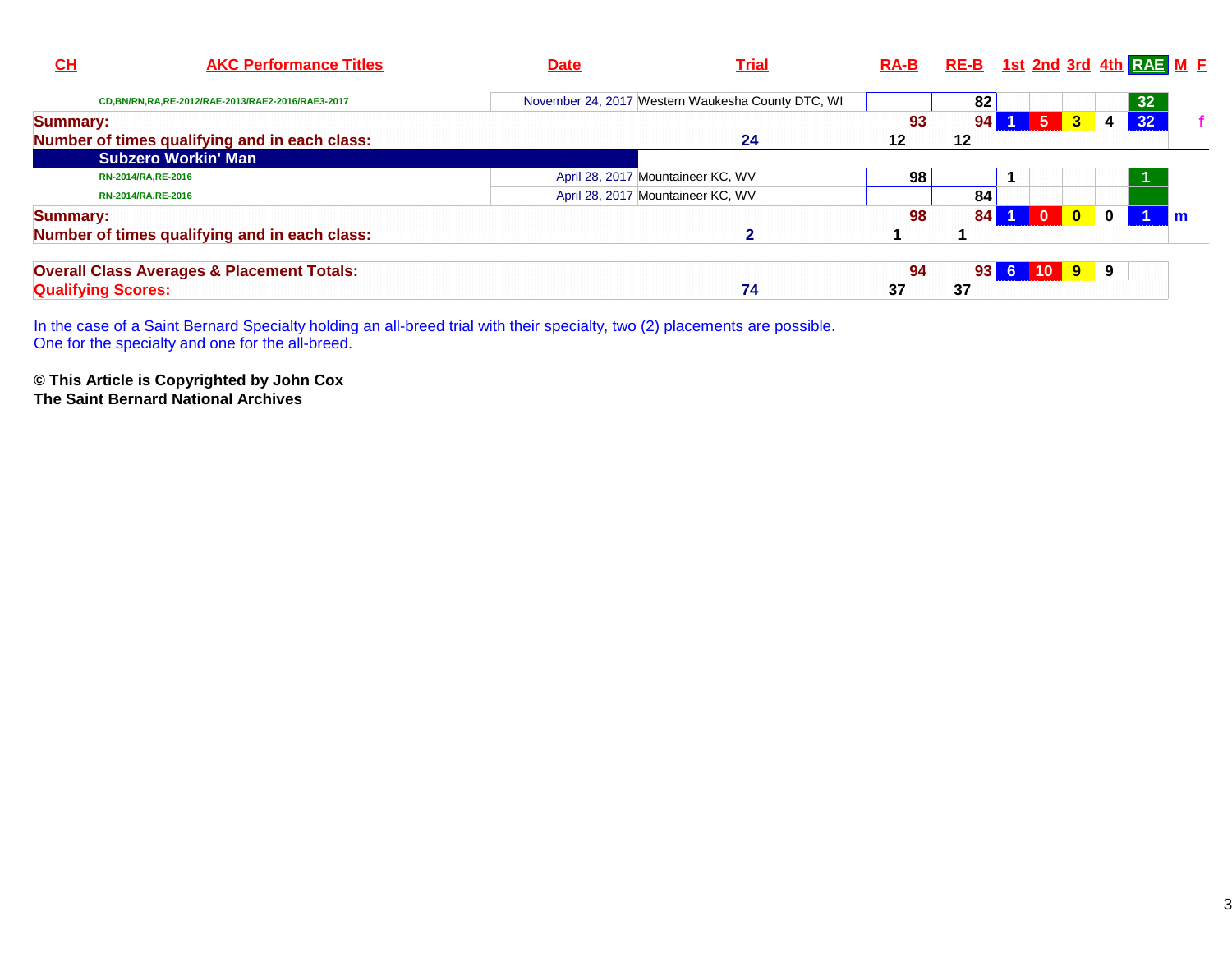#### Saint Bernard Rally Scores {Intermediate, Advanced, Excellent, Master} For 2017

| CH              | <b>AKC Performance Titles</b>                       | <b>Date</b>                    | <b>Trial</b>                                  |                 |                                |             |                       |                                     |                          |              |              |                         |              |                         | RA-ARA-B RI RE-ARE-B RM 1st 2nd 3rd 4th RAE # ME |
|-----------------|-----------------------------------------------------|--------------------------------|-----------------------------------------------|-----------------|--------------------------------|-------------|-----------------------|-------------------------------------|--------------------------|--------------|--------------|-------------------------|--------------|-------------------------|--------------------------------------------------|
|                 | <b>Agostis Rufus</b>                                |                                |                                               |                 |                                |             |                       |                                     |                          |              |              |                         |              |                         |                                                  |
|                 | RN-2015/RA-2017                                     |                                | July 30, 2017 Cook Inlet KC, AK               |                 | $\overline{71}$                |             |                       |                                     |                          |              |              |                         |              |                         |                                                  |
| <b>Summary:</b> | Number of times qualifying and in each class:       |                                | 1                                             | <b>ERR</b><br>0 | $\overline{71}$<br>$\mathbf 1$ | $\mathbf 0$ | $\mathbf 0$           | ## ERR ERR ERR 0 0 0<br>$\mathbf 0$ | 0                        |              |              |                         | $\mathbf 0$  | <b>ERR</b>              | m                                                |
|                 | <b>Alpine Mtns Danc'N With The Starz</b>            |                                |                                               |                 |                                |             |                       |                                     |                          |              |              |                         |              |                         |                                                  |
|                 | CD, BN/RN-2011/RA, RE-2012/RAE, RAE2-2013/RAE3-2016 |                                | March 11, 2017 K-9 OTC of Menomonee Falls, WI |                 | 80                             |             |                       |                                     |                          |              |              |                         |              | 31                      | 74                                               |
|                 | CD, BN/RN-2011/RA, RE-2012/RAE, RAE2-2013/RAE3-2016 |                                | March 11, 2017 K-9 OTC of Menomonee Falls, WI |                 |                                |             |                       | 79                                  |                          |              |              |                         |              | 31                      | 75                                               |
|                 | CD, BN/RN-2011/RA, RE-2012/RAE, RAE2-2013/RAE3-2016 |                                | March 12, 2017 K-9 OTC of Menomonee Falls, WI |                 | $\overline{72}$                |             |                       |                                     |                          |              |              |                         |              |                         |                                                  |
| <b>Summary:</b> | Number of times qualifying and in each class:       |                                | 3                                             | <b>ERR</b><br>0 | 76<br>$\mathbf{2}$             | $\mathbf 0$ | ## ERR<br>$\mathbf 0$ | $\mathbf 1$                         | <b>79 ERR 0 0 0</b><br>0 |              |              | $\overline{\mathbf{0}}$ | $\mathbf 0$  | 31                      | $\overline{2}$<br>m                              |
|                 | <b>Blue Collar Once To Every Woman</b>              |                                |                                               |                 |                                |             |                       |                                     |                          |              |              |                         |              |                         |                                                  |
|                 | CD, BN, GN, CGC/RN, RA-2015/RE-2016                 |                                | April 01, 2017 Oklahoma City OTC, OK          |                 | 97                             |             |                       |                                     |                          |              |              |                         | 4            | 3                       | 15                                               |
|                 | CD, BN, GN, CGC/RN, RA-2015/RE-2016                 |                                | April 01, 2017 Oklahoma City OTC, OK          |                 |                                |             |                       | $\overline{97}$                     |                          |              |              | 3                       |              | $\overline{3}$          | 16                                               |
|                 | CD, BN, GN, CGC/RN, RA-2015/RE-2016                 |                                | April 01, 2017 Oklahoma City OTC, OK          |                 | 98                             |             |                       |                                     |                          |              |              | 3                       |              | $\overline{\mathbf{4}}$ | 17                                               |
|                 | CD, BN, GN, CGC/RN, RA-2015/RE-2016                 |                                | April 01, 2017 Oklahoma City OTC, OK          |                 |                                |             |                       | 98                                  |                          |              |              | 3                       |              | $\overline{4}$          | 18                                               |
|                 | CD, BN, GN, CGC/RN, RA-2015/RE-2016                 |                                | April 02, 2017 Oklahoma City OTC, OK          |                 | 90                             |             |                       |                                     |                          |              |              |                         |              | 5                       | 19                                               |
|                 | CD, BN, GN, CGC/RN, RA-2015/RE-2016                 |                                | April 02, 2017 Oklahoma City OTC, OK          |                 |                                |             |                       | 100                                 |                          | 1            |              |                         |              | 5                       | 20                                               |
|                 | CD, BN, GN, CGC/RN, RA-2015/RE-2016                 | April 07, 2017 Tulsa DTC, OK   |                                               |                 | 99                             |             |                       |                                     |                          |              |              |                         | 4            | $6\phantom{a}$          | 21                                               |
|                 | CD, BN, GN, CGC/RN, RA-2015/RE-2016                 | April 07, 2017 Tulsa DTC, OK   |                                               |                 |                                |             |                       | 99                                  |                          |              |              |                         | 4            | $6\phantom{a}$          | 22                                               |
|                 | CD, BN, GN, CGC/RN, RA-2015/RE-2016                 | April 07, 2017 Tulsa DTC, OK   |                                               |                 | 99                             |             |                       |                                     |                          |              | $\mathbf 2$  |                         |              | $\overline{7}$          | 23                                               |
|                 | CD, BN, GN, CGC/RN, RA-2015/RE-2016                 | April 07, 2017 Tulsa DTC, OK   |                                               |                 |                                |             |                       | 99                                  |                          |              | $\mathbf 2$  |                         |              | $\overline{7}$          | 24                                               |
|                 | CD, BN, GN, CGC/RN, RA-2015/RE-2016                 |                                | April 22, 2017 Kay-9 DTC of Ponca City, OK    |                 | 98                             |             |                       |                                     |                          |              | $\mathbf{2}$ |                         |              | 8                       | 25                                               |
|                 | CD, BN, GN, CGC/RN, RA-2015/RE-2016                 |                                | April 22, 2017 Kay-9 DTC of Ponca City, OK    |                 |                                |             |                       | 100                                 |                          | 1            |              |                         |              | 8                       | 26                                               |
|                 | CD, BN, GN, CGC/RN, RA-2015/RE-2016                 |                                | April 23, 2017 Kay-9 DTC of Ponca City, OK    |                 | 99                             |             |                       |                                     |                          | $\mathbf{1}$ |              |                         |              | 9                       | 27                                               |
|                 | CD, BN, GN, CGC/RN, RA-2015/RE-2016                 |                                | April 23, 2017 Kay-9 DTC of Ponca City, OK    |                 |                                |             |                       | 99                                  |                          | $\mathbf{1}$ |              |                         |              | 9                       | 28                                               |
|                 | CD,BN,GN,CGC/RN,RA-2015/RE-2016/RAE-2017            | October 27, 2017 Tulsa DTC, OK |                                               |                 | 98                             |             |                       |                                     |                          |              |              |                         |              | 10                      | 29                                               |
|                 | CD,BN,GN,CGC/RN,RA-2015/RE-2016/RAE-2017            | October 27, 2017 Tulsa DTC, OK |                                               |                 |                                |             |                       | 98                                  |                          |              |              |                         |              | 10                      | 30                                               |
|                 | CD, BN, GN, CGC/RN, RA-2015/RE-2016/RAE-2017        | October 27, 2017 Tulsa DTC, OK |                                               |                 | 98                             |             |                       |                                     |                          |              |              |                         |              | 11                      | 31                                               |
|                 | CD, BN, GN, CGC/RN, RA-2015/RE-2016/RAE-2017        | October 27, 2017 Tulsa DTC, OK |                                               |                 |                                |             |                       | 98                                  |                          |              |              |                         |              | 11                      | 32                                               |
| <b>Summary:</b> |                                                     |                                |                                               | <b>ERR</b>      | $\overline{97}$                |             | ## ERR                |                                     | 99 ERR 4 3               |              |              | 3                       | $\mathbf{3}$ | 11                      | 18                                               |
|                 | Number of times qualifying and in each class:       |                                | 18                                            | 0               | 9                              | 0           | 0                     | 9                                   | 0                        |              |              |                         |              |                         | m                                                |
|                 | 2013-CHExcaliburs Lady of The Lake                  |                                |                                               |                 |                                |             |                       |                                     |                          |              |              |                         |              |                         |                                                  |
|                 | 2013-CH CD/RN-2014                                  |                                | October 20, 2017 SBC of America #79/44/13 PA  |                 | 92                             |             |                       |                                     |                          |              | $\mathbf{2}$ |                         |              |                         |                                                  |
| <b>Summary:</b> |                                                     |                                |                                               | <b>ERR</b>      | 92                             |             |                       | ## ERR ERR ERR 0 1                  |                          |              |              | $\overline{\mathbf{0}}$ | $\mathbf 0$  | <b>ERR</b>              |                                                  |
|                 | Number of times qualifying and in each class:       |                                | 1                                             | $\bf{0}$        | $\blacktriangleleft$           | $\bf{0}$    | $\mathbf 0$           | 0                                   | $\mathbf 0$              |              |              |                         |              |                         |                                                  |
|                 | <b>Excaliburs Muse</b>                              |                                |                                               |                 |                                |             |                       |                                     |                          |              |              |                         |              |                         |                                                  |
|                 | CD/RN-2014/RA-2015                                  |                                | October 20, 2017 SBC of America #79/44/13 PA  |                 |                                |             |                       | 83                                  |                          | -1           |              |                         |              |                         |                                                  |
| <b>Summary:</b> |                                                     |                                |                                               | <b>ERR ERR</b>  |                                |             | ## ERR                |                                     | 83 ERR 1 0               |              |              | $\overline{\mathbf{0}}$ | $\mathbf 0$  | <b>ERR</b>              |                                                  |
|                 | Number of times qualifying and in each class:       |                                | 1                                             | $\bf{0}$        | 0                              | 0           | 0                     | 1                                   | $\bf{0}$                 |              |              |                         |              |                         |                                                  |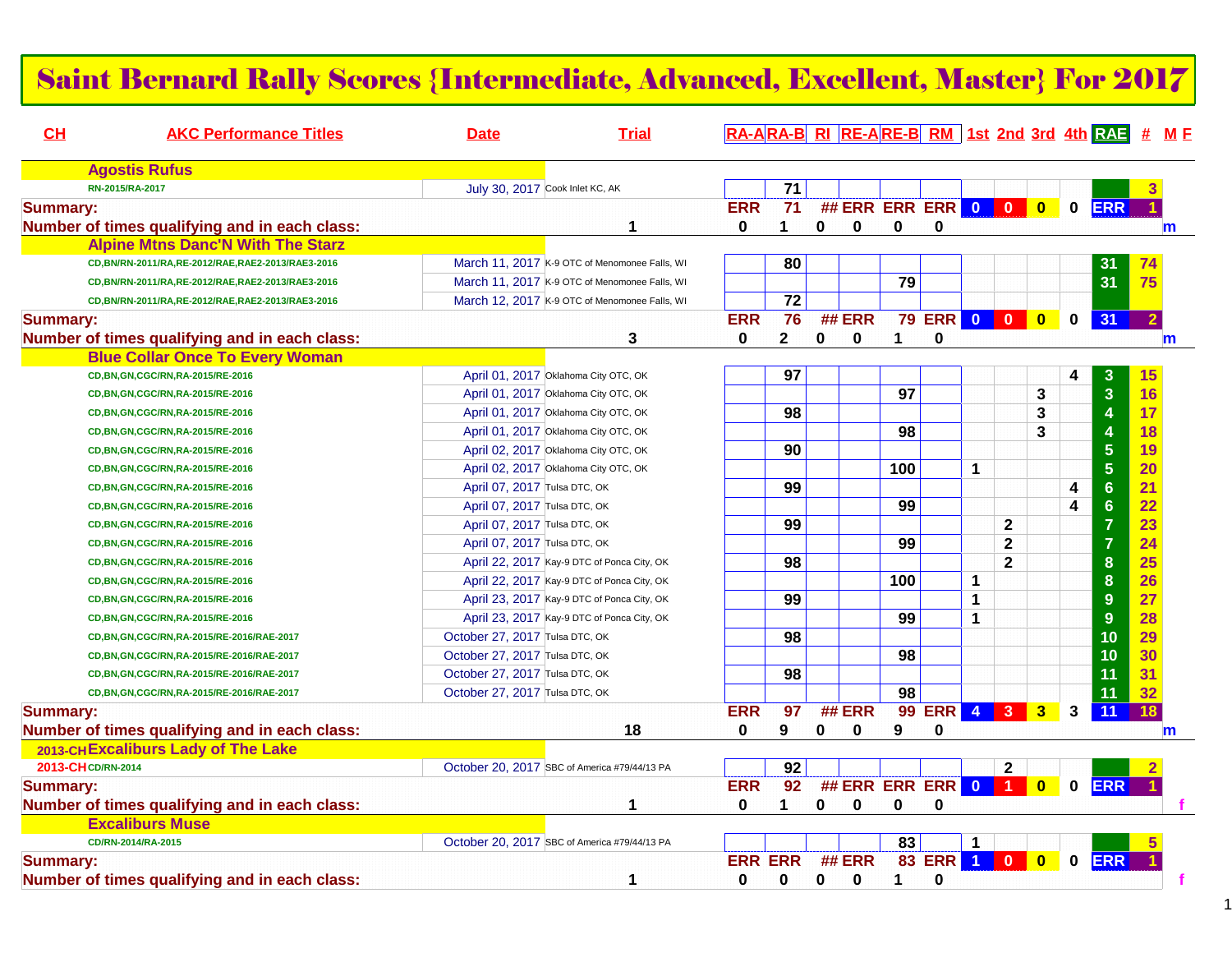| CH       | <b>AKC Performance Titles</b>                                 | <b>Date</b>                          | <b>Trial</b>                                  |            |     | RA-ARA-B RI RE-ARE-B RM 1st 2nd 3rd 4th RAE # ME |    |   |              |   |              |    |     |   |
|----------|---------------------------------------------------------------|--------------------------------------|-----------------------------------------------|------------|-----|--------------------------------------------------|----|---|--------------|---|--------------|----|-----|---|
|          | <b>Howe Ranch Golden Sam-R-I</b>                              |                                      |                                               |            |     |                                                  |    |   |              |   |              |    |     |   |
|          | CD, BN, GN/RN, RA, RE-2011/RAE-2012/RAE2-2014/RAE3-2016       | January 19, 2017 Tualatin KC, OR     |                                               |            | 79  |                                                  |    |   |              |   |              | 37 | 82  |   |
|          | CD, BN, GN/RN, RA, RE-2011/RAE-2012/RAE2-2014/RAE3-2016       | January 19, 2017 Tualatin KC, OR     |                                               |            |     |                                                  | 83 |   |              |   |              | 37 | 83  |   |
|          | CD, BN, GN/RN, RA, RE-2011/RAE-2012/RAE2-2014/RAE3-2016       | January 20, 2017 DFA or Oregon, OR   |                                               |            | 89  |                                                  |    |   |              |   |              | 38 | 84  |   |
|          | CD, BN, GN/RN, RA, RE-2011/RAE-2012/RAE2-2014/RAE3-2016       | January 20, 2017 DFA or Oregon, OR   |                                               |            |     |                                                  | 93 |   |              |   |              | 38 | 85  |   |
|          | CD, BN, GN/RN, RA, RE-2011/RAE-2012/RAE2-2014/RAE3-2016       | January 21, 2017 Portland DOC, OR    |                                               |            | 84  |                                                  |    |   |              |   |              |    | 86  |   |
|          | CD, BN, GN/RN, RA, RE-2011/RAE-2012/RAE2-2014/RAE3-2016       | January 22, 2017 Tualatin KC, OR     |                                               |            | 95  |                                                  |    |   |              |   |              | 39 | 87  |   |
|          | CD, BN, GN/RN, RA, RE-2011/RAE-2012/RAE2-2014/RAE3-2016       | January 22, 2017 Tualatin KC, OR     |                                               |            |     |                                                  | 95 |   |              |   |              | 39 | 88  |   |
|          | CD, BN, GN/RN, RA, RE-2011/RAE-2012/RAE2-2014/RAE4-2016       | February 25, 2017 Linn County KC, OR |                                               |            | 98  |                                                  |    |   |              |   |              | 40 | 89  |   |
|          | CD, BN, GN/RN, RA, RE-2011/RAE-2012/RAE2-2014/RAE4-2016       | February 25, 2017 Linn County KC, OR |                                               |            |     |                                                  | 88 |   |              |   |              | 40 | 90  |   |
|          | CD, BN, GN/RN, RA, RE-2011/RAE-2012/RAE2-2014/RAE4-2016       | April 28, 2017 Sherwood DTC, OR      |                                               |            | 96  |                                                  |    |   |              |   |              | 41 | 91  |   |
|          | CD, BN, GN/RN, RA, RE-2011/RAE-2012/RAE2-2014/RAE4-2016       | April 28, 2017 Sherwood DTC, OR      |                                               |            |     |                                                  | 88 |   |              |   |              | 41 | 92  |   |
|          | CD, BN, GN/RN, RA, RE-2011/RAE-2012/RAE2-2014/RAE4-2016       | April 29, 2017 Sherwood DTC, OR      |                                               |            | 85  |                                                  |    |   |              |   |              | 42 | 93  |   |
|          | CD, BN, GN/RN, RA, RE-2011/RAE-2012/RAE2-2014/RAE4-2016       | April 29, 2017 Sherwood DTC, OR      |                                               |            |     |                                                  | 95 |   |              |   |              | 42 | 94  |   |
|          | CD, BN, GN/RN, RA, RE-2011/RAE-2012/RAE2-2014/RAE4-2016       | April 30, 2017 Sherwood DTC, OR      |                                               |            | 94  |                                                  |    |   |              |   |              | 43 | 95  |   |
|          | CD, BN, GN/RN, RA, RE-2011/RAE-2012/RAE2-2014/RAE4-2016       | April 30, 2017 Sherwood DTC, OR      |                                               |            |     |                                                  | 88 |   |              |   |              | 43 | 96  |   |
|          | CD, BN, GN/RN, RA, RE-2011/RAE-2012/RAE2-2014/RAE4-2016       | June 23, 2017 Clackamas KC, OR       |                                               |            | 96  |                                                  |    |   |              |   | 4            | 44 | 97  |   |
|          | CD, BN, GN/RN, RA, RE-2011/RAE-2012/RAE2-2014/RAE4-2016       | June 23, 2017 Clackamas KC, OR       |                                               |            |     |                                                  | 92 |   |              |   |              | 44 | 98  |   |
|          | CD, BN, GN/RN, RA, RE-2011/RAE-2012/RAE2-2014/RAE4-2016       | June 24, 2017 Clackamas KC, OR       |                                               |            | 92  |                                                  |    |   |              | 3 |              | 45 | 99  |   |
|          | CD, BN, GN/RN, RA, RE-2011/RAE-2012/RAE2-2014/RAE4-2016       | June 24, 2017 Clackamas KC, OR       |                                               |            |     |                                                  | 90 |   | $\mathbf{2}$ |   |              | 45 | 100 |   |
|          | CD, BN, GN/RN, RA, RE-2011/RAE-2012/RAE2-2014/RAE4-2016       | June 25, 2017 Clackamas KC, OR       |                                               |            | 90  |                                                  |    |   | $\mathbf{2}$ |   |              | 46 | 101 |   |
|          | CD, BN, GN/RN, RA, RE-2011/RAE-2012/RAE2-2014/RAE4-2016       | June 25, 2017 Clackamas KC, OR       |                                               |            |     |                                                  | 85 |   |              |   |              | 46 | 102 |   |
|          | CD, BN, GN/RN, RA, RE-2011/RAE-2012/RAE2-2014/RAE4-2016       | July 22, 2017 Portland DOC, OR       |                                               |            | 97  |                                                  |    |   |              |   | 4            | 47 | 103 |   |
|          | CD, BN, GN/RN, RA, RE-2011/RAE-2012/RAE2-2014/RAE4-2016       | July 22, 2017 Portland DOC, OR       |                                               |            |     |                                                  | 93 |   |              | 3 |              | 47 | 104 |   |
|          | CD, BN, GN/RN, RA, RE-2011/RAE-2012/RAE2-2014/RAE4-2016       | July 23, 2017 Portland KC, OR        |                                               |            | 97  |                                                  |    |   |              | 3 |              | 48 | 105 |   |
|          | CD, BN, GN/RN, RA, RE-2011/RAE-2012/RAE2-2014/RAE4-2016       | July 23, 2017 Portland KC, OR        |                                               |            |     |                                                  | 86 |   |              |   |              | 48 | 106 |   |
|          | CD, BN, GN/RN, RA, RE-2011/RAE-2012/RAE2-2014/RAE4-2016       | August 19, 2017 Olympic KC, WA       |                                               |            | 97  |                                                  |    |   |              |   |              | 49 | 107 |   |
|          | CD, BN, GN/RN, RA, RE-2011/RAE-2012/RAE2-2014/RAE4-2016       | August 19, 2017 Olympic KC, WA       |                                               |            |     |                                                  | 96 |   |              |   |              | 49 | 108 |   |
|          | CD,BN,GN/RN,RA,RE-2011/RAE-2012/RAE2-2014/RAE4-2016/RAE5-2017 | August 20, 2017 Olympic KC, WA       |                                               |            | 91  |                                                  |    |   |              |   |              | 50 | 109 |   |
|          | CD,BN,GN/RN,RA,RE-2011/RAE-2012/RAE2-2014/RAE4-2016/RAE5-2017 | August 20, 2017 Olympic KC, WA       |                                               |            |     |                                                  | 92 |   |              |   |              | 50 | 110 |   |
| Summary: |                                                               |                                      |                                               | <b>ERR</b> | 92  | <b>## ERR</b>                                    |    |   | 90 ERR 0 2 3 |   | $\mathbf{2}$ | 50 | 29  |   |
|          | Number of times qualifying and in each class:                 |                                      | 29                                            | 0          | 15  | 0<br>$\mathbf 0$                                 | 14 | 0 |              |   |              |    |     | m |
|          | <b>Kings Mills Jazzabelle</b>                                 |                                      |                                               |            |     |                                                  |    |   |              |   |              |    |     |   |
|          | CD, BN/RN, RA, RE-2012/RAE-2013/RAE2-2016                     |                                      | March 11, 2017 K-9 OTC of Memomonee Falls, WI |            | 93  |                                                  |    |   |              |   |              | 21 | 52  |   |
|          | CD, BN/RN, RA, RE-2012/RAE-2013/RAE2-2016                     |                                      | March 11, 2017 K-9 OTC of Memomonee Falls, WI |            |     |                                                  | 86 |   |              |   |              | 21 | 53  |   |
|          | CD, BN/RN, RA, RE-2012/RAE-2013/RAE2-2016                     |                                      | March 12, 2017 K-9 OTC of Memomonee Falls, WI |            | 89  |                                                  |    |   |              |   |              | 22 | 54  |   |
|          | CD, BN/RN, RA, RE-2012/RAE-2013/RAE2-2016                     |                                      | March 12, 2017 K-9 OTC of Memomonee Falls, WI |            |     |                                                  | 95 |   |              |   |              | 22 | 55  |   |
|          | CD, BN/RN, RA, RE-2012/RAE-2013/RAE2-2016                     | May 20, 2017 Oshkosh KC, WI          |                                               |            | 100 |                                                  |    |   | 2            |   |              | 23 | 56  |   |
|          | CD, BN/RN, RA, RE-2012/RAE-2013/RAE2-2016                     | May 20, 2017 Oshkosh KC, WI          |                                               |            |     |                                                  | 98 |   | 2            |   |              | 23 | 57  |   |
|          | CD,BN/RN,RA,RE-2012/RAE-2013/RAE2-2016                        | May 21, 2017 Oshkosh KC, WI          |                                               |            | 99  |                                                  |    |   |              |   |              | 24 | 58  |   |
|          | CD,BN/RN,RA,RE-2012/RAE-2013/RAE2-2016                        | May 21, 2017 Oshkosh KC, WI          |                                               |            |     |                                                  | 95 |   |              |   |              | 24 | 59  |   |
|          | CD, BN/RN, RA, RE-2012/RAE-2013/RAE2-2016                     | June 11, 2017 Milwaukee DTC, WI      |                                               |            | 88  |                                                  |    |   |              |   |              | 25 | 60  |   |
|          | CD, BN/RN, RA, RE-2012/RAE-2013/RAE2-2016                     | June 11, 2017 Milwaukee DTC, WI      |                                               |            |     |                                                  | 89 |   |              |   | 4            | 25 | 61  |   |

2

#### $R_A$ **A**  $R_A$ **E**  $R$ **I**  $R$ **E**  $R$ **E**  $R$ **I**  $R$ **M**  $R$  **3rd**  $R$ **1**  $R$ **E**  $R$ **I**  $R$ **E**  $R$ **I**  $R$ **E**  $R$ **I**  $R$ **E**  $R$ **I**  $R$ **I**  $R$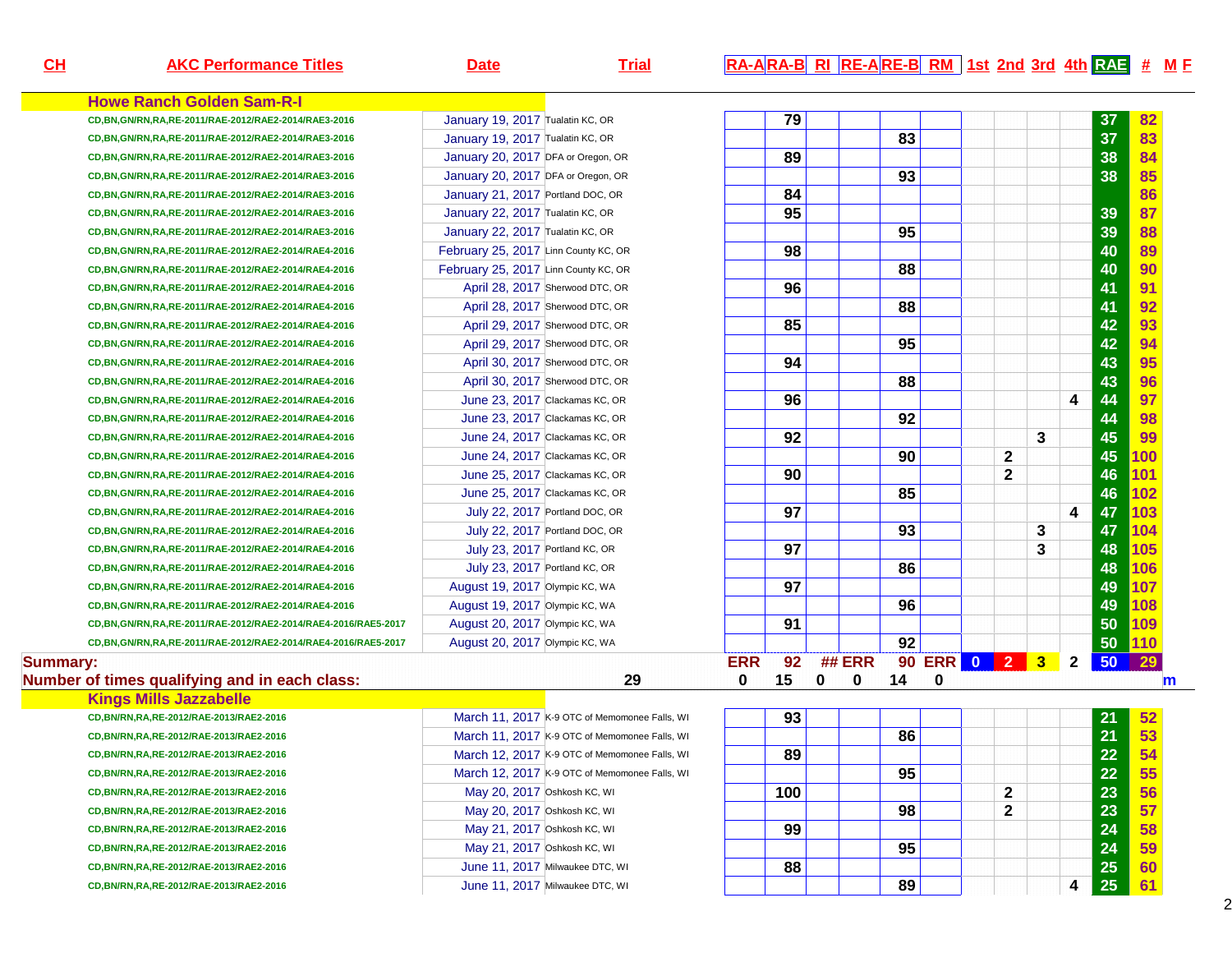| CL<br><b>AKC Performance Titles</b>                          | <b>Date</b>                    | <b>Trial</b>                                      |            | RA-ARA-B RI RE-ARE-B RM 1st 2nd 3rd 4th RAE |          |                      |                 |                     |                      |                |              |             |            | #              | <u>M F</u> |
|--------------------------------------------------------------|--------------------------------|---------------------------------------------------|------------|---------------------------------------------|----------|----------------------|-----------------|---------------------|----------------------|----------------|--------------|-------------|------------|----------------|------------|
| CD, BN/RN, RA, RE-2012/RAE-2013/RAE2-2016                    |                                | June 30, 2017 Kettle Moraine KC, WI               |            | 86                                          |          |                      |                 |                     |                      |                |              | 4           | 26         | 62             |            |
| CD, BN/RN, RA, RE-2012/RAE-2013/RAE2-2016                    |                                | June 30, 2017 Kettle Moraine KC, WI               |            |                                             |          |                      | 96              |                     |                      | $\overline{2}$ |              |             | 26         | 63             |            |
| CD, BN/RN, RA, RE-2012/RAE-2013/RAE2-2016                    |                                | July 28, 2017 Waukesha KC, WI                     |            | 100                                         |          |                      |                 |                     |                      |                | 3            |             | 27         | 64             |            |
| CD, BN/RN, RA, RE-2012/RAE-2013/RAE2-2016                    |                                | July 28, 2017 Waukesha KC, WI                     |            |                                             |          |                      | 98              |                     |                      |                | 3            |             | 27         | 65             |            |
| CD, BN/RN, RA, RE-2012/RAE-2013/RAE2-2016                    |                                | August 18, 2017 K-9 OTC of Menomone Falls, WI     |            | 98                                          |          |                      |                 |                     |                      |                | 3            |             | 28         | 66             |            |
| CD,BN/RN,RA,RE-2012/RAE-2013/RAE2-2016                       |                                | August 18, 2017 K-9 OTC of Menomone Falls, WI     |            |                                             |          |                      | 98              |                     |                      |                |              | 4           | 28         | 67             |            |
| CD,BN/RN,RA,RE-2012/RAE-2013/RAE2-2016                       |                                | August 19, 2017 K-9 OTC of Menomone Falls, WI     |            | 88                                          |          |                      |                 |                     |                      |                |              |             | 29         | 68             |            |
| CD,BN/RN,RA,RE-2012/RAE-2013/RAE2-2016                       |                                | August 19, 2017 K-9 OTC of Menomone Falls, WI     |            |                                             |          |                      | $\overline{97}$ |                     |                      |                |              | 4           | 29         | 69             |            |
| CD,BN/RN,RA,RE-2012/RAE-2013/RAE2-2016/RAE3-2017             |                                | August 19, 2017 K-9 OTC of Menomone Falls, WI     |            | 90                                          |          |                      |                 |                     |                      |                |              |             | 30         | 70             |            |
| CD,BN/RN,RA,RE-2012/RAE-2013/RAE2-2016/RAE3-2017             |                                | August 19, 2017 K-9 OTC of Menomone Falls, WI     |            |                                             |          |                      | 94              |                     |                      |                |              |             | 30         | 71             |            |
| CD,BN/RN,RA,RE-2012/RAE-2013/RAE2-2016/RAE3-2017             |                                | October 20, 2017 SBC of America #79/44/13 PA      |            | 100                                         |          |                      |                 |                     | $\mathbf 1$          |                |              |             |            | 72             |            |
| CD,BN/RN,RA,RE-2012/RAE-2013/RAE2-2016/RAE3-2017             |                                | November 24, 2017 Western Waukesha County DTC, WI |            | 96                                          |          |                      |                 |                     |                      | $\mathbf{2}$   |              |             | 31         | 73             |            |
| CD,BN/RN,RA,RE-2012/RAE-2013/RAE2-2016/RAE3-2017             |                                | November 24, 2017 Western Waukesha County DTC, WI |            |                                             |          |                      | 96              |                     | 1                    |                |              |             | 31         | 74             |            |
| CD,BN/RN,RA,RE-2012/RAE-2013/RAE2-2016/RAE3-2017             |                                | November 24, 2017 Western Waukesha County DTC, WI |            | 90                                          |          |                      |                 |                     |                      | $\mathbf{2}$   |              |             | 32         | 75             |            |
| CD,BN/RN,RA,RE-2012/RAE-2013/RAE2-2016/RAE3-2017             |                                | November 24, 2017 Western Waukesha County DTC, WI |            |                                             |          |                      | $\overline{82}$ |                     |                      |                |              |             | 32         | 76             |            |
| <b>Summary:</b>                                              |                                |                                                   | <b>ERR</b> | 94                                          |          | ## ERR               |                 | 94 ERR 2            |                      | 5 <sup>1</sup> | 3            | 4           | 32         | 25             |            |
| Number of times qualifying and in each class:                |                                | 25                                                | 0          | 13                                          | 0        | $\mathbf 0$          | 12              | 0                   |                      |                |              |             |            |                |            |
| <b>Mistihil Pollyanna Rules</b>                              |                                |                                                   |            |                                             |          |                      |                 |                     |                      |                |              |             |            |                |            |
| BN, PCD/RN-2014/RA, RE-2015                                  | August 20, 2017 Olympic KC, WA |                                                   |            |                                             |          |                      | 70              |                     |                      |                |              |             |            |                |            |
| <b>Summary:</b>                                              |                                |                                                   |            | <b>ERR ERR</b>                              |          | ## ERR               |                 | <b>70 ERR 0 0 0</b> |                      |                |              | $\mathbf 0$ | <b>ERR</b> |                |            |
| Number of times qualifying and in each class:                |                                | 1                                                 | 0          | 0                                           | 0        | 0                    |                 | 0                   |                      |                |              |             |            |                |            |
| <b>Subzero Workin' Man</b>                                   |                                |                                                   |            |                                             |          |                      |                 |                     |                      |                |              |             |            |                |            |
| RN-2014/RA, RE-2016                                          |                                | April 28, 2017 Mountaineer KC, WV                 |            | 98                                          |          |                      |                 |                     | 1                    |                |              |             |            |                |            |
| RN-2014/RA, RE-2016                                          |                                | April 28, 2017 Mountaineer KC, WV                 |            |                                             |          |                      | 84              |                     |                      |                |              |             |            |                |            |
| <b>Summary:</b>                                              |                                |                                                   | <b>ERR</b> | 98                                          |          | ## ERR               |                 | <b>84 ERR</b>       | $\blacktriangleleft$ | $\mathbf{0}$   | $\mathbf{0}$ | 0           |            | $\overline{2}$ |            |
| Number of times qualifying and in each class:                |                                | $\mathbf{2}$                                      | 0          | 1                                           | 0        | $\mathbf{0}$         |                 | $\bf{0}$            |                      |                |              |             |            |                | m          |
| 2013-GCHTrademarks Aphrodite V Kashi                         |                                |                                                   |            |                                             |          |                      |                 |                     |                      |                |              |             |            |                |            |
| 2013-GCH BN, RN-2013/RA-2017                                 |                                | October 20, 2017 SBC of America #79/44/13 PA      |            | 86                                          |          |                      |                 |                     |                      |                | 3            |             |            |                |            |
| <b>Summary:</b>                                              |                                |                                                   | <b>ERR</b> | 86                                          |          | ## ERR ERR ERR 0 0 1 |                 |                     |                      |                |              | $\mathbf 0$ | <b>ERR</b> |                |            |
| Number of times qualifying and in each class:                |                                | 1                                                 | 0          |                                             | 0        | 0                    | U               | $\bf{0}$            |                      |                |              |             |            |                |            |
| <b>Overall Class Averages, Placement &amp; Score totals:</b> |                                |                                                   | <b>ERR</b> | 92                                          |          | <b>## ERR</b>        |                 | 92 ERR 8 11 10 9    |                      |                |              |             |            | -81            |            |
| <b>Qualifying Scores:</b>                                    |                                | 82                                                | 0          | 43                                          | $\bf{0}$ | 0                    | 39              | $\bf{0}$            |                      |                |              |             |            |                |            |

In the case of a Saint Bernard Specialty holding an all-breed trial with their specialty, two (2) placements are possible. One for the specialty and one for the all-breed.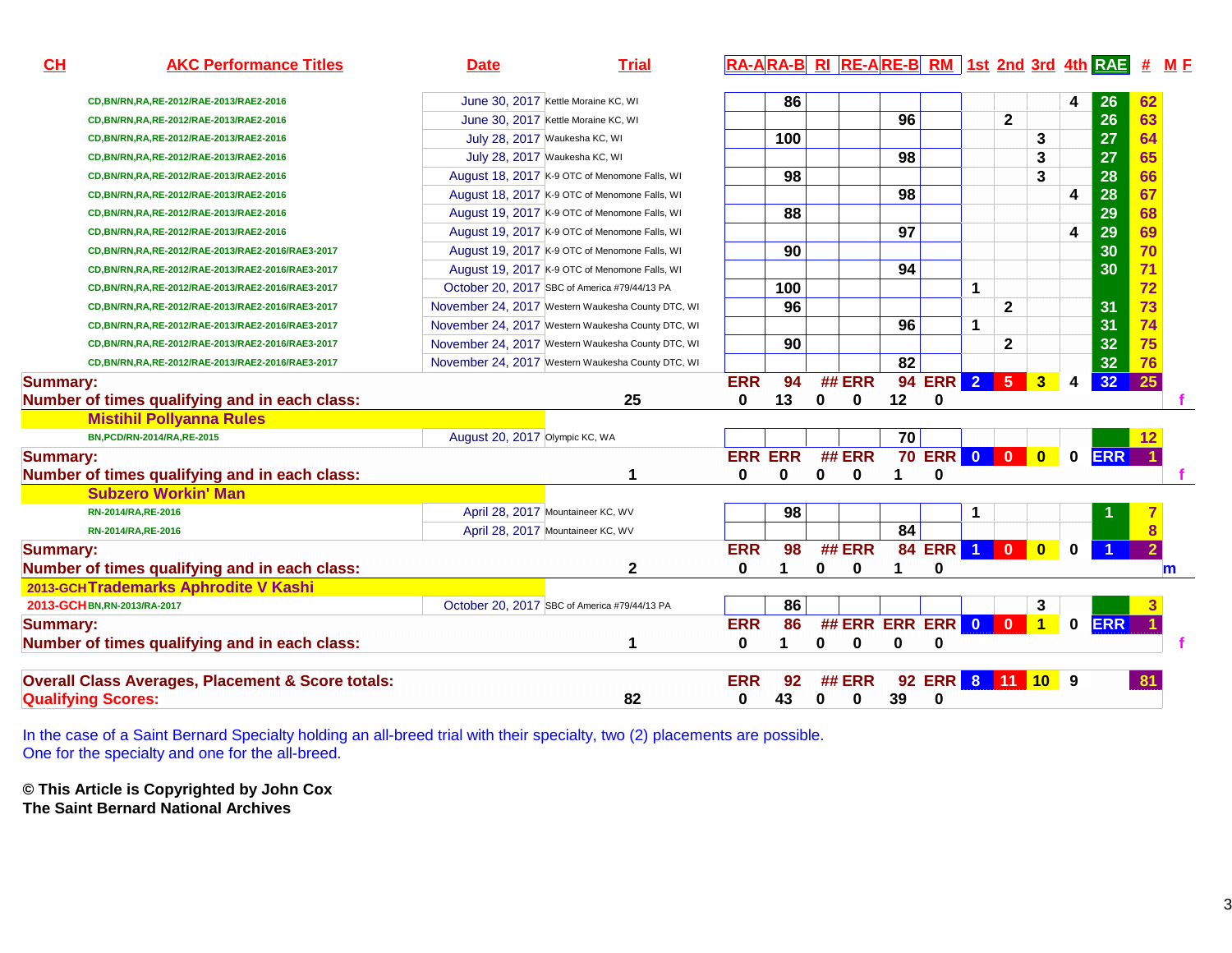| <b>Saint Bernard Summary of AKC Agility Trials {Preferred} For 2017</b>       |                |                                                                                       |             |              |              |              |              |              |              |   |          |              |           |     |                |   |  |
|-------------------------------------------------------------------------------|----------------|---------------------------------------------------------------------------------------|-------------|--------------|--------------|--------------|--------------|--------------|--------------|---|----------|--------------|-----------|-----|----------------|---|--|
| <b>CH</b><br><b>AKC Performance Titles</b>                                    | <b>Date</b>    | 2Qs PAX NAPA NAPB OAP AXPA AXPB MXP NJPA NJPB OJP AJPA AJPB MJP 1st 2nd 3rd 4th # M F |             |              |              |              |              |              |              |   |          |              |           |     |                |   |  |
| 2016-PACH4 Snowy Pines Hummer                                                 |                |                                                                                       |             |              |              |              |              |              |              |   |          |              |           |     |                |   |  |
| (3) Excellent Jumpers With Weaves                                             |                |                                                                                       |             |              |              |              |              |              |              |   |          |              |           |     |                |   |  |
| 2016-PACH4 UD GN GO VER RAE2 MXP10 MXPC MJP17 MJPB2 MJPC PAX4 MFPS T2BP6 TQXP | March 23, 2017 |                                                                                       |             |              |              |              |              |              |              |   |          |              | 100.41.35 | 172 | $\overline{2}$ |   |  |
| Summary of the dog's individual class                                         |                |                                                                                       | $\bf{0}$    | 0            | $\mathbf{0}$ | 0            | 0            | $\mathbf{0}$ | $\mathbf{0}$ | 0 | 0        | $\mathbf{0}$ |           |     |                |   |  |
| <b>Summary of ALL the dog's classes</b>                                       |                | <b>ERR</b><br><b>ERR</b>                                                              | $\mathbf 0$ | $\mathbf{0}$ | $\mathbf{0}$ | $\mathbf{0}$ | $\mathbf{0}$ | $\bf{0}$     | $\mathbf{0}$ | 0 | $\Omega$ |              |           |     |                |   |  |
| <b>Overall summary for ALL dogs</b>                                           |                |                                                                                       | 0           |              | $\bf{0}$     | 0            |              | $\mathbf{0}$ | 0            | 0 |          |              |           |     |                | 0 |  |

2Qs = Dogs qualifying with scores in the Standard and Jumpers with Weaves classes on the same day<br>PAX (Preferred Agility Excellent) = Dogs qualifying with scores in the EXCELLENT B Standard and Jumpers with Weaves classes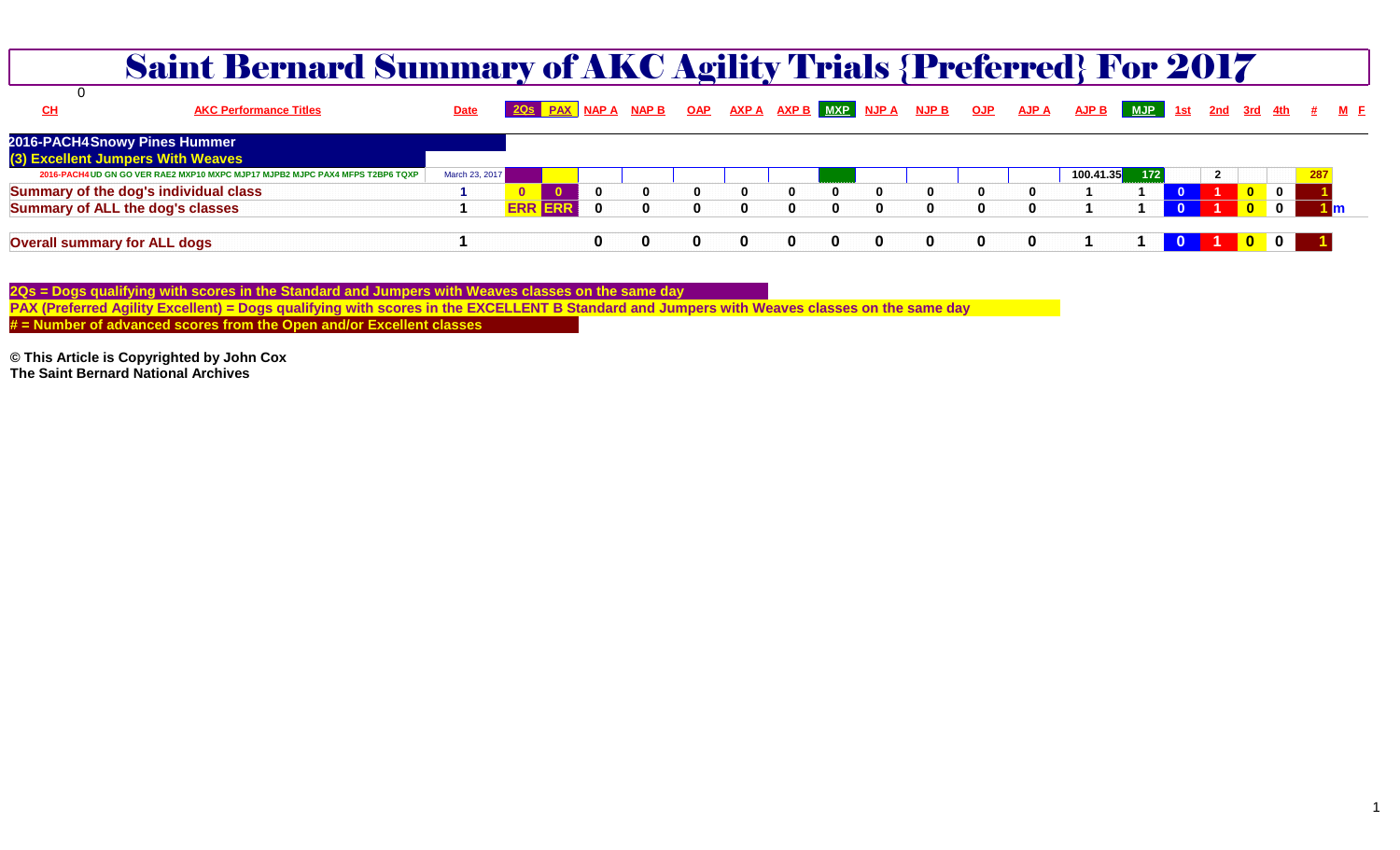## Saint Bernard Jumpers With Weaves {Preferred} Scores For 2017

| <u>СН</u>                             | <b>AKC Performance Titles</b>                                                 | <b>Date</b> | <b>Trial</b>                                                |    |     | Time Yards NJP A NJP B |  |           |     |  |  |                | OJP AJP A AJP B MJP 20s PAX 1st 2nd 3rd 4th M F |
|---------------------------------------|-------------------------------------------------------------------------------|-------------|-------------------------------------------------------------|----|-----|------------------------|--|-----------|-----|--|--|----------------|-------------------------------------------------|
|                                       | 2016-PACH4 Snowy Pines Hummer                                                 |             |                                                             |    |     |                        |  |           |     |  |  |                |                                                 |
| (3) Excellent Jumpers With Weaves     |                                                                               |             |                                                             |    |     |                        |  |           |     |  |  |                |                                                 |
|                                       | 2016-PACH4 UD GN GO VER RAE2 MXP10 MXPC MJP17 MJPB2 MJPC PAX4 MFPS T2BP6 TQXP |             | March 23, 2017 Flat Coated Retriever Society of America, CA | 50 | 159 |                        |  | 100.41.35 | 172 |  |  |                |                                                 |
| Summary of the dog's individual class |                                                                               |             |                                                             | 50 | 159 |                        |  |           |     |  |  | $\mathbf{0}$ 0 |                                                 |
|                                       | Summary of ALL the dog's Jumpers With Weaves Classes                          |             |                                                             | 50 | 159 |                        |  |           |     |  |  | $0o$ 0 m       |                                                 |
| <b>Overall summary for ALL dogs</b>   |                                                                               |             |                                                             | 50 | 159 |                        |  |           |     |  |  | 100            |                                                 |

#### **Master Jumpers With Weaves Scores**

 **2Qs = Dogs qualifying with scores in the Standard and Jumpers with Weaves classes on the same dayPAX (Preferred Agility Excellent) = Dogs qualifying with scores in the EXCELLENT B Standard and Jumpers with Weaves classes on the same day**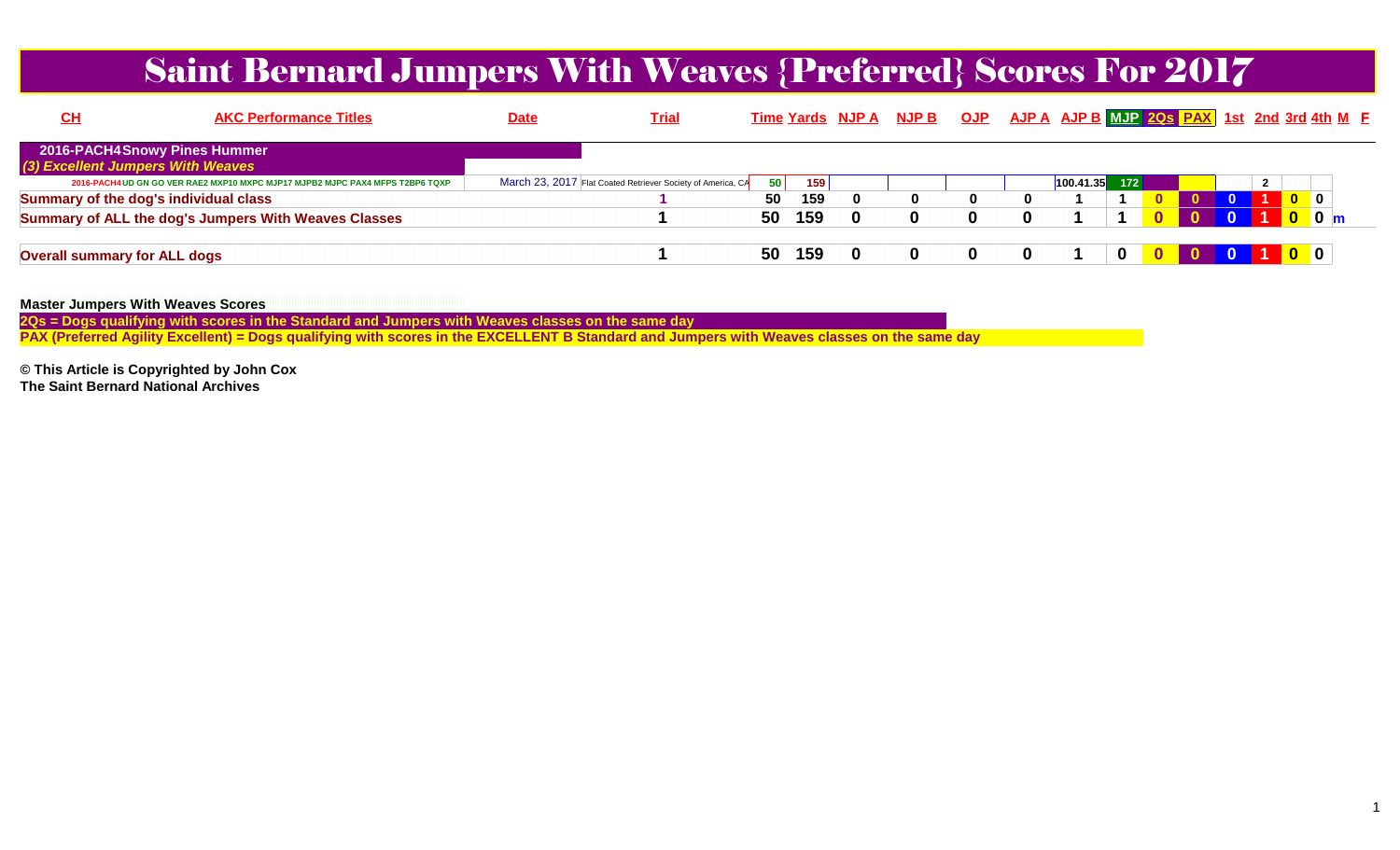### Saint Bernard Master Agility {Preferred} {MXP, MJP & PAX} Scores For 2017

| $CH$                          | <b>AKC Performance Titles</b>                                                 | <u>Date</u> | <b>Trial</b>                                                | Time Yards      | <b>MXP</b> | <b>MJP</b>              | <b>PAX 1st 2nd 3rd 4th M E</b>            |                           |
|-------------------------------|-------------------------------------------------------------------------------|-------------|-------------------------------------------------------------|-----------------|------------|-------------------------|-------------------------------------------|---------------------------|
| 2016-PACH4 Snowy Pines Hummer |                                                                               |             |                                                             |                 |            |                         |                                           |                           |
| <b>Summary</b>                | 2016-PACH4 UD GN GO VER RAE2 MXP10 MXPC MJP17 MJPB2 MJPC PAX4 MFPS T2BP6 TQXP |             | March 23, 2017 Flat Coated Retriever Society of America, CA | 50 <sub>1</sub> | 159        | 100.41.35<br><b>ERR</b> | $\overline{2}$<br>$\overline{\mathbf{0}}$ | $\mathbf{0}$ m            |
| <b>Overall Summary</b>        |                                                                               |             |                                                             |                 |            | ERR 0                   |                                           | $\overline{\mathbf{0}}$ 0 |

**PAX (Preferred Agility Excellent) = Dogs qualifying with scores in the EXCELLENT B Standard and Jumpers with Weaves classes on the same day**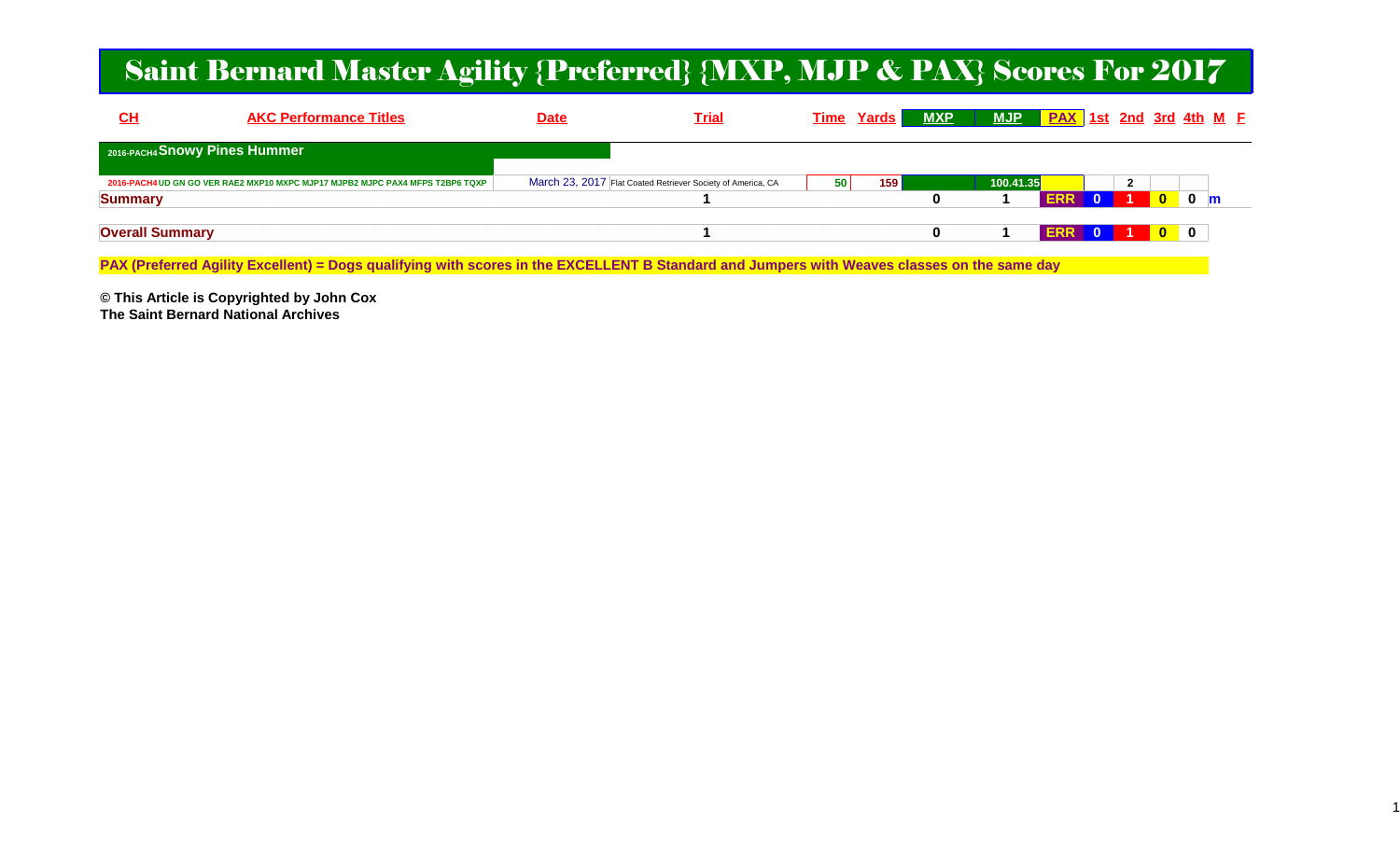## Saint Bernard Therapy Dog Titles For 2017

| CH                                      | <b>Dog</b>                                                                                                          | <b>Performance Titles</b> | <u>M</u> | E              | <b>Date</b>             |
|-----------------------------------------|---------------------------------------------------------------------------------------------------------------------|---------------------------|----------|----------------|-------------------------|
| <b>ThDN</b><br>2017                     |                                                                                                                     |                           |          |                |                         |
|                                         | 2016-CHBelle Isles Precious V Hecca                                                                                 | <b>ThDN</b>               |          |                | January 05, 2017        |
|                                         |                                                                                                                     |                           | 0        |                |                         |
| <b>ThD</b><br>21<br>2017                |                                                                                                                     |                           |          |                |                         |
|                                         | <b>Clementine Rose</b>                                                                                              | <b>ThD</b>                |          |                | May 03, 2017            |
|                                         | Lasquites Ulysses V Denman                                                                                          | <b>ThD</b>                | m        |                | November 29, 2017       |
|                                         | Skyviews Montana Miss Tuff Enough                                                                                   | <b>ThD</b>                |          |                | <b>January 13, 2017</b> |
| 0                                       | 3                                                                                                                   |                           |          | $\overline{2}$ |                         |
| (3) ThDA<br>2017                        |                                                                                                                     |                           |          |                |                         |
|                                         | 2016-CHKings Mill Bradshaw                                                                                          | <b>ThDA</b>               | m        |                | May 10, 2017            |
|                                         |                                                                                                                     |                           | 1        | $\bf{0}$       |                         |
| $(5)$ ThDD<br>2017                      |                                                                                                                     |                           |          |                |                         |
|                                         | Montans Mtns Dance N The Twist And Shout                                                                            | <b>ThDD</b>               | m        |                | September 28, 2017      |
| $\bf{0}$                                |                                                                                                                     |                           |          | ŋ              |                         |
| <b>Overall Summary:</b>                 |                                                                                                                     |                           |          |                |                         |
| $\overline{\mathbf{2}}$                 | 6                                                                                                                   |                           | 3        | 3              |                         |
|                                         | Visit the AKC site for more information on the Therapy Dog program: http://www.akc.org/akctherapydog/earn_title.cfm |                           |          |                |                         |
| <b>Therapy Dog Novice = ThDN</b>        |                                                                                                                     |                           |          |                |                         |
| <b>Therapy Dog Advanced = ThDA</b>      |                                                                                                                     |                           |          |                |                         |
| <b>Therapy Dog Excellent = ThDX</b>     |                                                                                                                     |                           |          |                |                         |
| <b>Therapy Dog Distinguished = ThDD</b> |                                                                                                                     |                           |          |                |                         |

**Prior to 2014 there were only ThD Titles**

 **Due to the high number of Performance titles they are listed in two (2) Performance Databases - Sorted by Dog or TitleAKC Performance titles started with Obedience back in 1936.**

**As of April, 1, 2013 the AKC recognizes titles earned in Association events.Owners may apply to have the titles recorded to their dogs' AKC records. Titles then will be displayed on pedigrees and other AKC documents. Only then will the title(s) come through on the Title Reports to be recorded in the Archives.**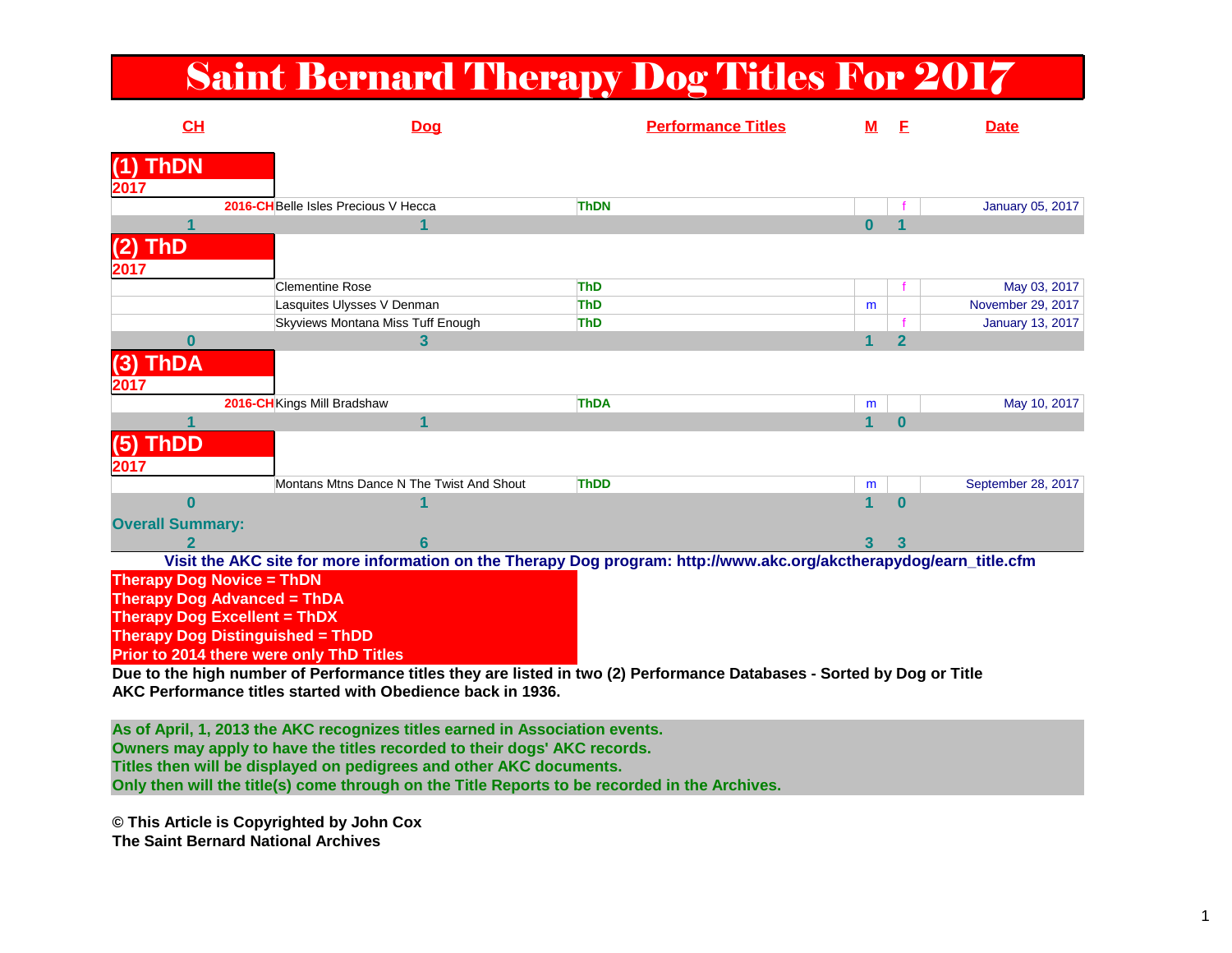#### Saint Bernard Farm Dog Titles For 2017

| <b>CH Title</b>         | <b>Dog</b>                             | <b>Performance Titles</b> |                | M E | <b>Date</b>    |
|-------------------------|----------------------------------------|---------------------------|----------------|-----|----------------|
| <b>FDC</b><br>2017      |                                        |                           |                |     |                |
|                         |                                        |                           |                |     |                |
|                         | Blue Collars Once To Every Woman       | <b>FDC</b>                | m              |     | March 26, 2017 |
|                         | <b>Clementine Rose</b>                 | <b>FDC</b>                |                |     | July 29, 2017  |
|                         | Montana Mtns Dance N The Twist & Shout | <b>FDC</b>                | m              |     | March 26, 2017 |
|                         | Skyviews Montana Miss Tuff Enough      | <b>FDC</b>                |                |     | March 26, 2017 |
|                         | Snowy Pines Hummer                     | <b>FDC</b>                | m              |     | June 03, 2017  |
|                         | Snowy Pines Tundra                     | <b>FDC</b>                |                |     | June 03, 2017  |
|                         | 6                                      |                           | 3              |     |                |
| <b>Overall Summary:</b> |                                        |                           |                |     |                |
|                         | 6                                      |                           | 3 <sup>1</sup> |     |                |

**Visit the AKC site for more information on the Farm Dog Certified Title:** http://www.akc.org/events/herding/farm-dog-certified-test/**FDC was introduced in 2017Farm dog Certified = FDC**

**Due to the high number of Performance titles they are listed in two (2) Performance Databases - Sorted by Dog or TitleAKC Performance titles started with Obedience back in 1936.**

**As of April, 1, 2013 the AKC recognizes titles earned in Association events.Owners may apply to have the titles recorded to their dogs' AKC records. Titles then will be displayed on pedigrees and other AKC documents. Only then will the title(s) come through on the Title Reports to be recorded in the Archives.**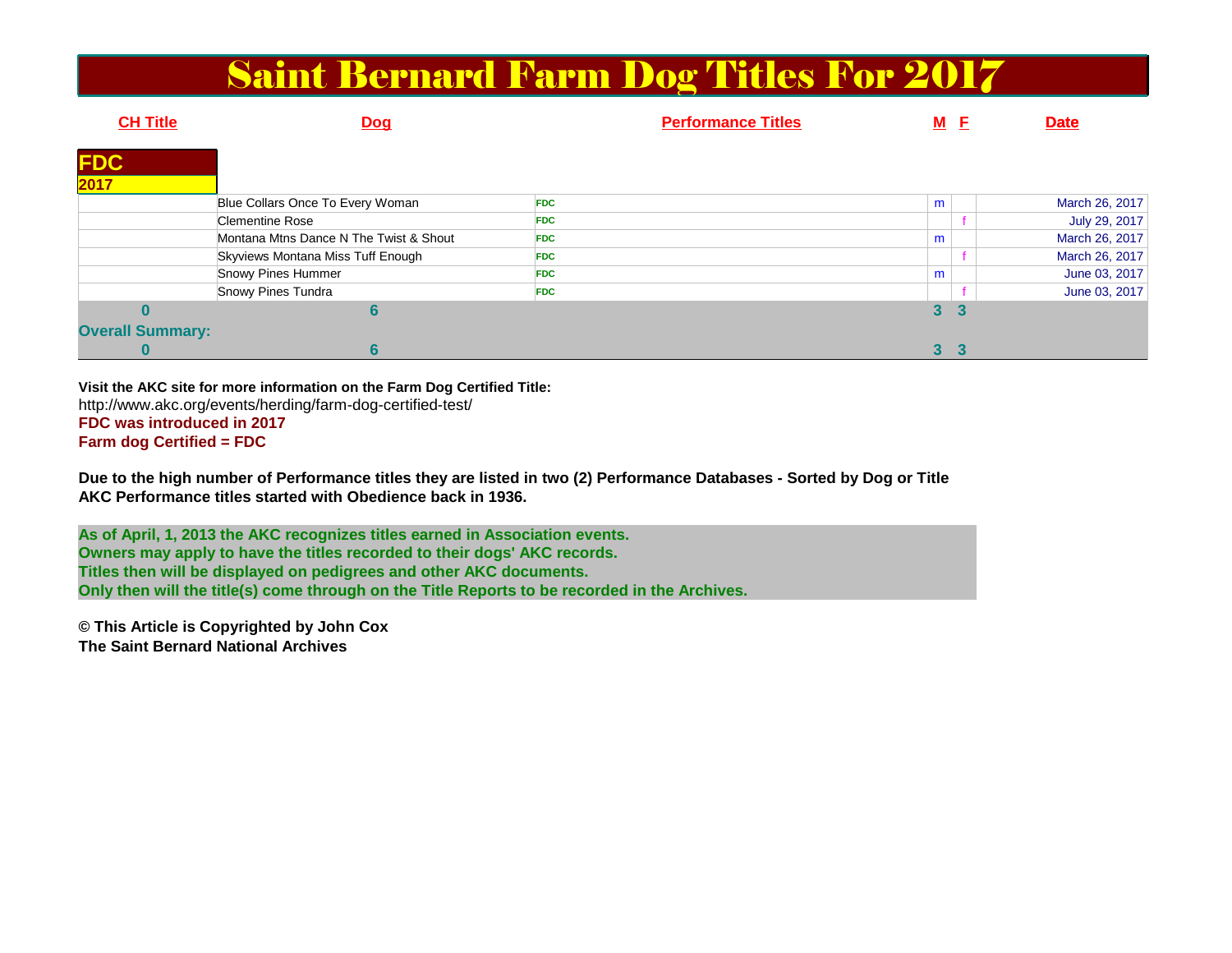## Saint Bernard Trick Dog Titles For 2017

| <b>CH Title</b>                     | <b>Dog</b>                                                      | <b>Performance Titles</b> | <u>M</u>                | E               | <b>Date</b>       |
|-------------------------------------|-----------------------------------------------------------------|---------------------------|-------------------------|-----------------|-------------------|
| $(1)$ TKN                           |                                                                 |                           |                         |                 |                   |
| 2017                                |                                                                 |                           |                         |                 |                   |
|                                     | <b>Blue Collars Mischief Maker</b>                              | <b>TKN</b>                |                         |                 | May 23, 2017      |
|                                     | Brandau Ridge Takn A Walk Thru Ur Heart                         | <b>TKN</b>                |                         |                 | July 22, 2017     |
|                                     | <b>Clementine Rose</b>                                          | <b>TKN</b>                |                         |                 | August 10, 2017   |
|                                     | 2016-CH Skyviews Masqurade                                      | <b>TKN</b>                |                         |                 | November 07, 2017 |
|                                     | 2016-GCH/2015-CHSlatons Ticket To Ride                          | <b>TKN</b>                | m                       |                 | May 16, 2017      |
|                                     | Snowy Pines Hummer                                              | <b>TKN</b>                | m                       |                 | October 13, 2017  |
|                                     | Summerlyns U R My Keb V Showme                                  | <b>TKN</b>                |                         |                 | June 09, 2017     |
|                                     | 2011-GCHB Vicdorys Pretty In Pink Diamonds                      | <b>TKN</b>                |                         |                 | August 23, 2017   |
| $\overline{\mathbf{3}}$             | 8                                                               |                           | $\overline{2}$          | $6\phantom{1}6$ |                   |
| $(2)$ TKI                           |                                                                 |                           |                         |                 |                   |
|                                     |                                                                 |                           |                         |                 |                   |
| 2017                                |                                                                 |                           |                         |                 |                   |
|                                     | Snowy Pines Hummer                                              | <b>TKI</b>                | m                       |                 | October 17, 2017  |
|                                     | 2011-GCHB Vicdorys Pretty In Pink Diamonds                      | TKI                       |                         |                 | August 24, 2017   |
|                                     | $\overline{2}$                                                  |                           | $\overline{\mathbf{1}}$ |                 |                   |
| $(3)$ TKA                           |                                                                 |                           |                         |                 |                   |
| 2017                                |                                                                 |                           |                         |                 |                   |
|                                     | Snowy Pines Hummer                                              | <b>TKA</b>                | m                       |                 | October 20, 2017  |
|                                     | 2011-GCHB Vicdorys Pretty In Pink Diamonds                      | <b>TKA</b>                |                         |                 | August 25, 2017   |
|                                     | $\overline{2}$                                                  |                           | $\blacktriangleleft$    | 4               |                   |
|                                     |                                                                 |                           |                         |                 |                   |
| $(4)$ TKP                           |                                                                 |                           |                         |                 |                   |
| 2017                                |                                                                 |                           |                         |                 |                   |
|                                     | 2011-GCHB Vicdorys Pretty In Pink Diamonds                      | <b>TKP</b>                |                         |                 | August 28, 2017   |
|                                     |                                                                 |                           | $\bf{0}$                |                 |                   |
| <b>Overall Summary:</b>             |                                                                 |                           |                         |                 |                   |
| 6                                   | 13                                                              |                           | 4                       | 9               |                   |
|                                     | Visit the AKC site for more information on the Trick Dog Title: |                           |                         |                 |                   |
| http://www.akc.org/about-trick-dog/ |                                                                 |                           |                         |                 |                   |
| <b>Novice Trick Dog = TKN</b>       |                                                                 |                           |                         |                 |                   |
| <b>Intermediate Trick Dog = TKI</b> |                                                                 |                           |                         |                 |                   |
| <b>Advanced Trick Dog = TKI</b>     |                                                                 |                           |                         |                 |                   |
|                                     | T/T                                                             |                           |                         |                 |                   |

**Trick Dog Performer Dog = TKP Trick Dog Elite Performer = TKE**

**TK was introduced in 2017**

 **Due to the high number of Performance titles they are listed in two (2) Performance Databases - Sorted by Dog or TitleAKC Performance titles started with Obedience back in 1936.**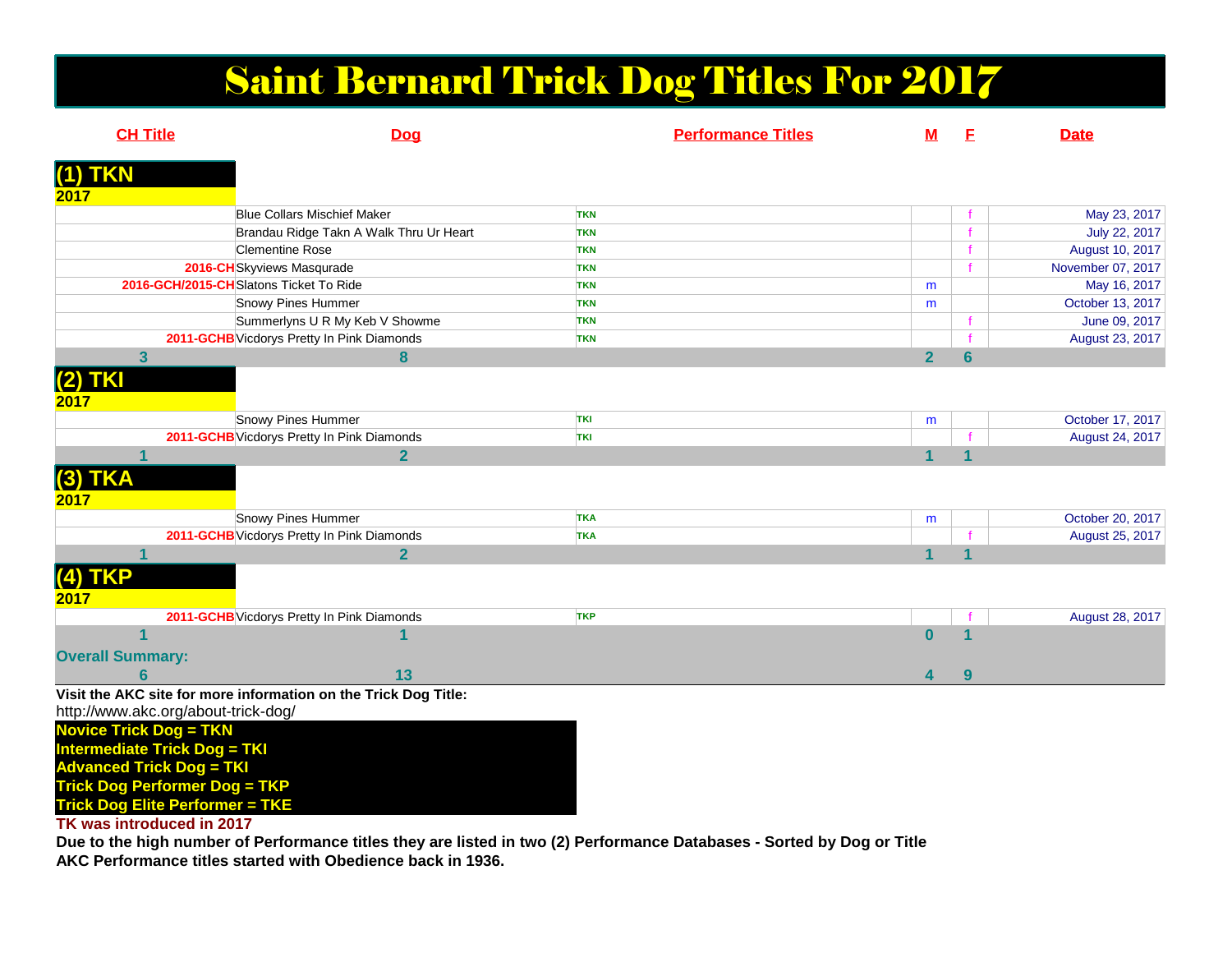#### Saint Bernard Scent Work Titles For 2017

| CL                      | <b>Dog</b>                              | <b>Performance Titles</b> |    | <u>M E</u> | <b>Date</b>       |
|-------------------------|-----------------------------------------|---------------------------|----|------------|-------------------|
| <b>SCN</b>              |                                         |                           |    |            |                   |
| 2017                    |                                         |                           |    |            |                   |
|                         | Brandau Ridge Takn A Walk Thru Ur Heart | <b>SCN</b>                |    |            | November 18, 2017 |
|                         |                                         |                           | U. |            |                   |
| <b>SHDN</b>             |                                         |                           |    |            |                   |
| 2017                    |                                         |                           |    |            |                   |
|                         | Brandau Ridge Takn A Walk Thru Ur Heart | <b>SHDN</b>               |    |            | November 19, 2017 |
|                         |                                         |                           | U  |            |                   |
| <b>Overall Summary:</b> |                                         |                           |    |            |                   |
|                         |                                         |                           | 0  |            |                   |

| Scent Work came into the AKC in 2017                    |  |
|---------------------------------------------------------|--|
| http://www.akc.org/sports/akc-scent-work/               |  |
| <b>SBN = Scent Work Buried Novice</b>                   |  |
| <b>SCN = Scent Work Container Novice</b>                |  |
| <b>ISHDN = Scent Work Handler Discrimination Novice</b> |  |
| <b>ISIN = Scent Work Interior Novice</b>                |  |
| <b>SEN = Scent Work Exterior Novice</b>                 |  |
| <b>ISWN = Scent Work Novice</b>                         |  |
| <b>SCNE = Scent Work Container Novice Elite</b>         |  |
| <b>SINE = Scent Work Interior Novice Elite</b>          |  |
| <b>SIA = Scent Work Interior Advanced</b>               |  |
| <b>SCA</b> = Scent Work Container Advanced              |  |
| <b>SWNE = Scent Work Novice Elite</b>                   |  |
| <b>SENE = Scent Work Exterior Novice Elite</b>          |  |
| <b>SBNE = Scent Work Buried Novice Elite</b>            |  |

 **Due to the high number of Performance titles they are listed in two (2) Performance Databases - Sorted by Dog or TitleAKC Performance titles started with Obedience back in 1936.**

**As of April, 1, 2013 the AKC recognizes titles earned in Association events.Owners may apply to have the titles recorded to their dogs' AKC records. Titles then will be displayed on pedigrees and other AKC documents. Only then will the title(s) come through on the Title Reports to be recorded in the Archives.**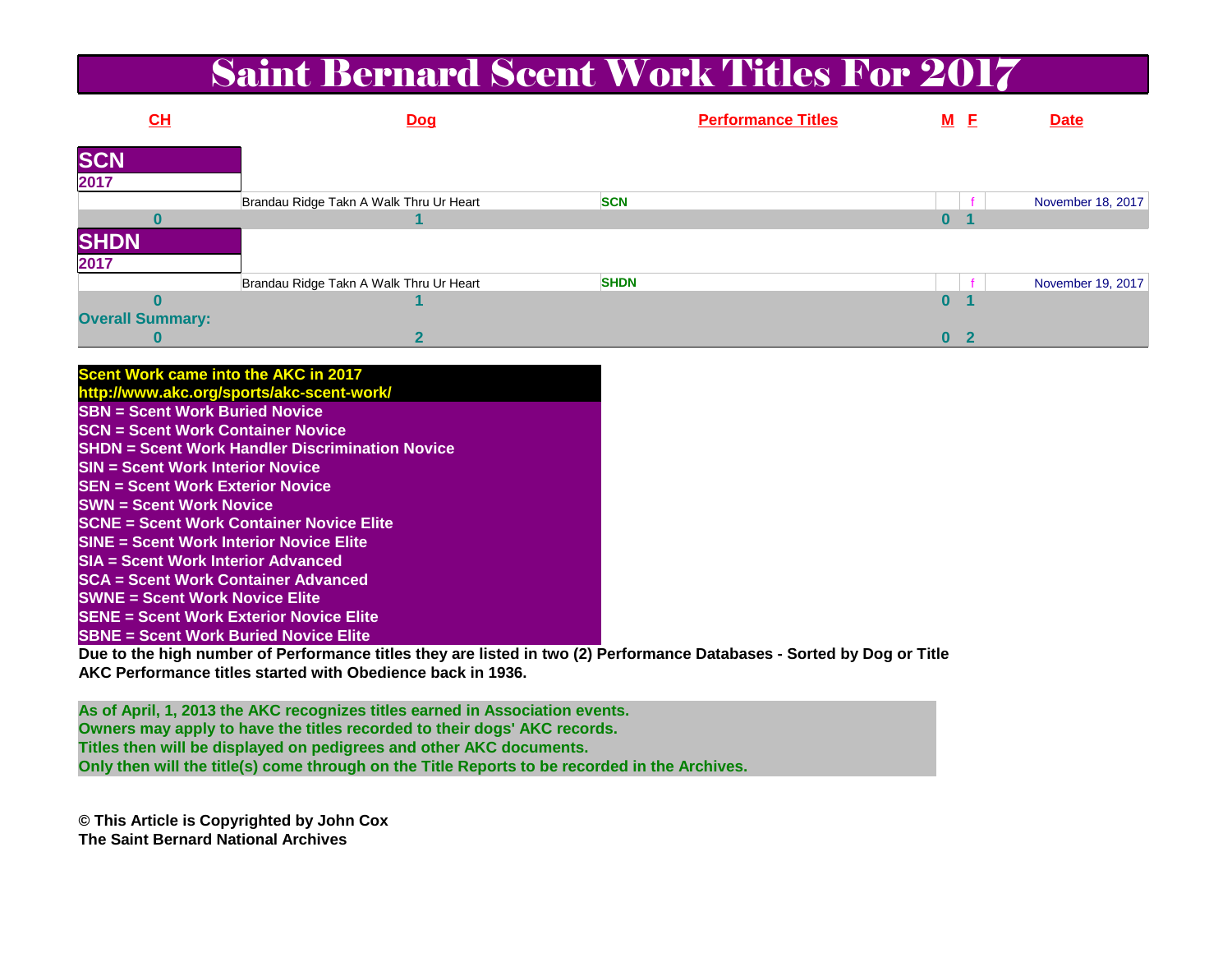# Saint Bernard Canine Good Citizen Titles For 2017

| <u>Dog</u>                     | <b>Performance Titles</b>                                                                                                                                                                                                                                                                                                                                                                                                                                                                                                                                                                                                                                                                                                                                                                                                                                                                                                                                           | <u>M</u>   | E                     | <b>Date</b>             |
|--------------------------------|---------------------------------------------------------------------------------------------------------------------------------------------------------------------------------------------------------------------------------------------------------------------------------------------------------------------------------------------------------------------------------------------------------------------------------------------------------------------------------------------------------------------------------------------------------------------------------------------------------------------------------------------------------------------------------------------------------------------------------------------------------------------------------------------------------------------------------------------------------------------------------------------------------------------------------------------------------------------|------------|-----------------------|-------------------------|
|                                |                                                                                                                                                                                                                                                                                                                                                                                                                                                                                                                                                                                                                                                                                                                                                                                                                                                                                                                                                                     |            |                       |                         |
|                                |                                                                                                                                                                                                                                                                                                                                                                                                                                                                                                                                                                                                                                                                                                                                                                                                                                                                                                                                                                     |            |                       |                         |
|                                | <b>CGC</b>                                                                                                                                                                                                                                                                                                                                                                                                                                                                                                                                                                                                                                                                                                                                                                                                                                                                                                                                                          | m          |                       | <b>January 10, 2017</b> |
|                                | <b>CGC</b>                                                                                                                                                                                                                                                                                                                                                                                                                                                                                                                                                                                                                                                                                                                                                                                                                                                                                                                                                          | m          |                       | March 27, 2017          |
|                                | <b>CGC</b>                                                                                                                                                                                                                                                                                                                                                                                                                                                                                                                                                                                                                                                                                                                                                                                                                                                                                                                                                          |            |                       | July 10, 2017           |
|                                | <b>CGC</b>                                                                                                                                                                                                                                                                                                                                                                                                                                                                                                                                                                                                                                                                                                                                                                                                                                                                                                                                                          | m          |                       | December 09, 2017       |
|                                | <b>CGC</b>                                                                                                                                                                                                                                                                                                                                                                                                                                                                                                                                                                                                                                                                                                                                                                                                                                                                                                                                                          |            |                       | October 17, 2017        |
|                                | <b>CGC</b>                                                                                                                                                                                                                                                                                                                                                                                                                                                                                                                                                                                                                                                                                                                                                                                                                                                                                                                                                          |            | $\mathbf{f}$          | December 28, 2017       |
|                                | <b>CGC</b>                                                                                                                                                                                                                                                                                                                                                                                                                                                                                                                                                                                                                                                                                                                                                                                                                                                                                                                                                          |            |                       | July 23, 2017           |
|                                | <b>CGC</b>                                                                                                                                                                                                                                                                                                                                                                                                                                                                                                                                                                                                                                                                                                                                                                                                                                                                                                                                                          | m          |                       | April 29, 2017          |
|                                | <b>CGC</b>                                                                                                                                                                                                                                                                                                                                                                                                                                                                                                                                                                                                                                                                                                                                                                                                                                                                                                                                                          | m          |                       | September 24, 2017      |
|                                | <b>CGC</b>                                                                                                                                                                                                                                                                                                                                                                                                                                                                                                                                                                                                                                                                                                                                                                                                                                                                                                                                                          | m          |                       | August 04, 2017         |
|                                | <b>CGC</b>                                                                                                                                                                                                                                                                                                                                                                                                                                                                                                                                                                                                                                                                                                                                                                                                                                                                                                                                                          | m          |                       | May 16, 2017            |
|                                | <b>CGC</b>                                                                                                                                                                                                                                                                                                                                                                                                                                                                                                                                                                                                                                                                                                                                                                                                                                                                                                                                                          | m          |                       | July 10, 2017           |
| <b>Heimers Head Over Heels</b> | <b>CGC</b>                                                                                                                                                                                                                                                                                                                                                                                                                                                                                                                                                                                                                                                                                                                                                                                                                                                                                                                                                          | m          |                       | September 16, 2017      |
| Howesound Saints Blu Skys      | <b>CGC</b>                                                                                                                                                                                                                                                                                                                                                                                                                                                                                                                                                                                                                                                                                                                                                                                                                                                                                                                                                          |            |                       | March 20, 2017          |
|                                | <b>CGC</b>                                                                                                                                                                                                                                                                                                                                                                                                                                                                                                                                                                                                                                                                                                                                                                                                                                                                                                                                                          |            | f                     | <b>January 10, 2017</b> |
|                                | <b>CGC</b>                                                                                                                                                                                                                                                                                                                                                                                                                                                                                                                                                                                                                                                                                                                                                                                                                                                                                                                                                          | m          |                       | July 19, 2017           |
| Jedi Rey of Jakku              | <b>CGC</b>                                                                                                                                                                                                                                                                                                                                                                                                                                                                                                                                                                                                                                                                                                                                                                                                                                                                                                                                                          |            |                       | May 01, 2017            |
|                                | <b>CGC</b>                                                                                                                                                                                                                                                                                                                                                                                                                                                                                                                                                                                                                                                                                                                                                                                                                                                                                                                                                          |            |                       | March 05, 2017          |
|                                | <b>CGC</b>                                                                                                                                                                                                                                                                                                                                                                                                                                                                                                                                                                                                                                                                                                                                                                                                                                                                                                                                                          |            |                       | August 16, 2017         |
| Leia II                        | <b>CGC</b>                                                                                                                                                                                                                                                                                                                                                                                                                                                                                                                                                                                                                                                                                                                                                                                                                                                                                                                                                          |            |                       | December 19, 2017       |
|                                | <b>CGC</b>                                                                                                                                                                                                                                                                                                                                                                                                                                                                                                                                                                                                                                                                                                                                                                                                                                                                                                                                                          |            |                       | July 12, 2017           |
|                                | <b>CGC</b>                                                                                                                                                                                                                                                                                                                                                                                                                                                                                                                                                                                                                                                                                                                                                                                                                                                                                                                                                          | m          |                       | May 15, 2017            |
|                                | <b>CGC</b>                                                                                                                                                                                                                                                                                                                                                                                                                                                                                                                                                                                                                                                                                                                                                                                                                                                                                                                                                          |            | f.                    | November 13, 2017       |
|                                | <b>CGC</b>                                                                                                                                                                                                                                                                                                                                                                                                                                                                                                                                                                                                                                                                                                                                                                                                                                                                                                                                                          | m          |                       | August 23, 2017         |
|                                | <b>CGC</b>                                                                                                                                                                                                                                                                                                                                                                                                                                                                                                                                                                                                                                                                                                                                                                                                                                                                                                                                                          | m          |                       | February 14, 2017       |
|                                | <b>CGC</b>                                                                                                                                                                                                                                                                                                                                                                                                                                                                                                                                                                                                                                                                                                                                                                                                                                                                                                                                                          |            |                       | November 13, 2017       |
|                                | <b>CGC</b>                                                                                                                                                                                                                                                                                                                                                                                                                                                                                                                                                                                                                                                                                                                                                                                                                                                                                                                                                          |            | $\mathbf f$           | November 03, 2017       |
|                                | <b>CGC</b>                                                                                                                                                                                                                                                                                                                                                                                                                                                                                                                                                                                                                                                                                                                                                                                                                                                                                                                                                          |            |                       | November 03, 2017       |
| <b>Oscar Charles</b>           | <b>CGC</b>                                                                                                                                                                                                                                                                                                                                                                                                                                                                                                                                                                                                                                                                                                                                                                                                                                                                                                                                                          |            |                       | July 26, 2017           |
|                                | CGC                                                                                                                                                                                                                                                                                                                                                                                                                                                                                                                                                                                                                                                                                                                                                                                                                                                                                                                                                                 |            |                       | May 04, 2017            |
|                                | <b>CGC</b>                                                                                                                                                                                                                                                                                                                                                                                                                                                                                                                                                                                                                                                                                                                                                                                                                                                                                                                                                          |            | f                     | January 09, 2017        |
|                                | <b>CGC</b>                                                                                                                                                                                                                                                                                                                                                                                                                                                                                                                                                                                                                                                                                                                                                                                                                                                                                                                                                          |            |                       | April 26, 2017          |
|                                |                                                                                                                                                                                                                                                                                                                                                                                                                                                                                                                                                                                                                                                                                                                                                                                                                                                                                                                                                                     |            |                       | September 17, 2017      |
|                                | <b>CGC</b>                                                                                                                                                                                                                                                                                                                                                                                                                                                                                                                                                                                                                                                                                                                                                                                                                                                                                                                                                          | m          |                       | June 02, 2017           |
|                                | <b>CGC</b>                                                                                                                                                                                                                                                                                                                                                                                                                                                                                                                                                                                                                                                                                                                                                                                                                                                                                                                                                          |            |                       | September 26, 2017      |
|                                | <b>CGC</b>                                                                                                                                                                                                                                                                                                                                                                                                                                                                                                                                                                                                                                                                                                                                                                                                                                                                                                                                                          | m          |                       | January 04, 2017        |
|                                | <b>CGC</b>                                                                                                                                                                                                                                                                                                                                                                                                                                                                                                                                                                                                                                                                                                                                                                                                                                                                                                                                                          |            |                       | September 19, 2017      |
|                                | <b>CGC</b>                                                                                                                                                                                                                                                                                                                                                                                                                                                                                                                                                                                                                                                                                                                                                                                                                                                                                                                                                          | m          |                       | April 01, 2017          |
|                                | <b>CGC</b>                                                                                                                                                                                                                                                                                                                                                                                                                                                                                                                                                                                                                                                                                                                                                                                                                                                                                                                                                          | m          |                       | May 10, 2017            |
|                                | Agostis Rufus<br>Beauregard Sampson Henry<br>Bella Boo Godiva<br><b>Bishop Ezra</b><br>Canyons Alva V Boeing<br>Cornerstones Ice Princess Rosemary<br>Emma Jo Stewart<br>2016-GCH/2016-CH Empty Kegs Dumas Walker of Grissoms<br>Epic Saint Nikolaus<br>George Tex Peckenpaugh<br>Gogo<br>Gronk Magnam<br>Hulk Landon<br>Jack XXIII<br>Jeul Kreeks Abel Is In The Garden of Vicdory<br>Kris Kountry A League of Her Own V Orlando<br>Loal XVIII<br>Louie Frey Mathys<br>Lucy Claiborne<br>Mister Mickey Doodle<br>Murtaugh Sir Didymus<br>Nordogs Rebel Melody Muddlefoot<br>Nordogs Sweet Red Clover<br>Nordogs Wendy Together For So Long<br>Roman Centurion Bernard Anderson<br>Sandy Pits Desert Pebble<br>Shadow Mtn Blizzard Conditions V Hicountry<br>Sir Bear of Waverly<br>Sir Cooper of Watson<br>Sir Moby Prince of Whiles<br>Slatons Bringin' The Boom<br>Slatons Martial Art<br>2016-GCH/2015-CHSlatons Ticket To Ride<br>Slatons Wouldn'T Miss A Meal | <b>CGC</b> | m<br>m<br>m<br>m<br>m |                         |

**m** | May 10, 2017

**CGC**